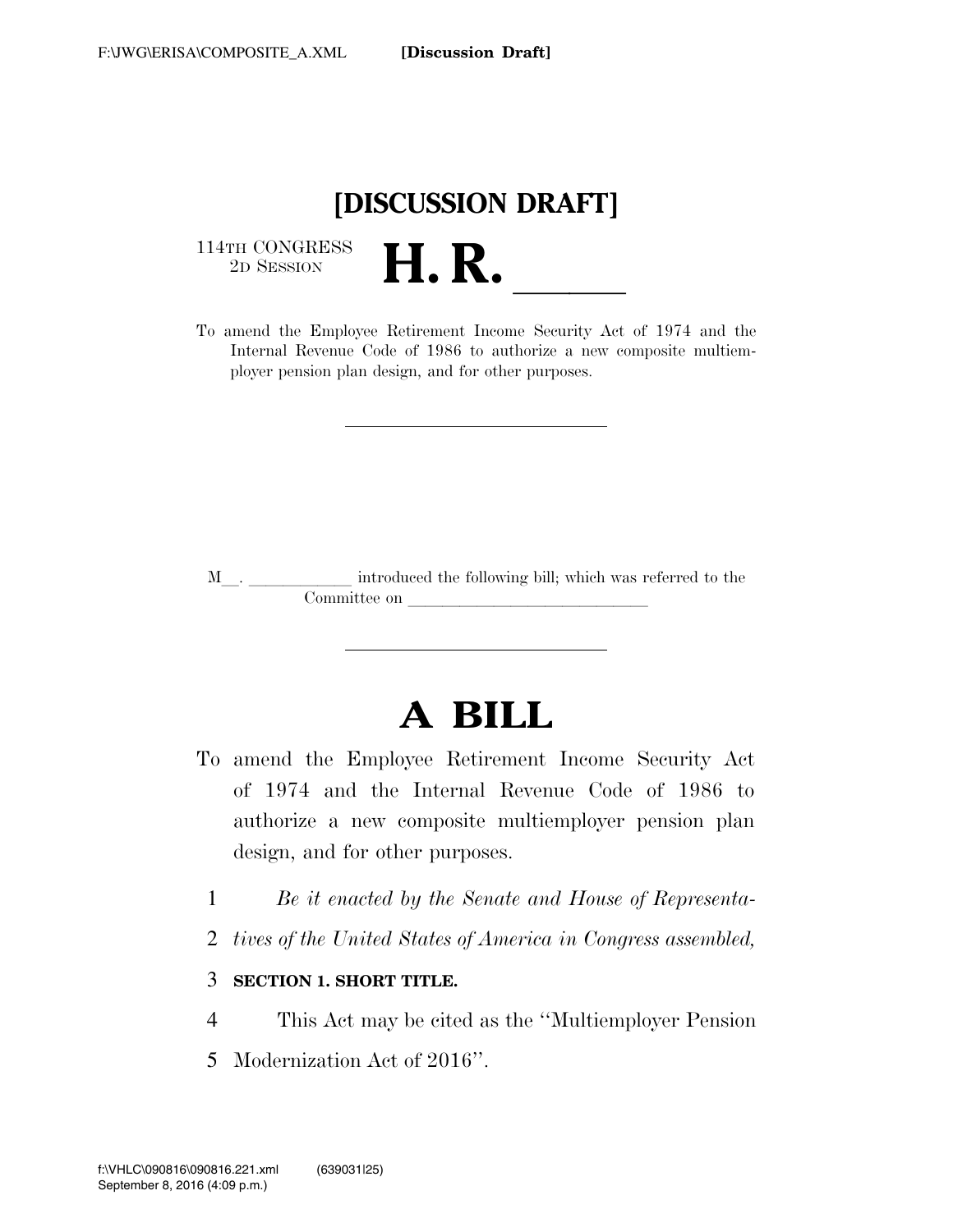$\mathfrak{D}$ 

#### **SEC. 2. COMPOSITE PLANS.**

 (a) AMENDMENT TO THE EMPLOYEE RETIREMENT INCOME SECURITY ACT OF 1974.—

 (1) IN GENERAL.—Title I of the Employee Re- tirement Income Security Act of 1974 (29 U.S.C. 1001 et seq.) is amended by adding at the end the following:

### **''PART 8—COMPOSITE PLANS AND LEGACY PLANS**

#### **''SEC. 801. COMPOSITE PLAN DEFINED.**

 ''(a) COMPOSITE PLAN DEFINED.—For purposes of this Act, the term 'composite plan' means a pension plan—

14 ''(1) which is a multiemployer plan that is nei- ther a defined benefit plan nor a defined contribu-16 tion plan;

 $\frac{1}{2}$  the terms of which provide that the plan is a composite plan for purposes of this title with re- spect to which not more than one multiemployer de- fined benefit plan is treated as a legacy plan within the meaning of section 805, unless there is more 22 than one legacy plan following a merger of composite plans under section 806;

24  $\frac{1}{2}$  (3) which provides systematically for the pay-ment of benefits—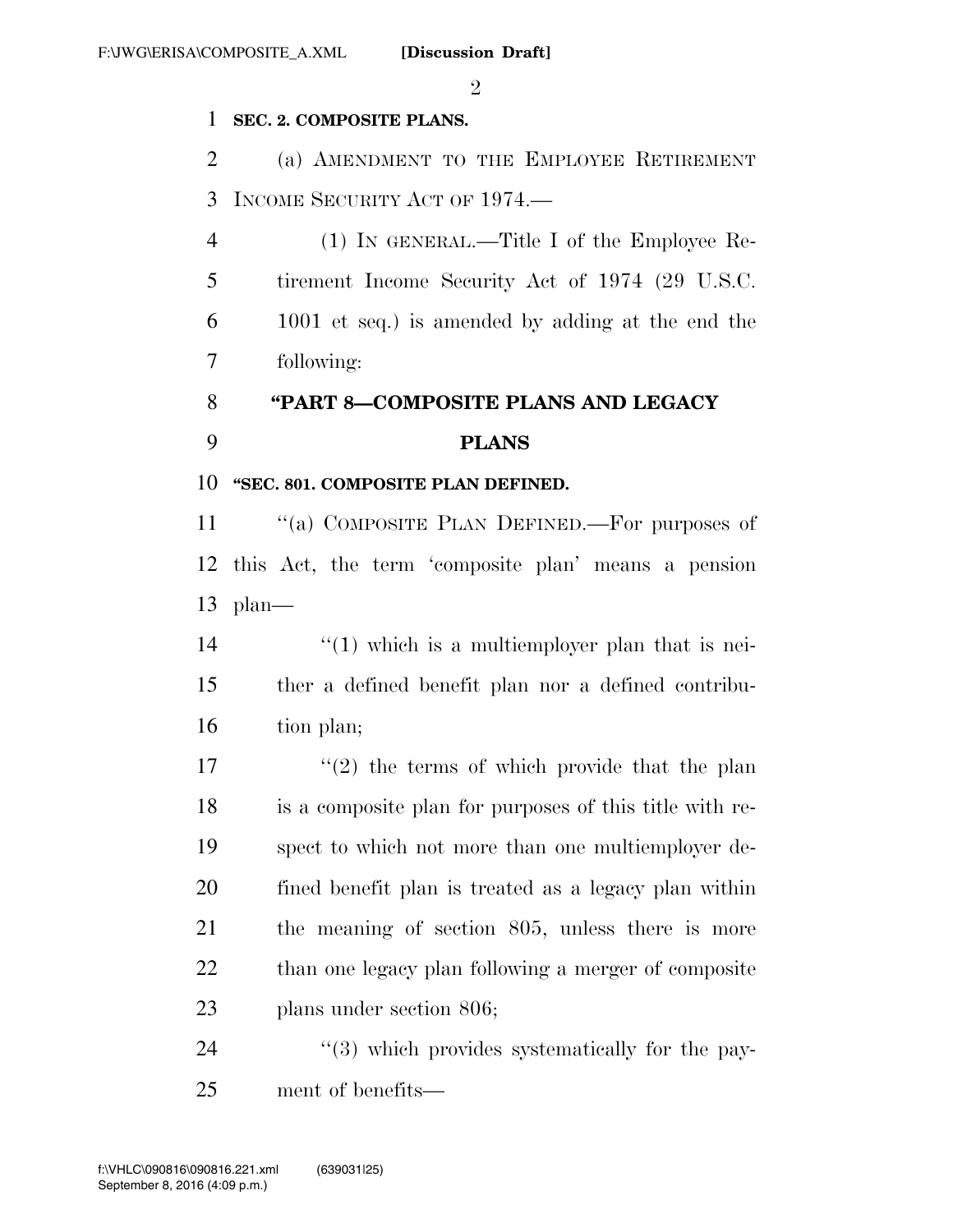| $\mathbf{1}$   | "(A) objectively calculated pursuant to a                       |
|----------------|-----------------------------------------------------------------|
| $\overline{2}$ | formula enumerated in the plan document with                    |
| 3              | respect to plan participants after retirement,                  |
| $\overline{4}$ | for life; and                                                   |
| 5              | $\lq\lq (B)$ in the form of life annuities, except              |
| 6              | for benefits which under section $203(e)$ may be                |
| 7              | immediately distributed without the consent of                  |
| 8              | the participant;                                                |
| 9              | $(4)$ for which the plan contributions for the                  |
| 10             | first plan year are at least 120 percent of the nor-            |
| 11             | mal cost for the plan year;                                     |
| 12             | $\cdot\cdot$ (5) which requires—                                |
| 13             | "(A) an annual valuation of the liability of                    |
| 14             | the plan as of a date within the plan year to                   |
| 15             | which the valuation refers or within one month                  |
| 16             | prior to the beginning of such year;                            |
| 17             | $\lq\lq (B)$ an annual actuarial determination of               |
| 18             | the plan's current funded ratio and projected                   |
| 19             | funded ratio under section $802(a)$ ; and                       |
| 20             | "(C) corrective action through a realign-                       |
| 21             | ment program pursuant to section 803 when-                      |
| 22             | ever the plan's projected funding ratio is below                |
| 23             | 120 percent for the plan year; and                              |
| 24             | $\cdot\cdot\cdot(6)$ the board of trustees of which includes at |
| 25             | least one retiree or beneficiary in pay status during           |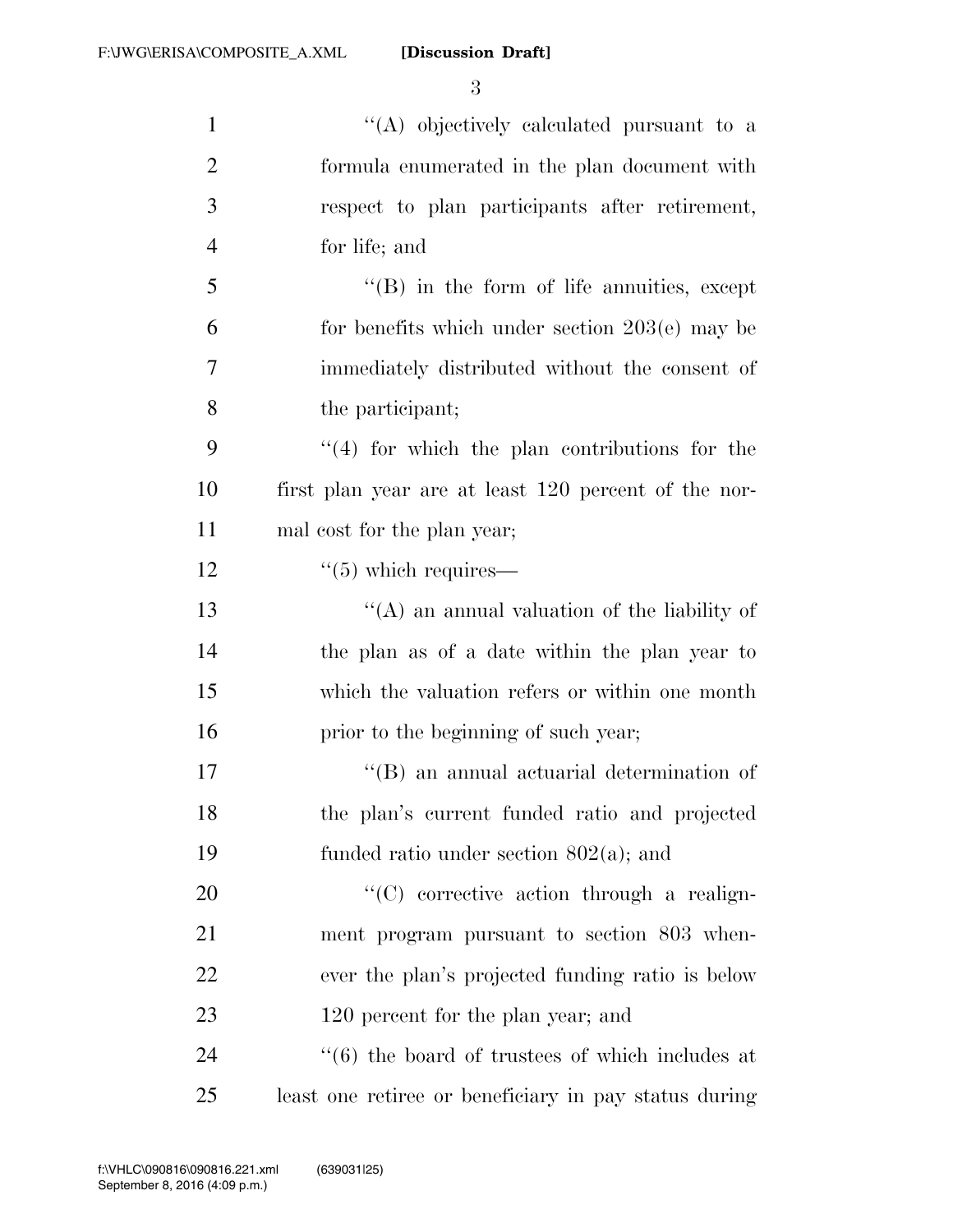each plan year following the first plan year in which at least 5 percent of the participants in the plan are retirees or beneficiaries in pay status.

 ''(b) COMPOSITE PLAN FEATURE MAY BE ADDED TO A MULTIEMPLOYER DEFINED BENEFIT PLAN.—

 $(1)$  In GENERAL.—The plan sponsor of a de- fined benefit plan that is a multiemployer plan may amend the plan to incorporate the features of a com- posite plan as a component of the multiemployer plan separate from the defined benefit plan compo- nent, except in the case of a defined benefit plan for which the plan actuary has certified under section  $13 \qquad \qquad 305(b)(3)$  that the plan is or will be in critical status for the plan year in which such amendment would become effective or for any of the succeeding 5 plan years.

17 "(2) SPECIAL RULES.—If a multiemployer plan is amended pursuant to paragraph (1)—

 ''(A) the requirements of this title and title IV shall be applied to the composite plan com- ponent and the defined benefit plan component of the multiemployer plan as if each such com- ponent were maintained as a separate plan; and  $\langle$  (B) the assets of the composite plan com-

ponent and the defined benefit plan component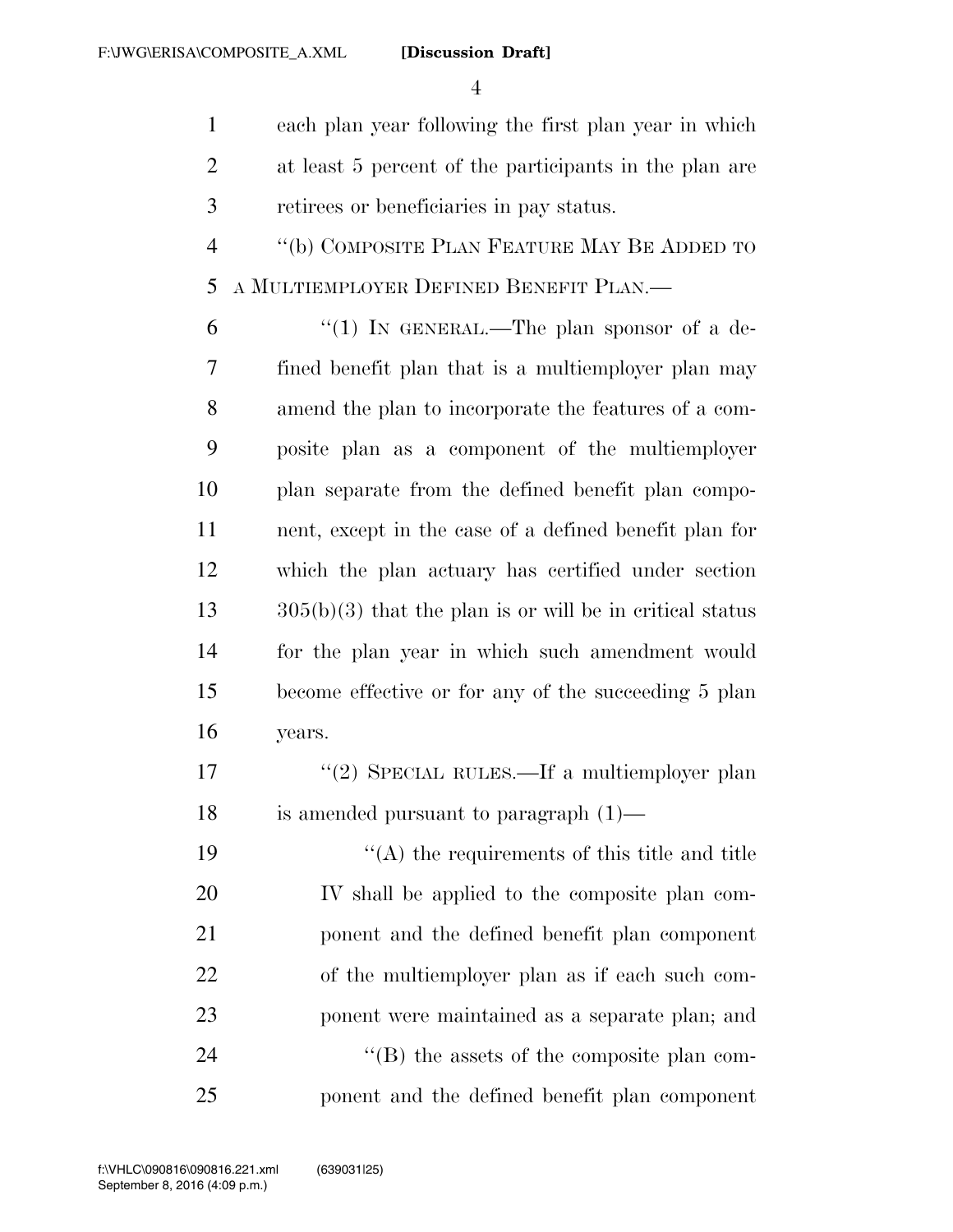of the plan shall be held in a single trust form-2 ing part of the plan under which the trust in-strument expressly provides—

 ''(i) for separate accounts (and appro- priate records) to be maintained to reflect the interest which each of the plan compo- nents has in the trust, including separate accounting for additions to the trust for the benefit of each plan component, dis- bursements made from each plan compo- nent's account in the trust, investment ex- perience of the trust allocable to that ac- count, and administrative expenses (wheth- er direct expenses or shared expenses allo- cated proportionally), and permits, but does not require, the pooling of some or all of the assets of the two plan components for investment purposes; and

 ''(ii) that the assets of each of the two plan components shall be held, invested, reinvested, managed, administered and dis- tributed for the exclusive benefit of the participants and beneficiaries of each such plan component, and in no event shall the assets of one of the plan components be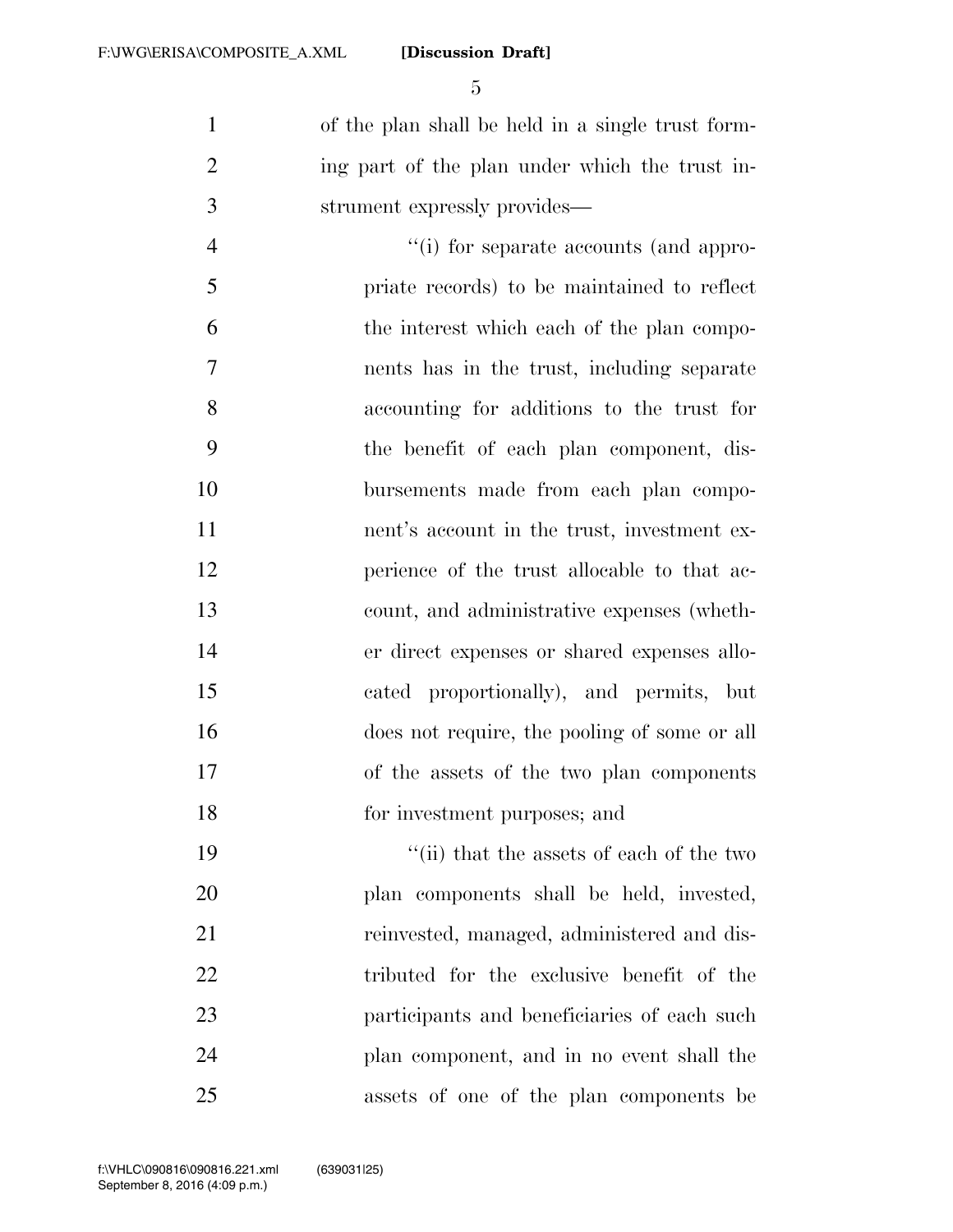| $\mathbf{1}$   | available to pay benefits due under the                      |
|----------------|--------------------------------------------------------------|
| $\overline{2}$ | other plan component.                                        |
| 3              | "(3) REFERENCES TO COMPOSITE PLAN COM-                       |
| $\overline{4}$ | PONENT.—As used in this part, the term 'composite            |
| 5              | plan' includes a composite plan component added to           |
| 6              | a defined benefit plan pursuant to paragraph (1).            |
| 7              | "(c) COORDINATION WITH FUNDING RULES.-Ex-                    |
| 8              | cept as otherwise provided in this title, sections 302, 304, |
| 9              | and 305 shall not apply to a composite plan.                 |
| 10             | "(d) TREATMENT OF A COMPOSITE PLAN.—For pur-                 |
| 11             | poses of this Act (other than sections 302 and 4245), a      |
| 12             | composite plan shall be treated as if it were a defined ben- |
| 13             | efit plan unless a different treatment is provided for under |
| 14             | applicable law.                                              |
| 15             | "SEC. 802. FUNDED RATIOS; ACTUARIAL ASSUMPTIONS.             |
| 16             | "(a) CERTIFICATION OF FUNDED RATIOS.—                        |
| 17             | "(1) IN GENERAL.—Not later than the $120th$                  |
| 18             | day of each plan year of a composite plan, the plan          |
| 19             | actuary of the composite plan shall certify to the           |
| 20             | Secretary, the Secretary of the Treasury, and the            |
| 21             | plan sponsor the plan's current funded ratio and             |
| 22             | projected funded ratio for the plan year.                    |
| 23             | "(2) DETERMINATION OF CURRENT FUNDED                         |
| 24             | RATIO AND PROJECTED FUNDED RATIO.-For pur-                   |
| 25             | poses of this section:                                       |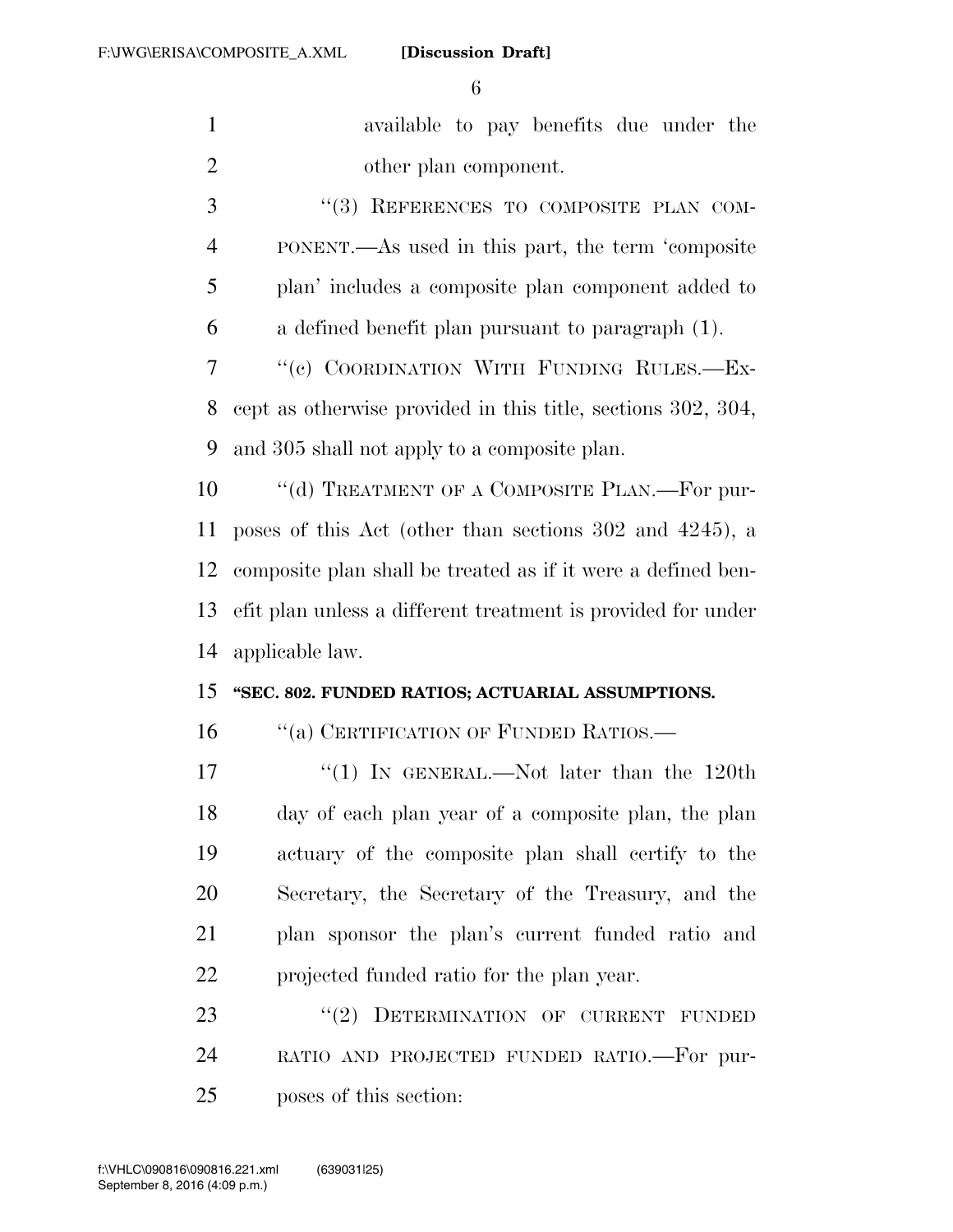| $\mathbf{1}$   | "(A) CURRENT FUNDED RATIO.—The cur-                  |
|----------------|------------------------------------------------------|
| $\overline{2}$ | rent funded ratio is the ratio (expressed as a       |
| 3              | percentage) of-                                      |
| $\overline{4}$ | "(i) the value of the plan's assets as               |
| 5              | of the first day of the plan year, to                |
| 6              | "(ii) the plan actuary's best estimate               |
| 7              | of the present value of the plan liabilities         |
| 8              | as of the first day of the plan year.                |
| 9              | "(B) PROJECTED FUNDED RATIO.—The                     |
| 10             | projected funded ratio is the current funded         |
| 11             | ratio projected to the first day of the 15th plan    |
| 12             | year following the plan year for which the de-       |
| 13             | termination is being made.                           |
| 14             | "(3) CONSIDERATION OF CONTRIBUTION RATE              |
| 15             | INCREASES.—For purposes of projections under this    |
| 16             | subsection, the plan sponsor may anticipate con-     |
| 17             | tribution rate increases beyond the term of the cur- |
| 18             | rent collective bargaining agreement and any agreed- |
| 19             | to supplements, up to a maximum of 2.5 percent per   |
| 20             | year, compounded annually, unless it would be un-    |
| 21             | reasonable under the circumstances to assume that    |
| 22             | contributions would increase by that amount.         |
| 23             | "(b) ACTUARIAL ASSUMPTIONS AND METHODS.-             |
| 24             | For purposes of this part:                           |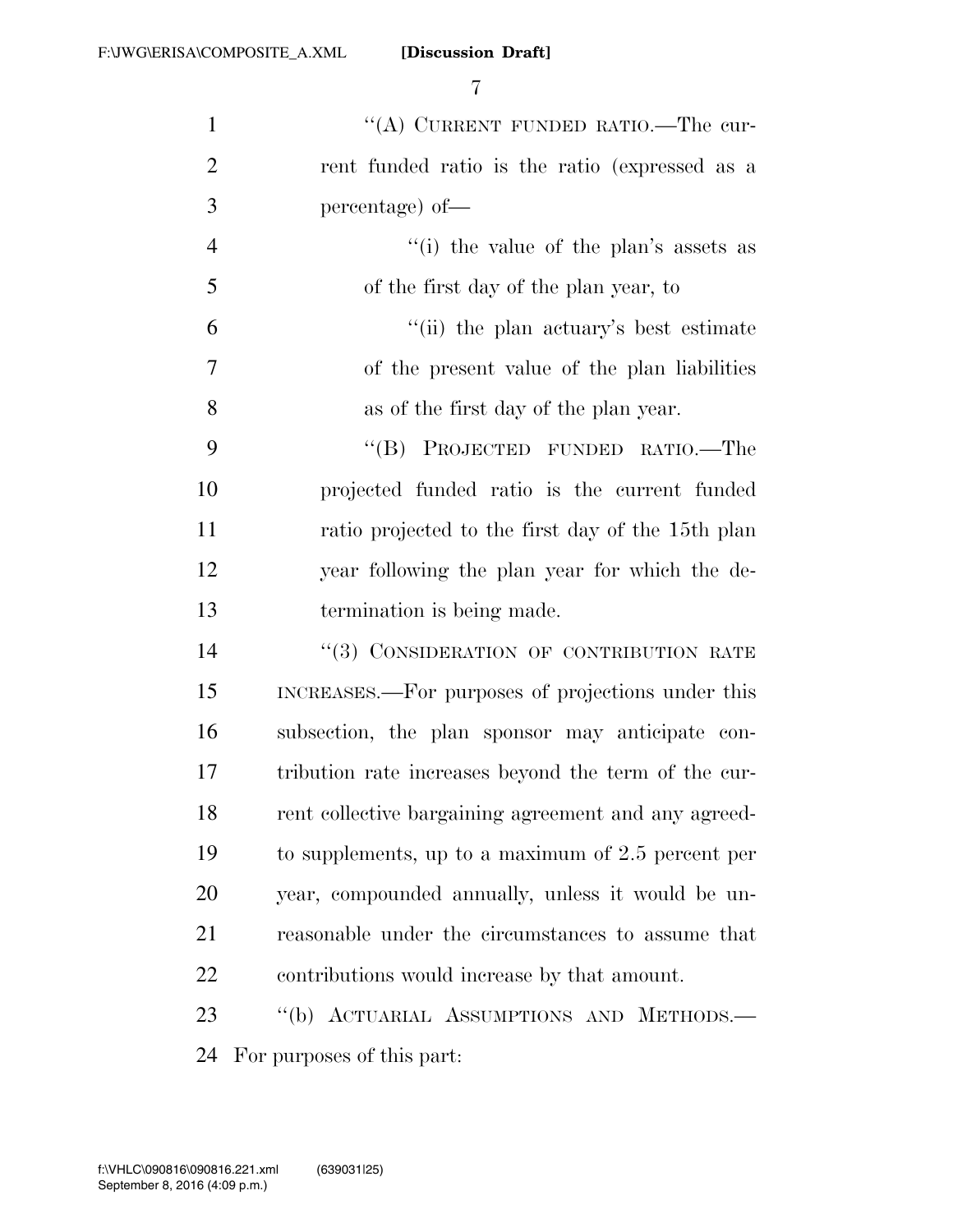| $\mathbf{1}$   | " $(1)$ IN GENERAL.—All costs, liabilities, rates      |
|----------------|--------------------------------------------------------|
| $\overline{c}$ | of interest and other factors under the plan shall be  |
| 3              | determined for a plan year on the basis of actuarial   |
| $\overline{4}$ | assumptions and methods-                               |
| 5              | "(A) each of which is reasonable (taking               |
| 6              | into account the experience of the plan and rea-       |
| $\overline{7}$ | sonable expectations);                                 |
| 8              | $\lq\lq (B)$ which, in combination, offer the actu-    |
| 9              | ary's best estimate of anticipated experience          |
| 10             | under the plan; and                                    |
| 11             | $\lq\lq$ (C) with respect to which any change          |
| 12             | from the actuarial assumptions and methods             |
| 13             | used in the previous plan year shall be certified      |
| 14             | by the plan actuary and the actuarial rationale        |
| 15             | for such change provided in the annual report          |
| 16             | required by section 103.                               |
| 17             | "(2) FAIR MARKET VALUE OF ASSETS.—The                  |
| 18             | value of the plan's assets shall be taken into account |
| 19             | on the basis of their fair market value.               |
| 20             | "(3) DETERMINATION OF NORMAL COST AND                  |
| 21             | PLAN LIABILITIES.—A plan's normal cost and liabil-     |
| 22             | ities shall be based on the most recent actuarial      |
| 23             | valuation required under section $801(a)(5)(A)$ and    |
| 24             | the unit credit funding method.                        |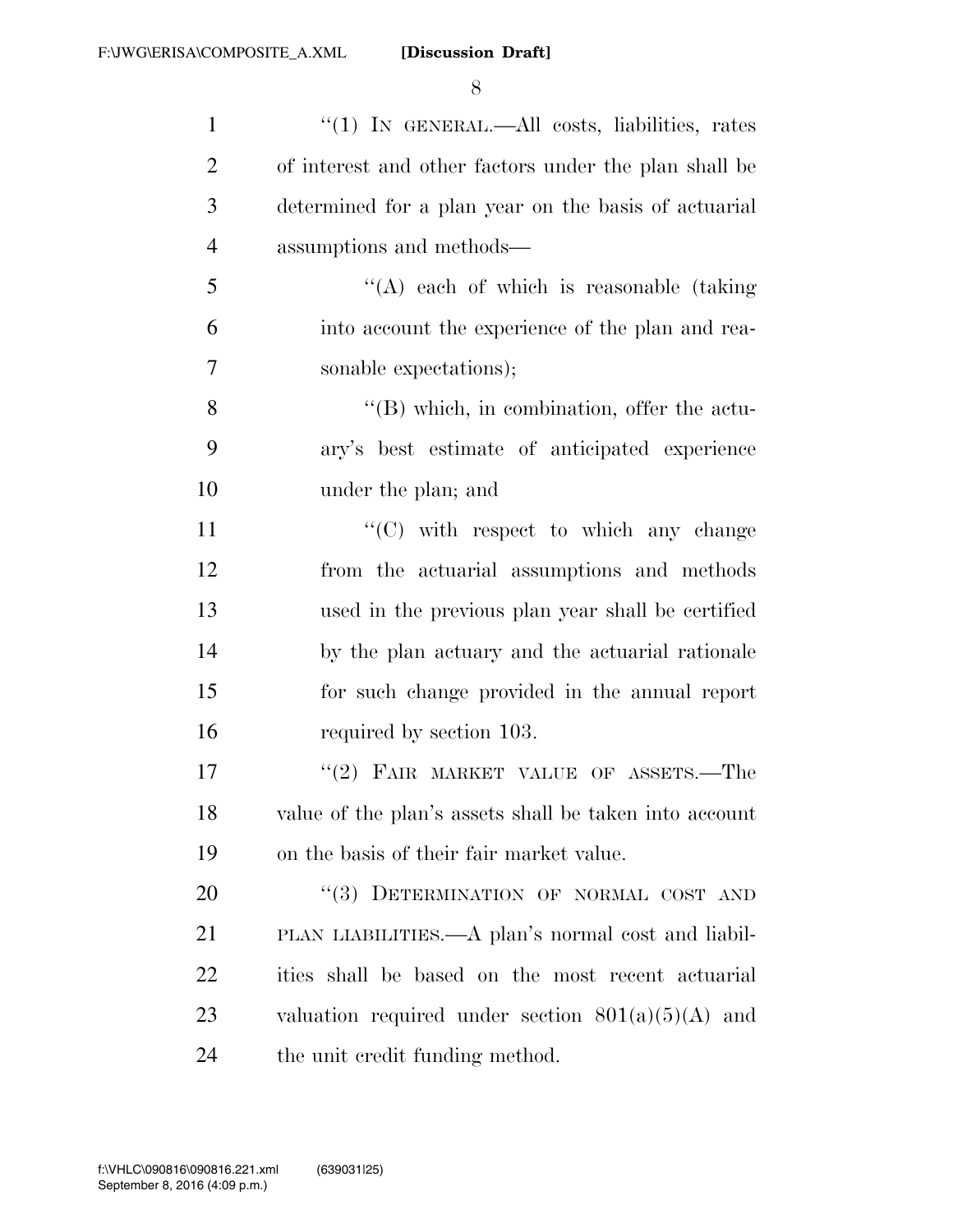1 "(4) TIME WHEN CERTAIN CONTRIBUTIONS DEEMED MADE.—Any contributions for a plan year made by an employer after the last day of such plan year, but not later than two and one-half months after such day, shall be deemed to have been made on such last day. For purposes of this paragraph, such two and one-half month period may be ex- tended for not more than six months under regula- tions prescribed by the Secretary of the Treasury.  $(5)$  ADDITIONAL ACTUARIAL ASSUMPTIONS.

 Except where otherwise provided in this part, the 12 provisions of section  $305(b)(3)(B)$  shall apply to any determination or projection under this part.

#### **''SEC. 803. REALIGNMENT PROGRAMS.**

''(a) REALIGNMENT PROGRAM.—

 ''(1) ADOPTION.—In any case in which the plan actuary certifies under section 802(a) that the plan's projected funded ratio is below 120 percent for the plan year, the plan sponsor shall adopt a realign- ment program under paragraph (2) not later than 210 days after the due date of the certification re-22 quired under such section  $802(a)$ . The plan sponsor shall adopt an updated realignment program for each succeeding plan year for which a certification described in the preceding sentence is made.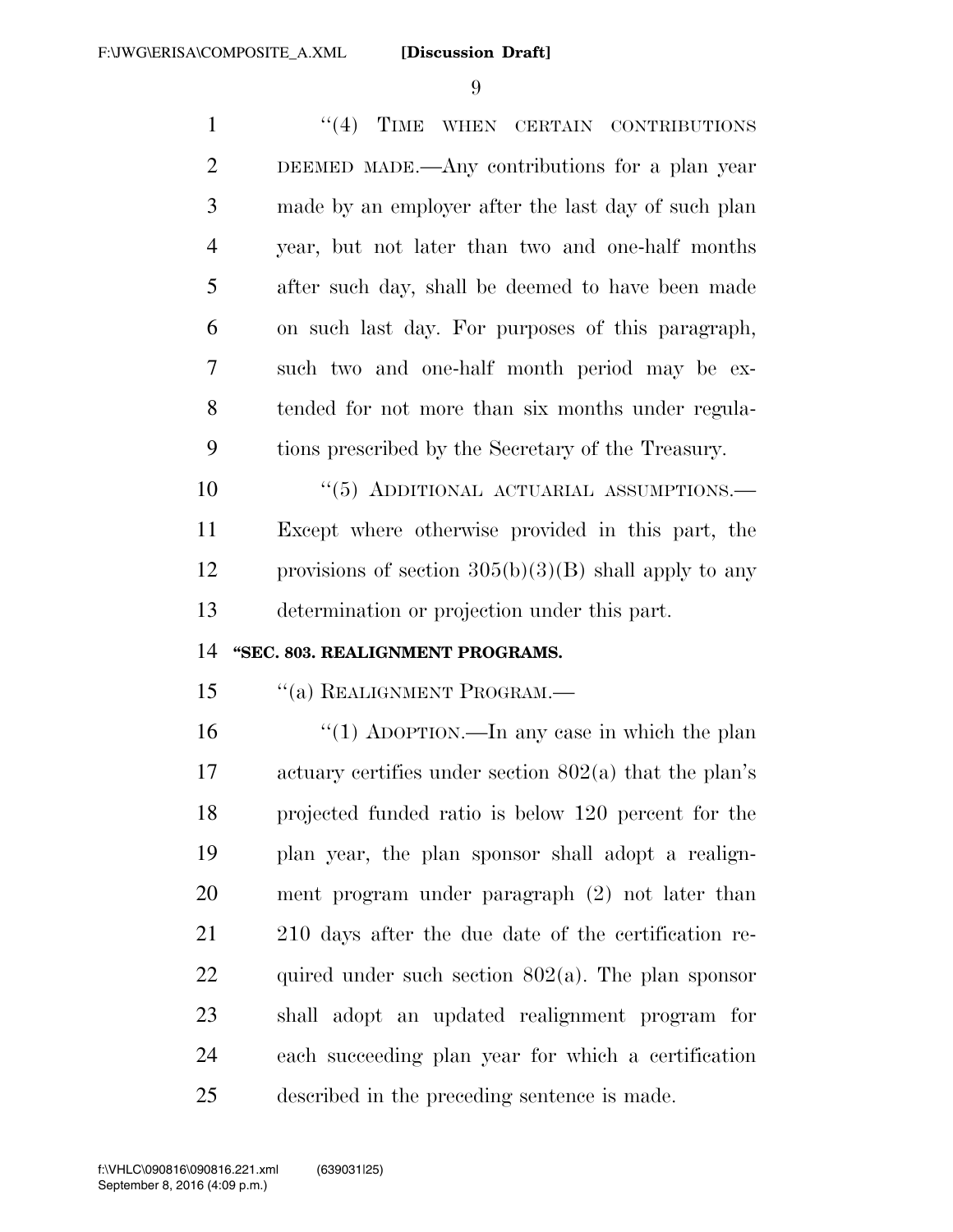| $\mathbf{1}$   | "(2) CONTENT OF REALIGNMENT PROGRAM.-            |
|----------------|--------------------------------------------------|
| $\overline{2}$ | "(A) IN GENERAL.—A realignment pro-              |
| 3              | gram adopted under this paragraph is a written   |
| $\overline{4}$ | program which consists of all reasonable meas-   |
| 5              | ures, including options or a range of options to |
| 6              | be undertaken by the plan sponsor or proposed    |
| 7              | to the bargaining parties, formulated, based on  |
| 8              | reasonably anticipated experience and reason-    |
| 9              | able actuarial assumptions, to enable the plan   |
| 10             | to achieve a projected funding ratio of at least |
| 11             | 120 percent for the following plan year.         |
| 12             | "(B) INITIAL PROGRAM ELEMENTS.-Rea-              |
| 13             | sonable measures under a realignment program     |
| 14             | described in subparagraph $(A)$ may include any  |
| 15             | of the following:                                |
| 16             | "(i) Proposed contribution increases.            |
| 17             | "(ii) A reduction in the rate of future          |
| 18             | benefit accruals, so long as the resulting       |
| 19             | rate is not less than 1 percent of the con-      |
| 20             | tributions on which benefits are based as        |
| 21             | of the start of the plan year (or the equiva-    |
| 22             | lent standard accrual rate as described in       |
| 23             | section $305(e)(6)$ ).                           |
| 24             | "(iii) A modification or elimination of          |
| 25             | adjustable benefits of participants that are     |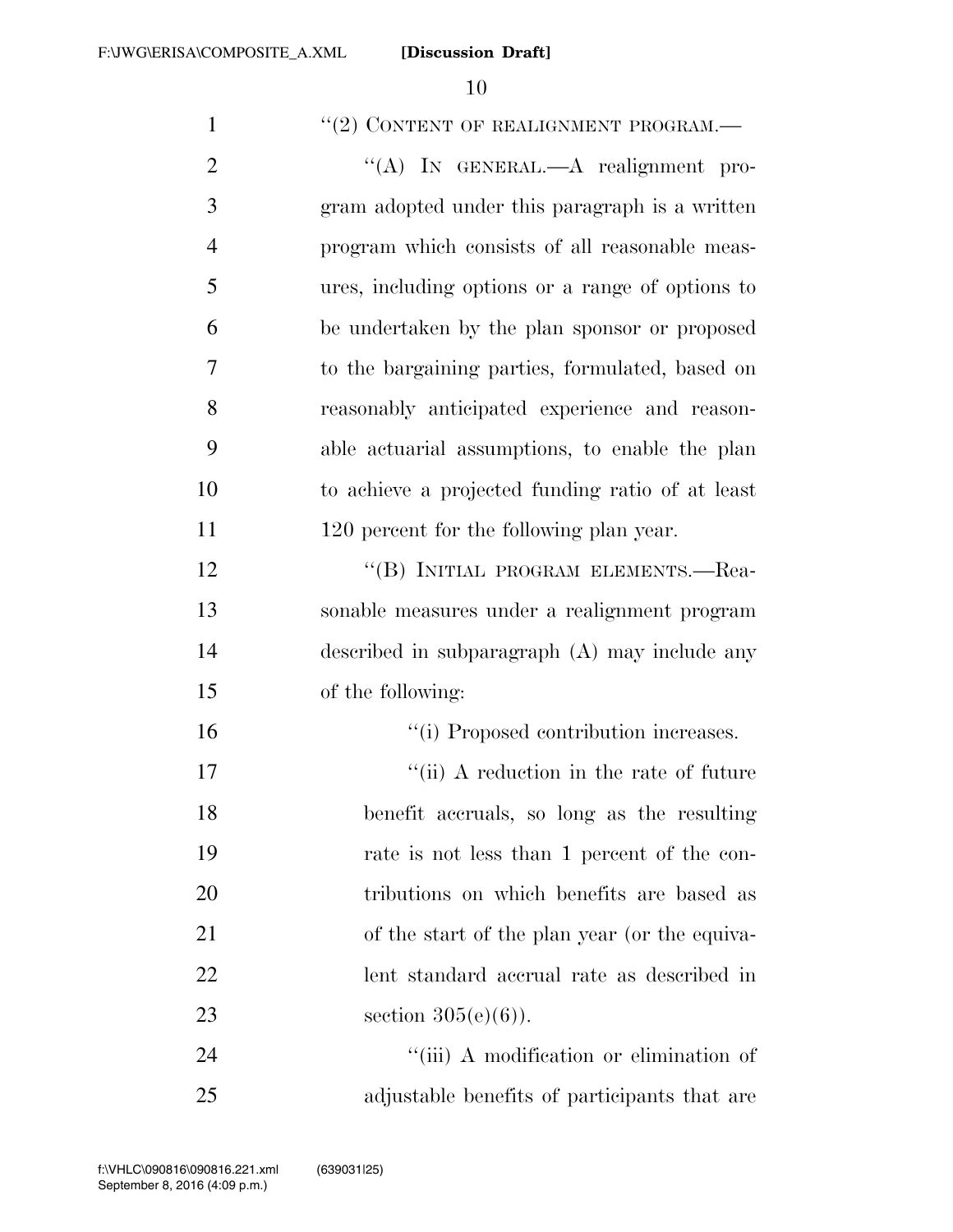| $\mathbf{1}$   | not in pay status before the date of the no-     |
|----------------|--------------------------------------------------|
| $\overline{2}$ | tice required under subsection $(b)(1)$ .        |
| 3              | "(iv) Any other lawfully available               |
| $\overline{4}$ | measures not specifically described in this      |
| 5              | subparagraph or subparagraph $(C)$ or $(D)$      |
| 6              | that the plan sponsor determines are rea-        |
| $\overline{7}$ | sonable.                                         |
| 8              | "(C) ADDITIONAL PROGRAM ELEMENTS.-               |
| 9              | If the plan sponsor has determined that all rea- |
| 10             | sonable measures available under subparagraph    |
| 11             | (B) will not enable the plan to achieve a pro-   |
| 12             | jected funded ratio of at least 120 percent for  |
| 13             | the following plan year, such reasonable meas-   |
| 14             | ures may also include—                           |
| 15             | "(i) a reduction of accrued benefits             |
| 16             | that are not in pay status by the date of        |
| 17             | notice required under subsection<br>the          |
| 18             | $(b)(1);$ or                                     |
| 19             | "(ii) a reduction of any benefits of             |
| 20             | participants that are in pay status before       |
| 21             | the date of the notice required under sub-       |
| 22             | section (b)(1) other than core benefits as       |
| 23             | defined in paragraph $(4)$ .                     |
| 24             | "(D) ADDITIONAL REDUCTIONS.—In the               |
| 25             | case of a composite plan for which the plan      |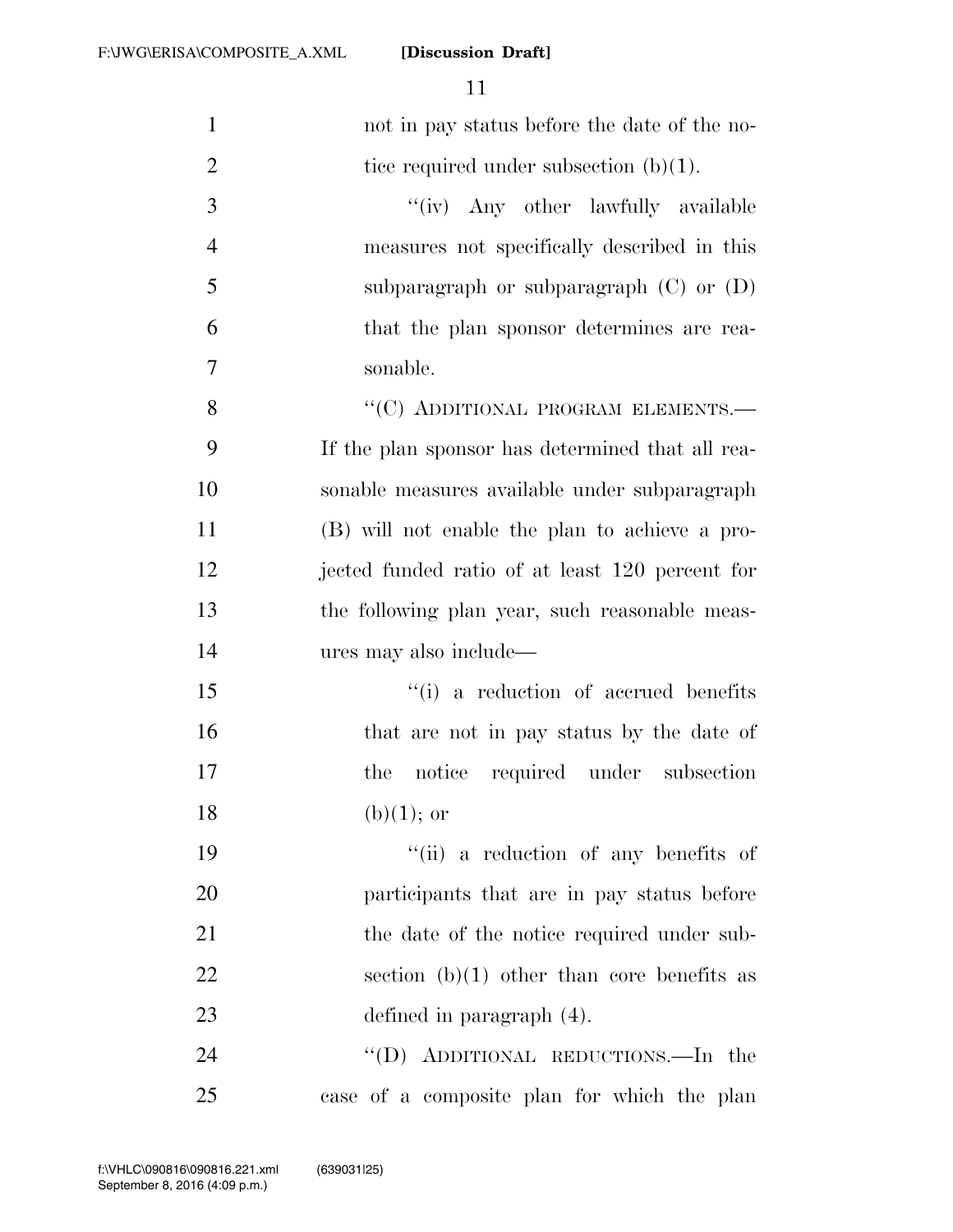| $\mathbf{1}$   | sponsor has determined that all reasonable           |
|----------------|------------------------------------------------------|
| $\overline{2}$ | measures available under subparagraphs (B)           |
| 3              | and (C) will not enable the plan to achieve a        |
| $\overline{4}$ | projected funded ratio of at least 120 percent       |
| 5              | for the following plan year, such reasonable         |
| 6              | measures may also include—                           |
| 7              | $f'(i)$ a further reduction in the rate of           |
| 8              | future benefit accruals without regard to            |
| 9              | the limitation applicable under subpara-             |
| 10             | graph $(B)(ii)$ ; or                                 |
| 11             | "(ii) a reduction of core benefits,                  |
| 12             | provided that such reductions shall be equitably     |
| 13             | distributed across the participant and bene-         |
| 14             | ficiary population, taking into account factors,     |
| 15             | with respect to participants and beneficiaries       |
| 16             | and their benefits, that may include one or          |
| 17             | more of the factors listed in subclauses (I)         |
| 18             | through $(X)$ of section $305(e)(9)(D)(vi)$ , to the |
| 19             | extent necessary to enable the plan to achieve       |
| 20             | a projected funded ratio of at least 120 percent     |
| 21             | for the following plan year, or at the election of   |
| 22             | the plan sponsor, a projected funded ratio of at     |
| 23             | least 100 percent for the following plan year        |
| 24             | and a current funded ratio of at least 90 per-       |
| 25             | cent.                                                |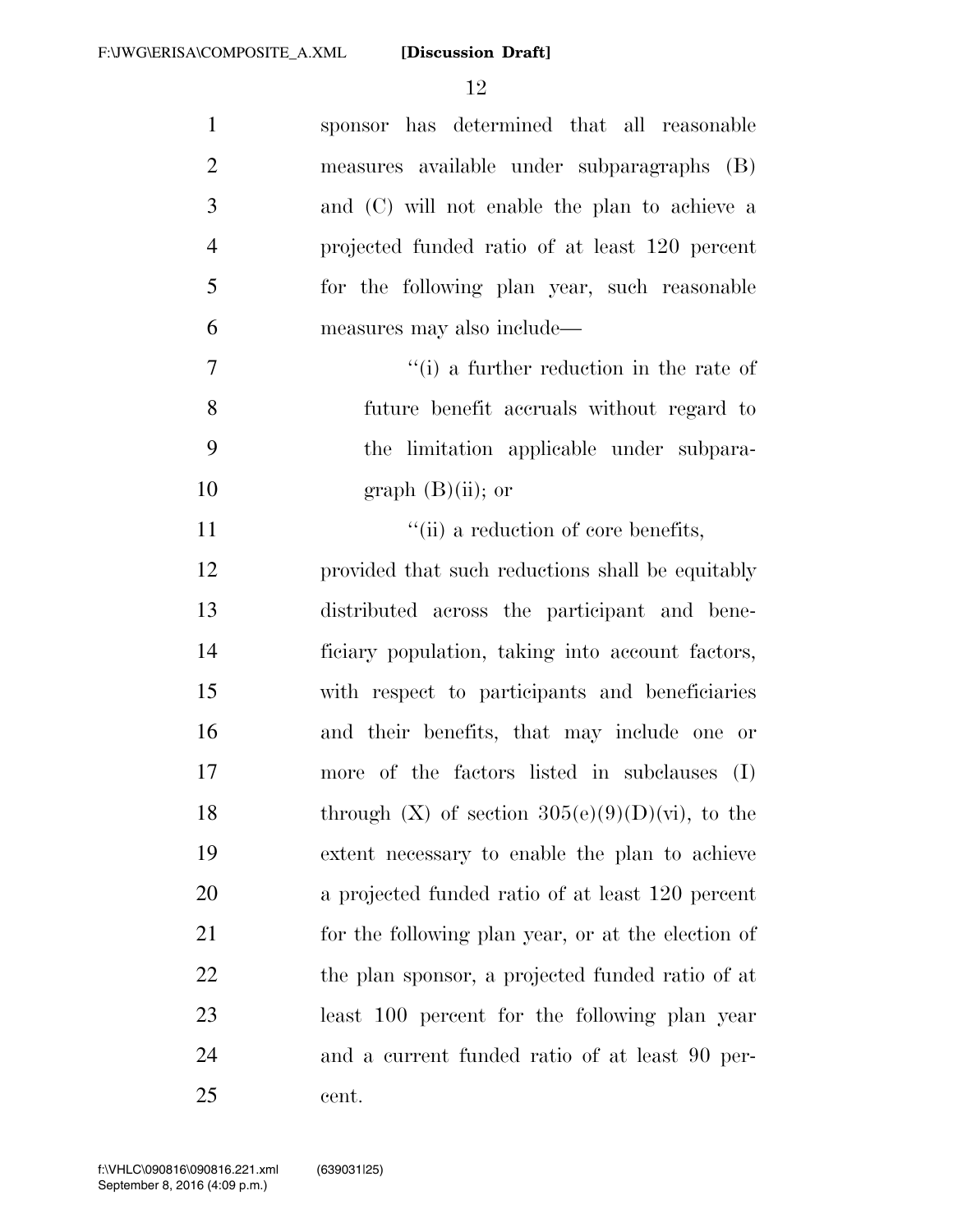1 ''(3) ADJUSTABLE BENEFIT DEFINED. For purposes of this part, the term 'adjustable benefit' means— ''(A) benefits, rights, and features under the plan, including post-retirement death bene- fits, 60-month guarantees, disability benefits not yet in pay status, and similar benefits; ''(B) any early retirement benefit or retire-ment-type subsidy (within the meaning of sec-

10 tion  $204(g)(2)(A)$  and any benefit payment op- tion (other than the qualified joint and survivor annuity); and

 ''(C) benefit increases that were adopted (or, if later, took effect) less than 60 months before the first day such realignment program took effect.

17 "(4) CORE BENEFIT DEFINED.—For purposes of this part, the term 'core benefit' means a partici- pant's accrued benefit payable in the normal form of an annuity commencing at normal retirement age, determined without regard to—

22 "(A) any early retirement benefits, retire- ment-type subsidies, or other benefits, rights, or features that may be associated with that ben-efit; and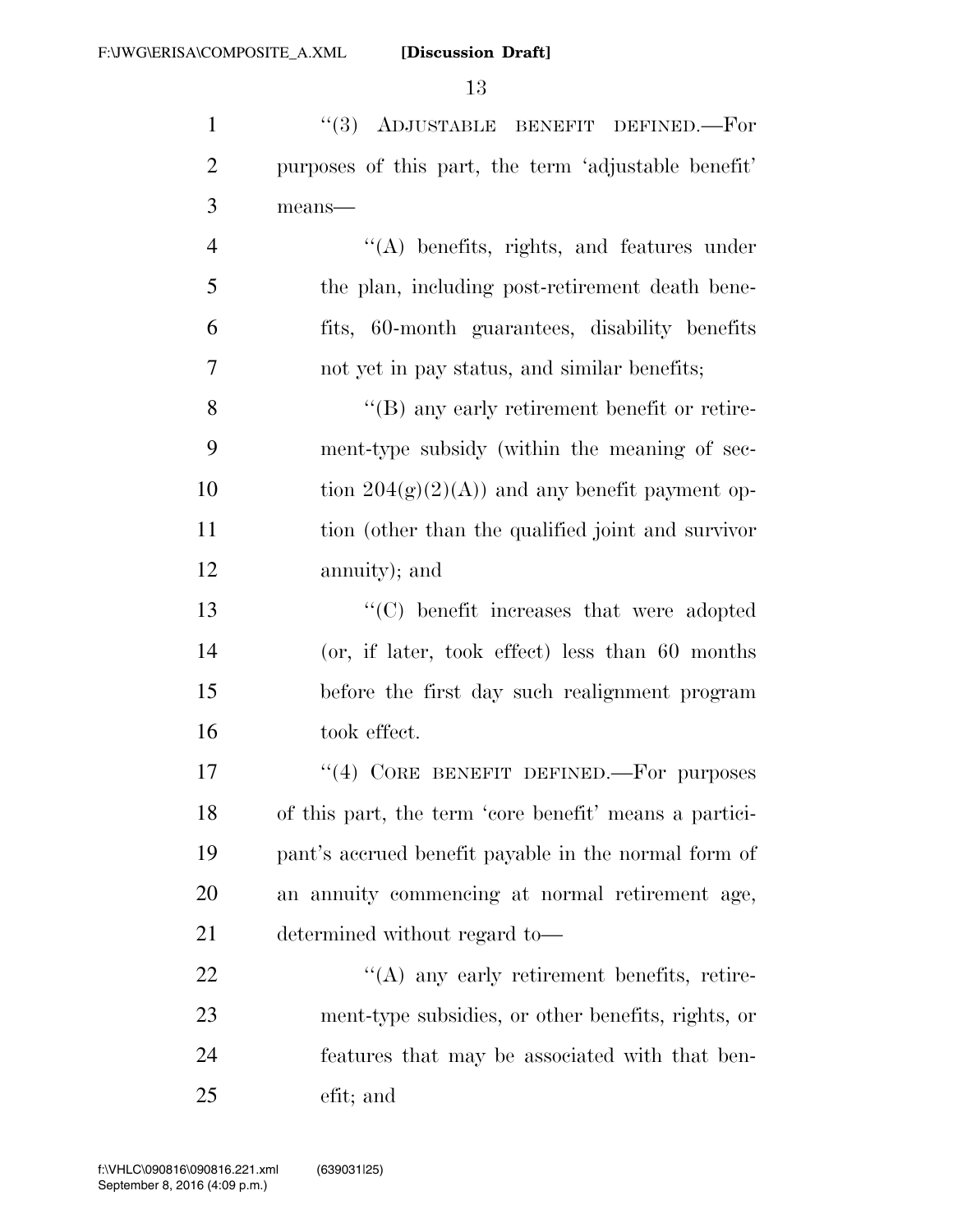''(B) any cost-of-living adjustments or ben- efit increases effective after the date of retire-ment.

4 "(5) COORDINATION WITH CONTRIBUTION IN-CREASES.—

 ''(A) IN GENERAL.—A realignment pro- gram may provide that some or all of the ben- efit modifications described in the program will only take effect if the bargaining parties fail to agree to specified levels of increases in contribu-tions to the plan, effective as of specified dates.

12 "(B) INDEPENDENT BENEFIT MODIFICA- TIONS.—If a realignment program adopts any changes to the benefit formula that are inde- pendent of potential contribution increases, such changes shall take effect not later than the first day of the first plan year that begins fol- lowing the adoption of the realignment pro-gram.

20 "(C) CONDITIONAL BENEFIT MODIFICA-21 TIONS.—If a realignment program adopts any changes to the benefit formula that take effect only if the bargaining parties fail to agree to contribution increases, such changes shall take effect not later than the first day of the first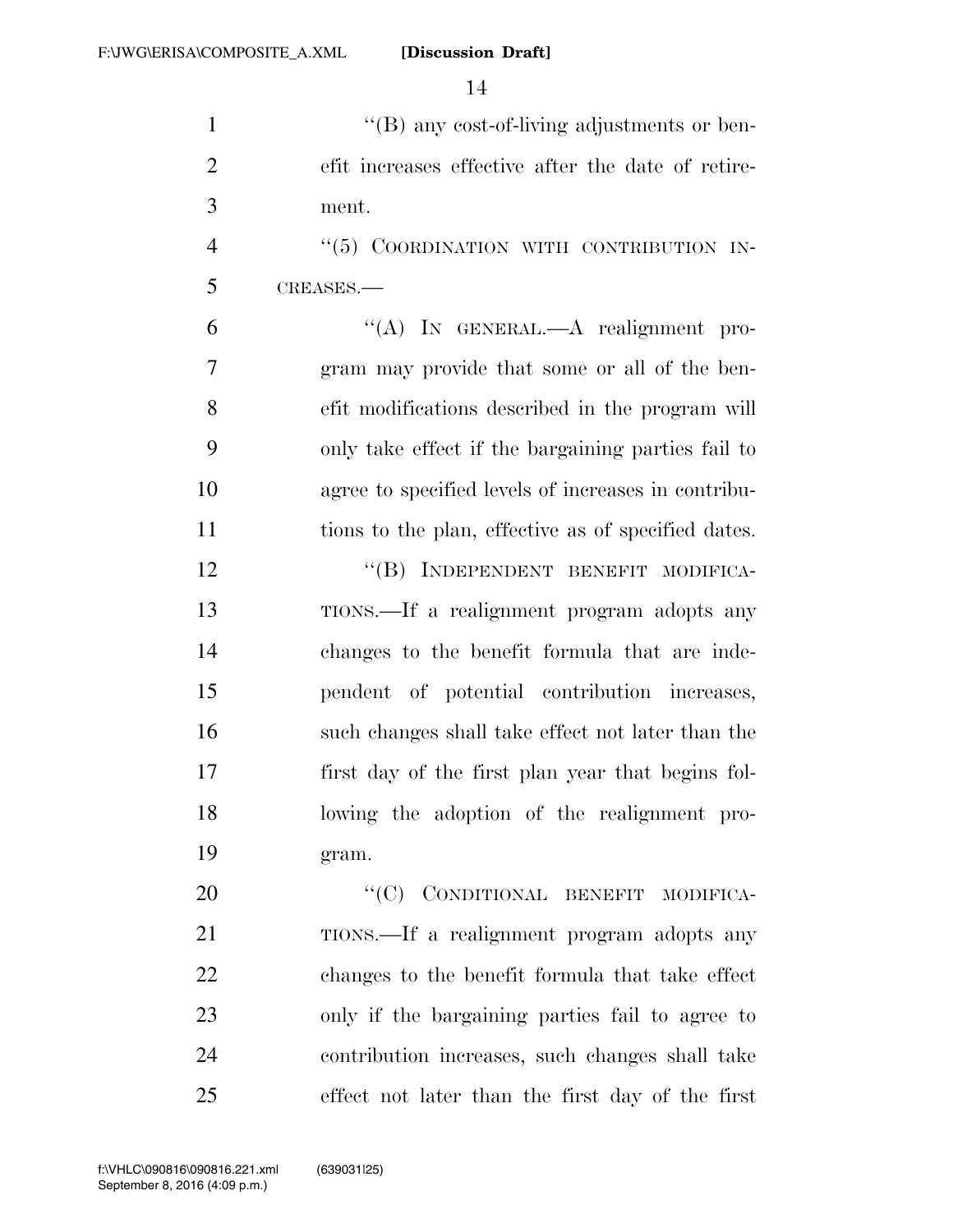1 plan year beginning after the third anniversary of the date of adoption of the realignment pro-gram.

4 "(D) REVOCATION OF CERTAIN BENEFIT MODIFICATIONS.—Benefit modifications de- scribed in subparagraph (C) may be revoked, in whole or in part, and retroactively or prospec- tively, when contributions to the plan are in- creased, as specified in the realignment pro- gram, including any amendments thereto. The preceding sentence shall not apply unless the contribution increases are to be effective not later than the fifth anniversary of the first day of the first plan year that begins after the adoption of the realignment program.

"(b) NOTICE.—

 $\frac{17}{10}$  IN GENERAL.—In any case in which it is certified under section 802(a) that the projected funded ratio is less than 120 percent, the plan spon- sor shall, not later than 30 days after the date of the certification, provide notification of the current and projected funded ratios to the participants and beneficiaries, the bargaining parties, and the Sec-24 retary. Such notice shall include—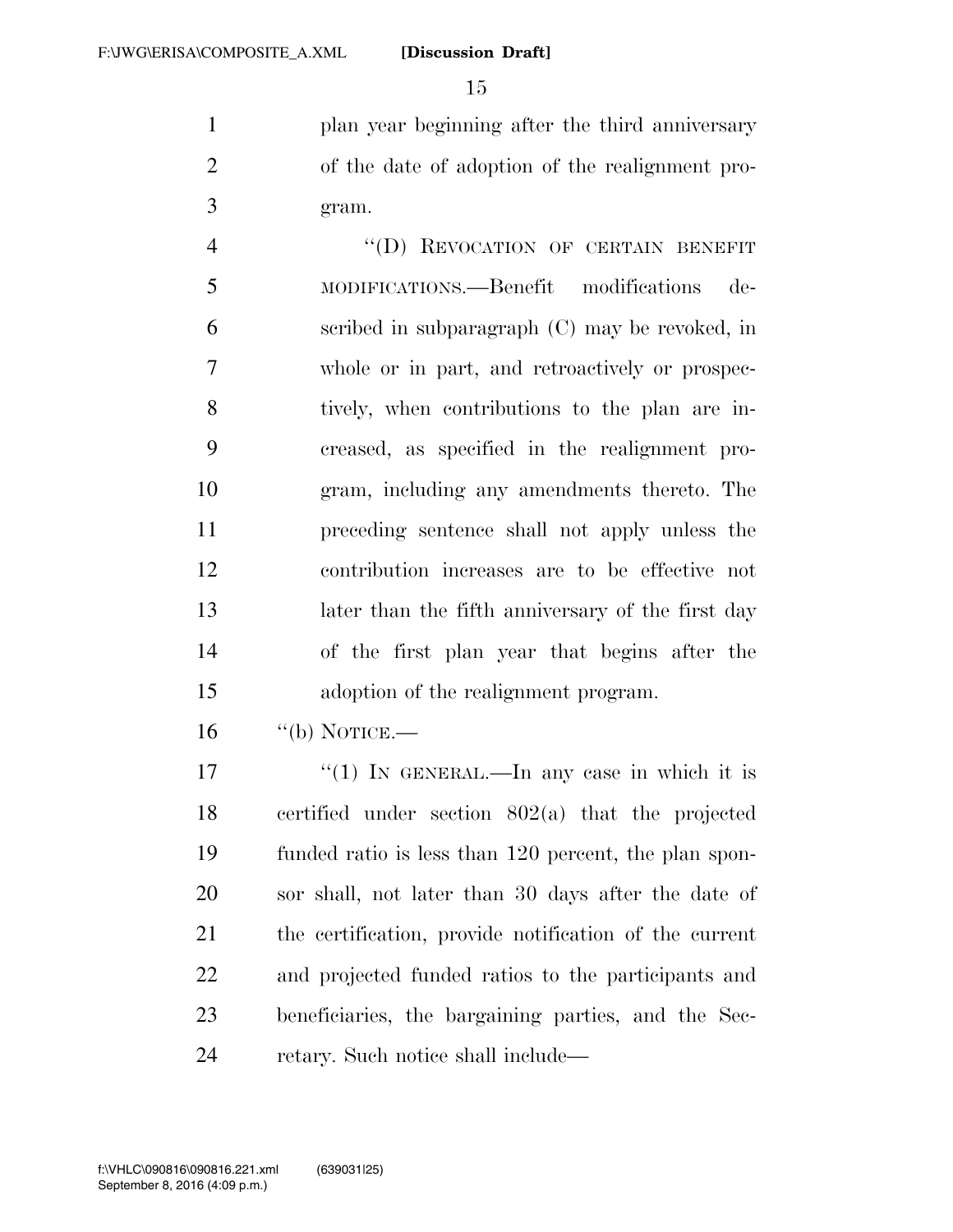| $\mathbf{1}$   | $\lq\lq$ an explanation that contribution rate      |
|----------------|-----------------------------------------------------|
| $\overline{2}$ | increases or benefit reductions may be nec-         |
| 3              | essary;                                             |
| 4              | $\lq\lq (B)$ a description of the types of benefits |
| 5              | that might be reduced; and                          |
| 6              | $\lq\lq$ (C) an estimate of the contribution in-    |
| 7              | creases and benefit reductions that may be nec-     |
| 8              | essary to achieve a projected funded ratio of       |
| 9              | 120 percent.                                        |
| 10             | $``(2)$ NOTICE OF BENEFIT MODIFICATIONS.—           |
| 11             | "(A) IN GENERAL.—No modifications may               |
| 12             | be made that reduce the rate of future benefit      |
| 13             | accrual or that reduce core benefits or adjust-     |
| 14             | able benefits unless notice of such reduction has   |
| 15             | been given at least 30 days before the general      |
| 16             | effective date of such reduction for all partici-   |
| 17             | pants and beneficiaries to—                         |
| 18             | "(i) plan participants and bene-                    |
| 19             | ficiaries;                                          |
| 20             | "(ii) each employer who has an obliga-              |
| 21             | tion to contribute to the composite plan;           |
| 22             | and                                                 |
| 23             | "(iii) each employee organization                   |
| 24             | which, for purposes of collective bar-              |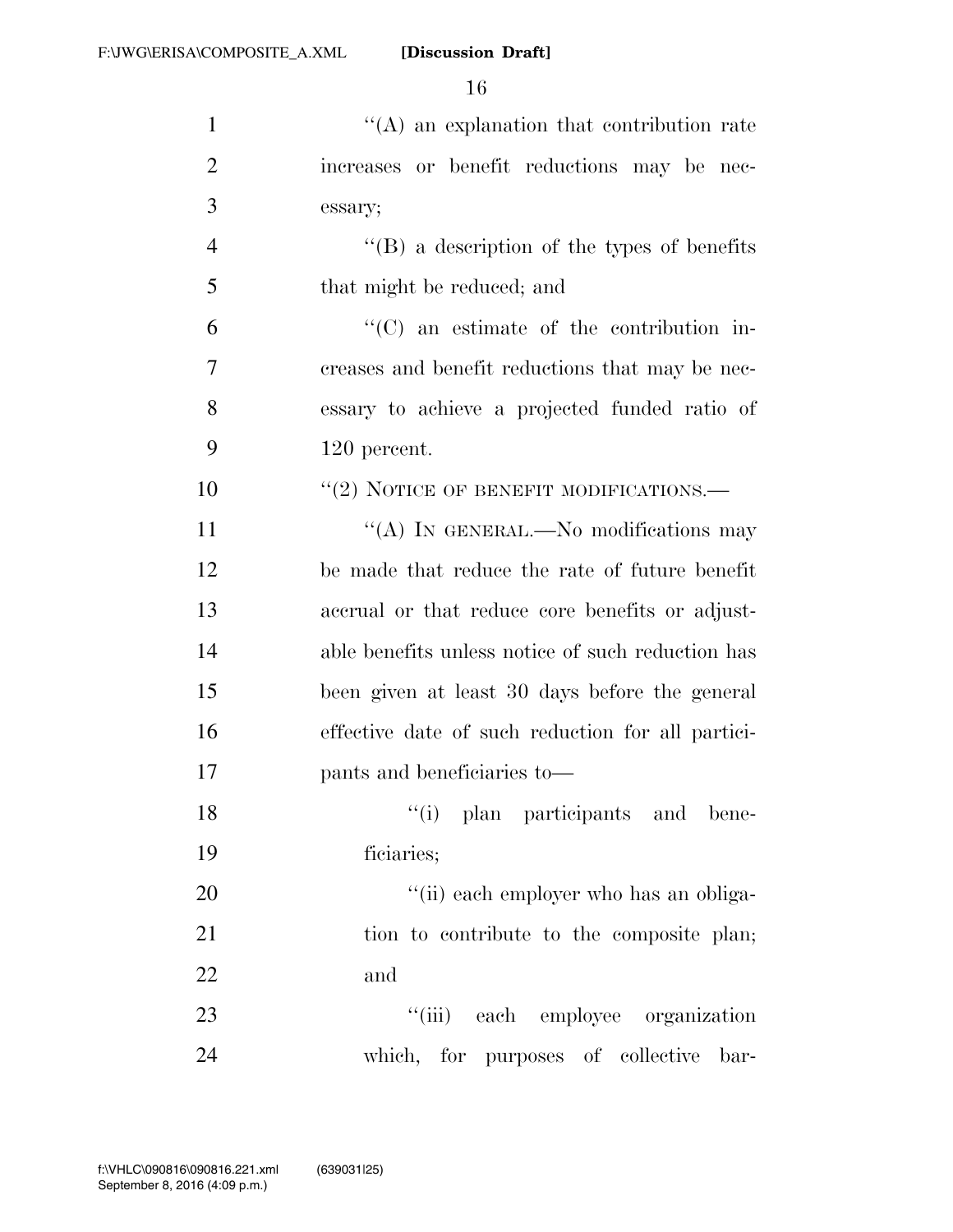| $\mathbf{1}$   | gaining, represents plan participants em-   |
|----------------|---------------------------------------------|
| $\overline{2}$ | ployed by such employers.                   |
| 3              | "(B) CONTENT OF NOTICE.—The notice          |
| $\overline{4}$ | under subparagraph (A) shall contain—       |
| 5              | "(i) sufficient information to enable       |
| 6              | participants and beneficiaries to under-    |
| $\tau$         | stand the effect of any reduction on their  |
| 8              | benefits, including an illustration of any  |
| 9              | affected benefit or subsidy, on an annual   |
| 10             | or monthly basis that a participant or ben- |
| 11             | eficiary would otherwise have been eligible |
| 12             | for as of the general effective date de-    |
| 13             | scribed in $(A)$ above, and                 |
| 14             | "(ii) information as to the rights and      |
| 15             | remedies of plan participants and bene-     |
| 16             | ficiaries as well as how to contact the De- |
| 17             | partment of Labor for further information   |
| 18             | and assistance, where appropriate.          |
| 19             | "(C) FORM AND MANNER.—Any notice            |
| 20             | under subparagraph $(A)$ —                  |
| 21             | "(i) shall be provided in a form and        |
| 22             | manner prescribed in regulations of the     |
| 23             | Secretary of Labor,                         |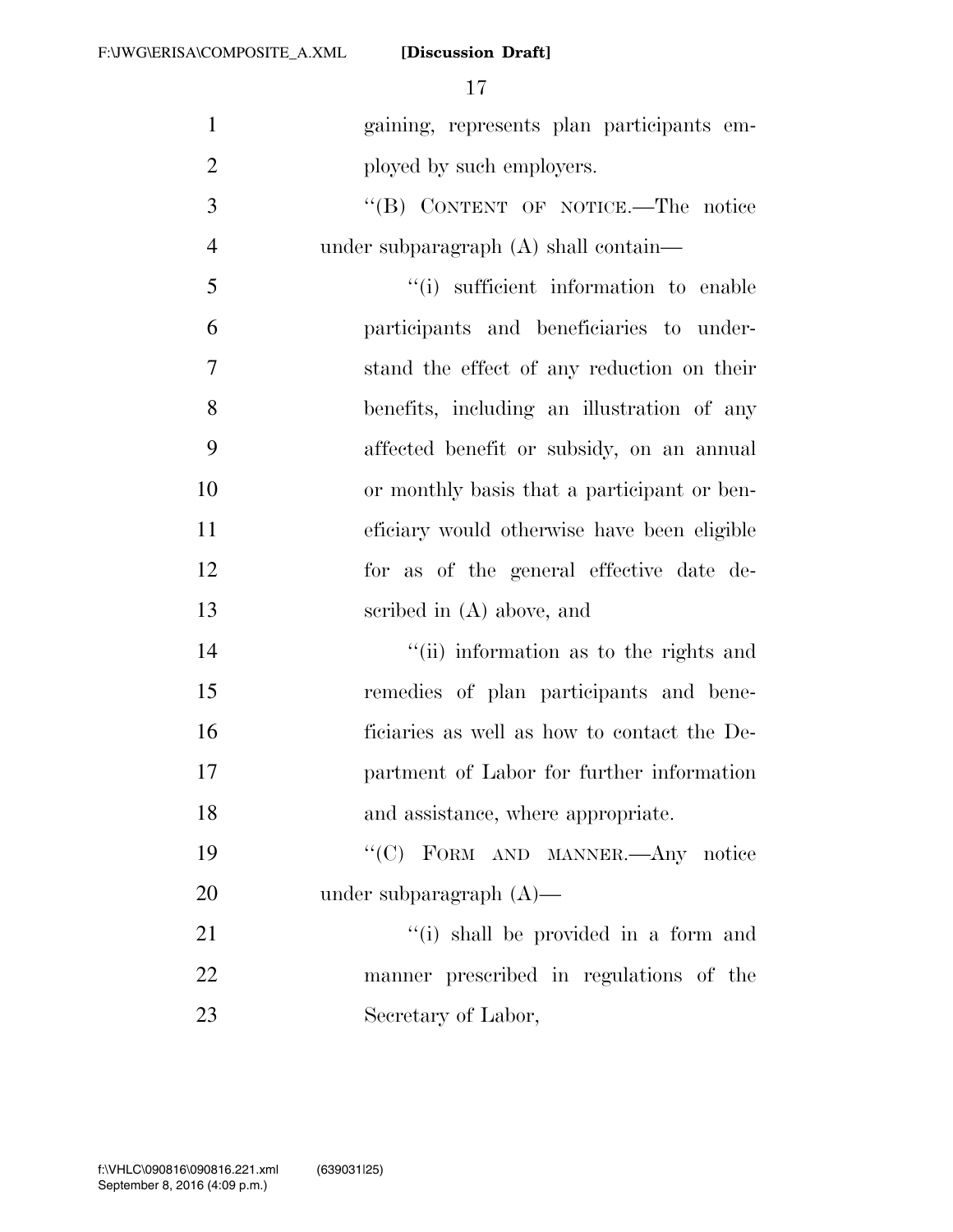| $\mathbf{1}$   | "(ii) shall be written in a manner so                   |
|----------------|---------------------------------------------------------|
| $\overline{2}$ | as to be understood by the average plan                 |
| 3              | participant.                                            |
| $\overline{4}$ | "(3) MODEL NOTICES.—The Secretary shall—                |
| 5              | "(A) prescribe model notices that the plan              |
| 6              | sponsor of a composite plan may use to satisfy          |
| 7              | the notice requirements under this subsection;          |
| 8              | and                                                     |
| 9              | "(B) by regulation enumerate any details                |
| 10             | related to the elements listed in paragraph $(1)$       |
| 11             | that any notice under this subsection must in-          |
| 12             | clude.                                                  |
| 13             | "(4) ELECTRONIC DELIVERY.-The Secretary                 |
| 14             | shall by regulation permit any notice under this part   |
| 15             | to be provided by electronic means, so long as phys-    |
| 16             | ical copies are provided to participants and bene-      |
| 17             | ficiaries upon request.                                 |
| 18             | "SEC. 804. LIMITATION ON INCREASING BENEFITS.           |
| 19             | $\lq\lq(a)$ LEVEL OF CURRENT FUNDED RATIOS.—Except      |
| 20             | as provided in subsections (c), (d), and (e), no plan   |
| 21             | amendment increasing benefits or establishing new bene- |
| 22             | fits under a composite plan may be adopted for a plan   |
|                | 23 year unless—                                         |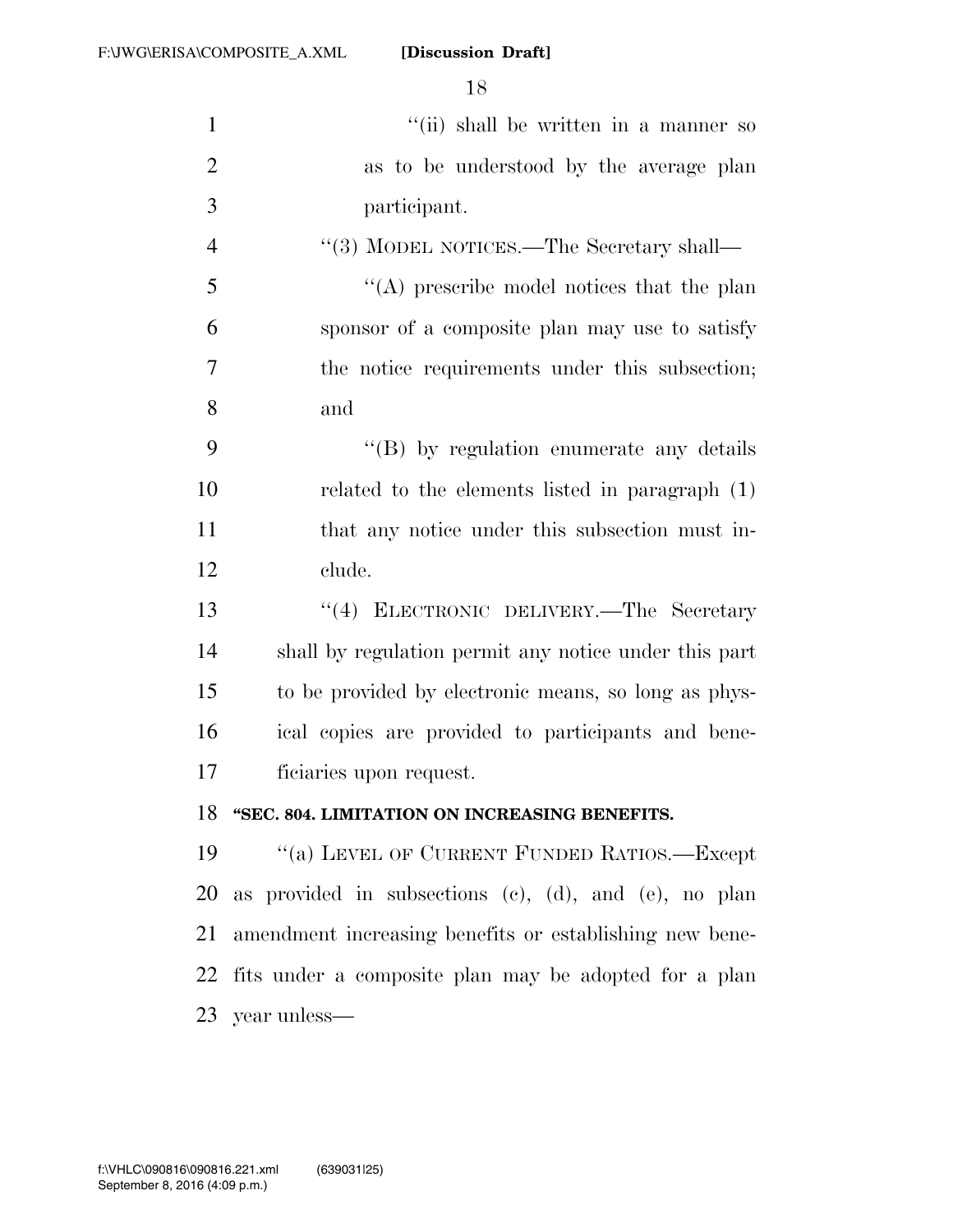1  $\frac{1}{1}$  the plan's current funded ratio is at least 110 percent (without regard to the benefit increase or new benefits);

 ''(2) taking the benefit increase or new benefits into account, the current funded ratio is at least 100 percent and the projected funded ratio for the cur-rent plan year is at least 120 percent;

8 ''(3) in any case in which, after taking the ben- efit increase or new benefits into account, the cur- rent funded ratio is less than 140 percent and the projected funded ratio is less than 140 percent, the benefit increase or new benefits are projected by the plan actuary to increase the present value of the plan's liabilities for the plan year by not more than 3 percent; and

 $\frac{1}{4}$  expected contributions for the current plan year are at least 120 percent of normal cost for the plan year, determined using the unit credit funding method and treating the benefit increase or new ben-efits as in effect for the entire plan year.

 ''(b) ADDITIONAL REQUIREMENTS WHERE CORE BENEFITS REDUCED.—If a plan has been amended to re- duce core benefits pursuant to a realignment program 24 under section  $803(a)(2)(D)$ , such plan may not be subse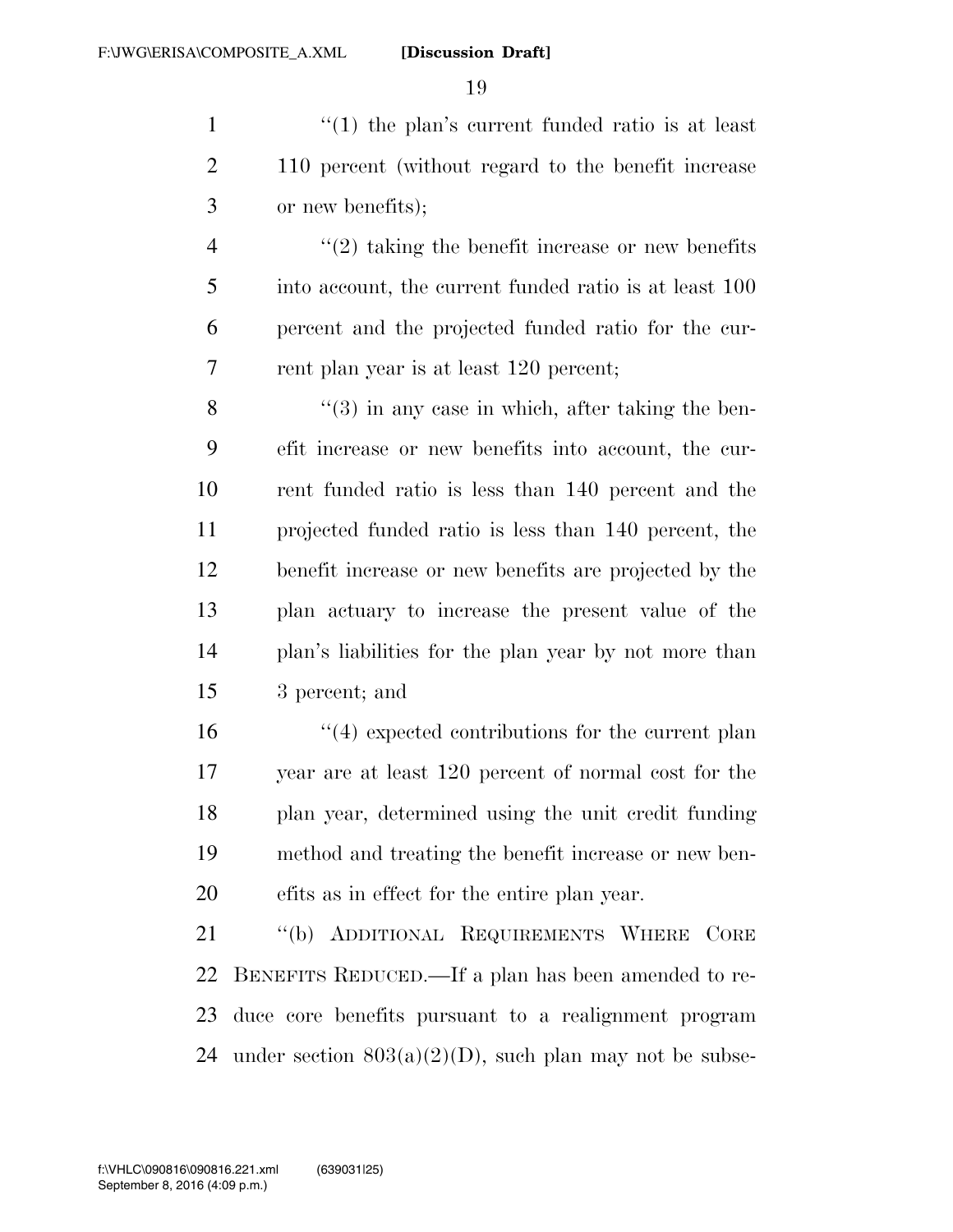quently amended to increase core benefits unless the amendment—

- 3 "(1) increases the level of future benefit pay-ments only; and
- ''(2) provides for an equitable distribution of benefit increases across the participant and bene- ficiary population, taking into account the extent to which the benefits of participants were previously re-duced pursuant to such realignment program.

 ''(c) EXCEPTION TO COMPLY WITH APPLICABLE LAW.—Subsection (a) shall not apply in connection with a plan amendment if the amendment is required as a con- dition of qualification under part I of subchapter D of chapter 1 of the Internal Revenue Code of 1986 or to com-ply with other applicable law.

16 "(d) EXCEPTION WHERE MAXIMUM DEDUCTIBLE LIMIT APPLIES.—Subsection (a) shall not apply in con- nection with a plan amendment if and to the extent that contributions to the composite plan would not be deduct-20 ible for the plan year under section  $404(a)(1)(E)$  of the Internal Revenue Code of 1986 if the plan amendment is not adopted.

 ''(e) EXCEPTION FOR CERTAIN BENEFIT MODIFICA-TIONS.—Subsection (a) shall not apply in connection with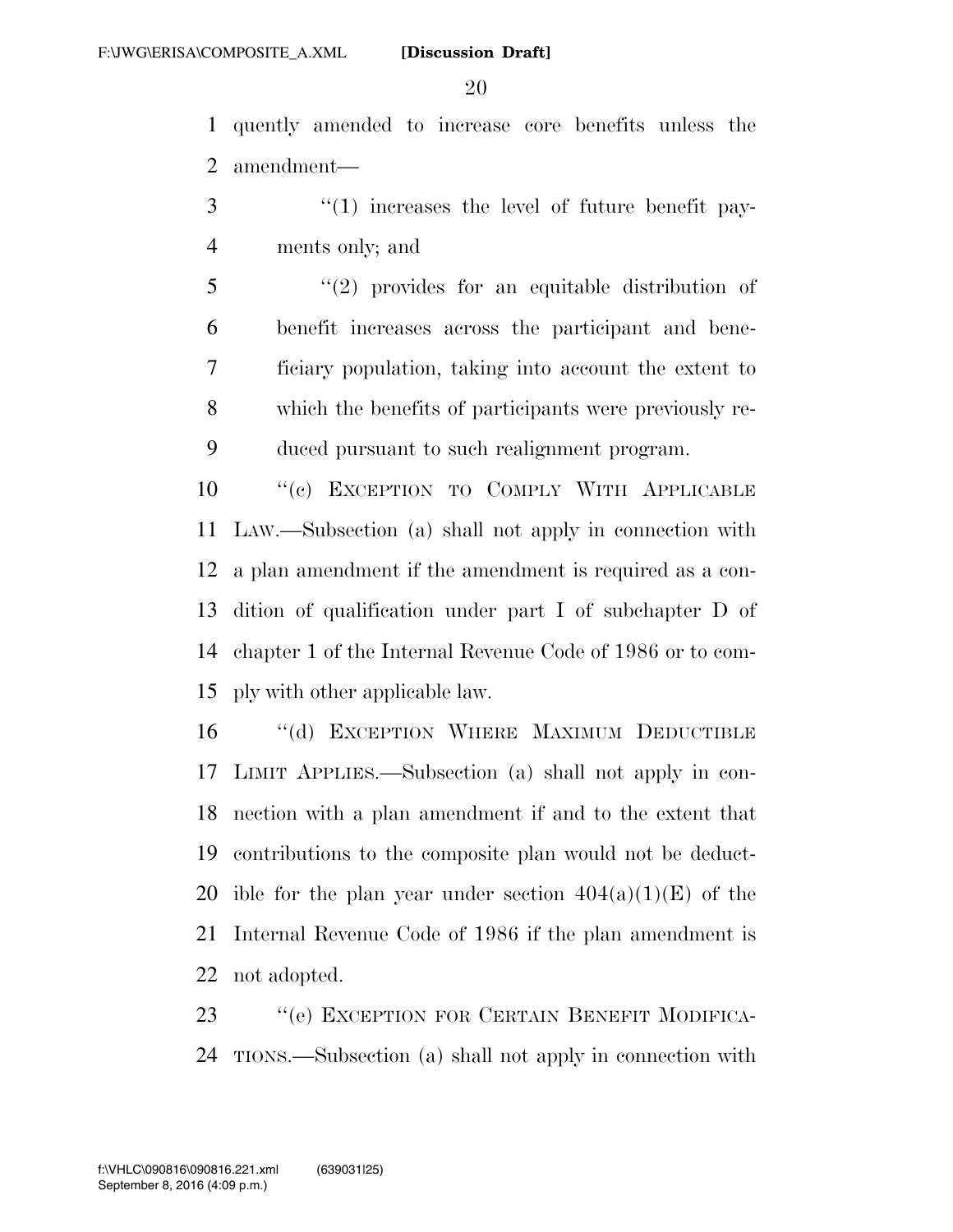1 a plan amendment under section  $803(a)(5)(C)$ , regarding conditional benefit modifications.

- ''(f) TREATMENT OF PLAN AMENDMENTS.—For pur-poses of this section—
- ''(1) if 2 or more plan amendments increasing benefits or establishing new benefits are adopted in a plan year, such amendments shall be treated as a single amendment adopted on the last day of the plan year;

 $(2)$  all benefit increases and new benefits adopted in a single amendment are treated as a sin- gle benefit increase, irrespective of whether the in- creases and new benefits take effect in more than one plan year; and

 ''(3) increases in contributions or decreases in plan liabilities which are scheduled to take effect in future plan years may be taken into account in con- nection with a plan amendment if they have been agreed to in writing or otherwise formalized by the date the plan amendment is adopted.

## **''SEC. 805. COMPOSITE PLAN RESTRICTIONS TO PRESERVE LEGACY PLAN FUNDING.**

23 "(a) TREATMENT AS A LEGACY PLAN.—

24 "(1) IN GENERAL.—For purposes of this part and parts 2 and 3, a defined benefit plan shall be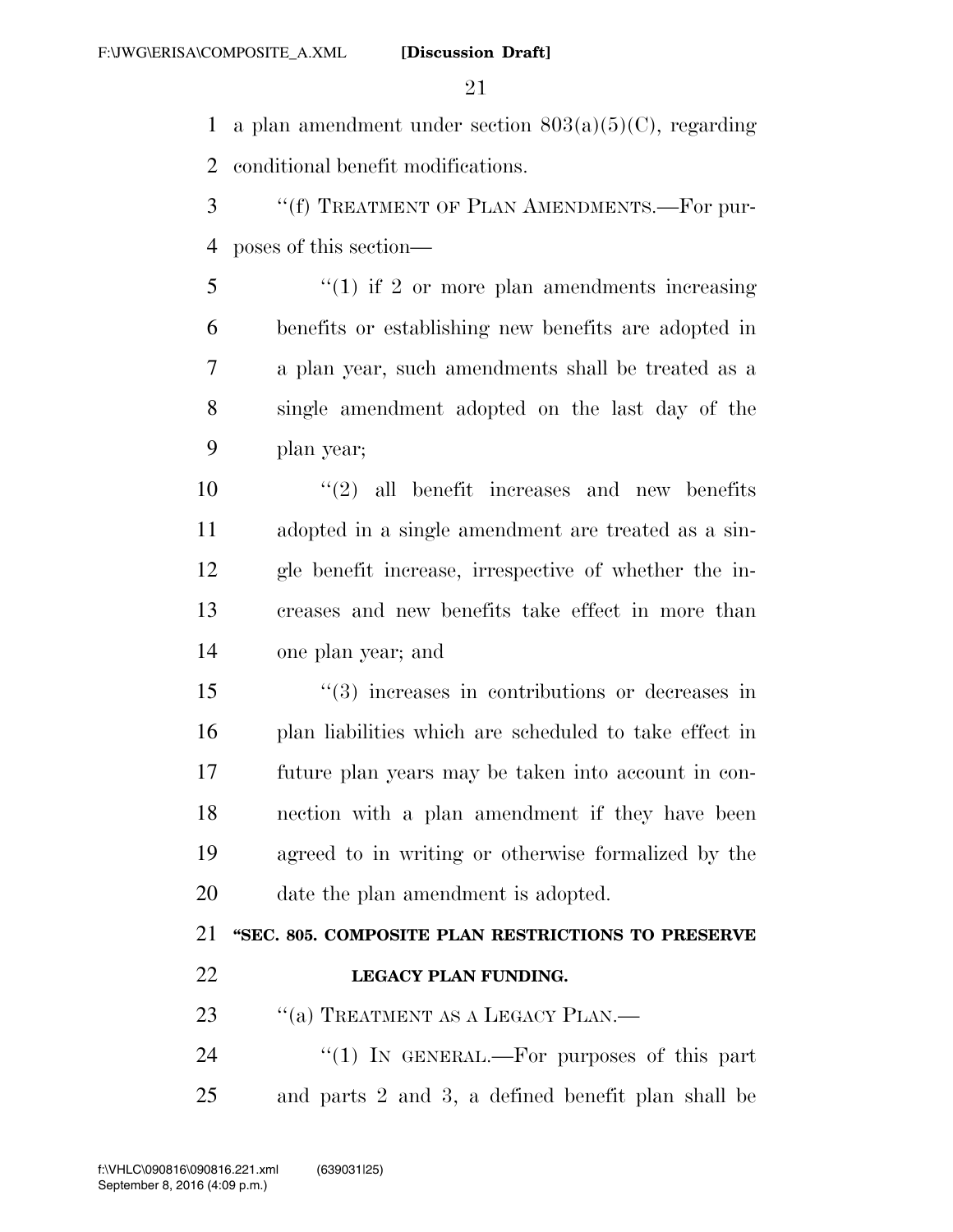treated as a legacy plan with respect to a composite plan to the extent to which a class of employees who were eligible to accrue a benefit under the defined benefit plan become eligible to accrue a benefit under such composite plan.

 ''(2) COMPONENT PLANS.—In any case in which a defined benefit plan is amended to add a composite plan component pursuant to section 801(b), paragraph (1) shall be applied by sub- stituting 'defined benefit component' for 'defined benefit plan' and 'composite plan component' for 'composite plan'.

13 "(3) ELIGIBLE TO ACCRUE A BENEFIT.—For purposes of paragraph (1), an employee is consid- ered eligible to accrue a benefit under a composite plan as of the first day of the month following the first month in which the employee completes an hour of service under a collective bargaining agreement that provides for contributions to the composite plan and eliminates accruals in the legacy plan.

21 "(4) COLLECTIVE BARGAINING AGREEMENT. As used in this part, the term 'collective bargaining agreement' includes any agreement under which an employer has an obligation to contribute to a plan.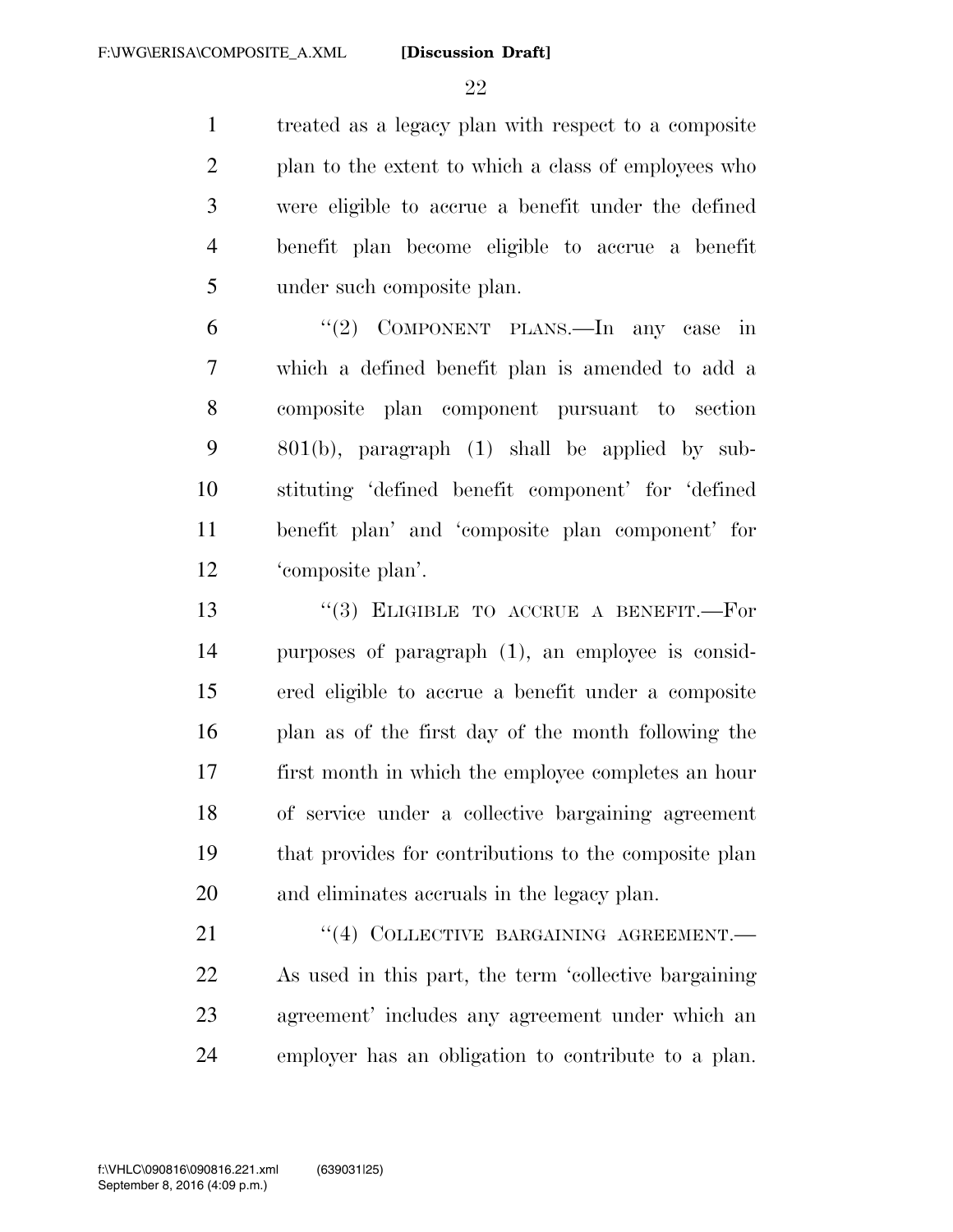1 "(5) OTHER TERMS.—Any term used in this part which is not defined in this part and which is also used in section 305 shall have the same mean-ing provided such term in such section.

 ''(b) RESTRICTIONS ON ACCEPTANCE BY COMPOSITE PLAN OF AGREEMENTS AND CONTRIBUTIONS.—

 $\frac{7}{7}$  ''(1) In GENERAL.—The plan sponsor of a com- posite plan shall not accept or recognize a collective bargaining agreement (or any modification to such agreement), and no contributions may be accepted and no benefits may be accrued or otherwise earned under the agreement, unless the agreement requires each employer who is a party to such agreement to provide contributions to the legacy plan with respect to such composite plan in a manner that satisfies the transition contribution requirements of sub-section (d).

18 ''(2) NOTICE.—Not later than 30 days after a determination by a plan sponsor of a composite plan that an agreement fails to satisfy the requirements described in paragraph (1), the plan sponsor shall provide notification of such failure and the reasons for such determination—

24  $\langle (A) \rangle$  to the parties to the agreement;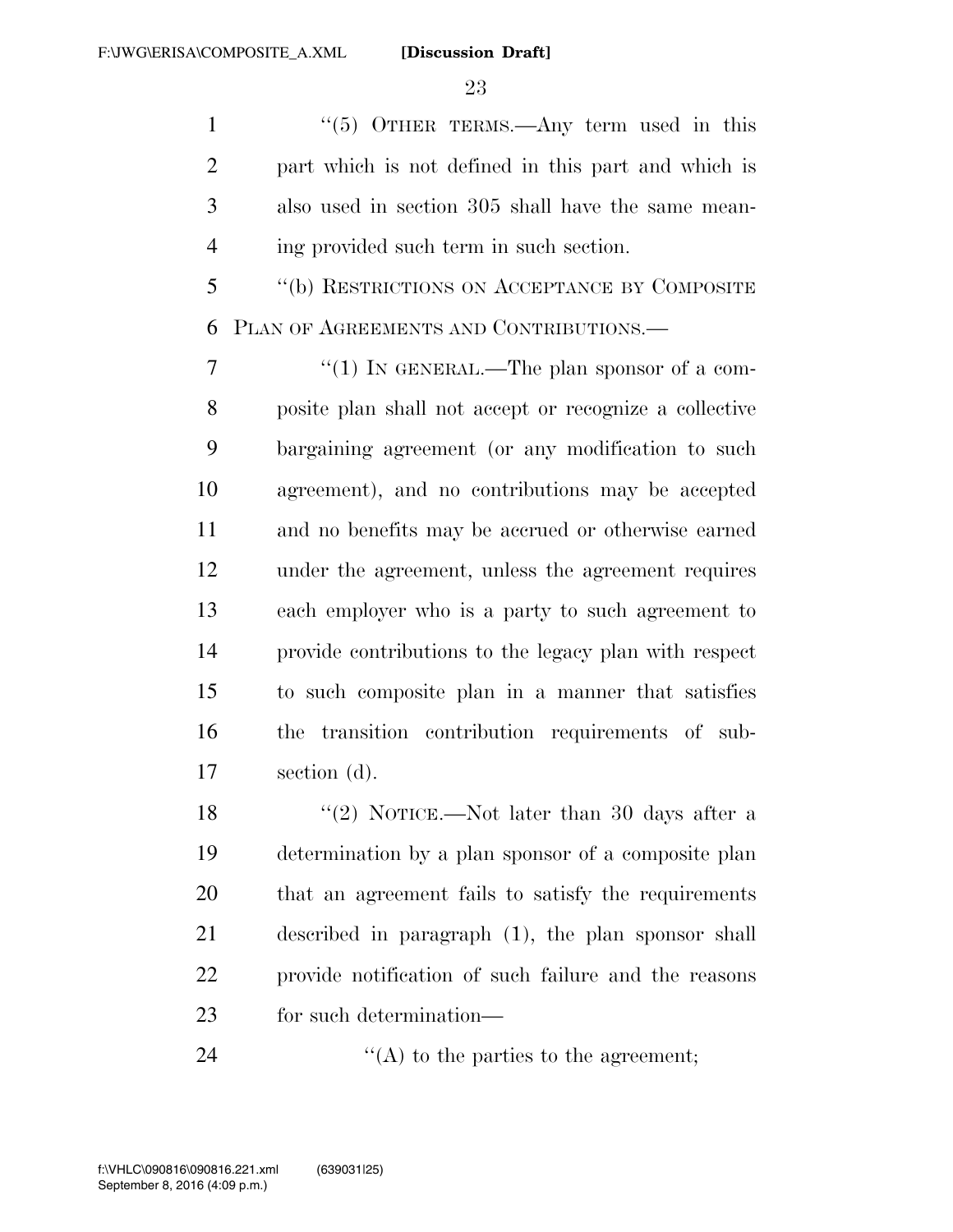''(B) to active participants of the com- posite plan who have ceased to accrue or other- wise earn benefits with respect to service with an employer pursuant to paragraph (1); and ''(C) to the Secretary, the Secretary of the Treasury, and the Pension Benefit Guaranty

Corporation.

8 "(3) LIMITATION ON RETROACTIVE EFFECT.— This subsection shall not apply to benefits accrued before the date on which notice is provided under paragraph (2).

 ''(c) RESTRICTION ON ACCRUAL OF BENEFITS UNDER A COMPOSITE PLAN.—

14 ''(1) In GENERAL.—In any case in which an employer, under a collective bargaining agreement entered into after the date of the enactment of the Multiemployer Pension Modernization Act of 2016, ceases to have an obligation to contribute to a multi- employer defined benefit plan for one or more class- es of employees, no such class of employees em- ployed by the employer may accrue or otherwise earn benefits under any composite plan, with respect to service with that employer, for a 60-month period beginning on the date on which the employer entered into such collective bargaining agreement.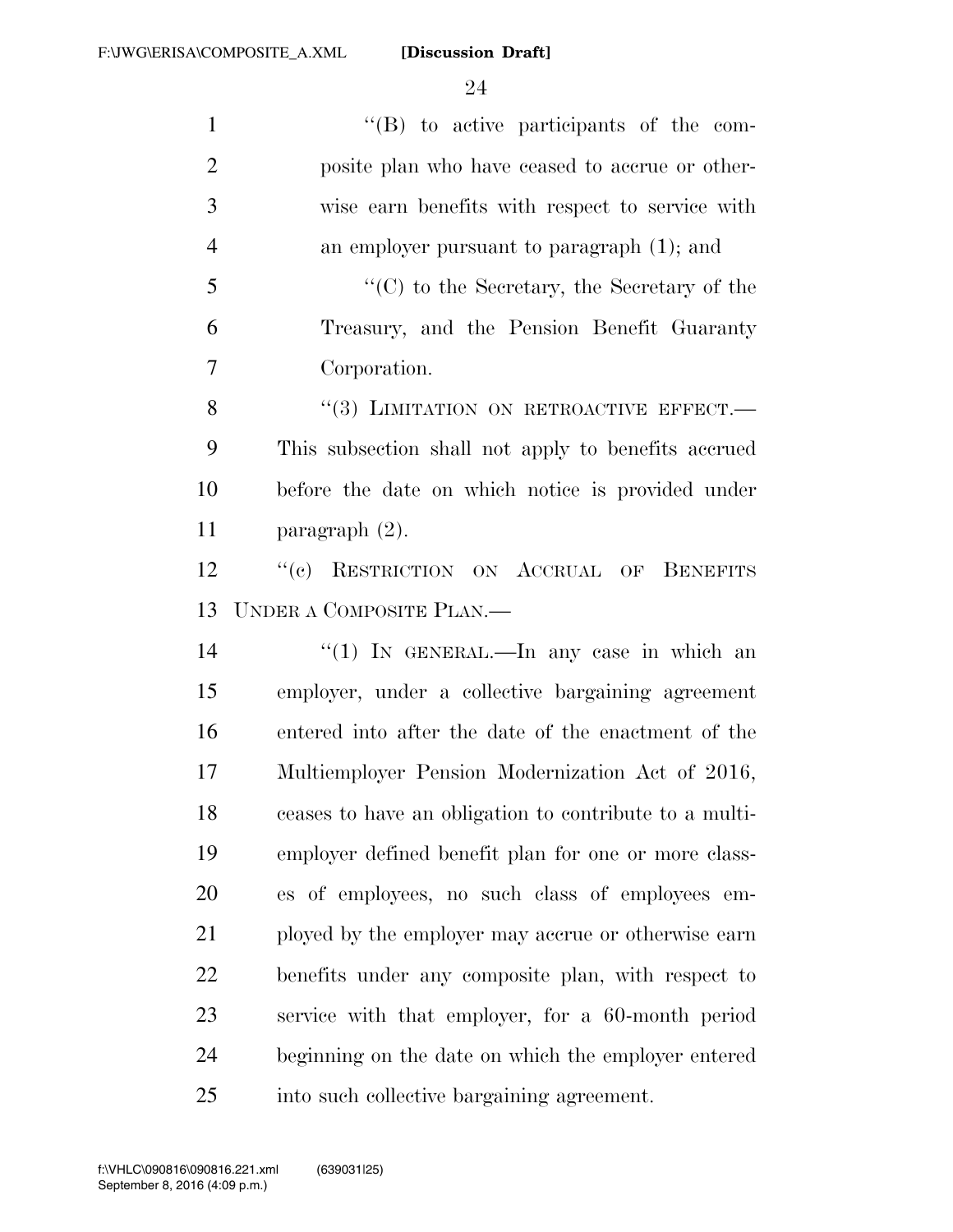1 "(2) NOTICE OF CESSATION OF OBLIGATION.— Within 30 days of determining that an employer has ceased to have an obligation to contribute to a leg- acy plan with respect to one or more classes of em- ployees employed by an employer that is or will be contributing to a composite plan with respect to service of such employees, the plan sponsor of the legacy plan shall notify the plan sponsor of the com-posite plan of that cessation.

 $(3)$  NOTICE OF CESSATION OF ACCRUALS. Not later than 30 days after receiving a notice under paragraph (2) and determining the accuracy of the information, the plan sponsor of the composite plan shall notify the bargaining parties, the active partici- pants affected by the cessation of accruals, the Sec- retary, the Secretary of the Treasury, and the Pen- sion Benefit Guaranty Corporation of the cessation of accruals, the period during which such cessation is in effect, and the reasons therefor.

20 "(4) LIMITATION ON RETROACTIVE EFFECT.— This subsection shall not apply to benefits accrued before the date on which notice is provided under paragraph (3).

24 "(d) TRANSITION CONTRIBUTION REQUIREMENTS.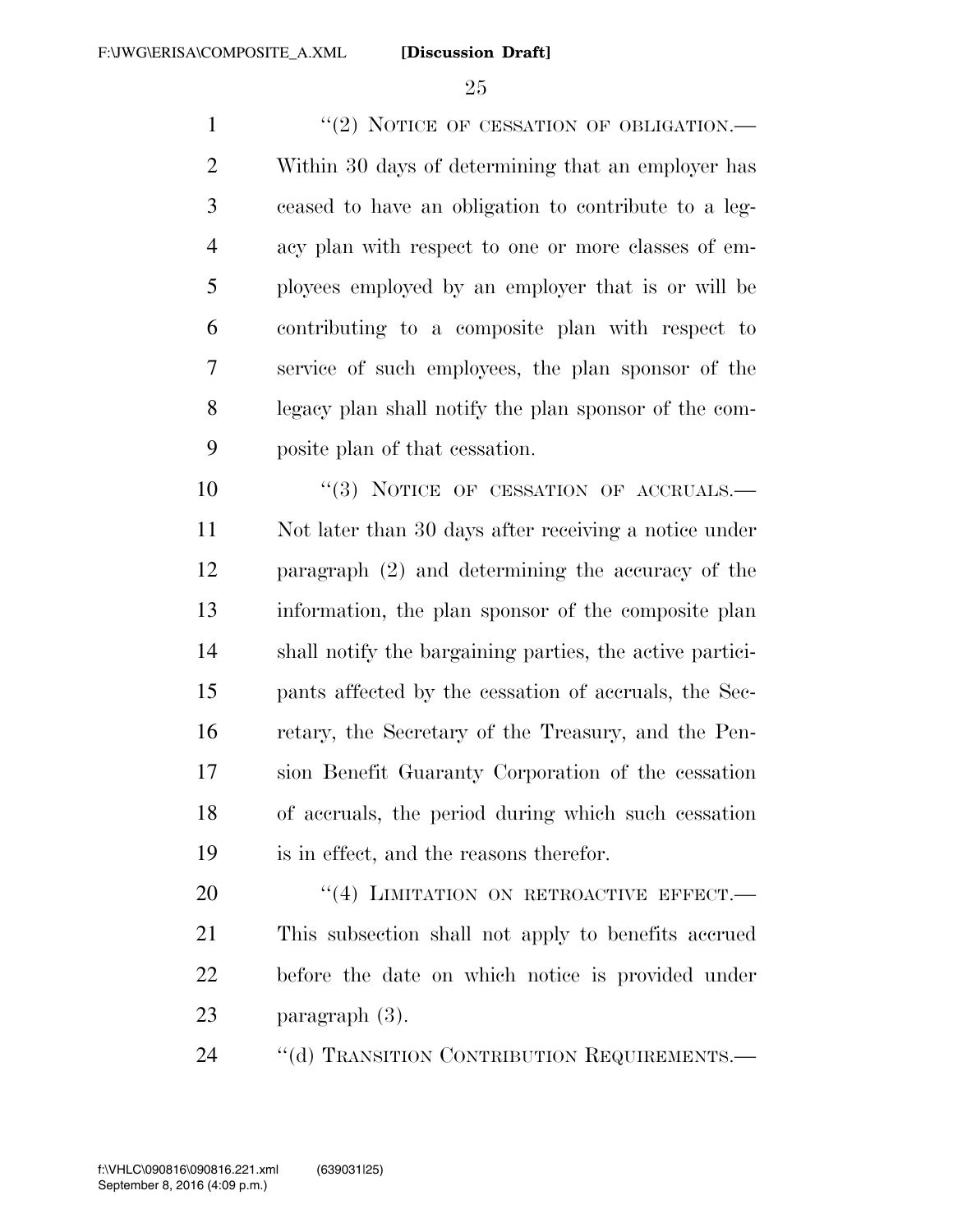| $\mathbf{1}$   | "(1) IN GENERAL.—A collective bargaining            |
|----------------|-----------------------------------------------------|
| $\overline{2}$ | agreement satisfies the transition contribution re- |
| 3              | quirements of this subsection if the agreement—     |
| $\overline{4}$ | $\lq\lq$ authorizes payment of contributions        |
| 5              | to a legacy plan at a rate or rates equal to or     |
| 6              | greater than the transition contribution rate es-   |
| 7              | tablished by the legacy plan under paragraph        |
| 8              | $(2)$ ; and                                         |
| 9              | $\lq\lq$ (B) does not provide for-                  |
| 10             | "(i) a suspension of contributions to               |
| 11             | the legacy plan with respect to any period          |
| 12             | of service; or                                      |
| 13             | "(ii) any new direct or indirect exclu-             |
| 14             | sion of younger or newly hired employees            |
| 15             | of the employer from being taken into ac-           |
| 16             | count in determining contributions owed to          |
| 17             | the legacy plan.                                    |
| 18             | $``(2)$ TRANSITION CONTRIBUTION RATE.               |
| 19             | "(A) IN GENERAL.—The transition<br>con-             |
| 20             | tribution rate for a plan year is the contribution  |
| 21             | rate that, as certified by the actuary of the leg-  |
| 22             | acy plan in accordance with the principles in       |
| 23             | section $305(b)(3)(B)$ , is reasonably expected to  |
| 24             | be adequate—                                        |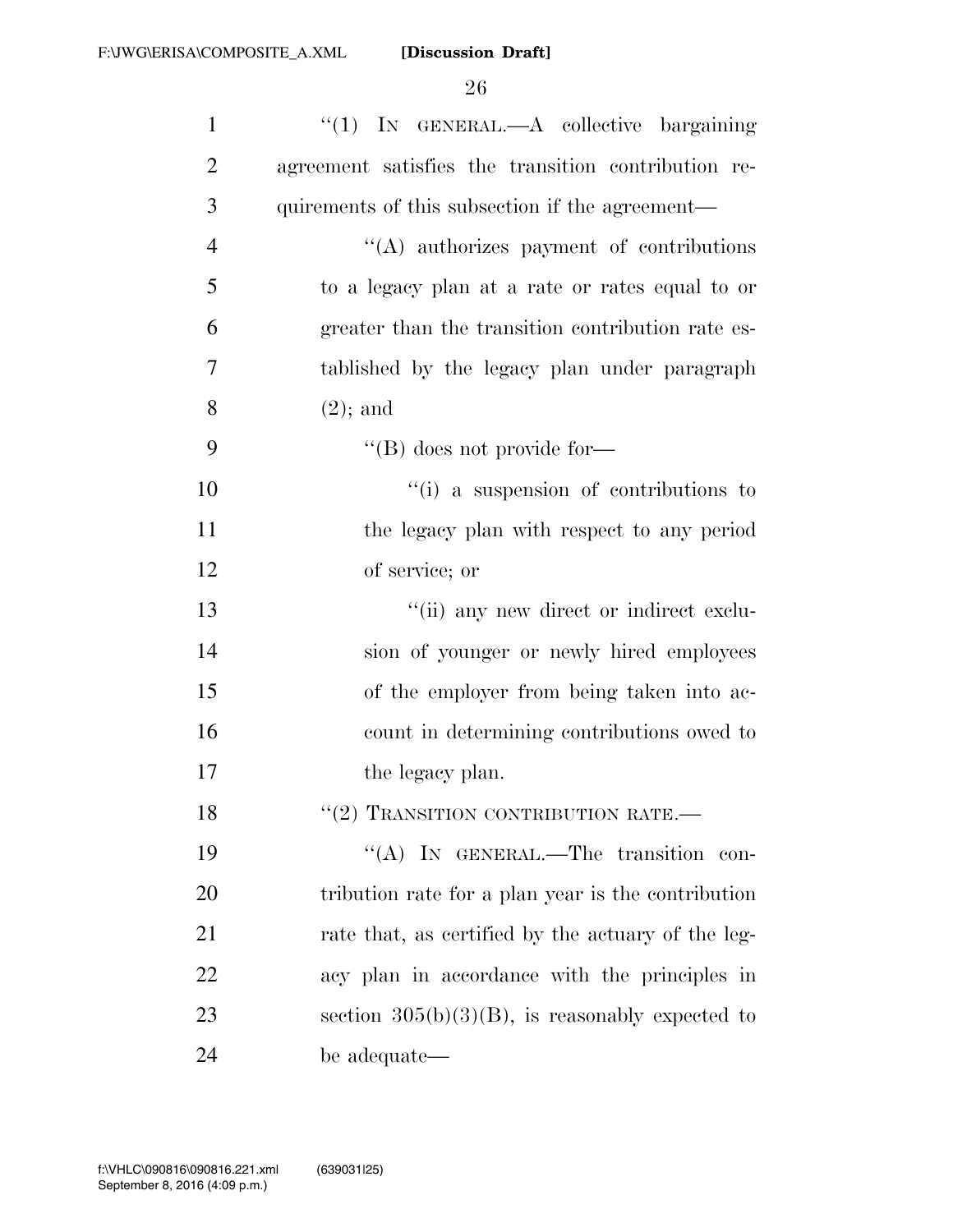1 ''(i) to fund the normal cost for the plan year;

 $\frac{1}{10}$  to amortize the plan's unfunded liabilities in level annual installments over 25 years, beginning with the plan year in which the transition contribution rate is first established; and

8 "(iii) to amortize any subsequent changes in the legacy plan's unfunded li- ability due to experience gains or losses, changes in actuarial assumptions, changes to the legacy plan's benefits, or changes in funding method over a period of 15 plan years beginning with the plan year in which such change in unfunded liability is incurred.

 The transition contribution rate for any plan year may not be less than the transition con- tribution rate for the plan year in which such 20 rate is first established.

21 "'(B) MULTIPLE RATES.—If different rates of contribution are payable to the legacy plan by different employers or for different classes of employees, the certification shall specify a tran-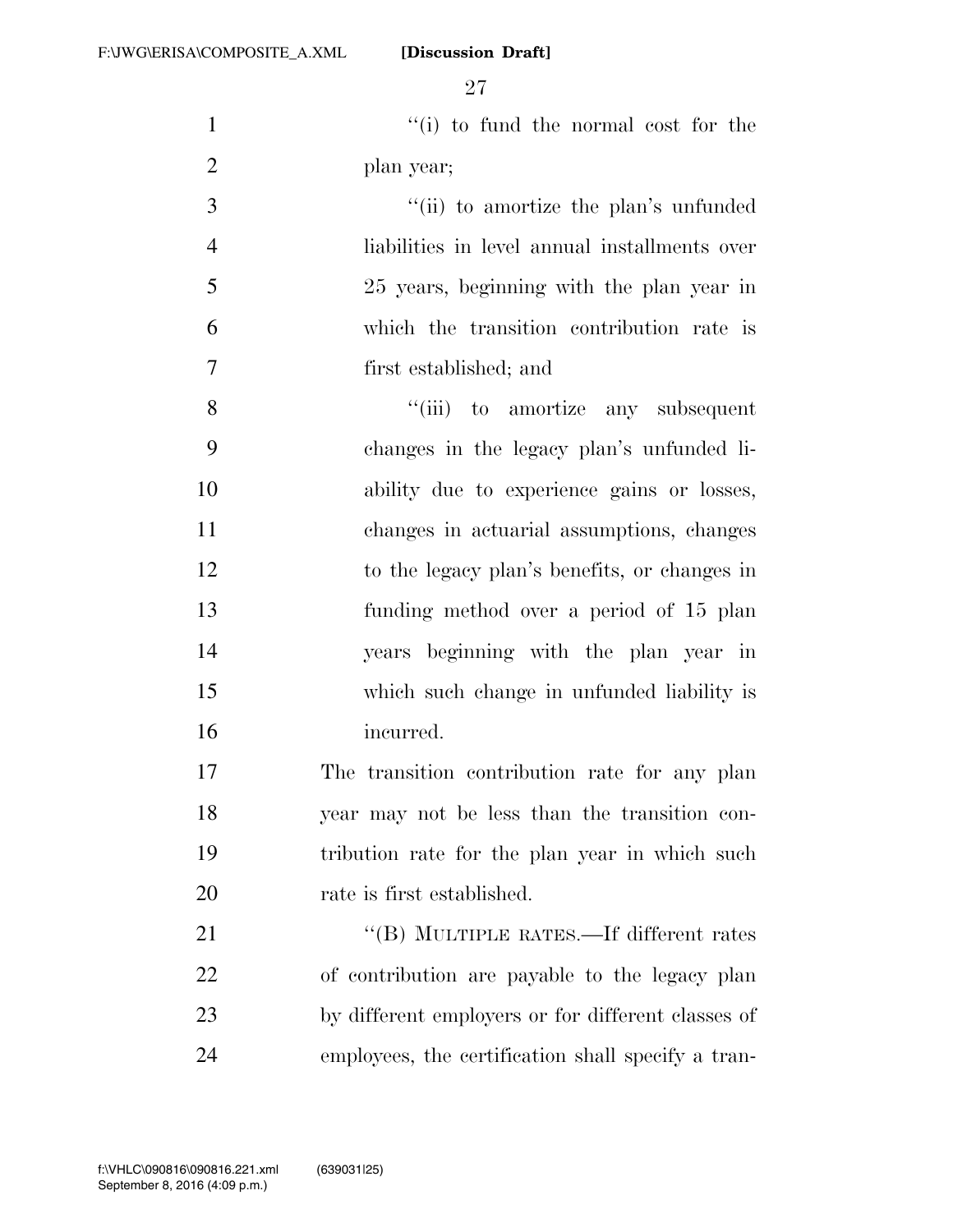| $\mathbf{1}$   | sition contribution rate for each such employer |
|----------------|-------------------------------------------------|
| $\overline{2}$ | or class of employees.                          |
| 3              | $\lq\lq(C)$ RATE APPLICABLE<br>TO<br>EM-        |
| $\overline{4}$ | PLOYER.                                         |
| 5              | "(i) IN GENERAL.—Except as pro-                 |
| 6              | vided by clause (ii), the transition con-       |
| 7              | tribution rate applicable to an employer for    |
| 8              | a plan year is the rate in effect for the       |
| 9              | plan year of the legacy plan that com-          |
| 10             | mences on or after 180 days before the          |
| 11             | earlier of-                                     |
| 12             | $\lq\lq$ (I) the effective date of the col-     |
| 13             | lective bargaining agreement pursuant           |
| 14             | to which the employer contributes to            |
| 15             | the legacy plan; or                             |
| 16             | "(II) 5 years after the last plan               |
| 17             | year for which the transition contribu-         |
| 18             | tion rate applicable to the employer            |
| 19             | was established or updated.                     |
| 20             | EXCEPTION.—The transition<br>``(ii)             |
| 21             | contribution rate applicable to an employer     |
| 22             | for the first plan year beginning on or         |
| 23             | after the commencement of the employer's        |
| 24             | obligation to contribute to the composite       |
| 25             | plan is the rate in effect for the plan year    |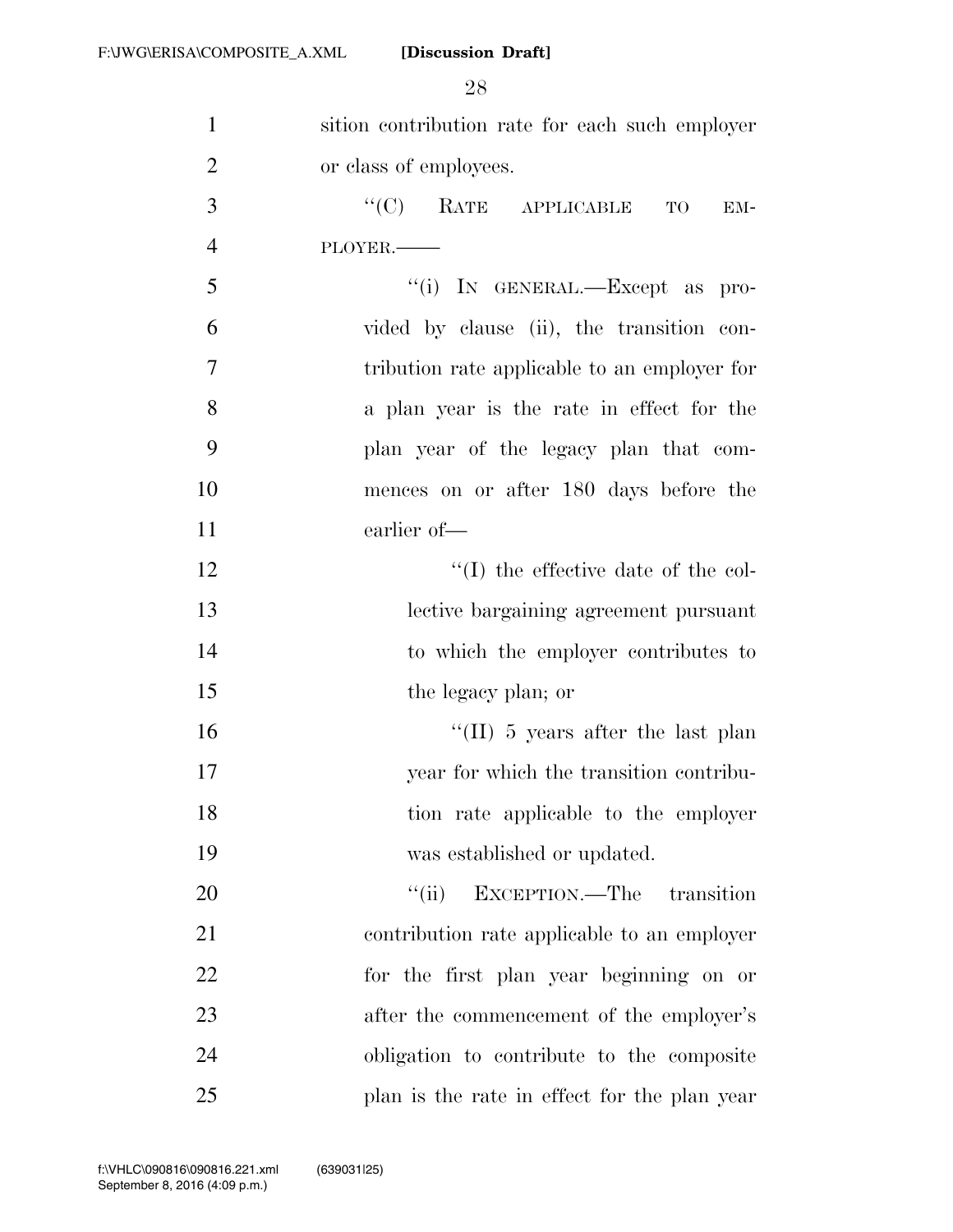of the legacy plan that commences on or after 180 days before such first plan year. 3 "(D) EFFECT OF LEGACY PLAN FINANCIAL CIRCUMSTANCES.—If the plan actuary of the legacy plan has certified under section 305 that the plan is in endangered or critical status for a plan year, the transition contribution rate for the following plan year is the rate determined with respect to the employer under the legacy plan's funding improvement or rehabilitation plan under section 305, if greater than the rate otherwise determined, but in no event greater than 75 percent of the sum of the contribution rates applicable to the legacy plan and the com- posite plan for the plan year. 16 "(E) OTHER ACTUARIAL ASSUMPTIONS AND METHODS.—Except as provided in sub- paragraph (A), the determination of the transi- tion contribution rate for a plan year shall be based on actuarial assumptions and methods consistent with the minimum funding deter- minations made under section 304 (or, if appli-cable, section 305) with respect to the legacy

plan for the plan year.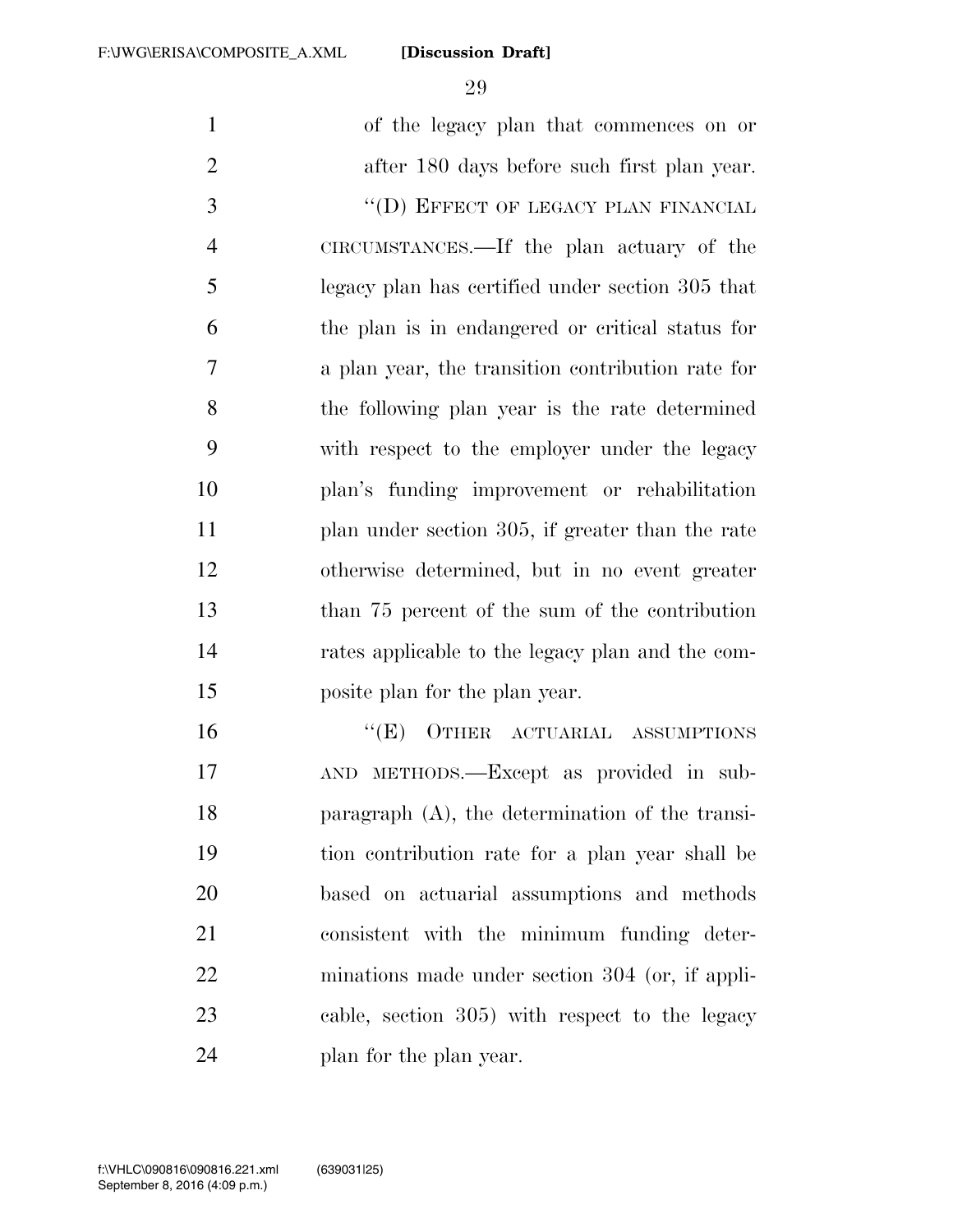1 "'(F) ADJUSTMENTS IN RATE.—The plan sponsor of a legacy plan from time to time may adjust the transition contribution rate or rates applicable to an employer under this paragraph by increasing some rates and decreasing others if the actuary certifies that such adjusted rates in combination will produce projected contribu- tion income for the plan year beginning on or after the date of certification that is not less than would be produced by the transition con- tribution rates in effect at the time of the cer-tification.

13 "(G) NOTICE OF TRANSITION CONTRIBU- TION RATE.—The plan sponsor of a legacy plan shall provide notice to the parties to collective bargaining agreements pursuant to which con- tributions are made to the legacy plan of changes to the transition contribution rate re- quirements at least 30 days before the begin-20 ning of the plan year for which the rate is effec-21 tive.

22 "(H) NOTICE TO COMPOSITE PLAN SPON- SOR.—Not later than 30 days after a deter- mination by the plan sponsor of a legacy plan that a collective bargaining agreement provides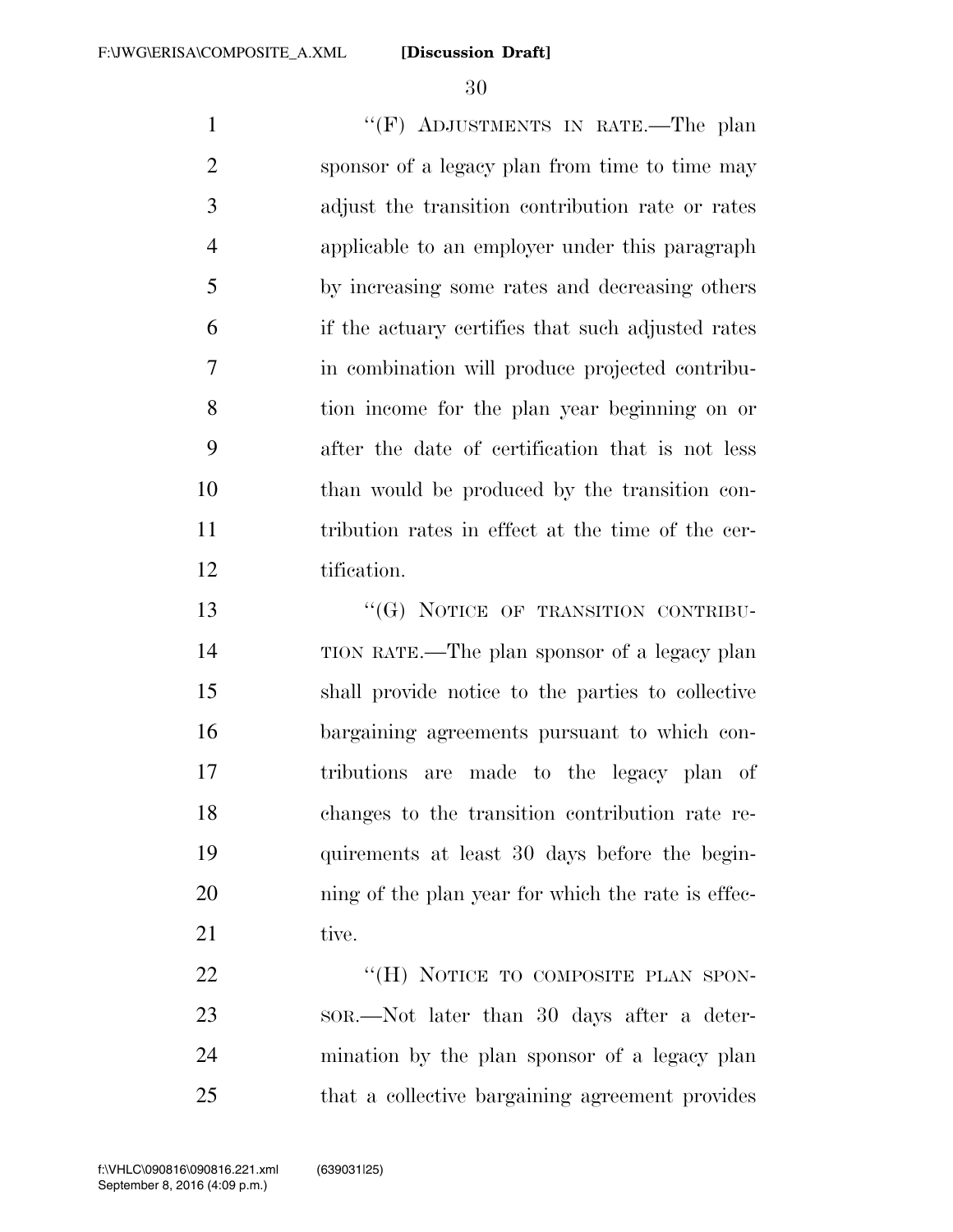for a rate of contributions that is below the transition contribution rate applicable to one or more employers that are parties to the collective bargaining agreement, the plan sponsor of the legacy plan shall notify the plan sponsor of any composite plan under which employees of such employer would otherwise be eligible to accrue a benefit.

9 "(3) CORRECTION PROCEDURES.—Pursuant to standards prescribed by the Secretary, the plan sponsor of a composite plan shall adopt rules and procedures that give the parties to the collective bar- gaining agreement notice of the failure of such agreement to satisfy the transition contribution re- quirements of this subsection, and a reasonable op-16 portunity to correct such failure, not to exceed 180 days from the date of notice given under subsection 18 (b)(2).

19 "'(e) TERMINATION OF COMPOSITE PLAN RESTRIC-TIONS.—

21 "(1) In GENERAL.—Beginning with the first day of the first plan year of a defined benefit plan that is a legacy plan with respect to which the plan actuary certifies that the plan is fully funded, has been fully funded for at least 3 out of the imme-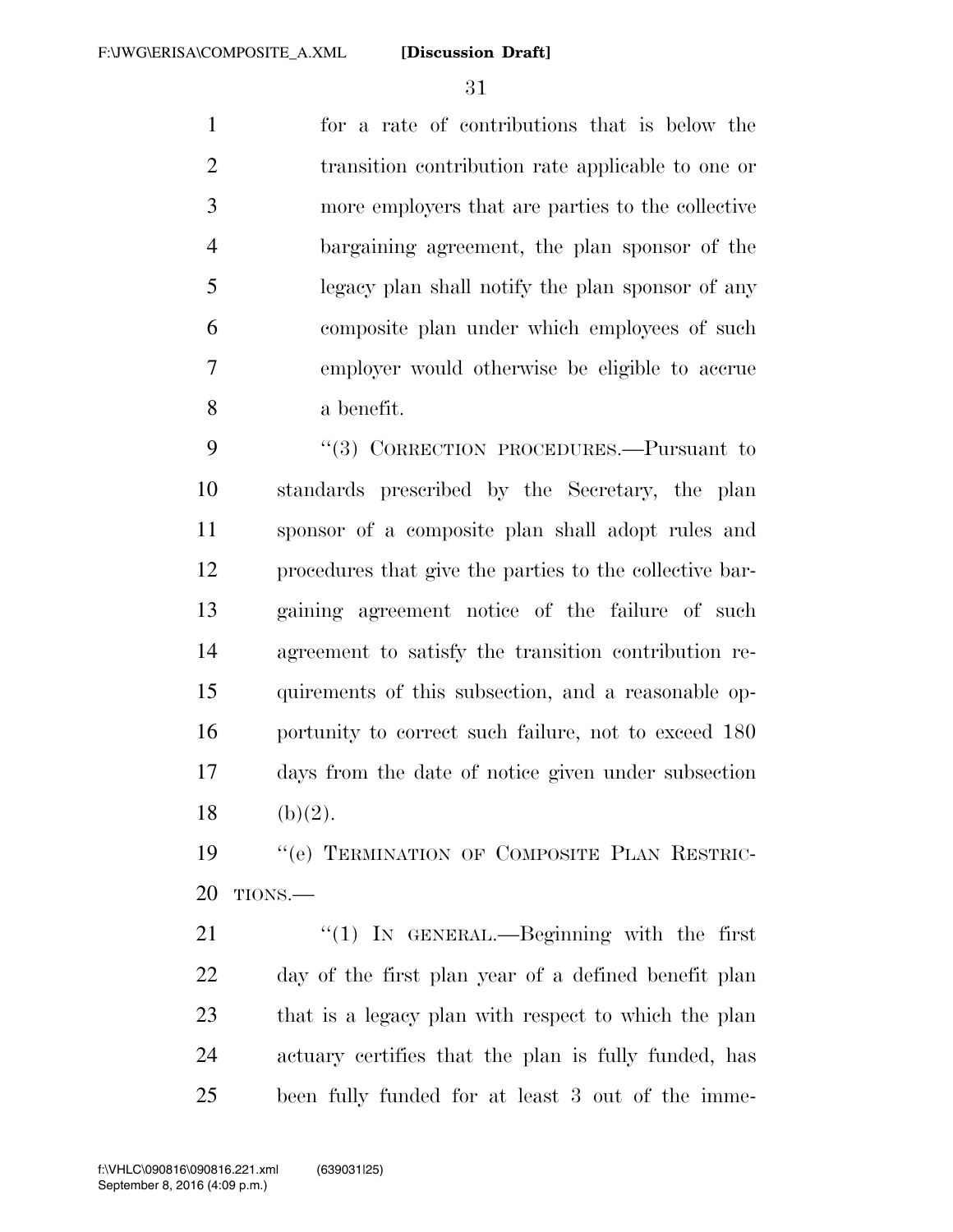diately preceding 5 plan years, and is projected to remain fully funded for at least the following 4 plan years, the provisions of subsections (a), (b), and (c) shall cease to apply with respect to a collective bar- gaining agreement to the extent the agreement, or a predecessor agreement, provides or provided for con-tributions to such plan.

8 "(2) DETERMINATION OF FULLY FUNDED.—A plan is fully funded for purposes of paragraph (1) if, as of the valuation date of the plan for a plan year, the value of the plan's assets equals or exceeds the present value of the plan's liabilities, determined in accordance with the rules prescribed by the Pen- sion Benefit Guaranty Corporation under sections  $15 \qquad \qquad 4219(c)(1)(D)$  and  $4281$  for multiemployer plans terminating by mass withdrawal, as in effect for the date of the determination.

18 "(3) OTHER APPLICABLE RULES.—Except as provided in paragraph (2), actuarial determinations and projections under this section shall be based on 21 the rules in section  $305(b)(3)$  and section  $802(b)$ .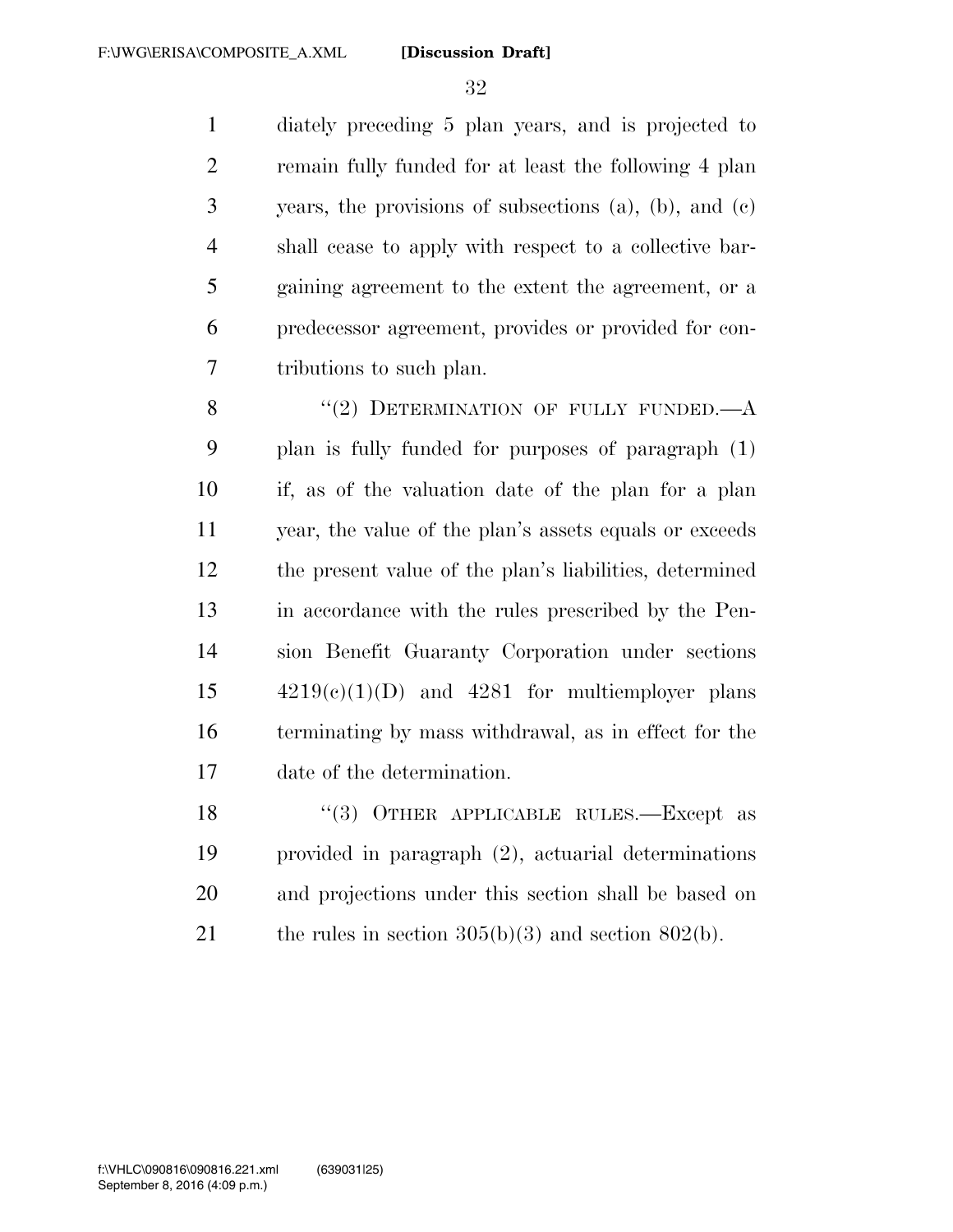## **''SEC. 806. MERGERS AND ASSET TRANSFERS OF COM-POSITE PLANS.**

 ''(a) IN GENERAL.—Assets and liabilities of a com- posite plan may only be merged with, or transferred to, another plan if—

 $(1)$  the plan or plans resulting from the merg-er or transfer is a composite plan;

8 "(2) no participant's accrued benefit or adjust- able benefit is lower immediately after the trans- action than it was immediately before the trans-action; and

 ''(3) the value of the assets transferred in the case of a transfer reasonably reflects the value of the amounts contributed with respect to the participants whose benefits are being transferred, adjusted for al- locable distributions, investment gains and losses, and administrative expenses.

"(b) LEGACY PLAN.—

 $\frac{1}{2}$  (1) In GENERAL.—After the merger or trans- fer involving a composite plan, the legacy plan with respect to an employer that is obligated to con-22 tribute to the resulting composite plan is the legacy plan that applied to that employer immediately be-fore the merger or transfer.

25 "(2) MULTIPLE LEGACY PLANS.—If an em-ployer is obligated to contribute to more than one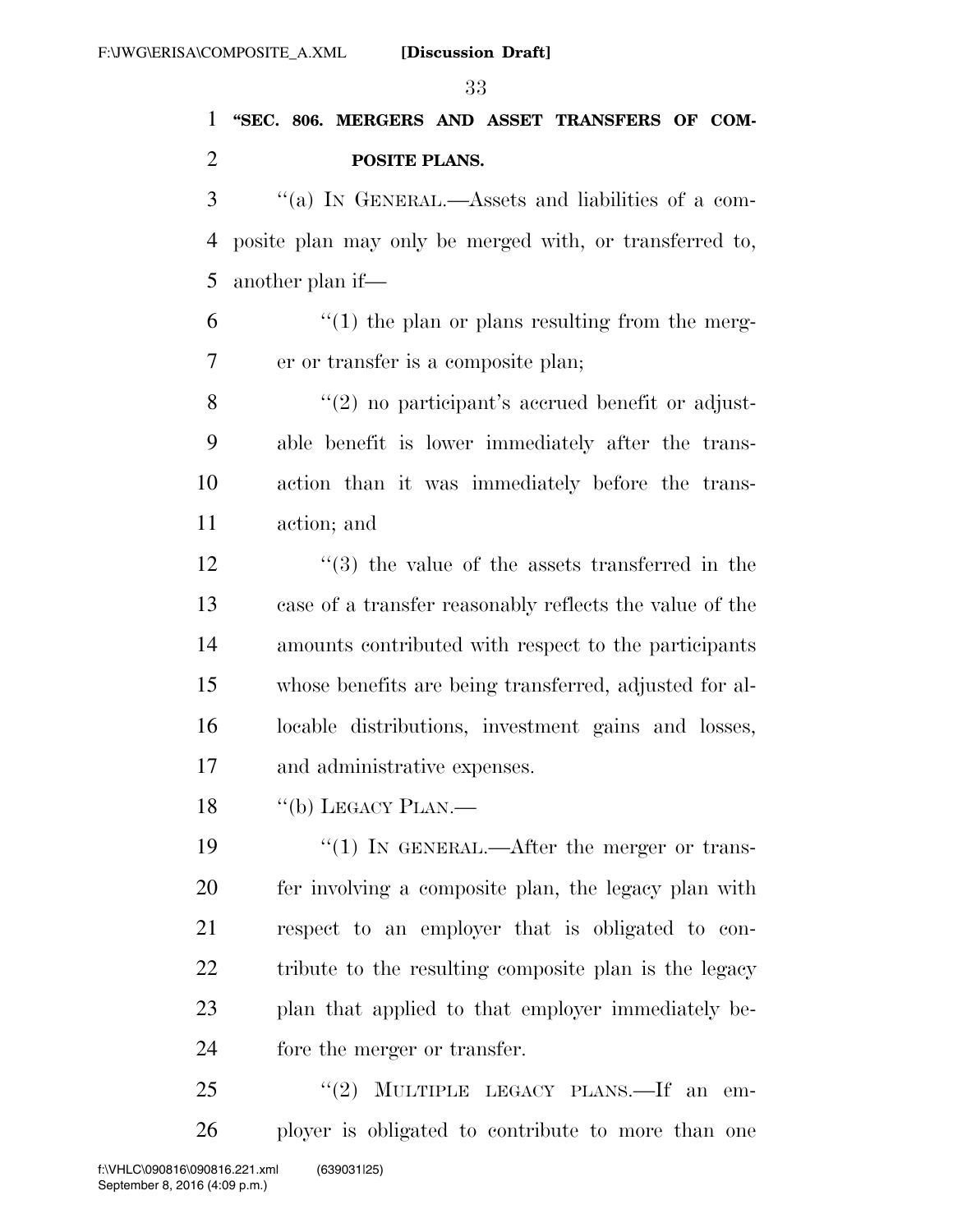| $\mathbf{1}$   | legacy plan with respect to employees eligible to ac-     |
|----------------|-----------------------------------------------------------|
| $\overline{2}$ | crue benefits under more than one composite plan          |
| 3              | and there is a merger or transfer of such composite       |
| 4              | plans, such legacy plans continue to apply to that        |
| 5              | employer with respect to the composite plan result-       |
| 6              | ing from the merger or transfer.".                        |
| 7              | $(2)$ PENALTIES.—                                         |
| 8              | (A) CIVIL ENFORCEMENT OF FAILURE TO                       |
| 9              | COMPLY WITH REALIGNMENT PROGRAM.-Sec-                     |
| 10             | tion 502(a) of such Act $(29 \text{ U.S.C. } 1132(a))$ is |
| 11             | amended by adding at the end the following:               |
| 12             | $\lq(11)$ in the case of a composite plan required        |
| 13             | to adopt a realignment program under section 803,         |
| 14             | if the plan sponsor—                                      |
| 15             | $\lq\lq$ has not adopted a realignment pro-               |
| 16             | gram under that section by the deadline estab-            |
| 17             | lished in such section; or                                |
| 18             | "(B) fails to update or comply with the                   |
| 19             | terms of the realignment program in accordance            |
| 20             | with the requirements of such section;                    |
| 21             | by the Secretary, by an employer that has an obliga-      |
| 22             | tion to contribute with respect to the composite plan,    |
| 23             | or by an employee organization that represents ac-        |
| 24             | tive participants in the composite plan, for an order     |
| 25             | compelling the plan sponsor to adopt a realignment        |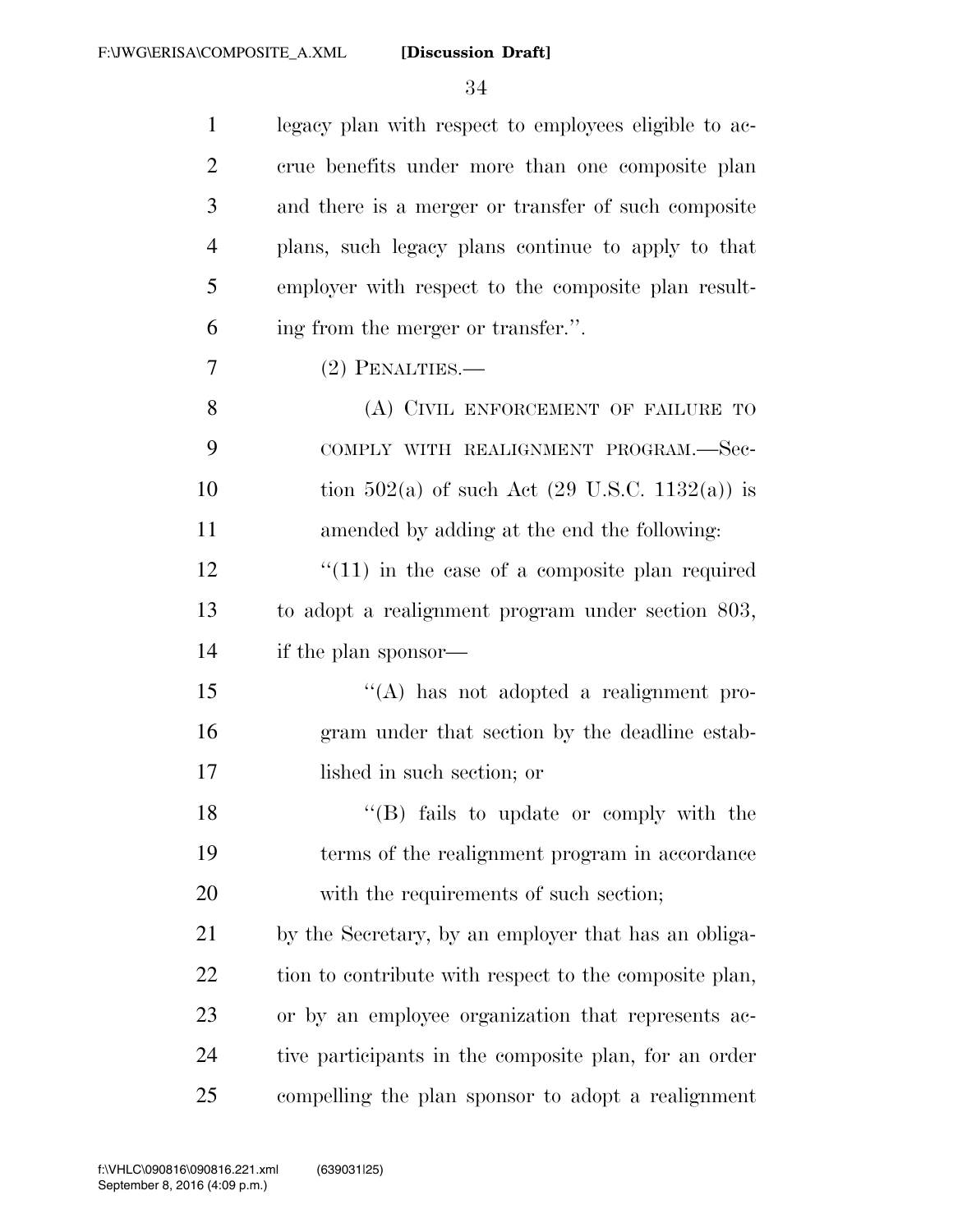| $\mathbf{1}$   | program, or to update or comply with the terms of     |
|----------------|-------------------------------------------------------|
| $\overline{2}$ | the realignment program, in accordance with the re-   |
| 3              | quirements of such section and the realignment pro-   |
| $\overline{4}$ | gram.".                                               |
| 5              | (B) CIVIL PENALTIES.—Section $502(e)$ of              |
| 6              | such Act $(29 \text{ U.S.C. } 1132(e))$ is amended—   |
| 7              | (i) by moving paragraphs $(8)$ , $(10)$ ,             |
| 8              | and $(12)$ each 2 ems to the left;                    |
| 9              | (ii) by redesignating paragraphs (9)                  |
| 10             | through $(12)$ as paragraphs $(13)$ through           |
| 11             | $(16)$ , respectively; and                            |
| 12             | (iii) by inserting after paragraph $(8)$              |
| 13             | the following:                                        |
| 14             | $``(9)$ The Secretary may assess against any plan     |
| 15             | sponsor of a composite plan a civil penalty of not    |
| 16             | more than $$1,100$ per day for each violation by such |
| 17             | sponsor-                                              |
| 18             | $\lq\lq$ of the requirement under section             |
| 19             | $802(a)$ on the plan actuary to certify the plan's    |
| <b>20</b>      | current or projected funded ratio by the date         |
| 21             | specified in such subsection; or                      |
| 22             | $\lq\lq$ of the requirement under section 803         |
| 23             | to adopt a realignment program by the deadline        |
| 24             | established in that section and to comply with        |
| 25             | its terms.                                            |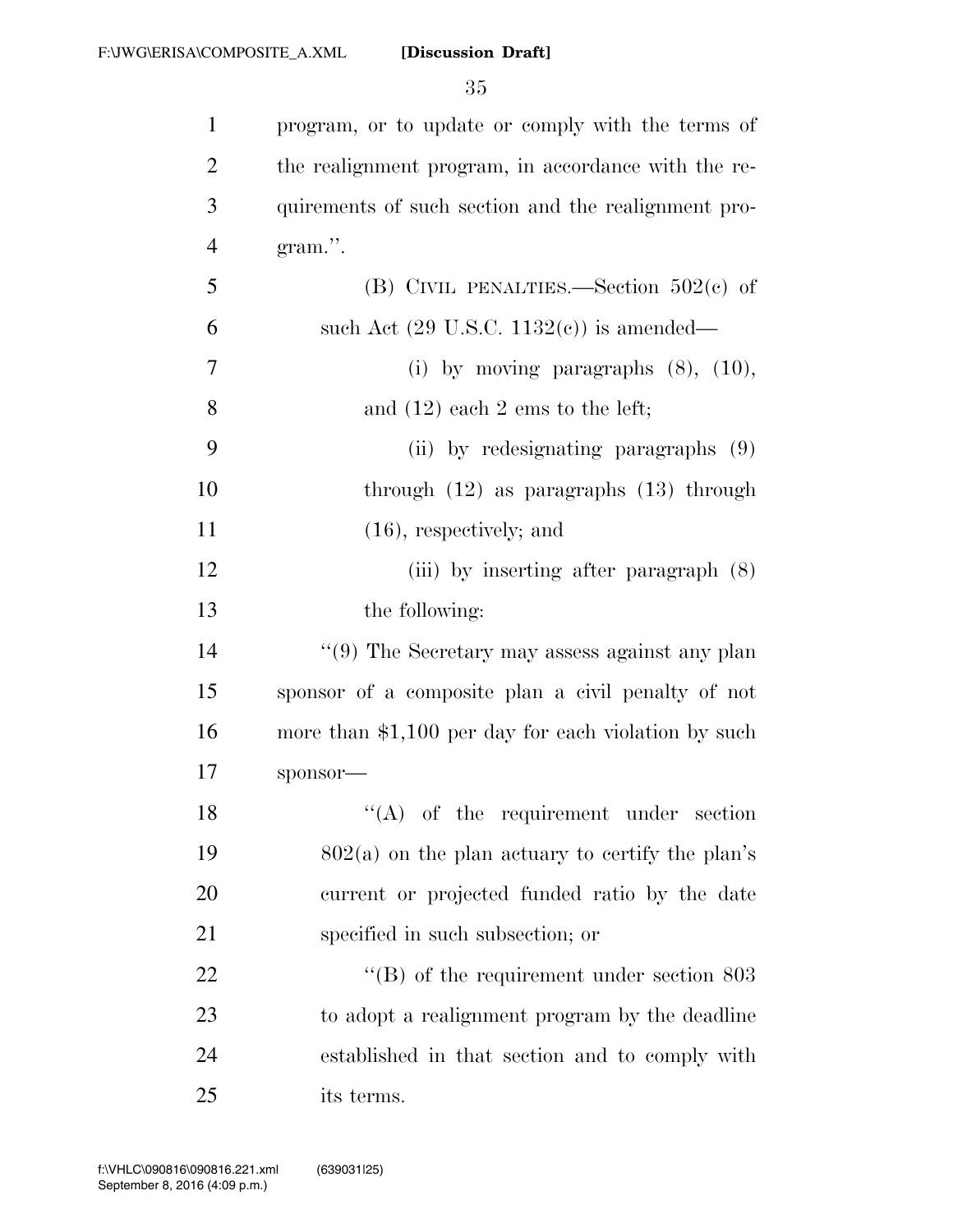| $\mathbf{1}$   | $\cdot\cdot(10)(A)$ The Secretary may assess against any |
|----------------|----------------------------------------------------------|
| $\overline{2}$ | plan sponsor of a composite plan a civil penalty of      |
| 3              | not more than \$100 per day for each violation by        |
| $\overline{4}$ | such sponsor of the requirement under section            |
| 5              | $803(b)$ to provide notice as described in such section, |
| 6              | except that no penalty may be assessed in any case       |
| 7              | in which the plan sponsor exercised reasonable dili-     |
| 8              | gence to meet the requirements of such section           |
| 9              | $and$ —                                                  |
| 10             | "(i) the plan sponsor did not know that the              |
| 11             | violation existed; or                                    |
| 12             | "(ii) the plan sponsor provided such notice              |
| 13             | during the 30-day period beginning on the first          |
| 14             | date on which the plan sponsor knew, or in ex-           |
| 15             | ercising reasonable due diligence should have            |
| 16             | known, that such violation existed.                      |
| 17             | "(B) In any case in which the plan sponsor ex-           |
| 18             | ercised reasonable diligence to meet the require-        |
| 19             | ments of section $803(b)$ —                              |
| 20             | "(i) the total penalty assessed under this               |
| 21             | paragraph against such sponsor for a plan year           |
| 22             | may not exceed $$500,000$ ; and                          |
| 23             | "(ii) the Secretary may waive part or all of             |
| 24             | such penalty to the extent that the payment of           |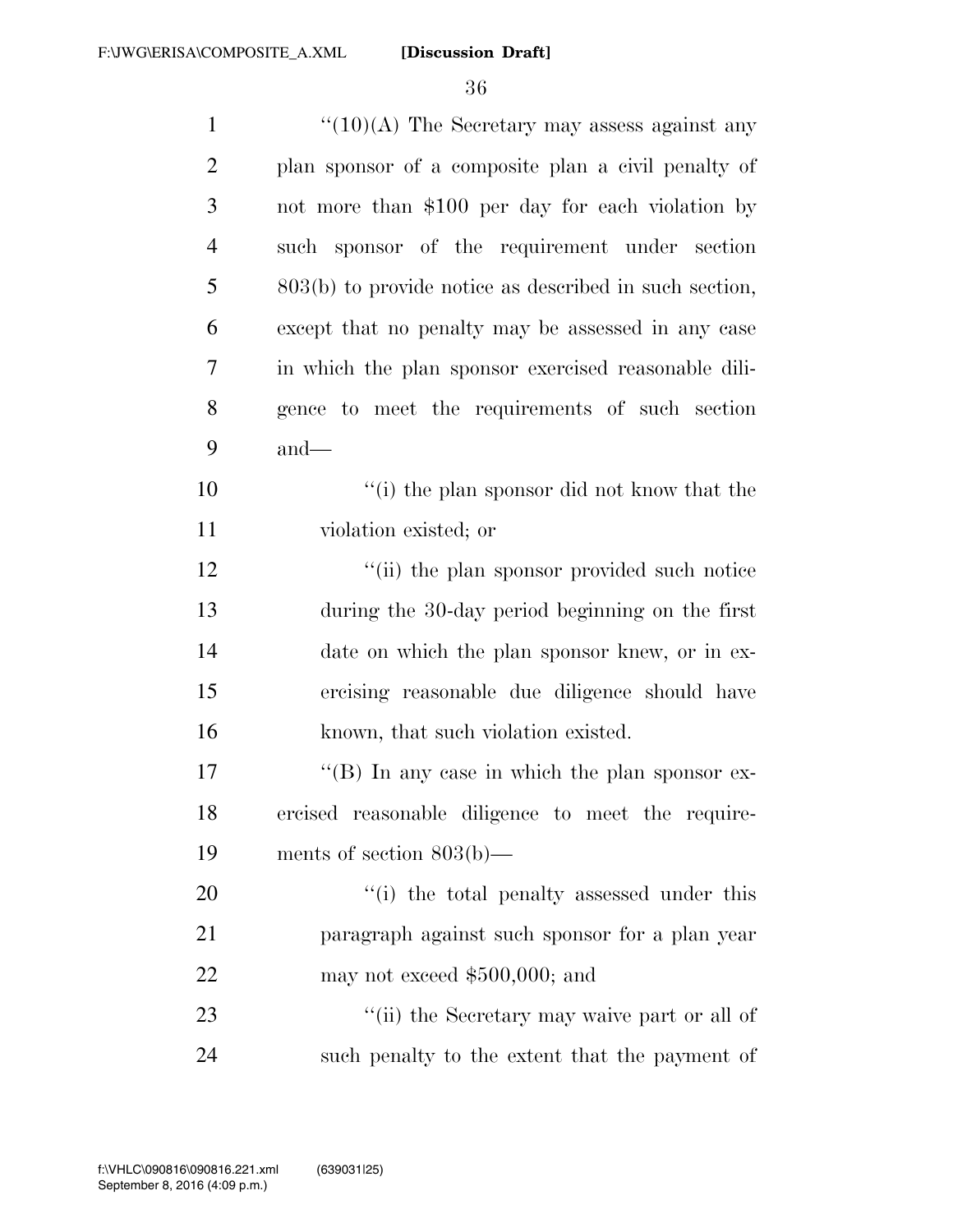37

| $\mathbf{1}$   | such penalty would be excessive or otherwise in-                                                                                                                                                                                                                                                                       |
|----------------|------------------------------------------------------------------------------------------------------------------------------------------------------------------------------------------------------------------------------------------------------------------------------------------------------------------------|
| $\overline{2}$ | equitable relative to the violation involved.                                                                                                                                                                                                                                                                          |
| 3              | " $(11)$ The Secretary may assess against any                                                                                                                                                                                                                                                                          |
| $\overline{4}$ | plan sponsor of a composite plan a civil penalty of                                                                                                                                                                                                                                                                    |
| 5              | not more than \$100 per day for each violation by                                                                                                                                                                                                                                                                      |
| 6              | such sponsor of the notice requirement under section                                                                                                                                                                                                                                                                   |
| 7              | $805(b)(2)$ .".                                                                                                                                                                                                                                                                                                        |
| 8              | (3) CONFORMING AMENDMENT.—The table of                                                                                                                                                                                                                                                                                 |
| 9              | contents in section 1 of such Act $(29 \text{ U.S.C. } 1001)$                                                                                                                                                                                                                                                          |
| 10             | note) is amended by inserting after the item relating                                                                                                                                                                                                                                                                  |
| 11             | to section 734 the following:                                                                                                                                                                                                                                                                                          |
|                | "PART 8-COMPOSITE PLANS AND LEGACY PLANS                                                                                                                                                                                                                                                                               |
|                | "Sec. 801. Composite plan defined.<br>"Sec. 802. Funded ratios; actuarial assumptions.<br>"Sec. 803. Realignment programs.<br>"Sec. 804. Limitation on increasing benefits.<br>"Sec. 805. Composite plan restrictions to preserve legacy plan funding.<br>"Sec. 806. Mergers and asset transfers of composite plans.". |
| 12             | (b) AMENDMENT TO THE INTERNAL REVENUE CODE                                                                                                                                                                                                                                                                             |
| 13             | OF $1986-$                                                                                                                                                                                                                                                                                                             |
| 14             | $(1)$ IN GENERAL.—Part III of subchapter D of                                                                                                                                                                                                                                                                          |
| 15             | chapter 1 of the Internal Revenue Code of 1986 is                                                                                                                                                                                                                                                                      |
| 16             | amended by adding at the end the following:                                                                                                                                                                                                                                                                            |
| 17             | "Subpart C—Composite Plans and Legacy Plans                                                                                                                                                                                                                                                                            |
|                | "Sec. 437. Composite plan defined.<br>"Sec. 438. Funded ratios; actuarial assumptions.<br>"Sec. 439. Realignment program.<br>"Sec. 440. Limitation on increasing benefits.<br>"Sec. 440A. Composite plan restrictions to preserve legacy plan funding.<br>$40 - 440D - M$                                              |

'Sec. 440B. Mergers and asset transfers of composite plans.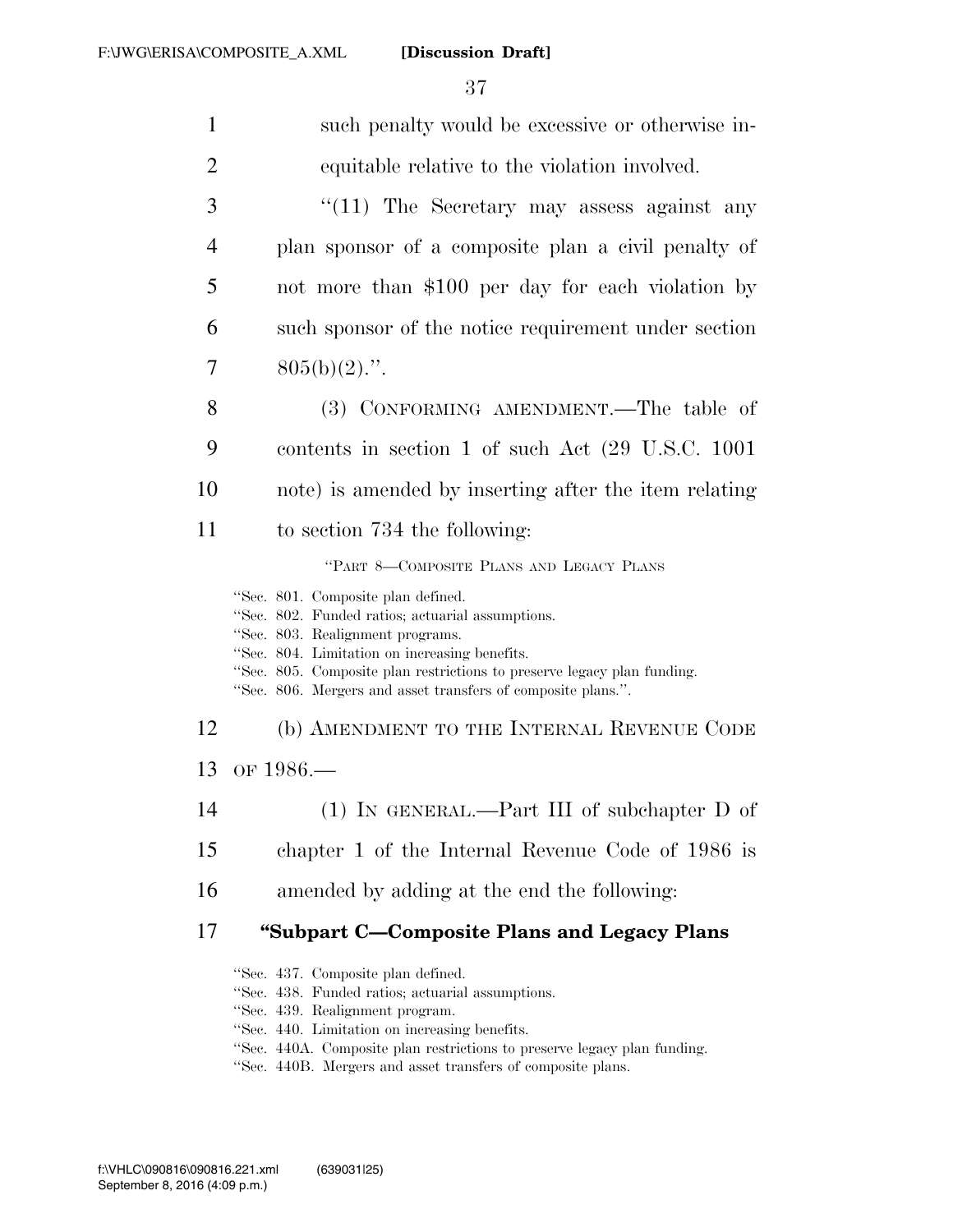## **''SEC. 437. COMPOSITE PLAN DEFINED.**

2 "(a) COMPOSITE PLAN DEFINED.—For purposes of this title, the term 'composite plan' means a pension plan—

 $\frac{3}{5}$  (1) which is a multiemployer plan that is nei- ther a defined benefit plan nor a defined contribu-tion plan;

 $\frac{8}{2}$  ''(2) the terms of which provide that the plan is a composite plan for purposes of this title with re- spect to which not more than one multiemployer de- fined benefit plan is treated as a legacy plan within the meaning of section 440A, unless there is more than one legacy plan following a merger of composite plans under section 440B;

 ''(3) which provides systematically for the pay-ment of benefits—

17 ''(A) objectively calculated pursuant to a formula enumerated in the plan document with respect to plan participants after retirement, for life, and

21 ''(B) in the form of life annuities, except for benefits which under section 411(a)(11) may be immediately distributed without the consent of the participant;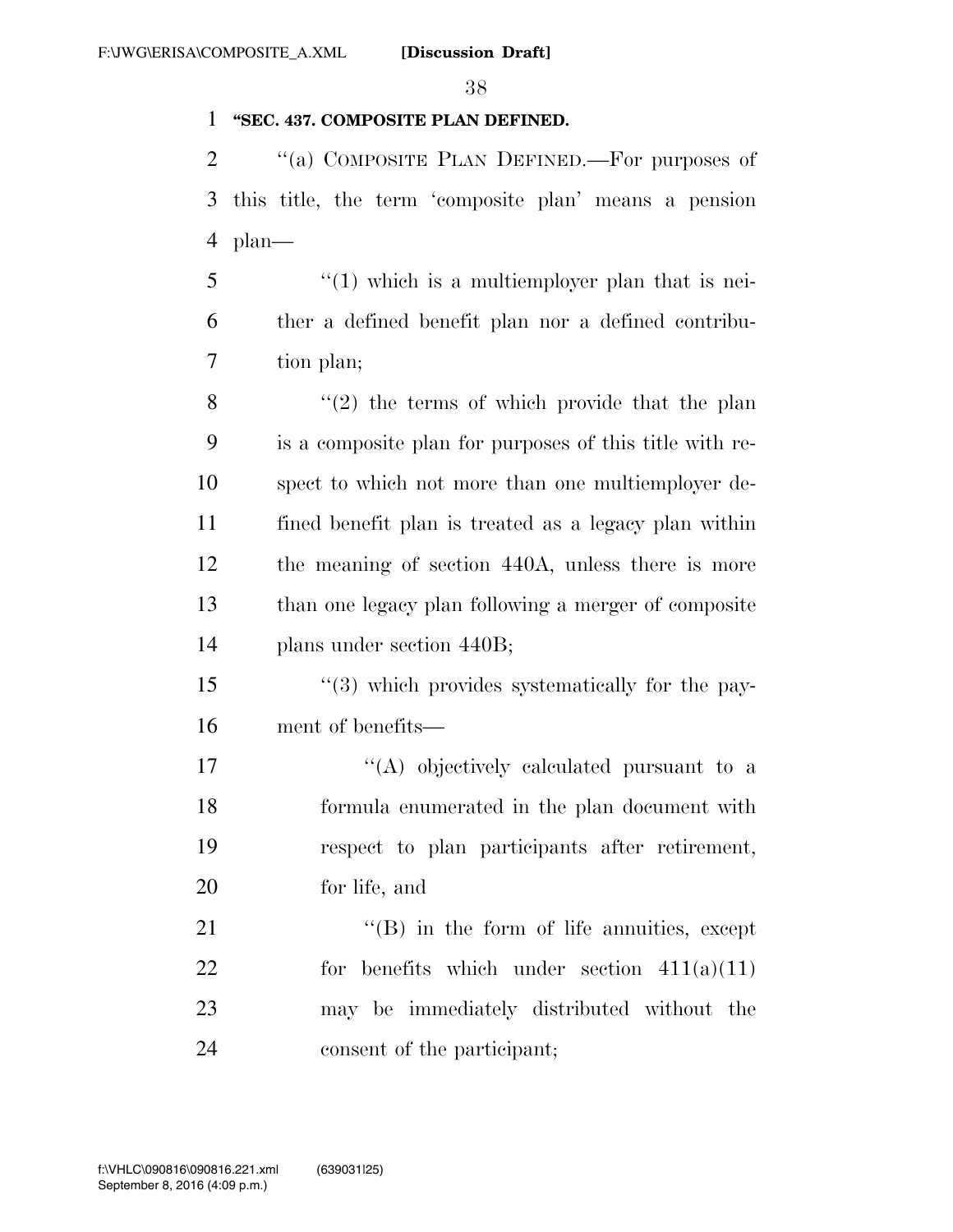| $\mathbf{1}$   | $(4)$ for which the plan contributions for the                  |
|----------------|-----------------------------------------------------------------|
| $\overline{2}$ | first plan year are at least 120 percent of the nor-            |
| 3              | mal cost for the plan year;                                     |
| $\overline{4}$ | $\cdot\cdot$ (5) which requires—                                |
| 5              | "(A) an annual valuation of the liability of                    |
| 6              | the plan as of a date within the plan year to                   |
| 7              | which the valuation refers or within one month                  |
| 8              | prior to the beginning of such year;                            |
| 9              | $\lq\lq$ and actuarial determination of                         |
| 10             | the plan's current funded ratio and projected                   |
| 11             | funded ratio under section $438(a)$ ; and                       |
| 12             | $\lq\lq$ corrective action through a realign-                   |
| 13             | ment program pursuant to section 439 when-                      |
| 14             | ever the plan's projected funding ratio is below                |
| 15             | 120 percent for the plan year; and                              |
| 16             | $\cdot\cdot\cdot(6)$ the board of trustees of which includes at |
| 17             | least one retiree or beneficiary in pay status during           |
| 18             | each plan year following the first plan year in which           |
| 19             | at least 5 percent of the participants in the plan are          |
| 20             | retirees or beneficiaries in pay status.                        |
| 21             | "(b) COMPOSITE PLAN FEATURE MAY BE ADDED TO                     |
| 22             | A MULTIEMPLOYER DEFINED BENEFIT PLAN.—                          |
| 23             | "(1) IN GENERAL.—The plan sponsor of a de-                      |
| 24             | fined benefit plan that is a multiemployer plan may             |
| 25             | amend the plan to incorporate the features of a com-            |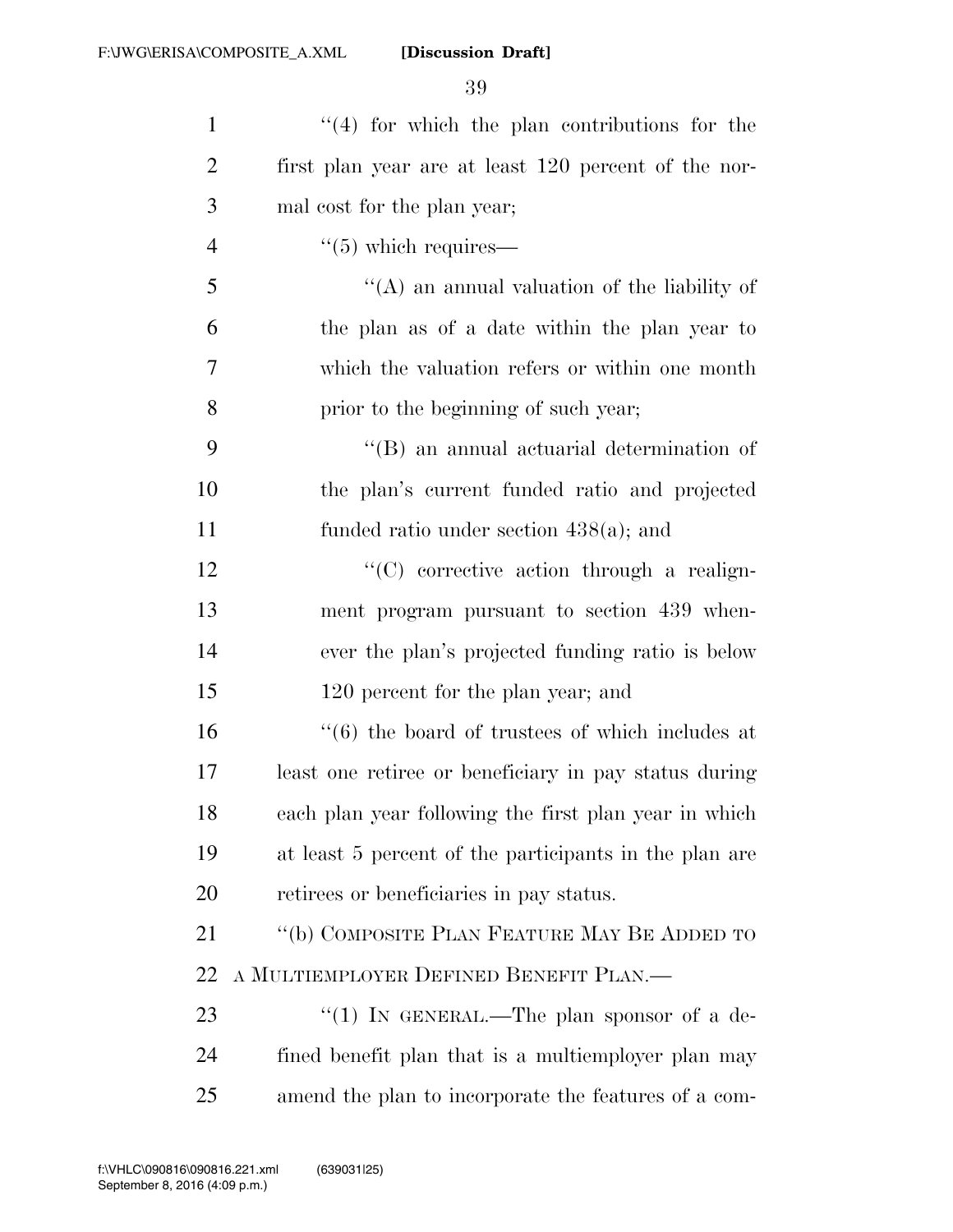| $\mathbf{1}$   | posite plan as a component of the multiemployer            |
|----------------|------------------------------------------------------------|
| $\overline{2}$ | plan separate from the defined benefit plan compo-         |
| 3              | nent, except in the case of a defined benefit plan for     |
| $\overline{4}$ | which the plan actuary has certified under section         |
| 5              | $432(b)(3)$ that the plan is or will be in critical status |
| 6              | for the plan year in which such amendment would            |
| 7              | become effective or for any of the succeeding 5 plan       |
| 8              | years.                                                     |
| 9              | "(2) SPECIAL RULES.—If a multiemployer plan                |
| 10             | is amended pursuant to paragraph $(1)$ —                   |
| 11             | "(A) the requirements of this title shall be               |
| 12             | applied to the composite plan component and                |
| 13             | the defined benefit plan component of the mul-             |
| 14             | tiemployer plan as if each such component were             |
| 15             | maintained as a separate plan; and                         |
| 16             | $\lq\lq$ the assets of the composite plan com-             |
| 17             | ponent and the defined benefit plan component              |
| 18             | of the plan shall be held in a single trust form-          |
| 19             | ing part of the plan under which the trust in-             |
| 20             | strument expressly provides—                               |
| 21             | "(i) for separate accounts (and appro-                     |
| 22             | priate records) to be maintained to reflect                |
| 23             | the interest which each of the plan compo-                 |
| 24             | nents has in the trust, including separate                 |
| 25             | accounting for additions to the trust for                  |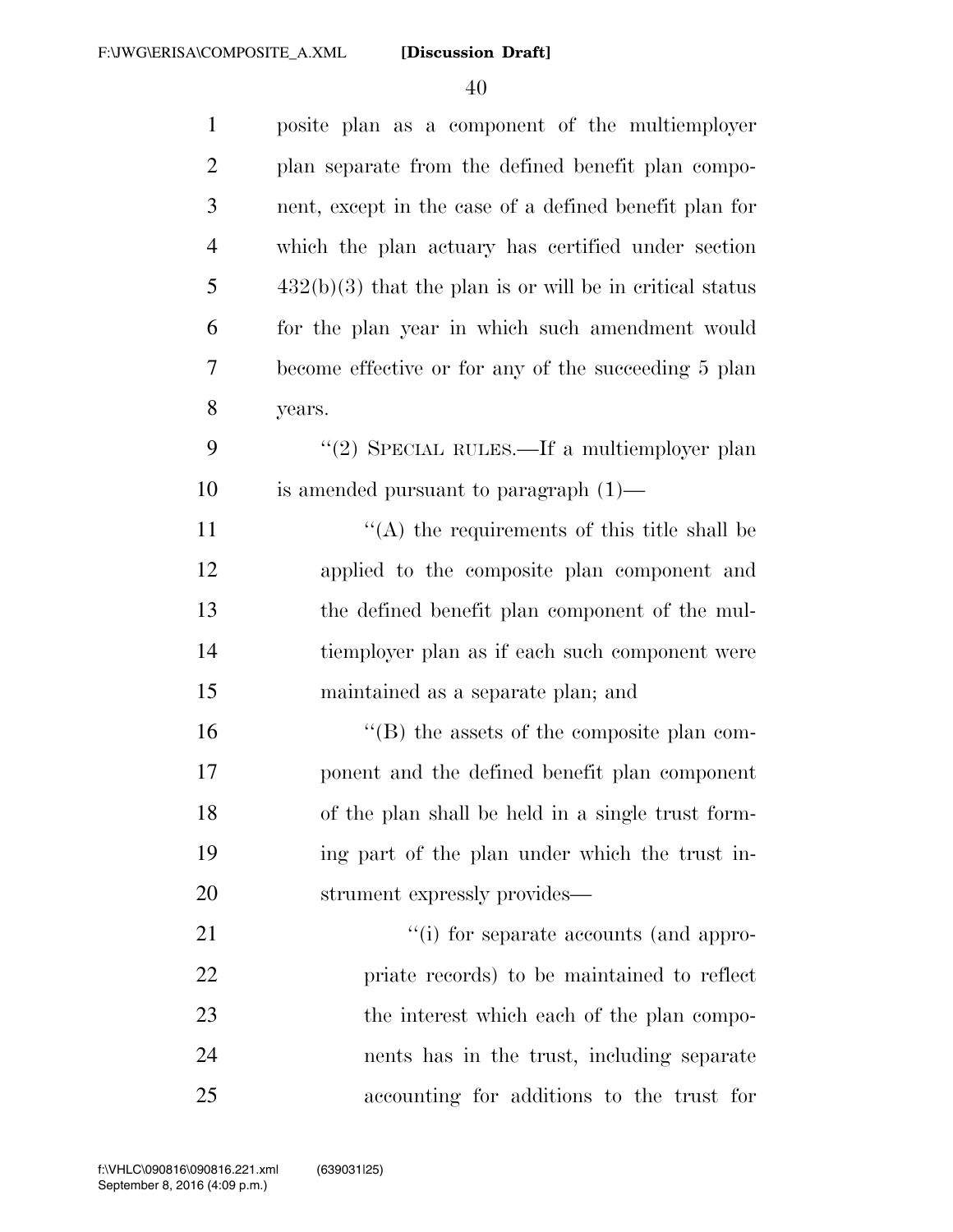| $\mathbf{1}$   | the benefit of each plan component, dis-     |
|----------------|----------------------------------------------|
| 2              | bursements made from each plan compo-        |
| 3              | nent's account in the trust, investment ex-  |
| $\overline{4}$ | perience of the trust allocable to that ac-  |
| 5              | count, and administrative expenses (wheth-   |
| 6              | er direct expenses or shared expenses allo-  |
| $\overline{7}$ | cated proportionally), and permits, but      |
| 8              | does not require, the pooling of some or all |
| 9              | of the assets of the two plan components     |
| 10             | for investment purposes; and                 |
| 11             | "(ii) that the assets of each of the two     |
|                |                                              |

 plan components shall be held, invested, reinvested, managed, administered and dis- tributed for the exclusive benefit of the participants and beneficiaries of each such plan component, and in no event shall the assets of one of the plan components be available to pay benefits due under the other plan component.

20 "(3) REFERENCES TO COMPOSITE PLAN COM- PONENT.—For purposes of this subpart, the term 'composite plan' includes a composite plan compo- nent added to a defined benefit plan pursuant to paragraph (1).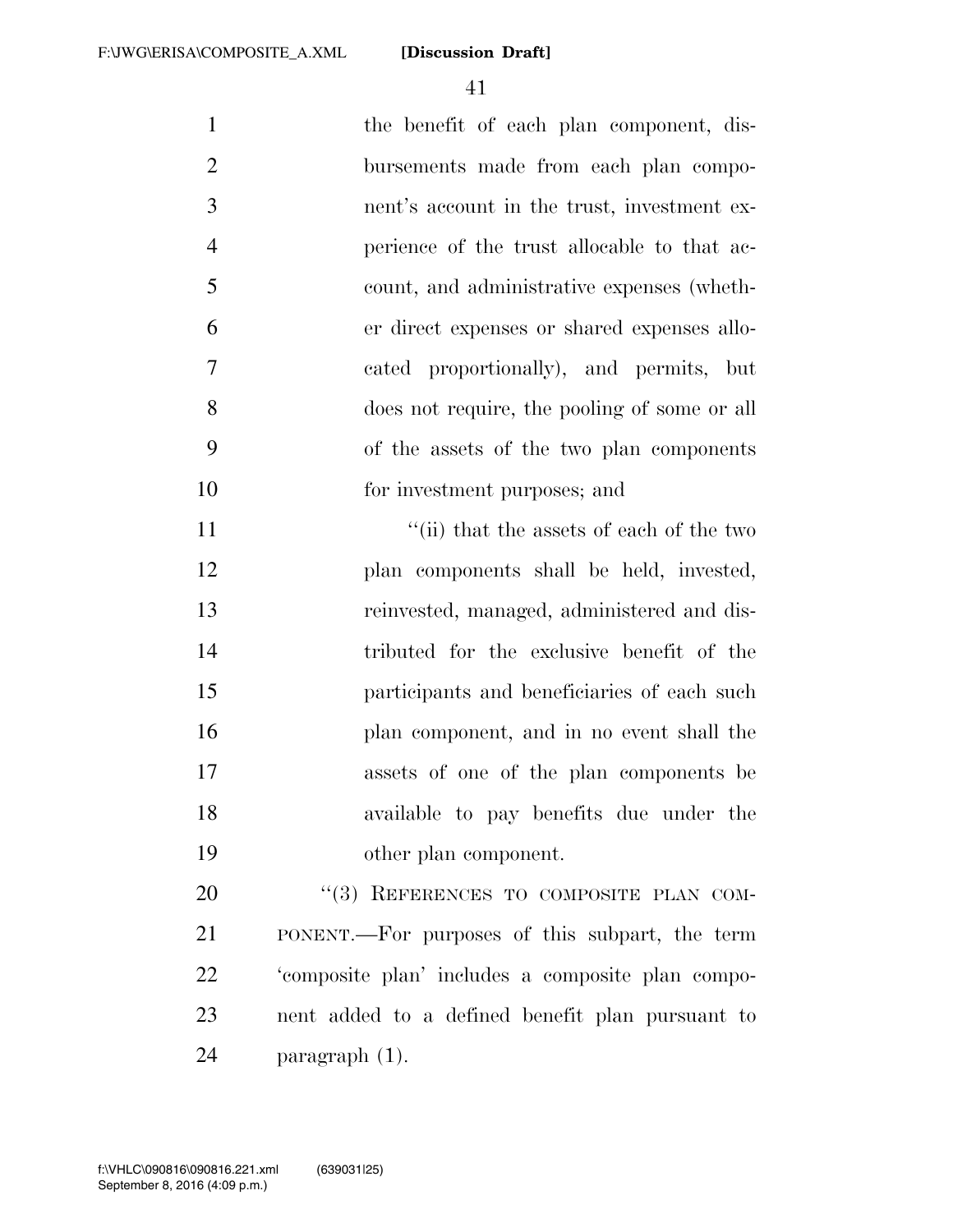''(c) COORDINATION WITH FUNDING RULES.—Ex- cept as otherwise provided in this title, sections 431 and 432 shall not apply to a composite plan.

4 "(d) TREATMENT OF A COMPOSITE PLAN.—For pur- poses of this title (other than sections 412 and 418E), a composite plan shall be treated as if it were a defined benefit plan unless a different treatment is provided for under applicable law.

## **''SEC. 438. FUNDED RATIOS; ACTUARIAL ASSUMPTIONS.**

10 "(a) CERTIFICATION OF FUNDED RATIOS.—

11 ''(1) In GENERAL.—Not later than the 120th day of each plan year of a composite plan, the plan actuary of the composite plan shall certify to the Secretary, the Secretary of Labor, and the plan sponsor the plan's current funded ratio and pro-jected funded ratio for the plan year.

17 "(2) DETERMINATION OF CURRENT FUNDED RATIO AND PROJECTED FUNDED RATIO.—For pur-poses of this section—

20 "(A) CURRENT FUNDED RATIO.—The cur- rent funded ratio is the ratio (expressed as a percentage) of—

23 ''(i) the value of the plan's assets as of the first day of the plan year, to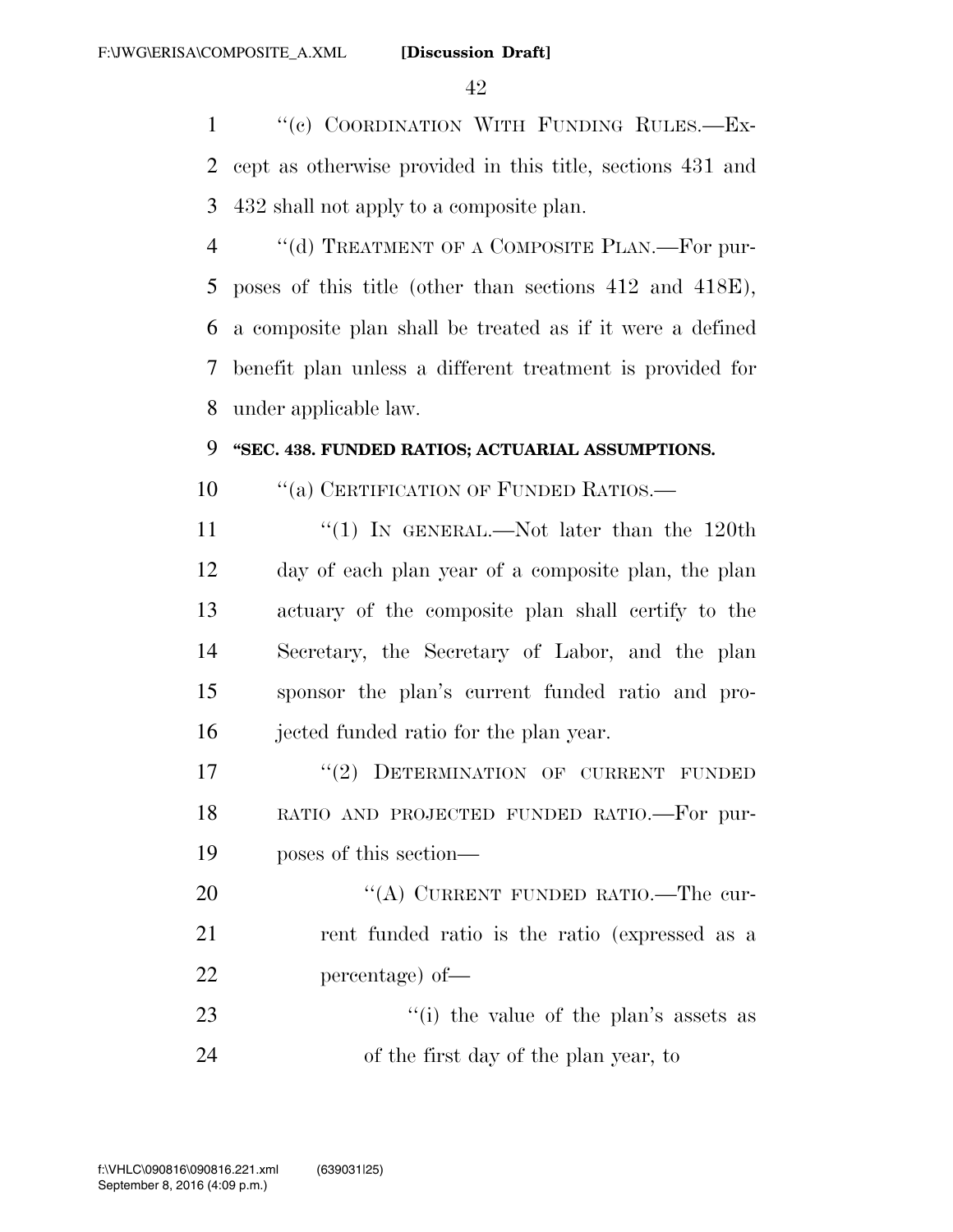1  $''(ii)$  the plan actuary's best estimate of the present value of the plan liabilities as of the first day of the plan year.

 ''(B) PROJECTED FUNDED RATIO.—The projected funded ratio is the current funded ratio projected to the first day of the 15th plan year following the plan year for which the de-termination is being made.

9 "(3) CONSIDERATION OF CONTRIBUTION RATE INCREASES.—For purposes of projections under this subsection, the plan sponsor may anticipate con- tribution rate increases beyond the term of the cur- rent collective bargaining agreement and any agreed- to supplements, up to a maximum of 2.5 percent per year, compounded annually, unless it would be un- reasonable under the circumstances to assume that contributions would increase by that amount.

18 "(b) ACTUARIAL ASSUMPTIONS AND METHODS.-For purposes of this part—

20 "(1) IN GENERAL.—All costs, liabilities, rates of interest, and other factors under the plan shall be determined for a plan year on the basis of actuarial assumptions and methods—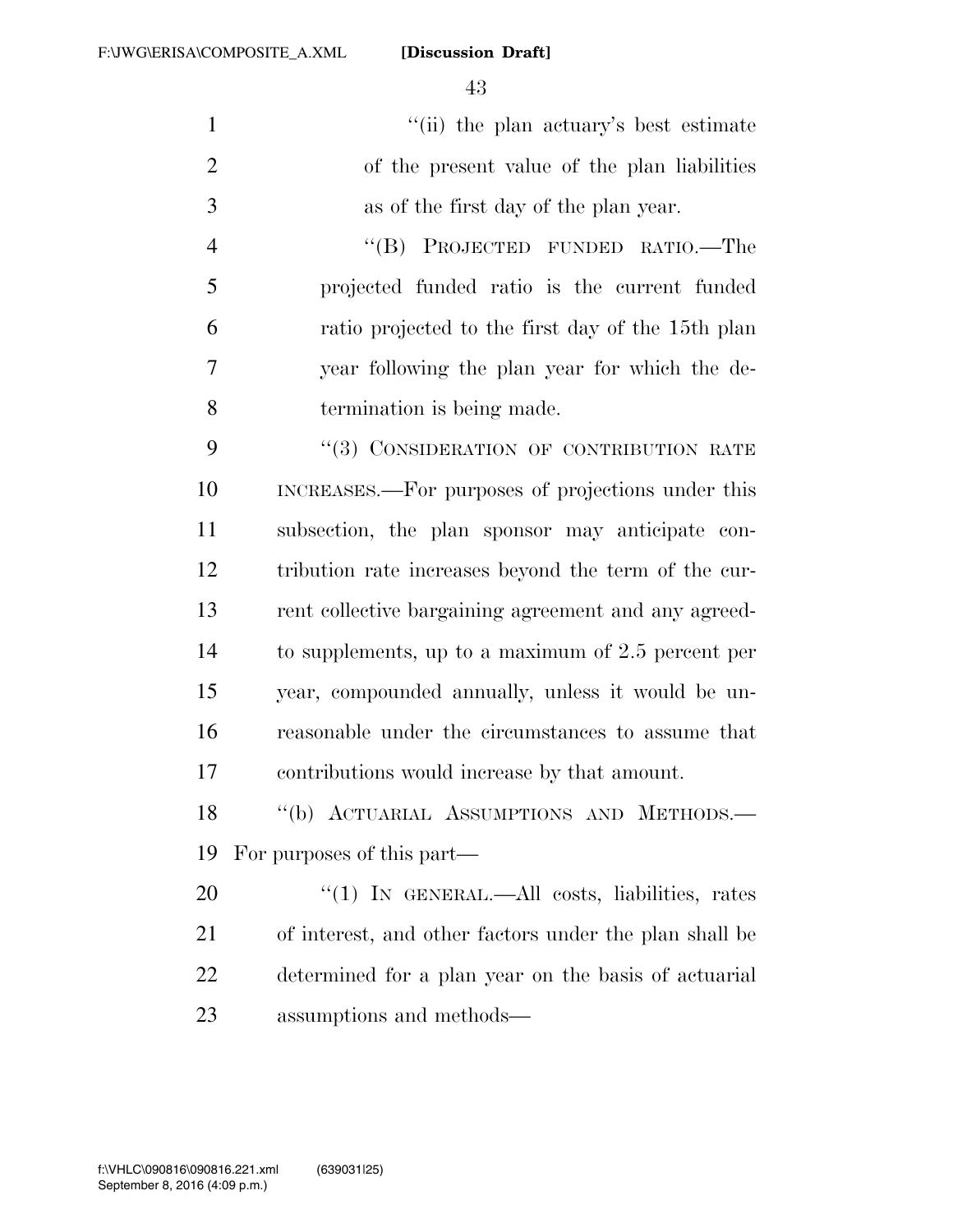| $\mathbf{1}$   | $\lq\lq$ each of which is reasonable (taking)          |
|----------------|--------------------------------------------------------|
| $\overline{2}$ | into account the experience of the plan and rea-       |
| 3              | sonable expectations);                                 |
| $\overline{4}$ | $\lq\lq (B)$ which, in combination, offer the actu-    |
| 5              | ary's best estimate of anticipated experience          |
| 6              | under the plan; and                                    |
| 7              | $\lq\lq$ with respect to which any change              |
| 8              | from the actuarial assumptions and methods             |
| 9              | used in the previous plan year shall be certified      |
| 10             | by the plan actuary and the actuarial rationale        |
| 11             | for such change provided in the annual report          |
| 12             | required by section 6058.                              |
| 13             | "(2) FAIR MARKET VALUE OF ASSETS.-The                  |
| 14             | value of the plan's assets shall be taken into account |
| 15             | on the basis of their fair market value.               |
| 16             | "(3) DETERMINATION OF NORMAL COST AND                  |
| 17             | PLAN LIABILITIES.—A plan's normal cost and liabil-     |
| 18             | ities shall be based on the most recent actuarial      |
| 19             | valuation required under section $437(a)(5)(A)$ and    |
| 20             | the unit credit funding method.                        |
| 21             | TIME<br>(4)<br>WHEN CERTAIN CONTRIBUTIONS              |
| 22             | DEEMED MADE.—Any contributions for a plan year         |
| 23             | made by an employer after the last day of such plan    |
| 24             | year, but not later than two and one-half months       |

after such day, shall be deemed to have been made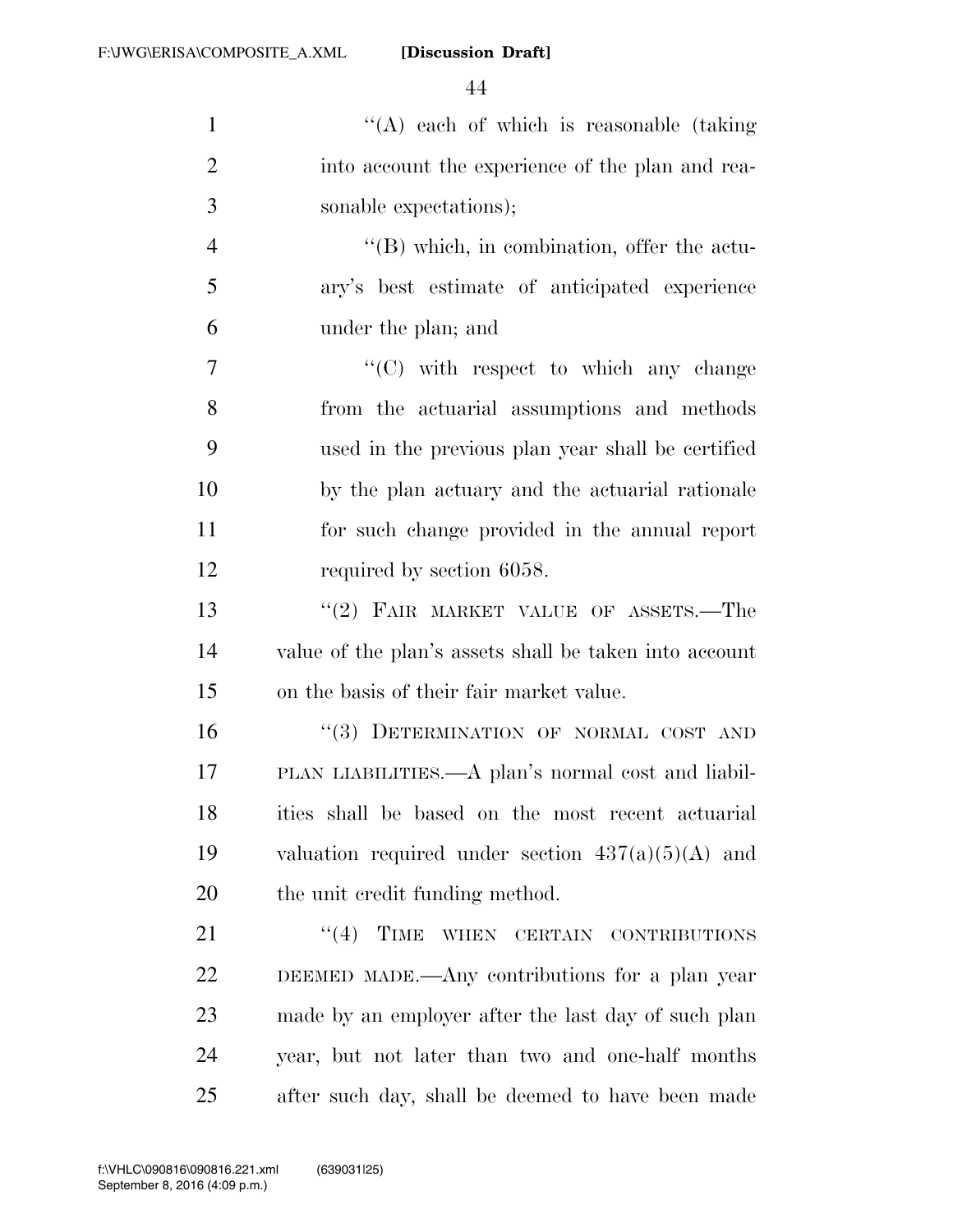on such last day. For purposes of this paragraph, such two and one-half month period may be ex- tended for not more than six months under regula-tions prescribed by the Secretary.

5 "(5) ADDITIONAL ACTUARIAL ASSUMPTIONS.— Except where otherwise provided in this subpart, the provisions of section 432(b)(3)(B) shall apply to any determination or projection under this subpart.

## **''SEC. 439. REALIGNMENT PROGRAM.**

 $10 \qquad$  "(a) ADOPTION.—

 $\frac{1}{1}$   $\frac{1}{2}$  ADOPTION.—In any case in which the plan actuary certifies under section 438 that the plan's projected funded ratio is below 120 percent for the plan year, the plan sponsor shall adopt a realign- ment program under paragraph (2) not later than 210 days after the due date of the certification re-17 quired under section  $438(a)(1)$ . The plan sponsor shall adopt an updated realignment program for each succeeding plan year for which a certification described in the preceding sentence is made.

21 "(2) CONTENT OF REALIGNMENT PROGRAM.—

22 "(A) In GENERAL.—A realignment pro- gram adopted under this paragraph is a written program which consists of all reasonable meas-ures, including options or a range of options to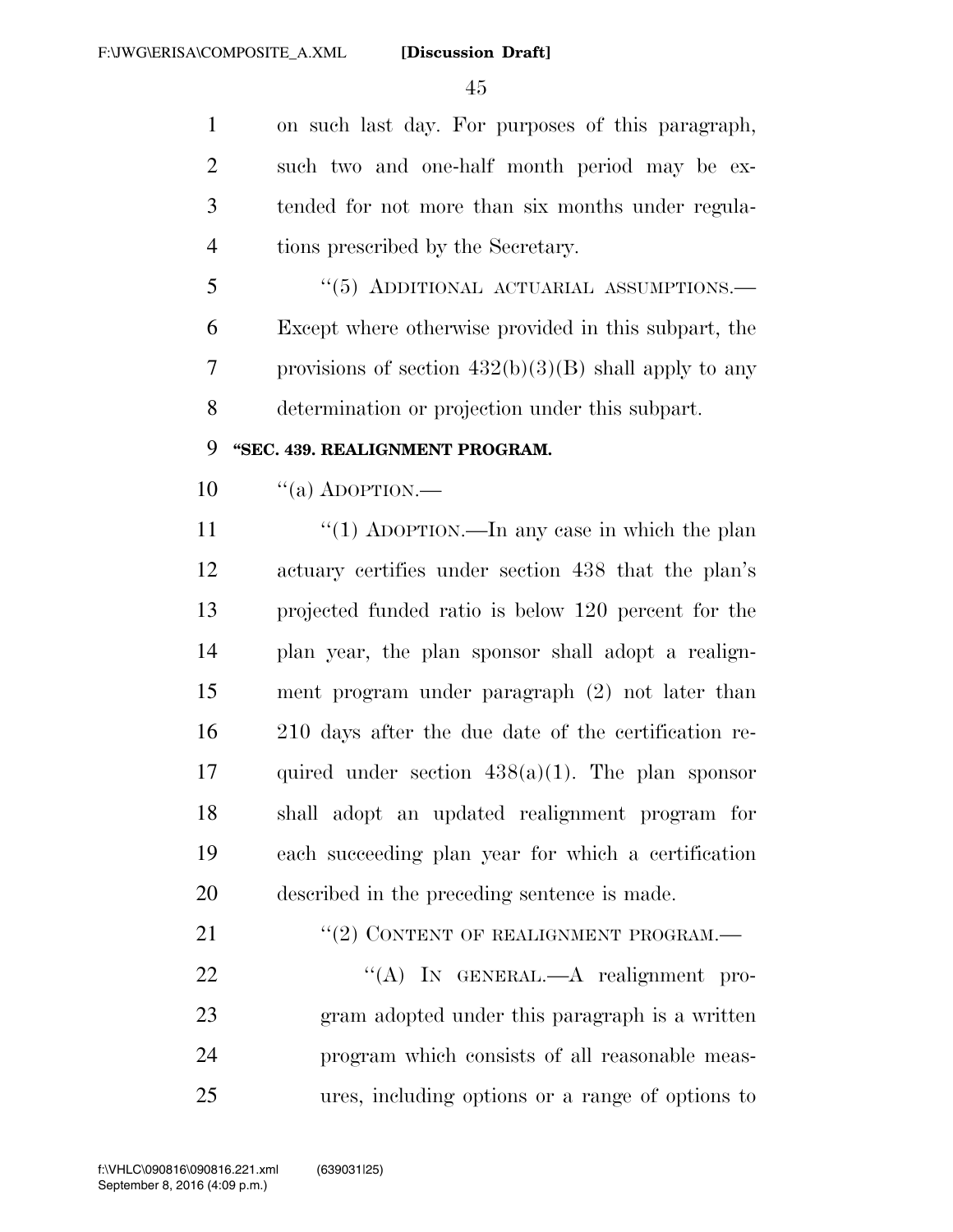| $\mathbf{1}$   | be undertaken by the plan sponsor or proposed    |
|----------------|--------------------------------------------------|
| $\overline{2}$ | to the bargaining parties, formulated, based on  |
| 3              | reasonably anticipated experience and reason-    |
| $\overline{4}$ | able actuarial assumptions, to enable the plan   |
| 5              | to achieve a projected funding ratio of at least |
| 6              | 120 percent for the following plan year.         |
| 7              | "(B) INITIAL PROGRAM ELEMENTS.—Rea-              |
| 8              | sonable measures under a realignment program     |
| 9              | described in subparagraph (A) may include any    |
| 10             | of the following:                                |
| 11             | "(i) Proposed contribution increases.            |
| 12             | "(ii) A reduction in the rate of future          |
| 13             | benefit accruals, so long as the resulting       |
| 14             | rate shall not be less than 1 percent of the     |
| 15             | contributions on which benefits are based        |
| 16             | as of the start of the plan year (or the         |
| 17             | equivalent standard accrual rate as de-          |
| 18             | scribed in section $432(e)(6)$ ).                |
| 19             | "(iii) A modification or elimination of          |
| 20             | adjustable benefits of participants that are     |
| 21             | not in pay status before the date of the no-     |
| 22             | tice required under subsection (c).              |
| 23             | "(iv) Any other legally available meas-          |
| 24             | ures not specifically described in this sub-     |
| 25             | paragraph or subparagraph (C) or<br>(D)          |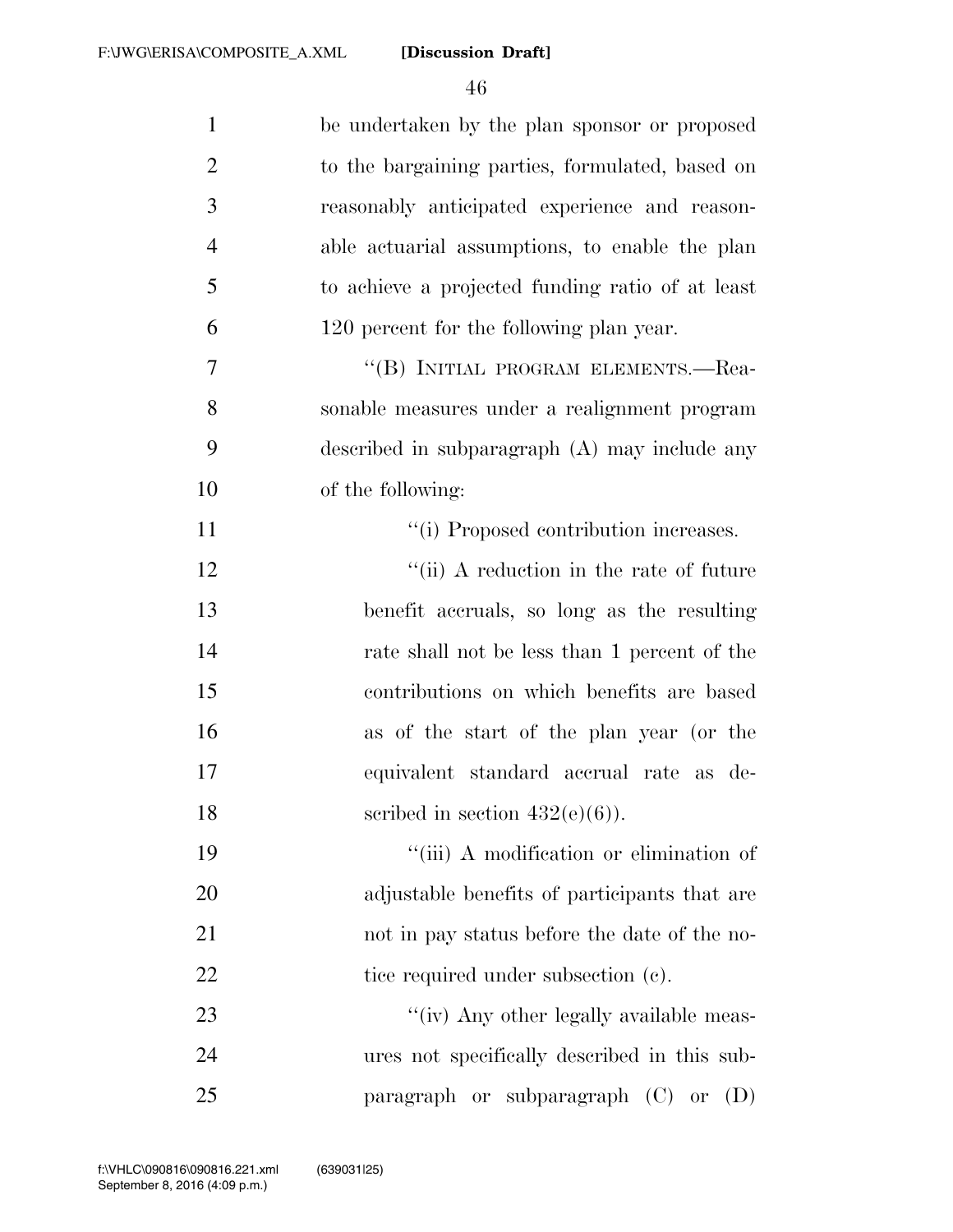| $\mathbf{1}$   | that the plan sponsor determines are rea-        |
|----------------|--------------------------------------------------|
| $\overline{2}$ | sonable.                                         |
| 3              | "(C) ADDITIONAL PROGRAM ELEMENTS.-               |
| $\overline{4}$ | If the plan sponsor has determined that all rea- |
| 5              | sonable measures available under subparagraph    |
| 6              | (B) will not enable the plan to achieve a pro-   |
| 7              | jected funded ratio of at least 120 percent the  |
| 8              | following plan year, such reasonable measures    |
| 9              | may also include—                                |
| 10             | "(i) a reduction of accrued benefits"            |
| 11             | that are not in pay status by the date of        |
| 12             | the notice required under subsection $(c)$ ; or  |
| 13             | "(ii) a reduction of any benefits of             |
| 14             | participants that are in pay status before       |
| 15             | the date of the notice required under sub-       |
| 16             | section (c) other than core benefits as de-      |
| 17             | fined in paragraph $(4)$ .                       |
| 18             | "(D) ADDITIONAL REDUCTIONS.—In the               |
| 19             | case of a composite plan for which the plan      |
| 20             | sponsor has determined that all reasonable       |
| 21             | measures available under subparagraphs (B)       |
| 22             | and (C) will not enable the plan to achieve a    |
| 23             | projected funded ratio of at least 120 percent   |
| 24             | for the following plan year, such reasonable     |
| 25             | measures may also include—                       |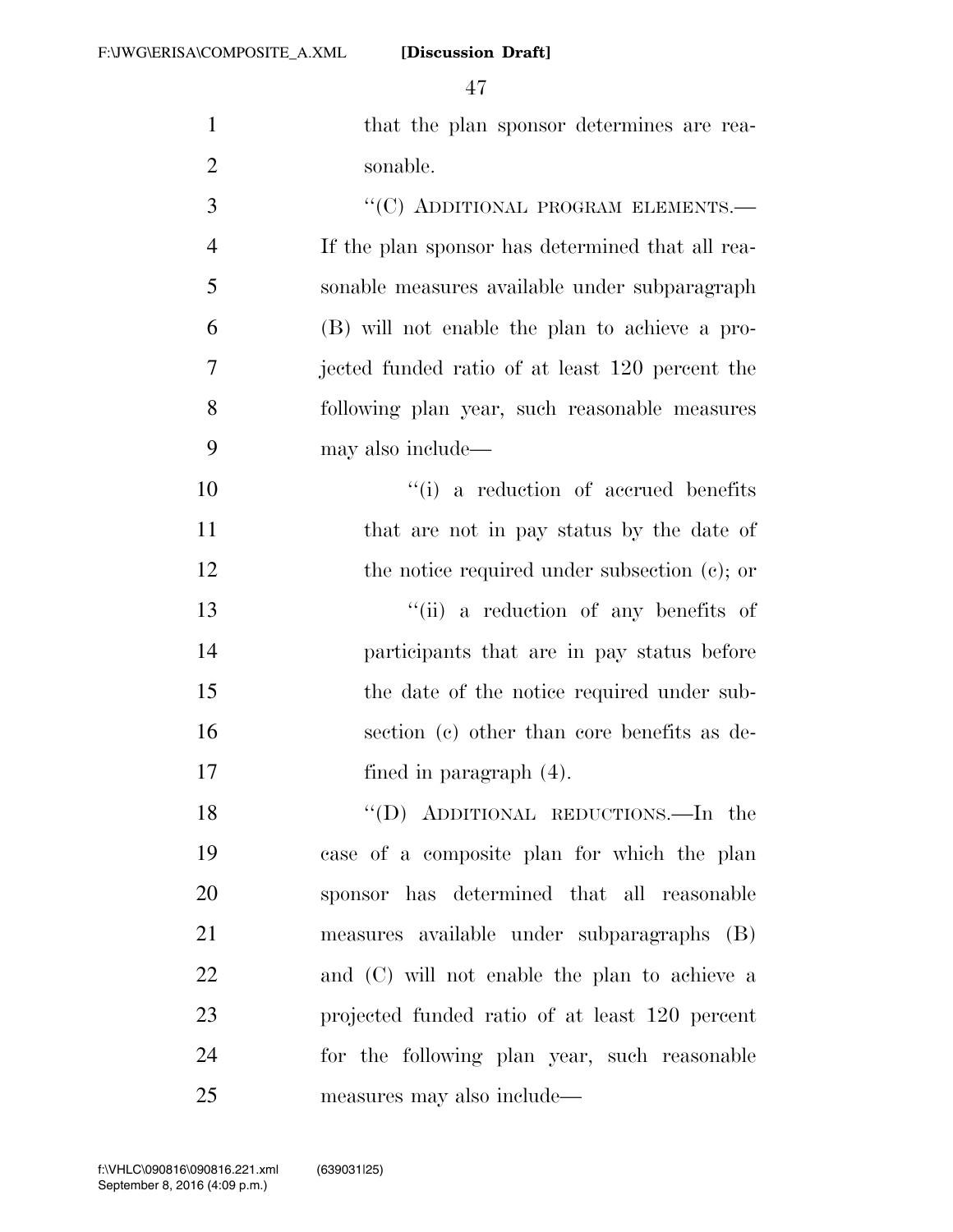$\frac{1}{1}$   $\frac{1}{2}$   $\frac{1}{2}$  a further reduction in the rate of future benefit accruals without regard to the limitation applicable under subpara-4 graph  $(B)(ii)$ ; or

 $\frac{1}{1}$  a reduction of core benefits, provided that such reductions shall be equitably distributed across the participant and bene- ficiary population, taking into account factors, with respect to participants and beneficiaries and their benefits, that may include one or more of the factors listed in subclauses (I) 12 through  $(X)$  of section  $432(e)(9)(D)(vi)$ , to the extent necessary to enable the plan to achieve a projected funded ratio of at least 120 percent for the following plan year, or at the election of the plan sponsor, a projected funded ratio of at least 100 percent for the following plan year 18 and a current funded ratio of at least 90 per-cent.

20 "(3) ADJUSTABLE BENEFIT DEFINED. For purposes of this subpart, the term 'adjustable ben-efit' means—

23 "'(A) benefits, rights, and features under the plan, including post-retirement death bene-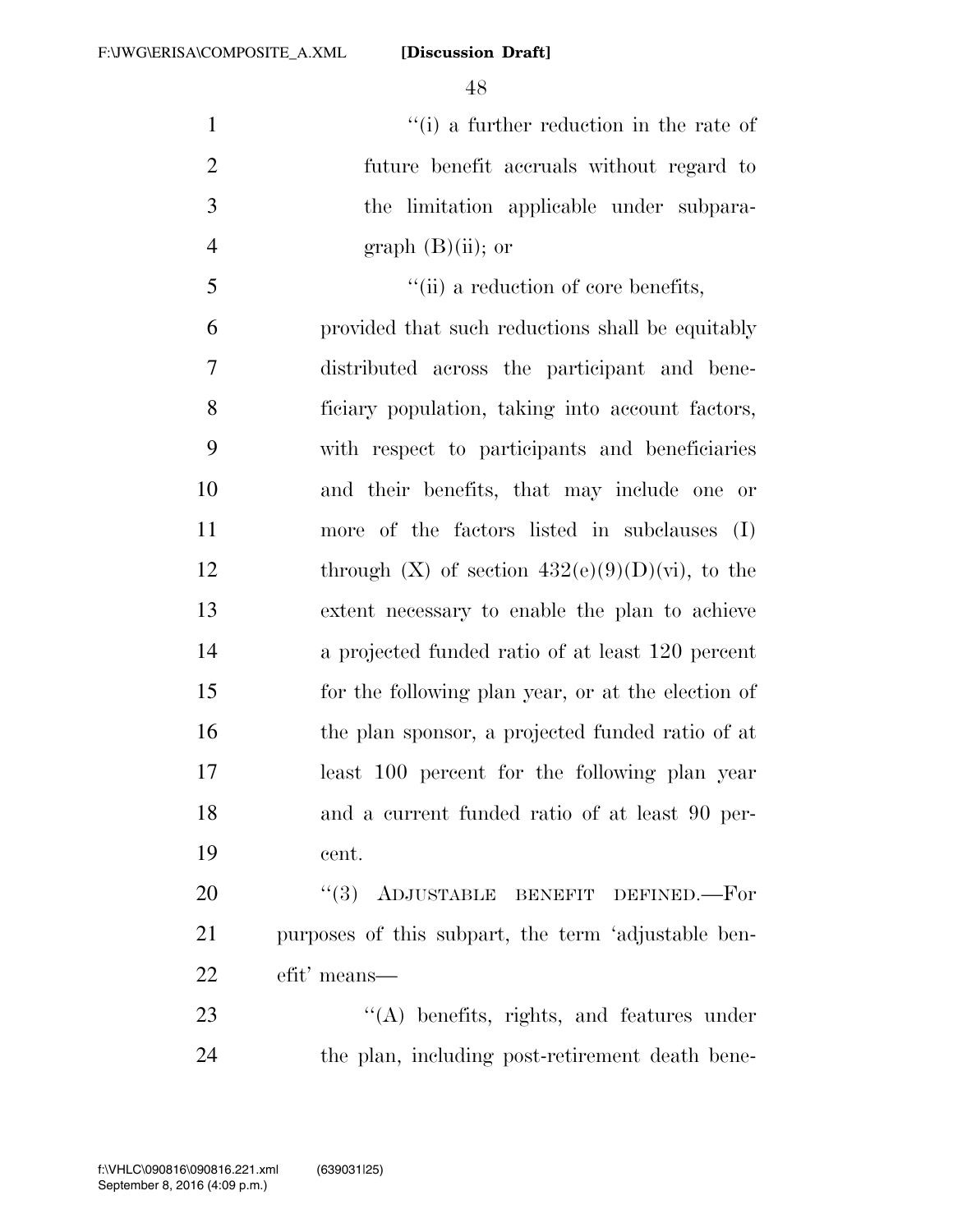| $\mathbf{1}$   | fits, 60-month guarantees, disability benefits                            |
|----------------|---------------------------------------------------------------------------|
| $\overline{2}$ | not yet in pay status, and similar benefits;                              |
| 3              | "(B) any early retirement benefit or retire-                              |
| $\overline{4}$ | ment-type subsidy (within the meaning of sec-                             |
| 5              | tion $411(d)(6)(B(i))$ and any benefit payment                            |
| 6              | option (other than the qualified joint and sur-                           |
| 7              | vivor annuity); and                                                       |
| 8              | $\lq\lq$ benefit increases that were adopted                              |
| 9              | (or, if later, took effect) less than 60 months                           |
| 10             | before the first day such realignment program                             |
| 11             | took effect.                                                              |
| 12             | "(4) CORE BENEFIT DEFINED.—For purposes                                   |
| 13             | of this subpart, the term 'core benefit' means a par-                     |
| 14             | ticipant's accrued benefit payable in the normal form                     |
| 15             | of an annuity commencing at normal retirement age,                        |
| 16             | determined without regard to—                                             |
| 17             | "(A) any early retirement benefits, retire-                               |
| 18             | ment-type subsidies, or other benefits, rights, or                        |
| 19             | features that may be associated with that ben-                            |
| 20             | efit; and                                                                 |
| 21             | $\rm ^{\prime\prime}(B)$ any cost-of-living adjustments or ben-           |
| 22             | efit increases effective after the date of retire-                        |
| 23             | ment.                                                                     |
| 24             | COORDINATION WITH CONTRIBUTION<br>$\lq (b)$<br>$\mathop{\rm IN}\nolimits$ |
| 25             | CREASES.-                                                                 |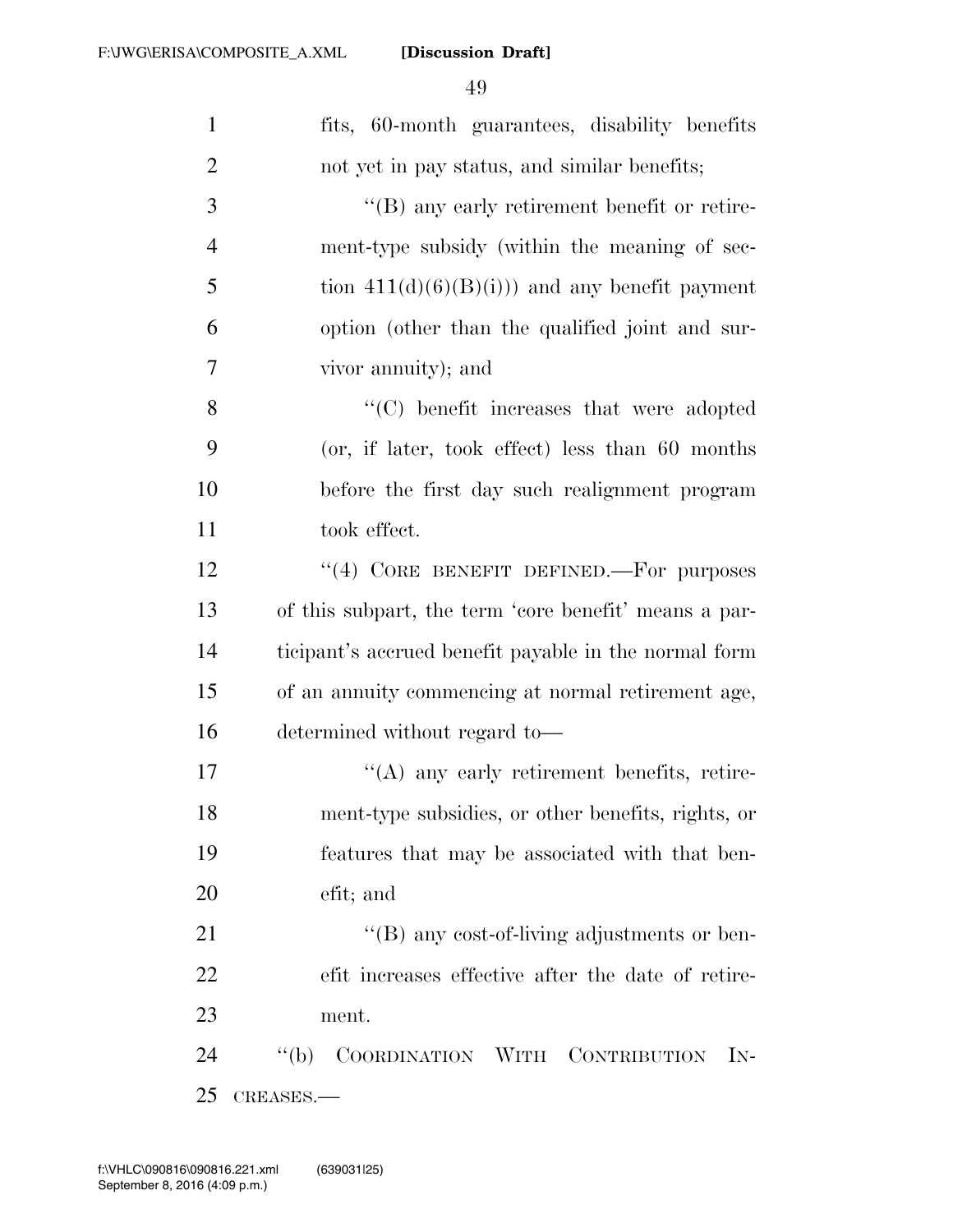''(1) IN GENERAL.—A realignment program may provide that some or all of the benefit modifica- tions described in the program will only take effect if the bargaining parties fail to agree to specified levels of increases in contributions to the plan, effec-tive as of specified dates.

7 "(2) INDEPENDENT BENEFIT MODIFICA- TIONS.—If a realignment program adopts any changes to the benefit formula that are independent of potential contribution increases, such changes shall take effect not later than the first day of the first plan year that begins following the adoption of the realignment program.

14 "(3) CONDITIONAL BENEFIT MODIFICATIONS.— If a realignment program adopts any changes to the benefit formula that take effect only if the bar- gaining parties fail to agree to contribution in- creases, such changes shall take effect not later than the first day of the first plan year beginning after the third anniversary of the date of adoption of the realignment program.

22 "(4) REVOCATION OF CERTAIN BENEFIT MODI- FICATIONS.—Benefit modifications described in paragraph (3) may be revoked, in whole or in part, and retroactively or prospectively, when contribu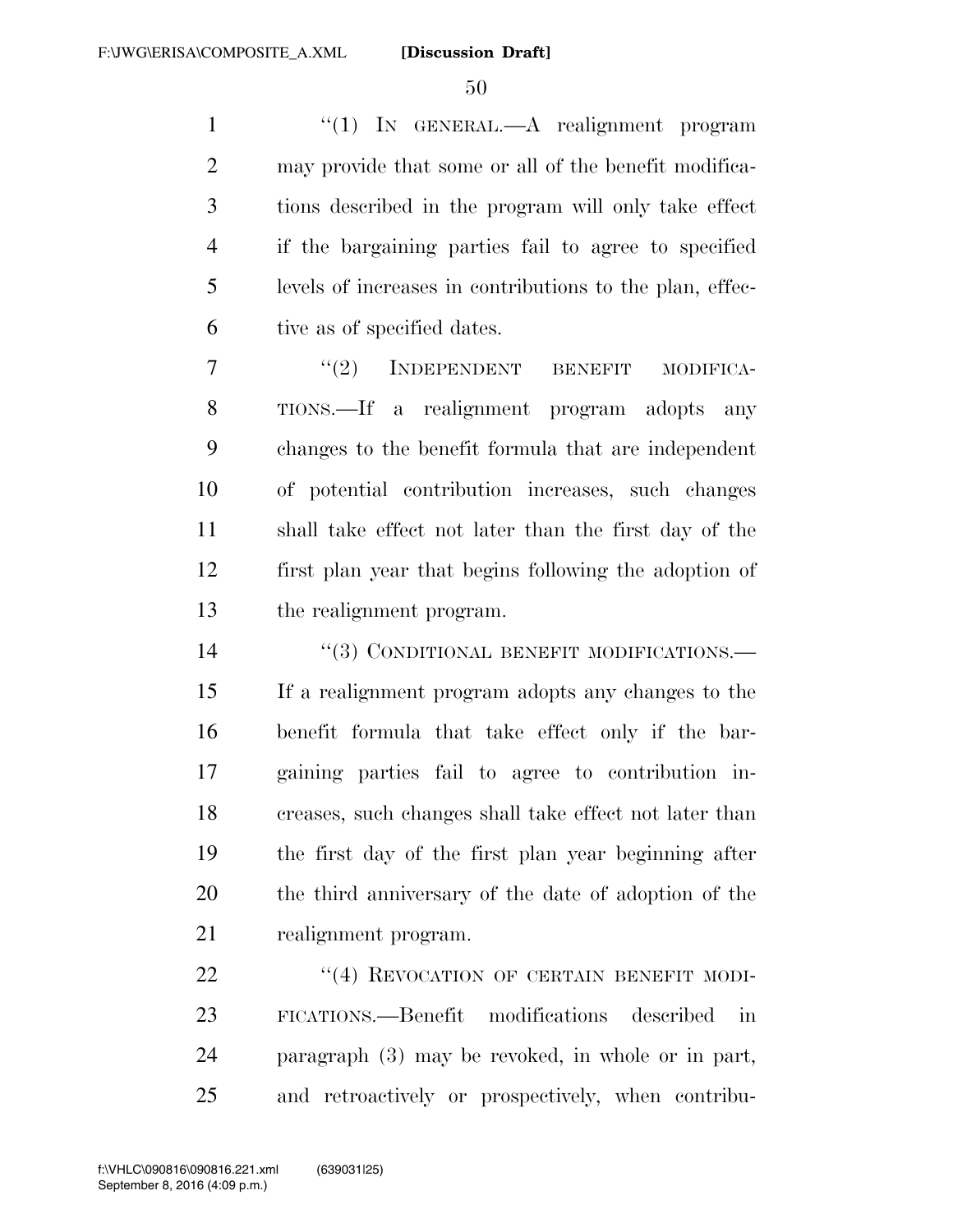tions to the plan are increased, as specified in the realignment program, including any amendments thereto. The preceding sentence shall not apply un- less the contribution increases are to be effective not later than the fifth anniversary of the first day of the first plan year that begins after the adoption of the realignment program.

 $\%$  ''(c) NOTICE.—

 $\frac{4}{1}$  In GENERAL.—In any case in which it is certified under section 438 that the projected funded ratio is less than 120 percent, the plan sponsor shall, not later than 30 days after the date of the certification, provide notification of the current and projected funded ratios to the participants and bene- ficiaries, the bargaining parties, and the Secretary. Such notice shall include—

 $\mathcal{L}(\mathbf{A})$  an explanation that contribution rate increases or benefit reductions may be nec-essary;

20  $\langle G \rangle$  a description of the types of benefits 21 that might be reduced; and

 $\cdot$  (C) an estimate of the contribution in- creases and benefit reductions that may be nec- essary to achieve a projected funded ratio of 120 percent.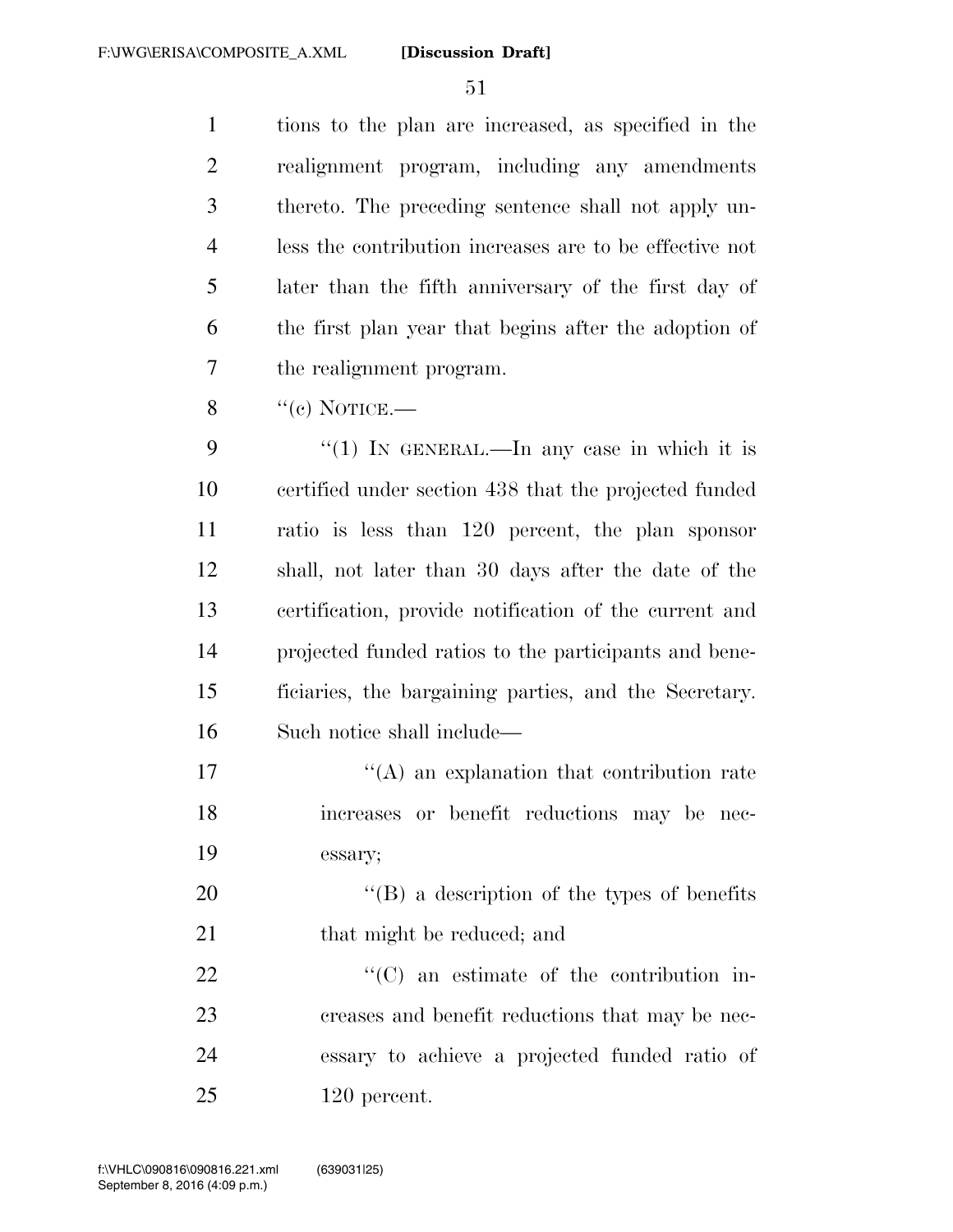| $\mathbf{1}$   | $``(2)$ NOTICE OF BENEFIT MODIFICATIONS.—         |
|----------------|---------------------------------------------------|
| $\overline{2}$ | "(A) IN GENERAL.—No modifications may             |
| 3              | be made that reduce the rate of future benefit    |
| $\overline{4}$ | accrual or that reduce core benefits or adjust-   |
| 5              | able benefits unless notice of such reduction has |
| 6              | been given at least 30 days before the general    |
| 7              | effective date of such reduction for all partici- |
| 8              | pants and beneficiaries to—                       |
| 9              | "(i) plan participants and bene-                  |
| 10             | ficiaries;                                        |
| 11             | "(ii) each employer who has an obliga-            |
| 12             | tion to contribute to the composite plan;         |
| 13             | and                                               |
| 14             | "(iii) each employee organization                 |
| 15             | which, for purposes of collective bar-            |
| 16             | gaining, represents plan participants em-         |
| 17             | ployed by such employers.                         |
| 18             | "(B) CONTENT OF NOTICE.-The notice                |
| 19             | under subparagraph (A) shall contain—             |
| 20             | "(i) sufficient information to enable             |
| 21             | participants and beneficiaries to under-          |
| 22             | stand the effect of any reduction on their        |
| 23             | benefits, including an illustration of any        |
| 24             | affected benefit or subsidy, on an annual         |
| 25             | or monthly basis that a participant or ben-       |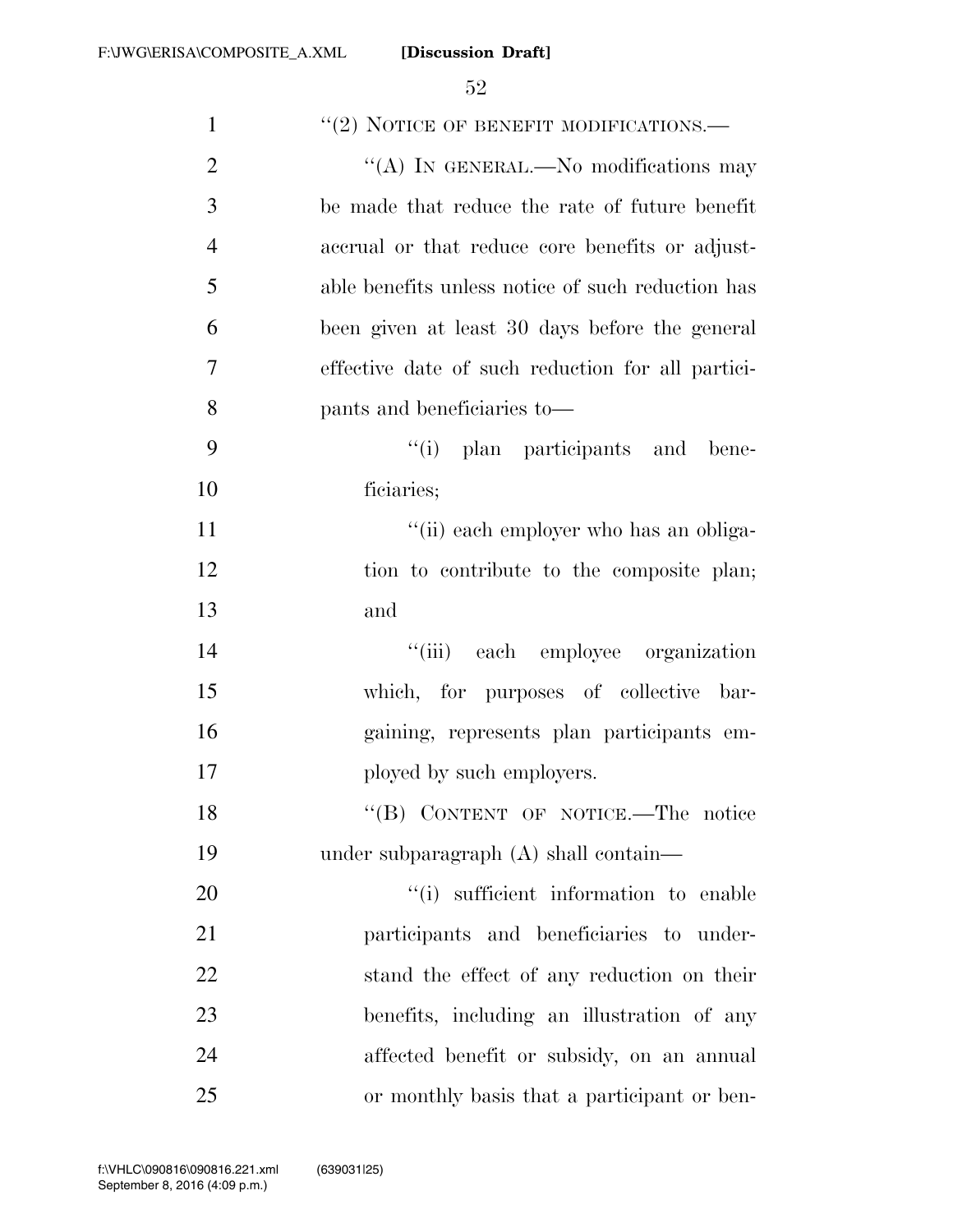| $\mathbf{1}$   | eficiary would otherwise have been eligible     |
|----------------|-------------------------------------------------|
| $\overline{2}$ | for as of the general effective date de-        |
| 3              | scribed in subparagraph $(A)$ , and             |
| $\overline{4}$ | "(ii) information as to the rights and          |
| 5              | remedies of plan participants and bene-         |
| 6              | ficiaries as well as how to contact the De-     |
| 7              | partment of Labor for further information       |
| 8              | and assistance, where appropriate.              |
| 9              | "(C) FORM AND MANNER.- Any notice               |
| 10             | under subparagraph $(A)$ —                      |
| 11             | "(i) shall be provided in a form and            |
| 12             | manner prescribed in regulations of the         |
| 13             | Secretary of Labor,                             |
| 14             | "(ii) shall be written in a manner so           |
| 15             | as to be understood by the average plan         |
| 16             | participant.                                    |
| 17             | "(3) MODEL NOTICES.—The Secretary shall—        |
| 18             | "(A) prescribe model notices that the plan      |
| 19             | sponsor of a composite plan may use to satisfy  |
| 20             | the notice requirements under this subsection;  |
| 21             | and                                             |
| 22             | "(B) by regulation enumerate any details        |
| 23             | related to the elements listed in paragraph (1) |
| 24             | that any notice under this subsection must in-  |
| 25             | clude.                                          |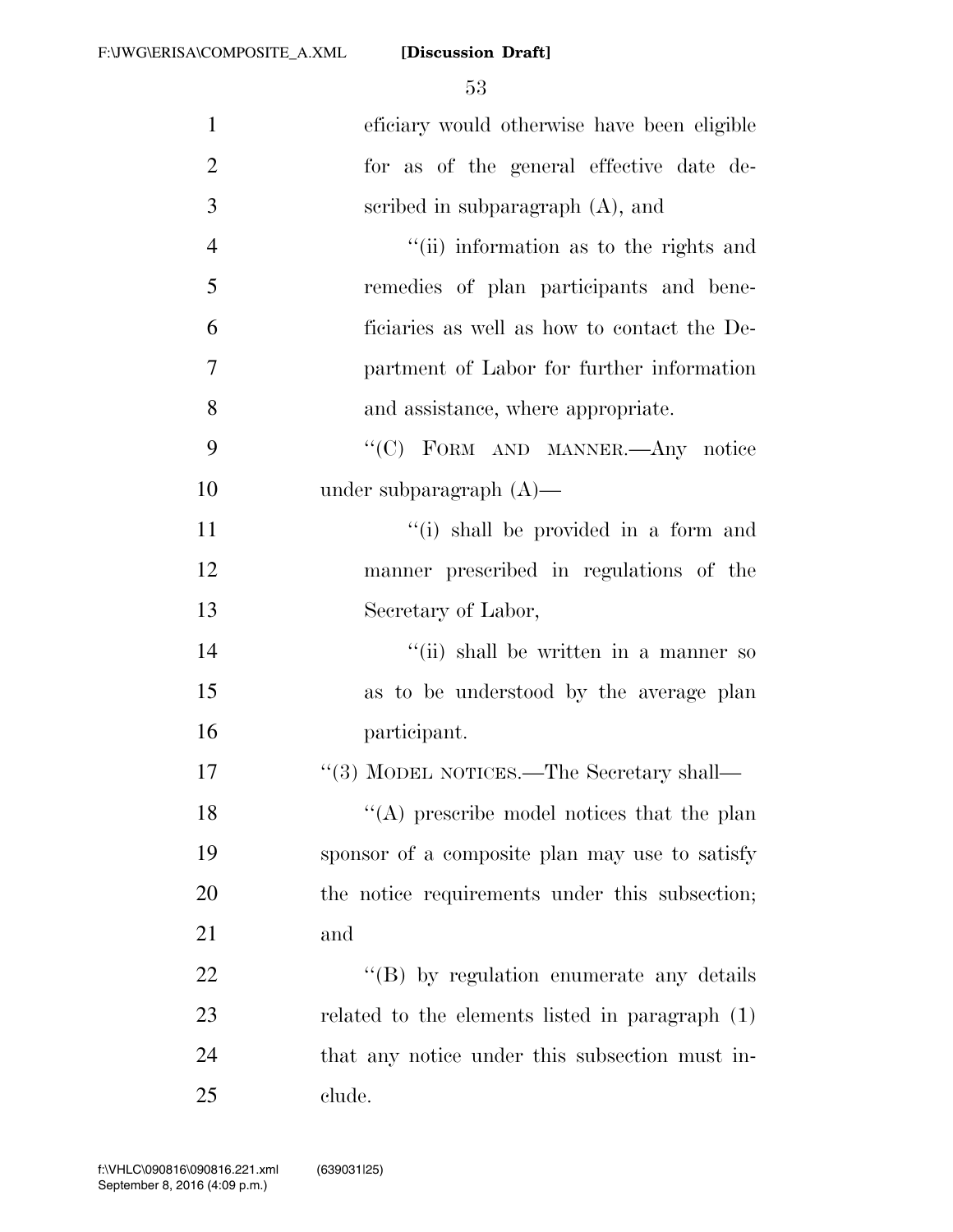''(4) ELECTRONIC DELIVERY.—The Secretary of Labor shall by regulation permit any notice under this part to be provided by electronic means, so long as physical copies are provided to participants and beneficiaries upon request.

## **''SEC. 440. LIMITATION ON INCREASING BENEFITS.**

 ''(a) LEVEL OF CURRENT FUNDED RATIOS.—Except as provided in subsections (c), (d), and (e), no plan amendment increasing benefits or establishing new bene- fits under a composite plan may be adopted for a plan year unless—

 $\frac{12}{2}$  ''(1) the plan's current funded ratio is at least 110 percent (without regard to the benefit increase or new benefits);

 ''(2) taking the benefit increase or new benefits into account, the current funded ratio is at least 100 percent and the projected funded ratio for the cur-18 rent plan year is at least 120 percent;

 $\frac{1}{3}$  in any case in which, after taking the ben- efit increase or new benefits into account, the cur- rent funded ratio is less than 140 percent or the projected funded ratio is less than 140 percent, the benefit increase or new benefits are projected by the plan actuary to increase the present value of the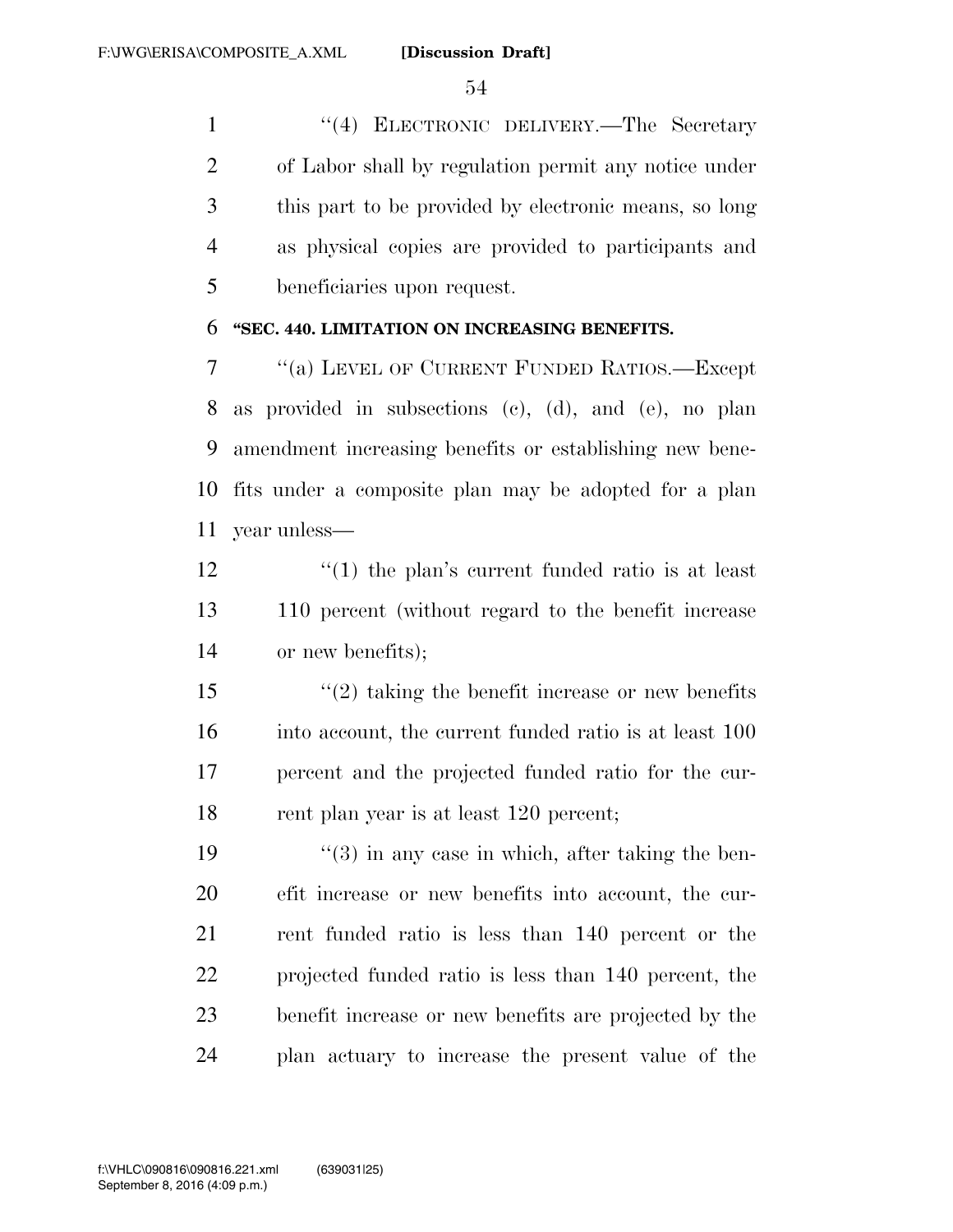plan's liabilities for the plan year by not more than 3 percent; and

3 (4) expected contributions for the current plan year are at least 120 percent of normal cost for the plan year, determined using the unit credit funding method and treating the benefit increase or new ben-efits as in effect for the entire plan year.

8 "(b) ADDITIONAL REQUIREMENTS WHERE CORE BENEFITS REDUCED.—If a plan has been amended to re- duce core benefits pursuant to a realignment program 11 under section  $439(a)(2)(D)$ , such plan may not be subse- quently amended to increase core benefits unless the amendment—

14  $\frac{1}{2}$  (1) increases the level of future benefit pay-ments only; and

 ''(2) provides for an equitable distribution of benefit increases across the participant and bene- ficiary population, taking into account the extent to which the benefits of participants were previously re-duced pursuant to such realignment program.

21 "(c) EXCEPTION TO COMPLY WITH APPLICABLE LAW.—Subsection (a) shall not apply in connection with a plan amendment if the amendment is required as a con- dition of qualification under part I of subchapter D of chapter 1 or to comply with other applicable law.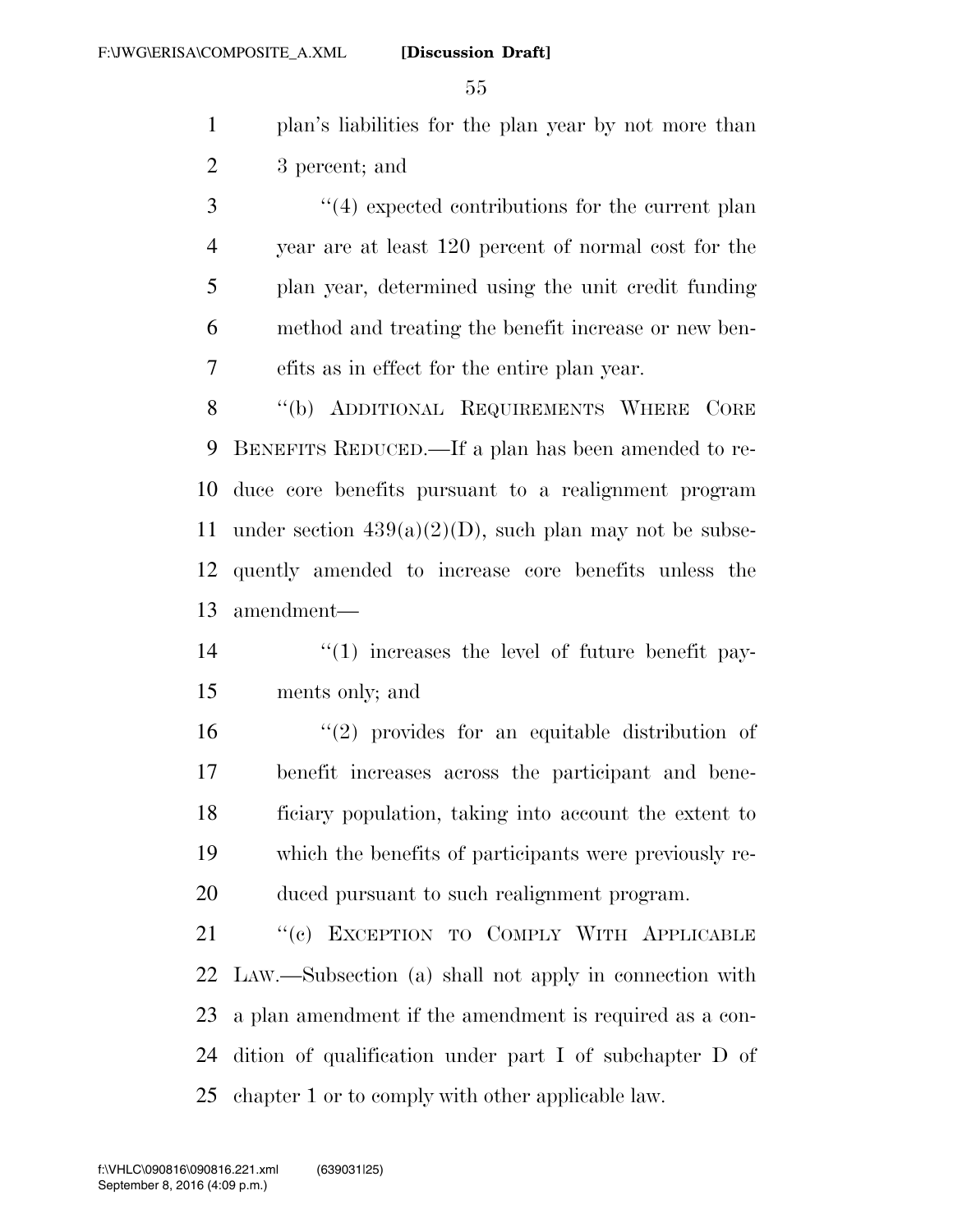''(d) EXCEPTION WHERE MAXIMUM DEDUCTIBLE LIMIT APPLIES.—Subsection (a) shall not apply in con- nection with a plan amendment if and to the extent that contributions to the composite plan would not be deduct-5 ible for the plan year under section  $404(a)(1)(E)$  if the plan amendment is not adopted. The Secretary of the Treasury shall issue regulations to implement this para-graph.

9 ""(e) EXCEPTION FOR CERTAIN BENEFIT MODIFICA- TIONS.—Subsection (a) shall not apply in connection with a plan amendment under section 439(b)(3), regarding conditional benefit modifications.

13 ""(f) TREATMENT OF PLAN AMENDMENTS.—For pur-poses of this section—

15 ''(1) if 2 or more plan amendments increasing benefits or establishing new benefits are adopted in a plan year, such amendments shall be treated as a single amendment adopted on the last day of the plan year;

 ''(2) all benefit increases and new benefits adopted in a single amendment are treated as a sin- gle benefit increase, irrespective of whether the in- creases and new benefits take effect in more than one plan year; and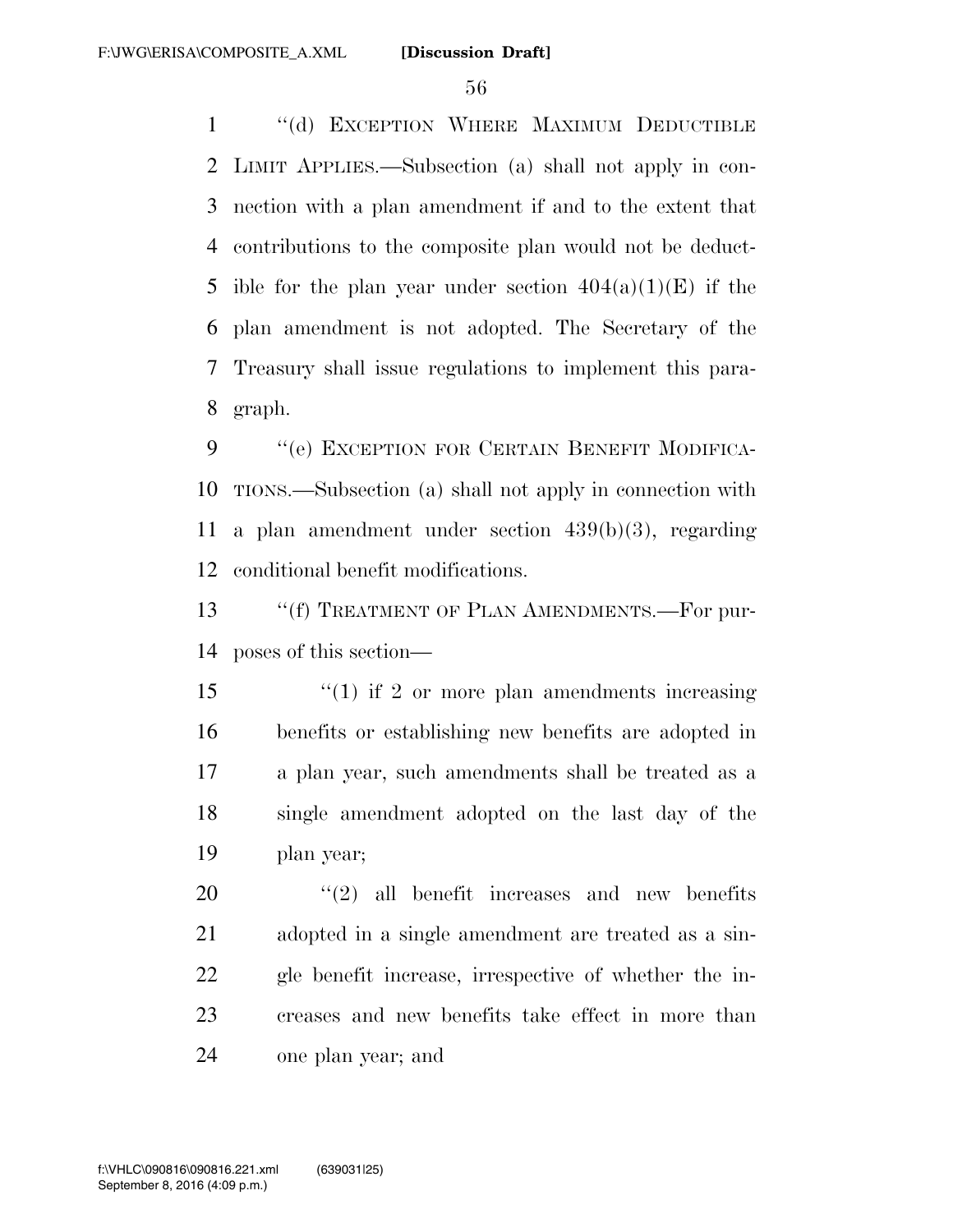$\frac{1}{2}$   $\frac{1}{2}$  increases in contributions or decreases in plan liabilities which are scheduled to take effect in future plan years may be taken into account in con- nection with a plan amendment if they have been agreed to in writing or otherwise formalized by the date the plan amendment is adopted. **''SEC. 440A. COMPOSITE PLAN RESTRICTIONS TO PRE-SERVE LEGACY PLAN FUNDING.** 9 "(a) TREATMENT AS A LEGACY PLAN.—  $\frac{10}{10}$  IN GENERAL.—For purposes of this sub-

 chapter, a defined benefit plan shall be treated as a legacy plan with respect to a composite plan to the extent to which a class of employees who were eligi- ble to accrue a benefit under the defined benefit plan become eligible to accrue a benefit under such com-posite plan.

17 "'(2) COMPONENT PLANS.—In any case in which a defined benefit plan is amended to add a composite plan component pursuant to section 437(b), paragraph (1) shall be applied by sub- stituting 'defined benefit component' for 'defined benefit plan' and 'composite plan component' for 'composite plan'.

24 "(3) ELIGIBLE TO ACCRUE A BENEFIT.—For purposes of paragraph (1), an employee is consid-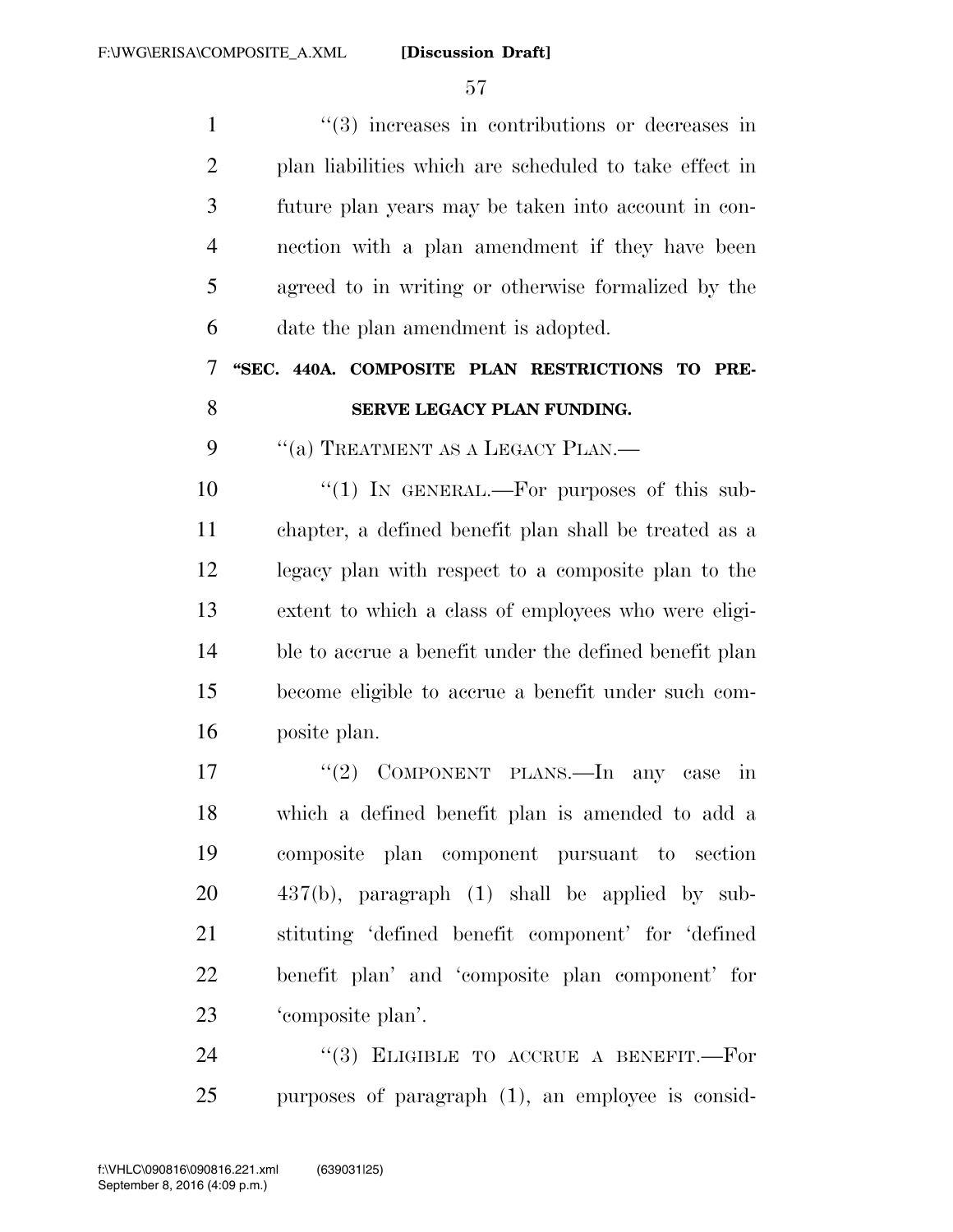ered eligible to accrue a benefit under a composite plan as of the first day of the month following the first month in which the employee completes an hour of service under a collective bargaining agreement that provides for contributions to the composite plan and eliminates accruals in the legacy plan.

7 "(4) COLLECTIVE BARGAINING AGREEMENT. As used in this subpart, the term 'collective bar- gaining agreement' includes any agreement under which an employer has an obligation to contribute to a plan.

12 ''(5) OTHER TERMS.—Any term used in this subpart which is not defined in this part and which is also used in section 432 shall have the same meaning provided such term in such section.

 ''(b) RESTRICTIONS ON ACCEPTANCE BY COMPOSITE PLAN OF AGREEMENTS AND CONTRIBUTIONS.—

18 "(1) IN GENERAL.—The plan sponsor of a com- posite plan shall not accept or recognize a collective bargaining agreement (or any modification so such agreement), and no contributions may be accepted and no benefits may be accrued or otherwise earned under the agreement, unless the agreement requires each employer who is a party to such agreement to provide contributions to the legacy plan with respect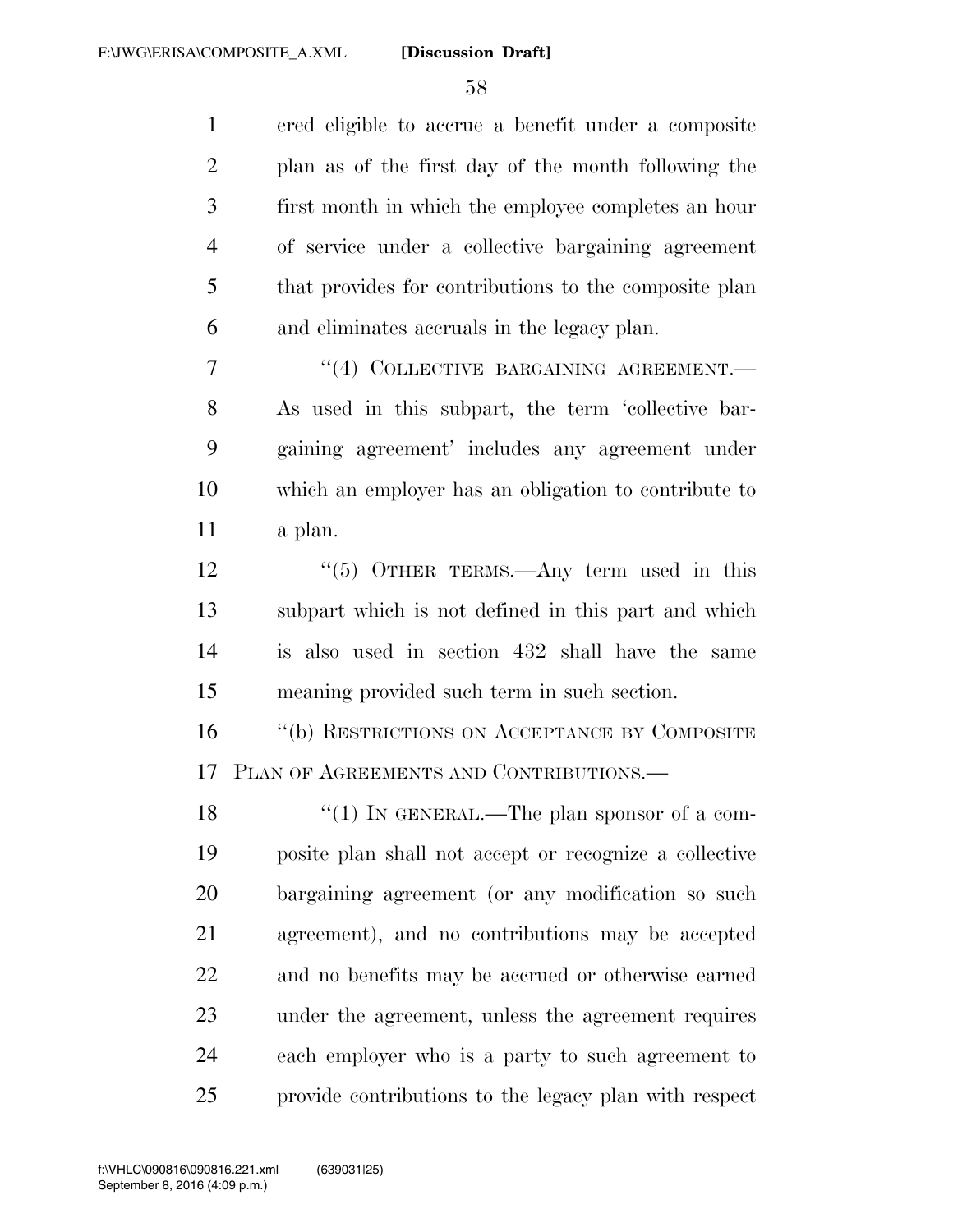to such composite plan in a manner that satisfies the transition contribution requirements of sub- section (d). 4 ''(2) NOTICE.—Not later than 30 days after a determination by a plan sponsor of a composite plan that an agreement fails to satisfy the requirements described in paragraph (1), the plan sponsor shall provide notification of such failure and the reasons for such determination to—  $\frac{10}{2}$  (A) the parties to the agreement;  $\langle G \rangle$  active participants of the composite plan who have ceased to accrue or otherwise earn benefits with respect to service with an employer pursuant to paragraph (1); and 15 "'(C) the Secretary of Labor, the Secretary of the Treasury, and the Pension Benefit Guar- anty Corporation. 18 "(3) LIMITATION ON RETROACTIVE EFFECT.— This subsection shall not apply to benefits accrued before the date on which notice is provided under paragraph (2). 22 "(c) RESTRICTION ON ACCRUAL OF BENEFITS UNDER A COMPOSITE PLAN.— 24 "(1) In GENERAL.—In any case in which an employer, under a collective bargaining agreement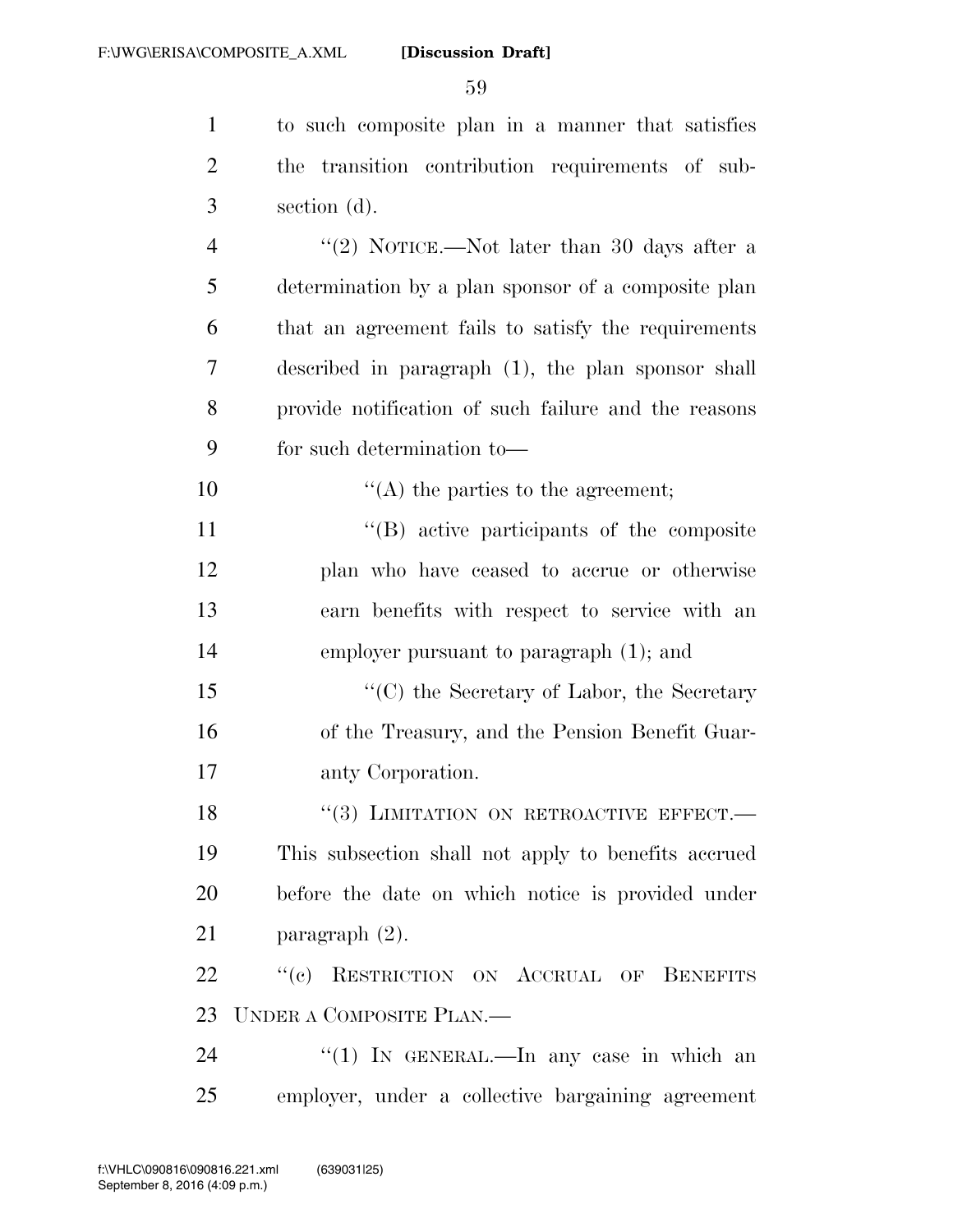entered into after the date of the enactment of the Multiemployer Pension Modernization Act of 2016, ceases to have an obligation to contribute to a multi- employer defined benefit plan for one or more class- es of employees, no such class of employees em- ployed by the employer may accrue or otherwise earn benefits under a composite plan, with respect to service with that employer, for a 60-month period beginning on the date on which the employer entered into such collective bargaining agreement.

11 "(2) NOTICE OF CESSATION OF OBLIGATION.— Within 30 days of determining that an employer has ceased to have an obligation to contribute to a leg- acy plan with respect to one or more classes of em- ployees employed by an employer that is or will be contributing to a composite plan with respect to service of such employees, the plan sponsor of the legacy plan shall notify the plan sponsor of the com-posite plan of that cessation.

20 "(3) NOTICE OF CESSATION OF ACCRUALS. Not later than 30 days after receiving a notice under paragraph (2) and determining the accuracy of the information, the plan sponsor of the composite plan shall notify the bargaining parties, the active partici-pants affected by the cessation of accruals, the Sec-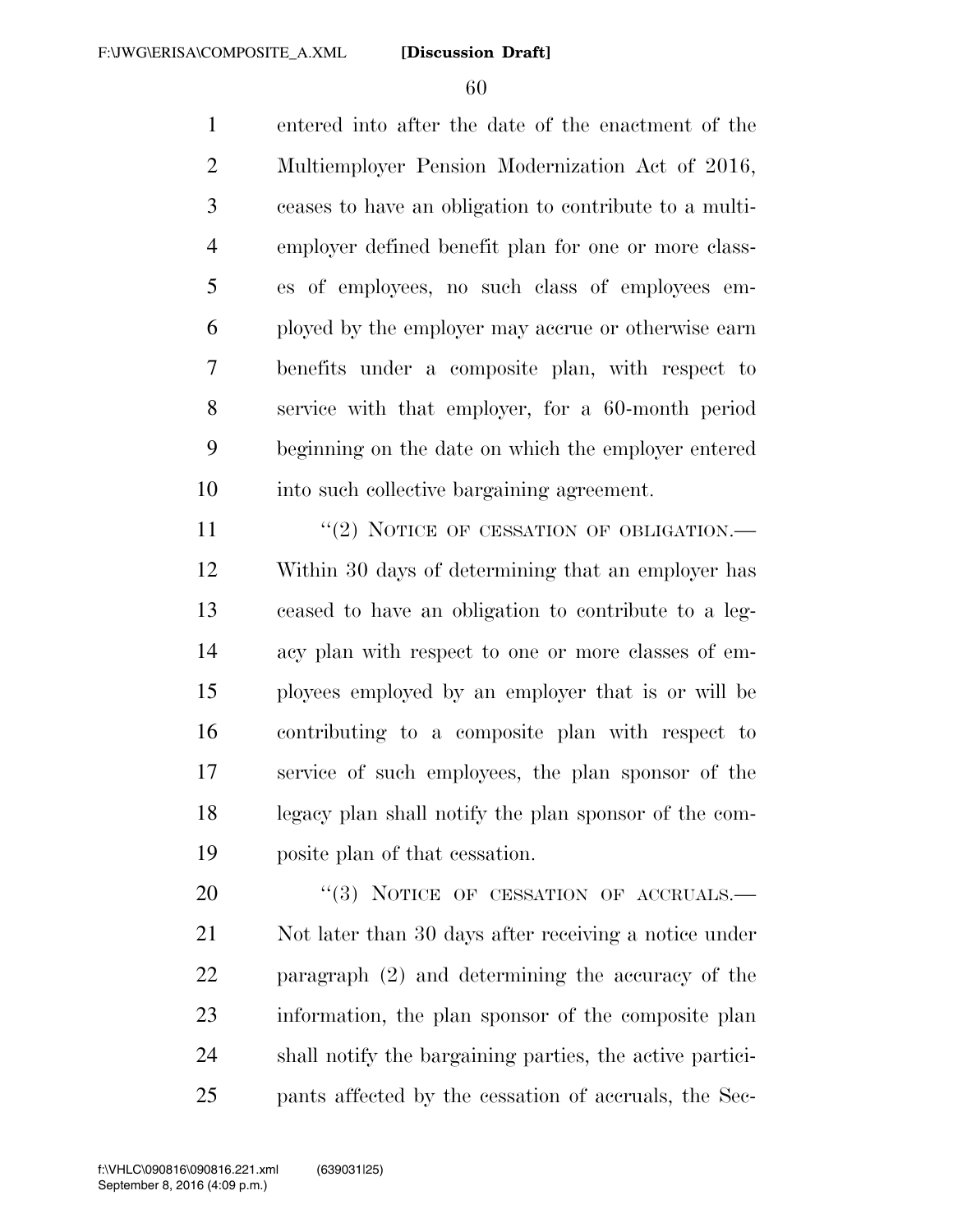retary, the Secretary of Labor, and the Pension Benefit Guaranty Corporation of the cessation of ac- cruals, the period during which such cessation is in effect, and the reasons therefor. 5 "(4) LIMITATION ON RETROACTIVE EFFECT.— This subsection shall not apply to benefits accrued before the date on which notice is provided under paragraph (3). 9 "(d) TRANSITION CONTRIBUTION REQUIREMENTS. ''(1) IN GENERAL.—A collective bargaining agreement satisfies the transition contribution re-12 quirements of this subsection if the agreement— ''(A) authorizes for payment of contribu- tions to a legacy plan at a rate or rates equal to or greater than the transition contribution rate established under paragraph (2); and  $\text{``(B) does not provide for—}$ 18 ''(i) a suspension of contributions to the legacy plan with respect to any period of service; or  $\frac{1}{1}$  any new direct or indirect exclu- sion of younger or newly hired employees of the employer from being taken into ac- count in determining contributions owed to 25 the legacy plan.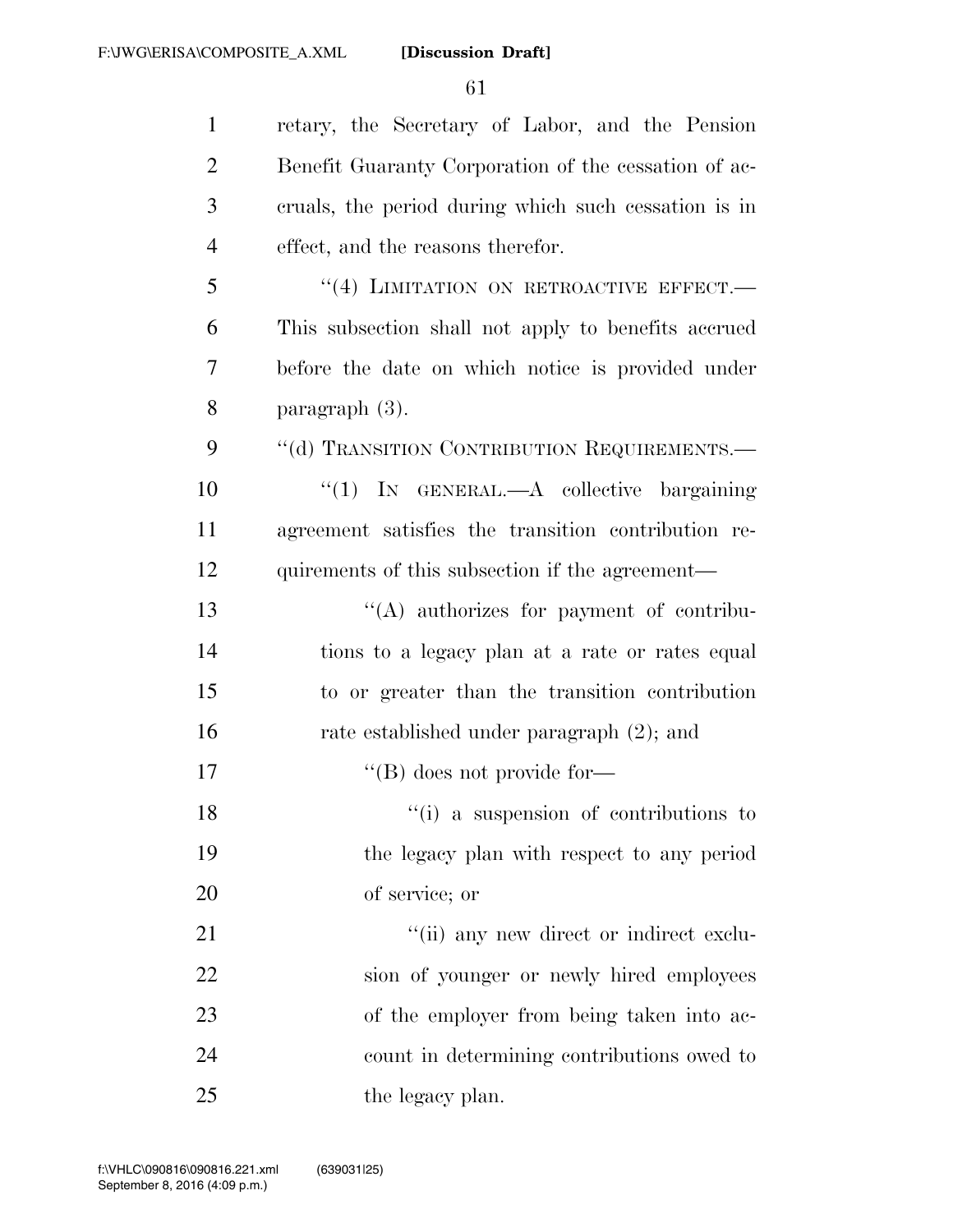| $\mathbf{1}$   | $\lq (2)$ TRANSITION CONTRIBUTION RATE.—           |
|----------------|----------------------------------------------------|
| $\overline{2}$ | "(A) IN GENERAL.—The transition con-               |
| 3              | tribution rate for a plan year is the contribution |
| $\overline{4}$ | rate that, as certified by the actuary of the leg- |
| 5              | acy plan, in accordance with the principles in     |
| 6              | section $432(b)(3)(B)$ is reasonably expected to   |
| 7              | be adequate—                                       |
| 8              | $f(i)$ to fund the normal cost for the             |
| 9              | plan year,                                         |
| 10             | "(ii) to amortize the plan's unfunded              |
| 11             | liabilities in level annual installments over      |
| 12             | 25 years, beginning with the plan year in          |
| 13             | which the transition contribution rate is          |
| 14             | first established; and                             |
| 15             | "(iii) to amortize any subsequent                  |
| 16             | changes in the legacy plan's unfunded li-          |
| 17             | ability due to experience gains or losses,         |
| 18             | changes in actuarial assumptions, changes          |
| 19             | to the legacy plan's benefits, or changes in       |
| 20             | funding method over a period of 15 plan            |
| 21             | years beginning with the plan year in              |
| 22             | which such change in unfunded liability is         |
| 23             | incurred.                                          |
| 24             | The transition contribution rate for any plan      |
| 25             | year may not be less than the transition con-      |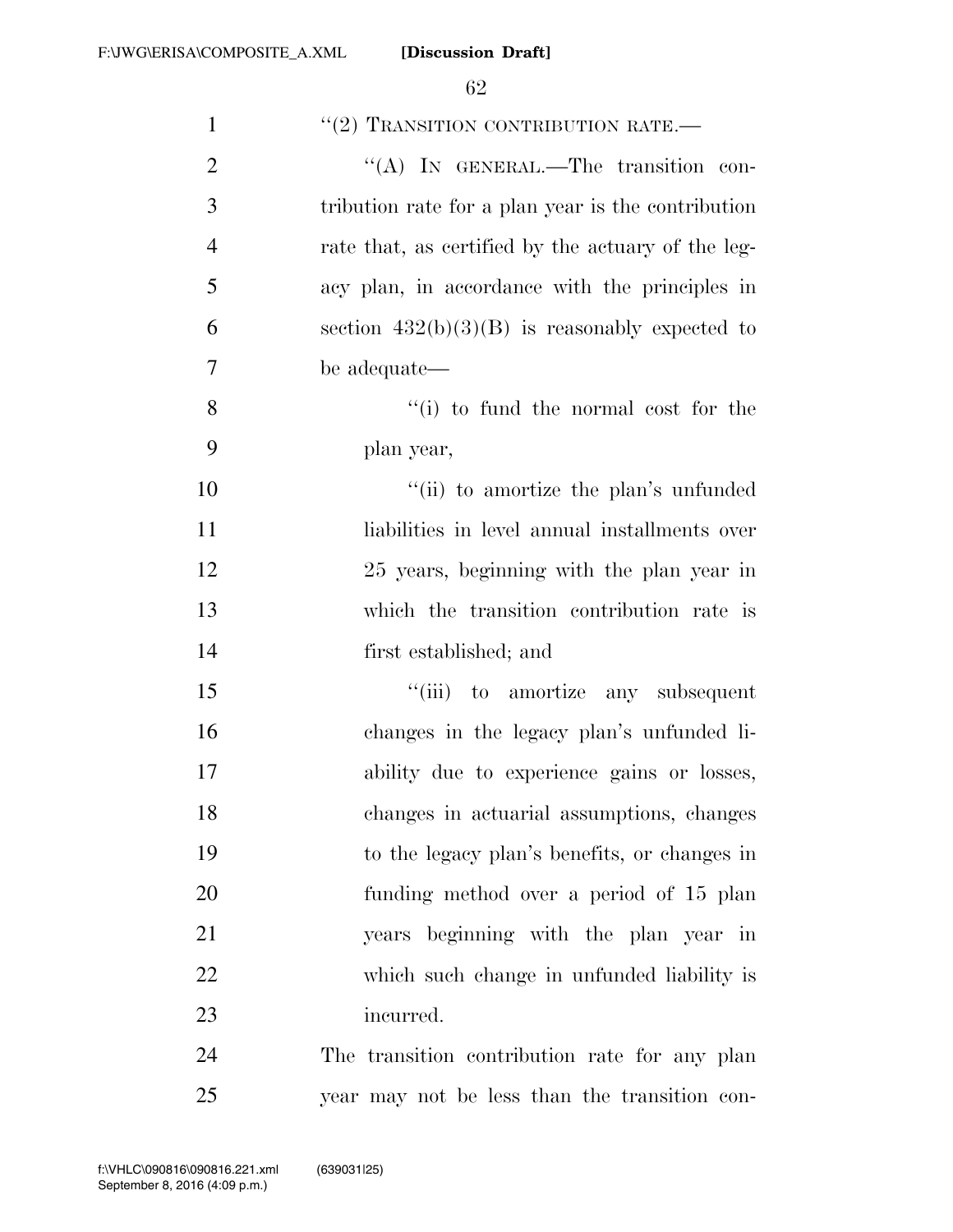| $\mathbf{1}$   | tribution rate for the plan year in which such     |
|----------------|----------------------------------------------------|
| $\overline{2}$ | rate is first established.                         |
| 3              | "(B) MULTIPLE RATES.—If different rates            |
| $\overline{4}$ | of contribution are payable to the legacy plan     |
| 5              | by different employers or for different classes of |
| 6              | employees, the certification shall specify a tran- |
| 7              | sition contribution rate for each such employer    |
| 8              | or class of employees.                             |
| 9              | "(C) RATE APPLICABLE TO EMPLOYER.-                 |
| 10             | "(i) IN GENERAL.—Except as pro-                    |
| 11             | vided by clause (ii), the transition con-          |
| 12             | tribution rate applicable to an employer for       |
| 13             | a plan year is the rate in effect for the          |
| 14             | plan year of the legacy plan that com-             |
| 15             | mences on or after 180 days before the             |
| 16             | earlier of-                                        |
| 17             | $\lq$ (I) the effective date of the col-           |
| 18             | lective bargaining agreement pursuant              |
| 19             | to which the employer contributes to               |
| 20             | the legacy plan; or                                |
| 21             | "(II) 5 years after the last plan                  |
| 22             | year for which the transition contribu-            |
| 23             | tion rate applicable to the employer               |
| 24             | was established or updated.                        |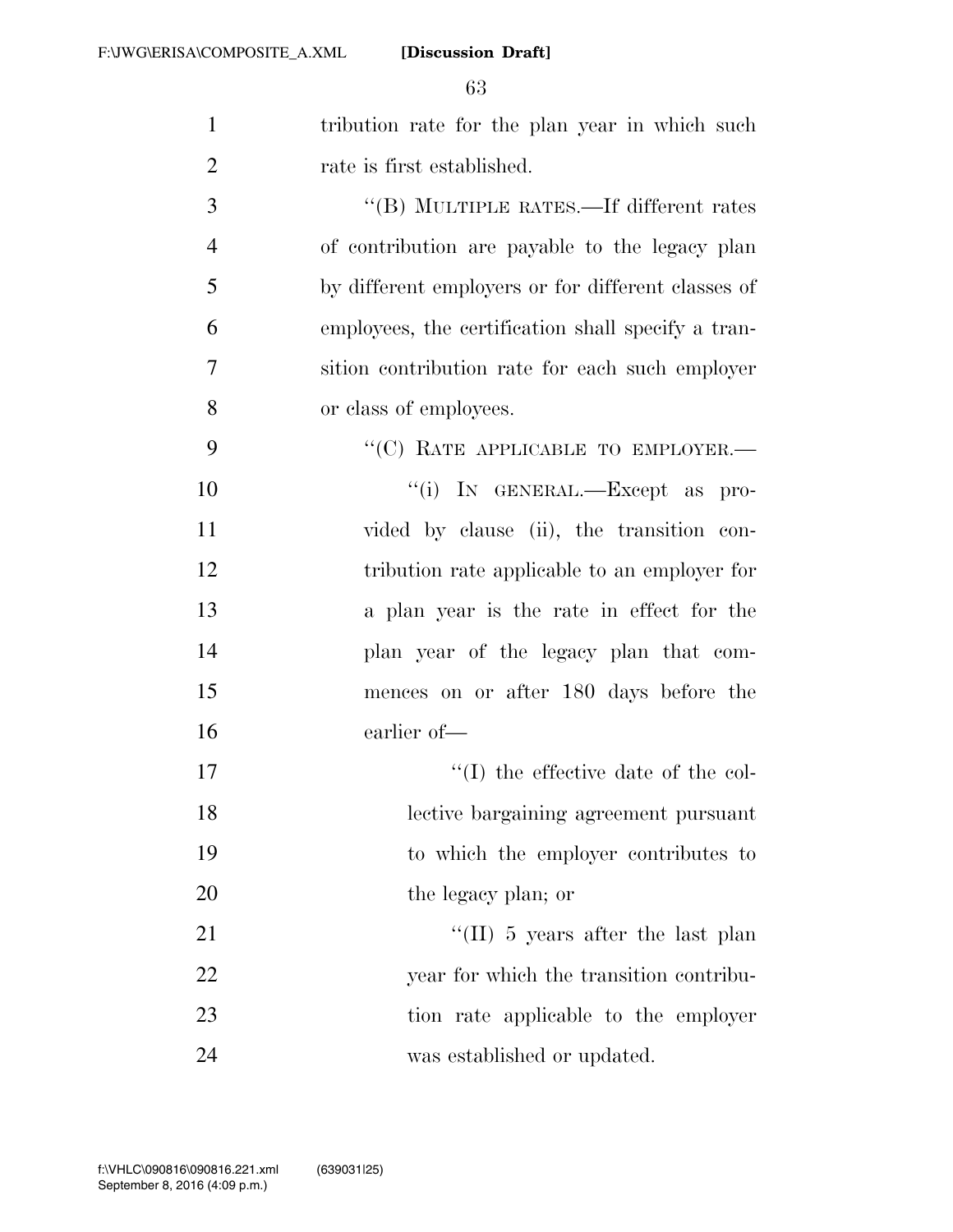1 ''(ii) EXCEPTION.—The transition contribution rate applicable to an employer for the first plan year beginning on or 4 after the commencement of the employer's obligation to contribute to the composite plan is the rate in effect for the plan year of the legacy plan that commences on or after 180 days before such first plan year. 9 "(D) EFFECT OF LEGACY PLAN FINANCIAL CIRCUMSTANCES.—If the plan actuary of the legacy plan has certified under section 432 that the plan is in endangered or critical status for a plan year, the transition contribution rate for the following plan year is the rate determined with respect to the employer under the legacy plan's funding improvement or rehabilitation plan under section 432, if greater than the rate otherwise determined, but in no event greater than 75 percent of the sum of the contribution rates applicable to the legacy plan and the com- posite plan for the plan year. 22 "(E) OTHER ACTUARIAL ASSUMPTIONS AND METHODS.—Except as provided in sub-paragraph (A), the determination of the transi-

tion contribution rate for a plan year shall be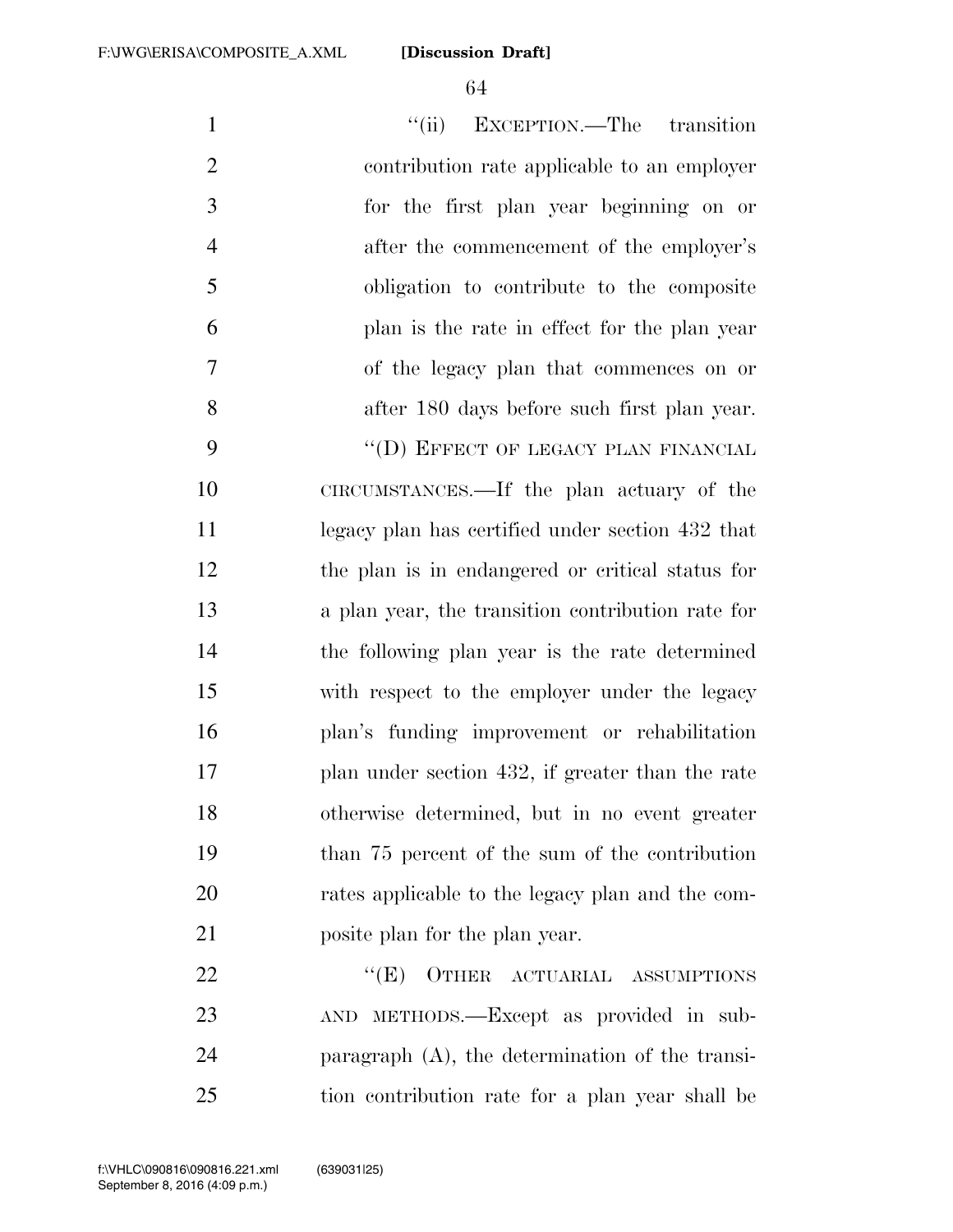based on actuarial assumptions and methods consistent with the minimum funding deter- minations made under section 431 (or, if appli- cable, section 432) with respect to the legacy plan for the plan year.

 ''(F) ADJUSTMENTS IN RATE.—The plan sponsor of a legacy plan from time to time may adjust the transition contribution rate or rates applicable to an employer under this paragraph by increasing some rates and decreasing others if the actuary certifies that such adjusted rates in combination will produce projected contribu- tion income for the plan year beginning on or after the date of certification that is not less than would be produced by the transition con- tribution rates in effect at the time of the cer-tification.

18 "(G) NOTICE OF TRANSITION CONTRIBU- TION RATE.—The plan sponsor of a legacy plan shall provide notice to the parties to collective bargaining agreements pursuant to which con- tributions are made to the legacy plan of changes to the transition contribution rate re-quirements at least 30 days before the begin-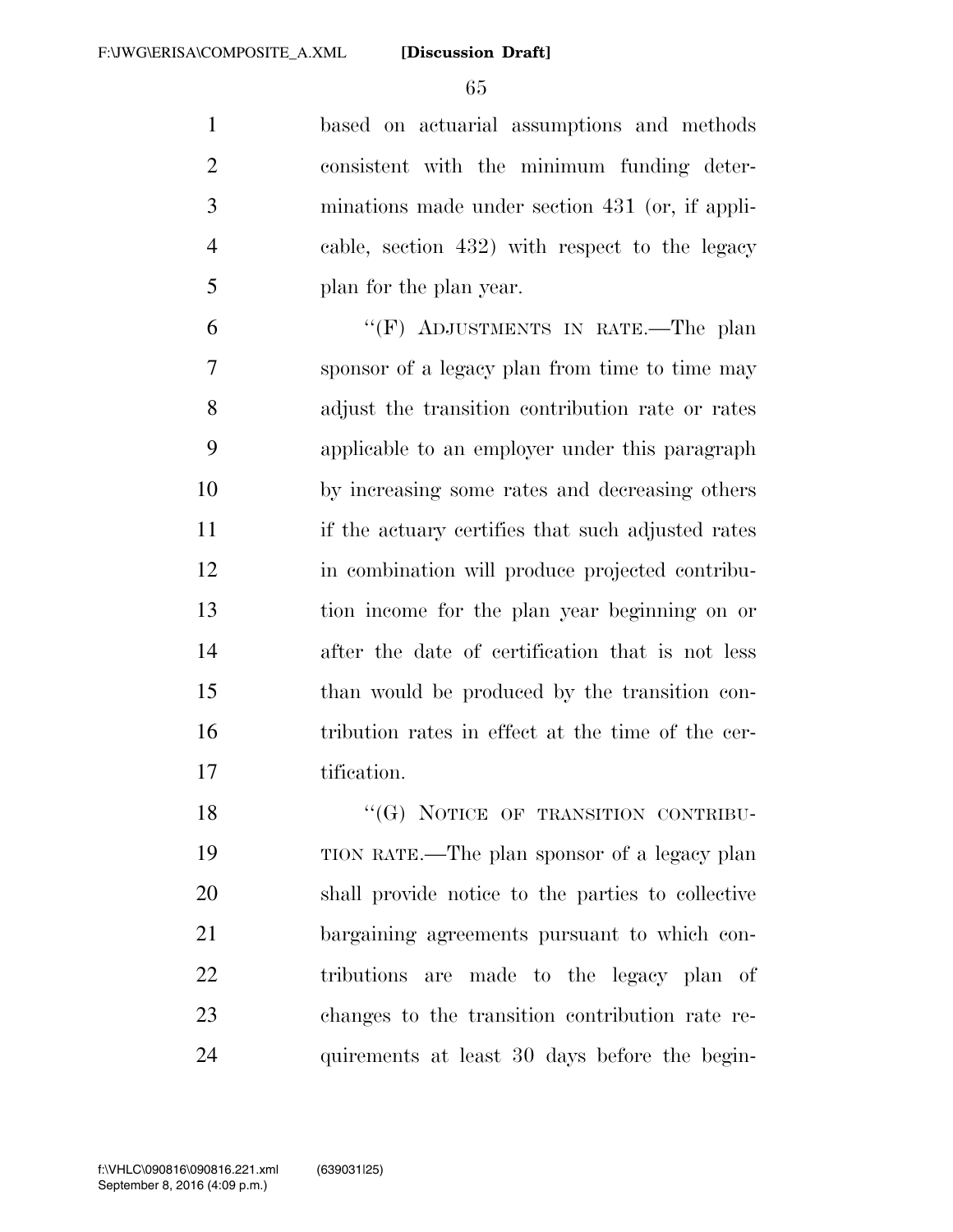1 ning of the plan year for which the rate is effec-2 tive.

3 "(H) NOTICE TO COMPOSITE PLAN SPON- SOR.—Not later than 30 days after a deter- mination by the plan sponsor of a legacy plan that a collective bargaining agreement provides for a rate of contributions that is below the transition contribution rate applicable to one or more employers that are parties to the collective bargaining agreement, the plan sponsor of the legacy plan shall notify the plan sponsor of any composite plan under which employees of such employer would otherwise be eligible to accrue a benefit.

 ''(3) CORRECTION PROCEDURES.—Pursuant to standards prescribed by the Secretary of Labor, the plan sponsor of a composite plan shall adopt rules and procedures that give the parties to the collective bargaining agreement notice of the failure of such agreement to satisfy the transition contribution re- quirements of this subsection, and a reasonable op-22 portunity to correct such failure, not to exceed 180 days from the date of notice given under subsection 24 (b)(2).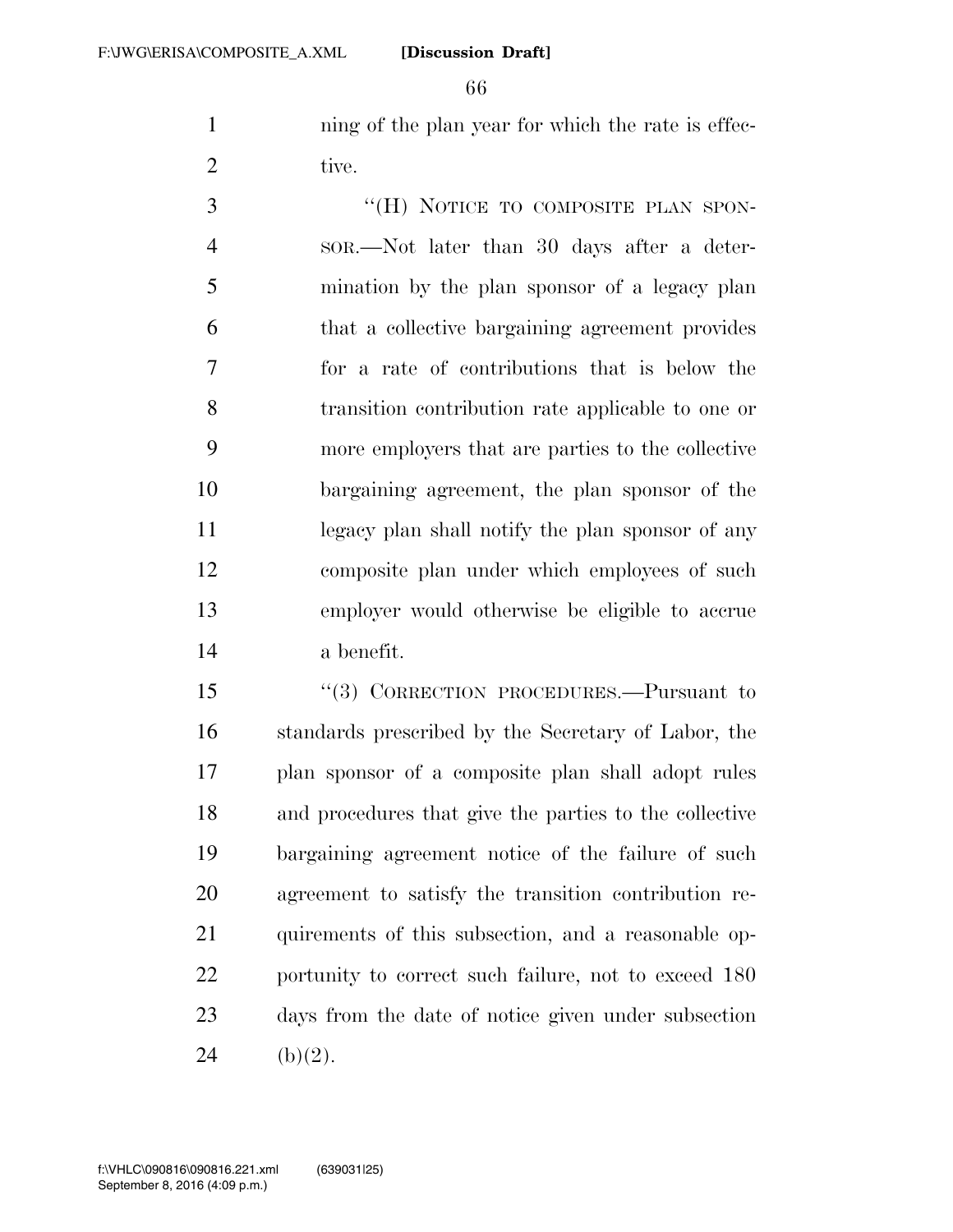''(e) TERMINATION OF COMPOSITE PLAN RESTRIC-TIONS.—

 ''(1) IN GENERAL.—Beginning with the first day of the first plan year of a defined benefit plan that is a legacy plan with respect to which the plan actuary certifies that the plan is fully funded, has been fully funded for at least 3 out of the imme- diately preceding 5 plan years, and is projected to remain fully funded for at least the following 4 plan years the provisions of subsections (a), (b), and (c) shall cease to apply with respect to a collective bar- gaining agreement to the extent the agreement, or a predecessor agreement, provides or provided for con-tributions to such plan.

15 "(2) DETERMINATION OF FULLY FUNDED.—A plan is fully funded for purposes of paragraph (1) if, as of the valuation date of the plan for a plan year, the value of the plan's assets equals or exceeds the present value of the plan's liabilities, determined in accordance with the rules prescribed by the Pen- sion Benefit Guaranty Corporation under sections  $22 \qquad \qquad 4219(c)(1)(D)$  and  $4281$  of Employee Retirement Income and Security Act for multiemployer plans terminating by mass withdrawal, as in effect for the date of the determination.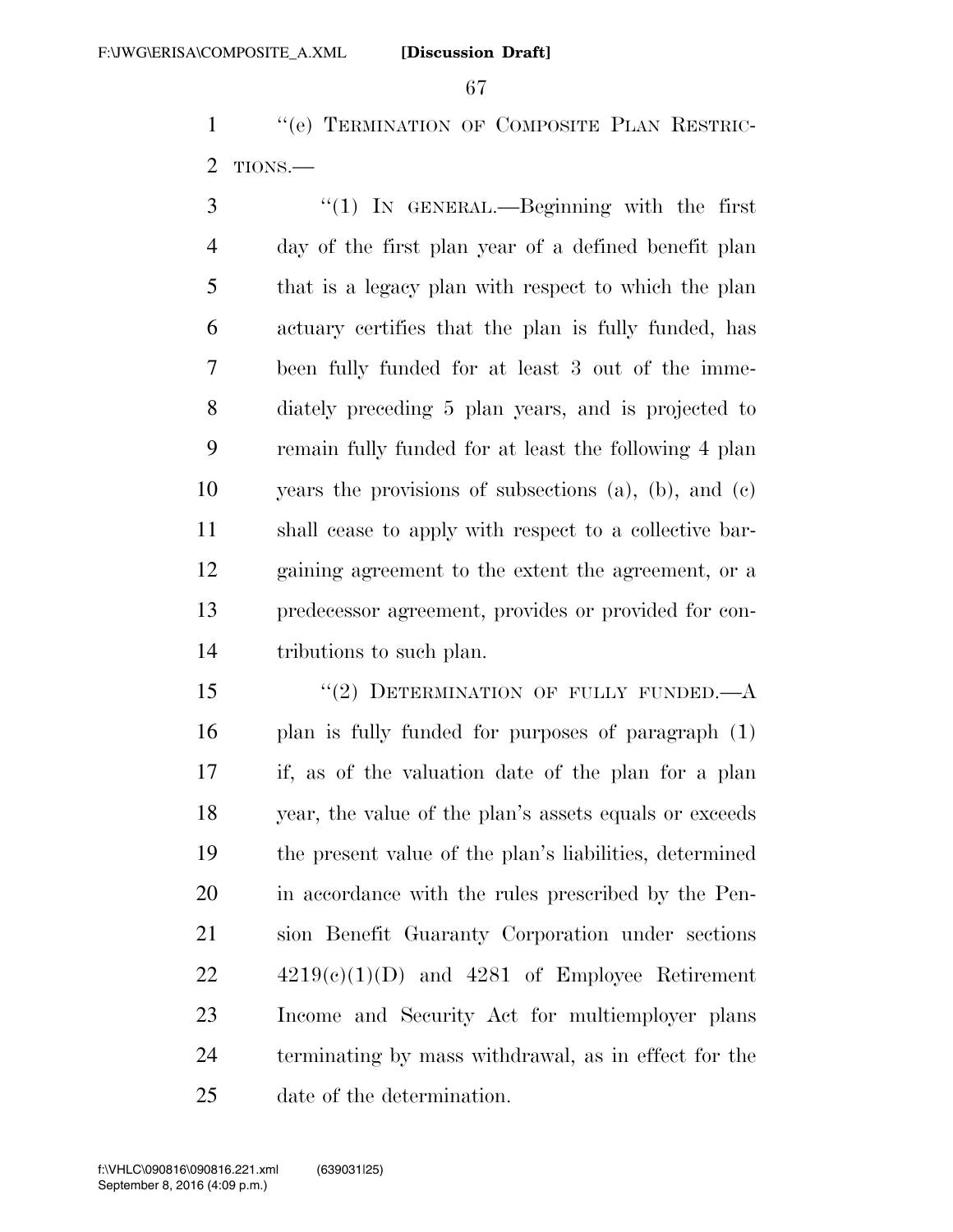''(3) OTHER APPLICABLE RULES.—Except as provided in paragraph (2), actuarial determinations and projections under this section shall be based on 4 the rules in section  $432(b)(3)$  and section  $440A(b)$ . **''SEC. 440B. MERGERS AND ASSET TRANSFERS OF COM- POSITE PLANS.**  ''(a) IN GENERAL.—Assets and liabilities of a com- posite plan may only be merged with, or transferred to, another plan if—  $\frac{10}{2}$  <sup>''</sup>(1) the plan or plans resulting from the merg- er or transfer is a composite plan;  $\frac{12}{2}$  ''(2) no participant's accrued benefit or adjust- able benefit is lower immediately after the trans- action than it was immediately before the trans- action; and ''(3) the value of the assets transferred in the case of a transfer reasonably reflects the value of the amounts contributed with respect to the participants whose benefits are being transferred, adjusted for al- locable distributions, investment gains and losses, and administrative expenses. 22 "(b) LEGACY PLAN.—  $\frac{1}{2}$  (1) In GENERAL.—After the merger or trans-fer involving a composite plan, the legacy plan with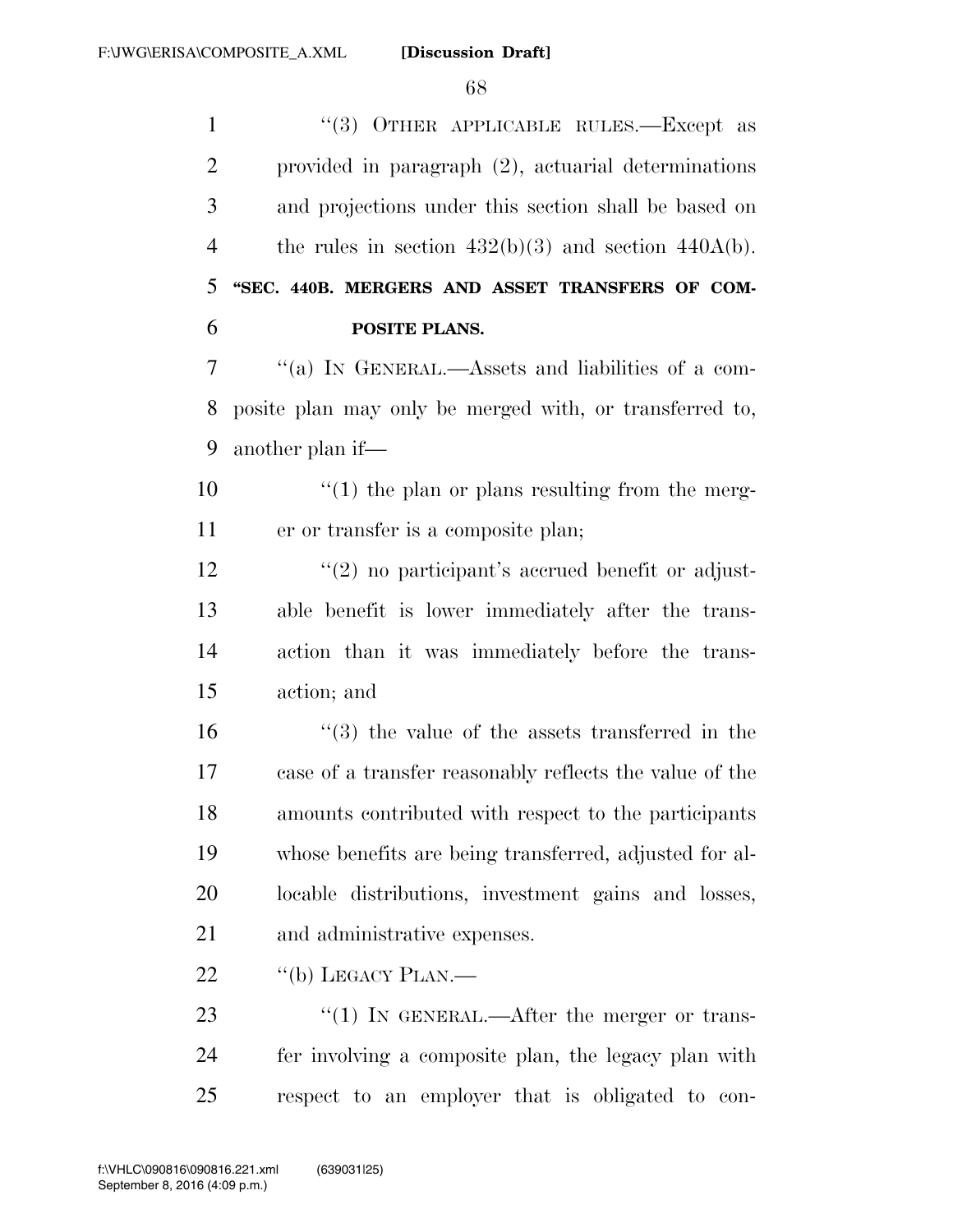tribute to the resulting composite plan is the legacy plan that applied to that employer immediately be-fore the merger or transfer.

4 "(2) MULTIPLE LEGACY PLANS.—If an em- ployer is obligated to contribute to more than one legacy plan with respect to employees eligible to ac- crue benefits under more than one composite plan and there is a merger or transfer of such composite plans, such legacy plans continue to apply to that employer with respect to the composite plan result-11 ing from the merger or transfer.".

 (2) CLERICAL AMENDMENT.—The table of sub- parts for part III of subchapter D of chapter 1 of the Internal Revenue Code of 1986 is amended by adding at the end the following new item:

''SUBPART C. COMPOSITE PLANS AND LEGACY PLANS.''.

 (c) EFFECTIVE DATE.—The amendments made by this section shall apply to plan years beginning after the date of the enactment of this Act.

 **SEC. 3. APPLICATION OF CERTAIN REQUIREMENTS TO COMPOSITE PLANS.** 

 (a) AMENDMENTS TO THE EMPLOYEE RETIREMENT INCOME SECURITY ACT OF 1974.—

 (1) TREATMENT FOR PURPOSES OF FUNDING NOTICES.—Section 101(f) of the Employee Retire-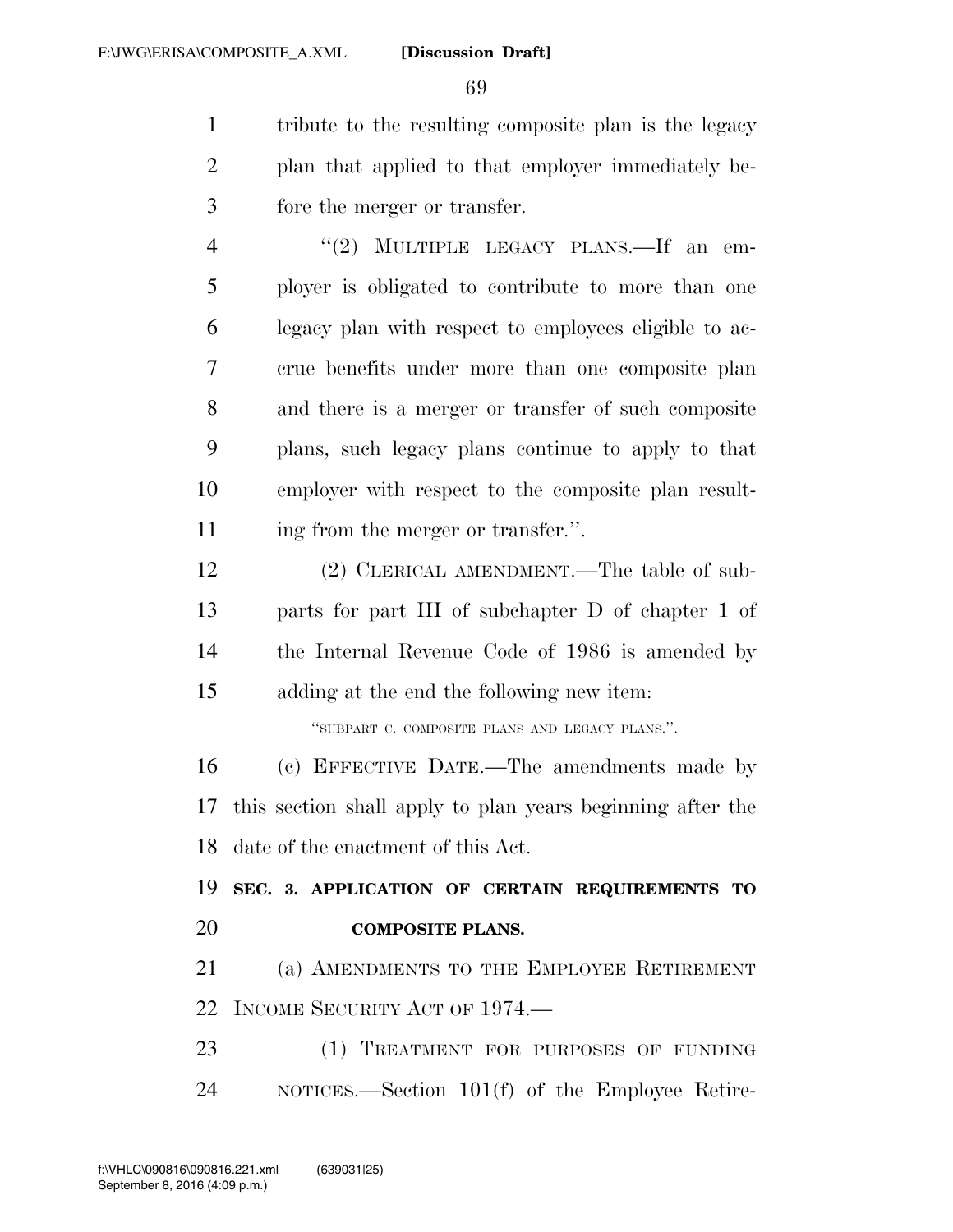| $\mathbf{1}$   | ment Income Security Act of 1974 (29 U.S.C.           |
|----------------|-------------------------------------------------------|
| $\overline{2}$ | $1021(f)$ is amended—                                 |
| 3              | (A) in paragraph $(1)$ by striking "title IV          |
| $\overline{4}$ | applies" and inserting "title IV applies or which     |
| 5              | is a composite plan", and                             |
| 6              | (B) by adding at the end the following:               |
| 7              | " $(5)$ APPLICATION TO COMPOSITE PLANS.—The           |
| 8              | provisions of this subsection shall apply to a com-   |
| 9              | posite plan only to the extent prescribed by the Sec- |
| 10             | retary in regulations that take into account the dif- |
| 11             | ferences between a composite plan and a defined       |
| 12             | benefit plan that is a multiemployer plan.".          |
| 13             | (2) TREATMENT FOR PURPOSES OF ANNUAL                  |
| 14             | REPORT.—Section 103 of the Employee Retirement        |
| 15             | Income Security Act of $1974$ (29 U.S.C. 1023) is     |
| 16             | amended—                                              |
| 17             | $(A)$ in subsection $(d)$ by adding at the end        |
| 18             | the following sentence: "The provisions of this       |
| 19             | subsection shall apply to a composite plan only       |
| 20             | to the extent prescribed by the Secretary in reg-     |
| 21             | ulations that take into account the differences       |
| 22             | between a composite plan and a defined benefit        |
| 23             | plan that is a multiemployer plan.".                  |
| 24             | (B) in subsection (f) by adding at the end            |
| 25             | the following:                                        |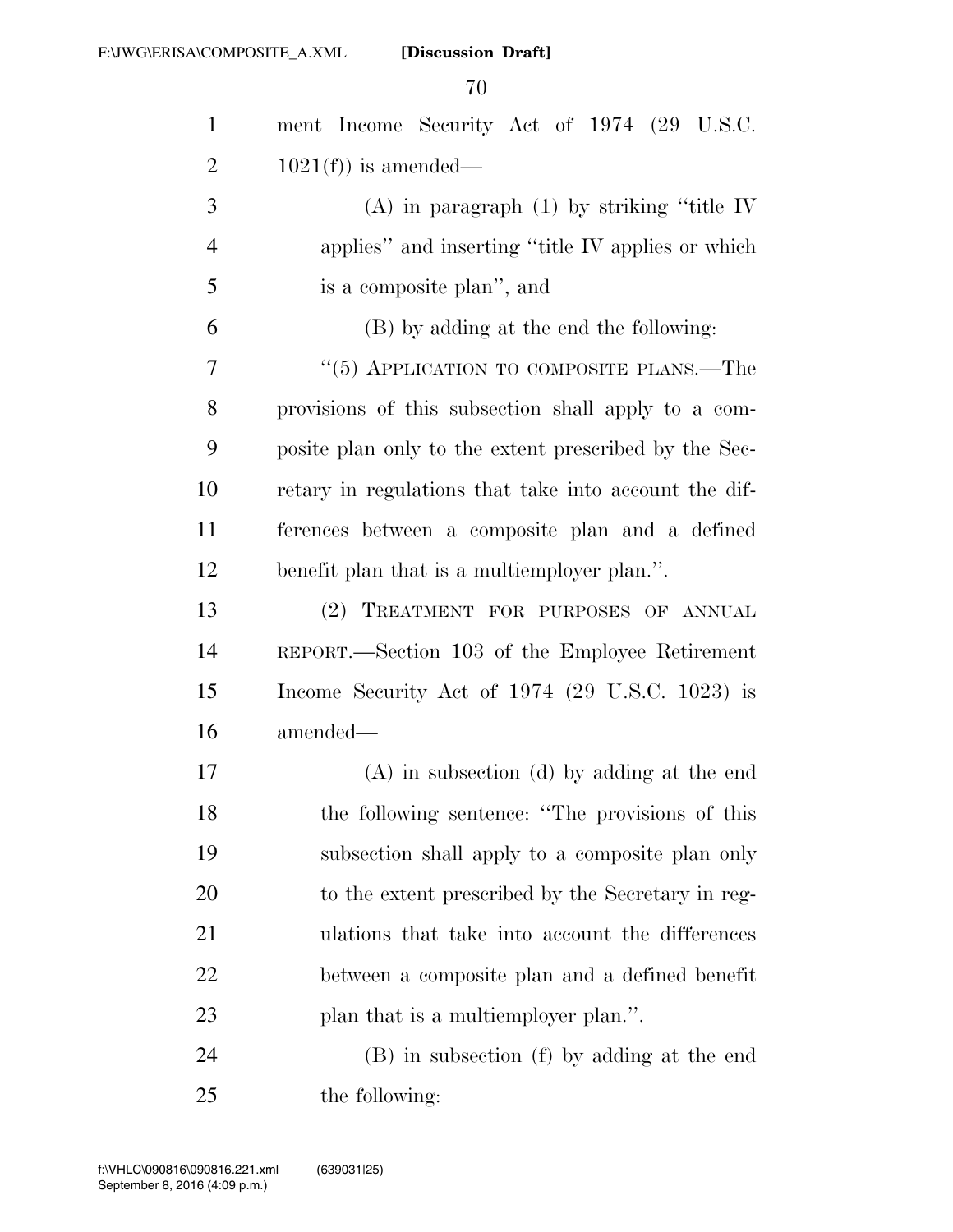1 "(3) ADDITIONAL INFORMATION FOR COM- POSITE PLANS.—With respect to any composite plan—

 $\langle (A)$  the provisions of paragraph  $(1)(A)$  shall apply by substituting 'current funded ratio 6 (as defined in section  $802(a)(2)(A)$ )' for 'fund-ed percentage' each place it appears, and

8 ''(B) the provisions of paragraph (2) shall apply only to the extent prescribed by the Sec- retary in regulations that take into account the differences between a composite plan and a de- fined benefit plan that is a multiemployer plan.''; and

(C) by adding at the end the following:

 ''(g) COMPOSITE PLANS.—A multiemployer plan that incorporates the features of a composite plan as provided in section 801(b) shall be treated as a single plan for pur- poses of the report required by this section, except that separate financial statements and actuarial statements shall be provided under paragraphs (3) and (4) of sub- section (a) for the defined benefit plan component and for the composite plan component of the multiemployer plan.''.

 (3) TREATMENT FOR PURPOSES OF PENSION BENEFIT STATEMENTS.—Section 105(a) of the Em-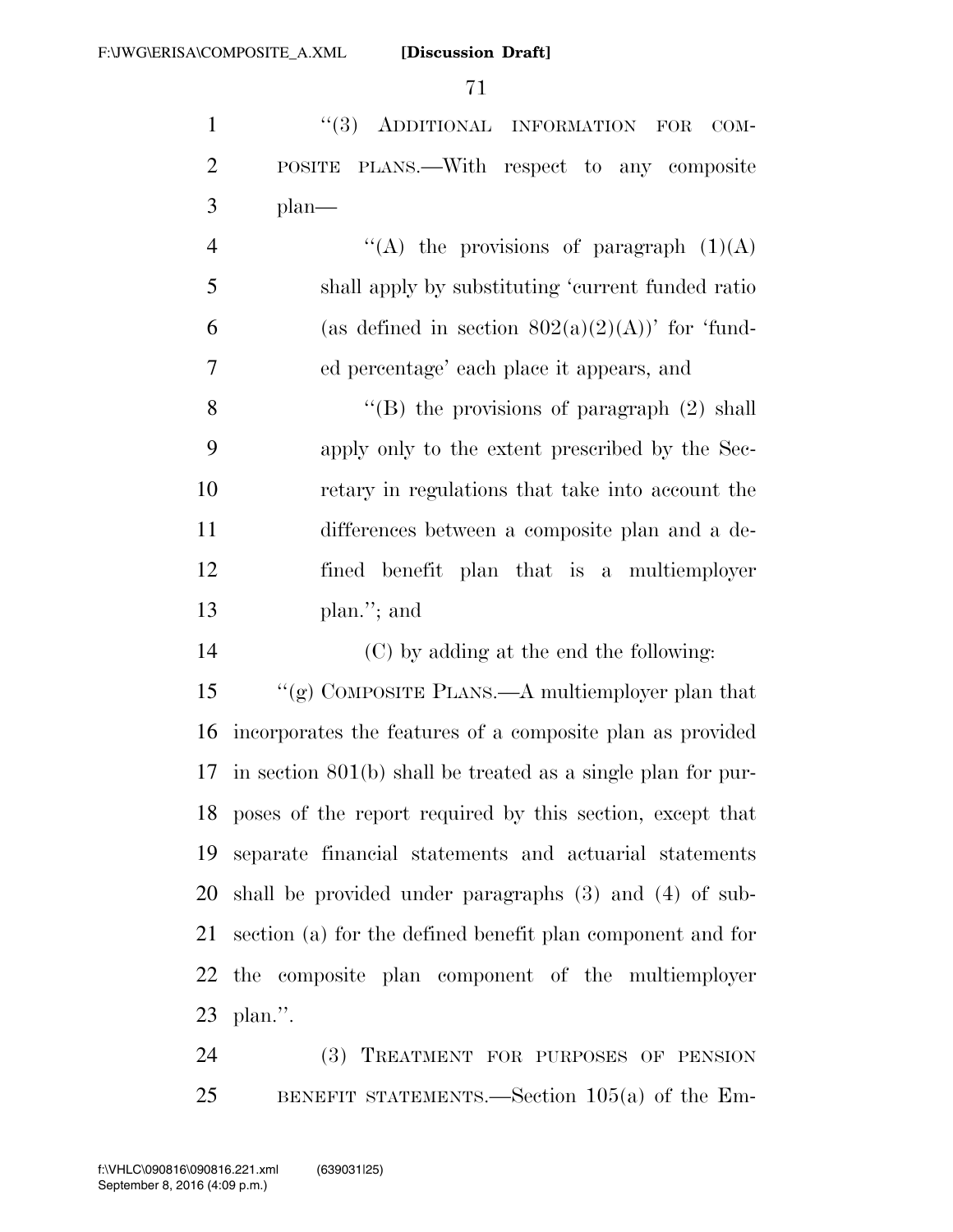ployee Retirement Income Security Act of 1974 (29 U.S.C. 1025(a)) is amended by adding at the end the following:

4 "(4) COMPOSITE PLANS.—For purposes of this subsection, a composite plan shall be treated as a defined benefit plan to the extent prescribed by the Secretary in regulations that take into account the differences between a composite plan and a defined benefit plan that is a multiemployer plan.''.

 (b) AMENDMENTS TO THE INTERNAL REVENUE CODE OF 1986.—Section 6058 of the Internal Revenue Code of 1986 is amended by redesignating subsection (f) as subsection (g) and by inserting after subsection (e) the following:

 ''(f) COMPOSITE PLANS.—A multiemployer plan that incorporates the features of a composite plan as provided in section 437(b) shall be treated as a single plan for pur- poses of the return required by this section, except that separate financial statements shall be provided for the de- fined benefit plan component and for the composite plan component of the multiemployer plan.''.

 (c) EFFECTIVE DATE.—The amendments made by this section shall apply to plan years beginning after the date of the enactment of this Act.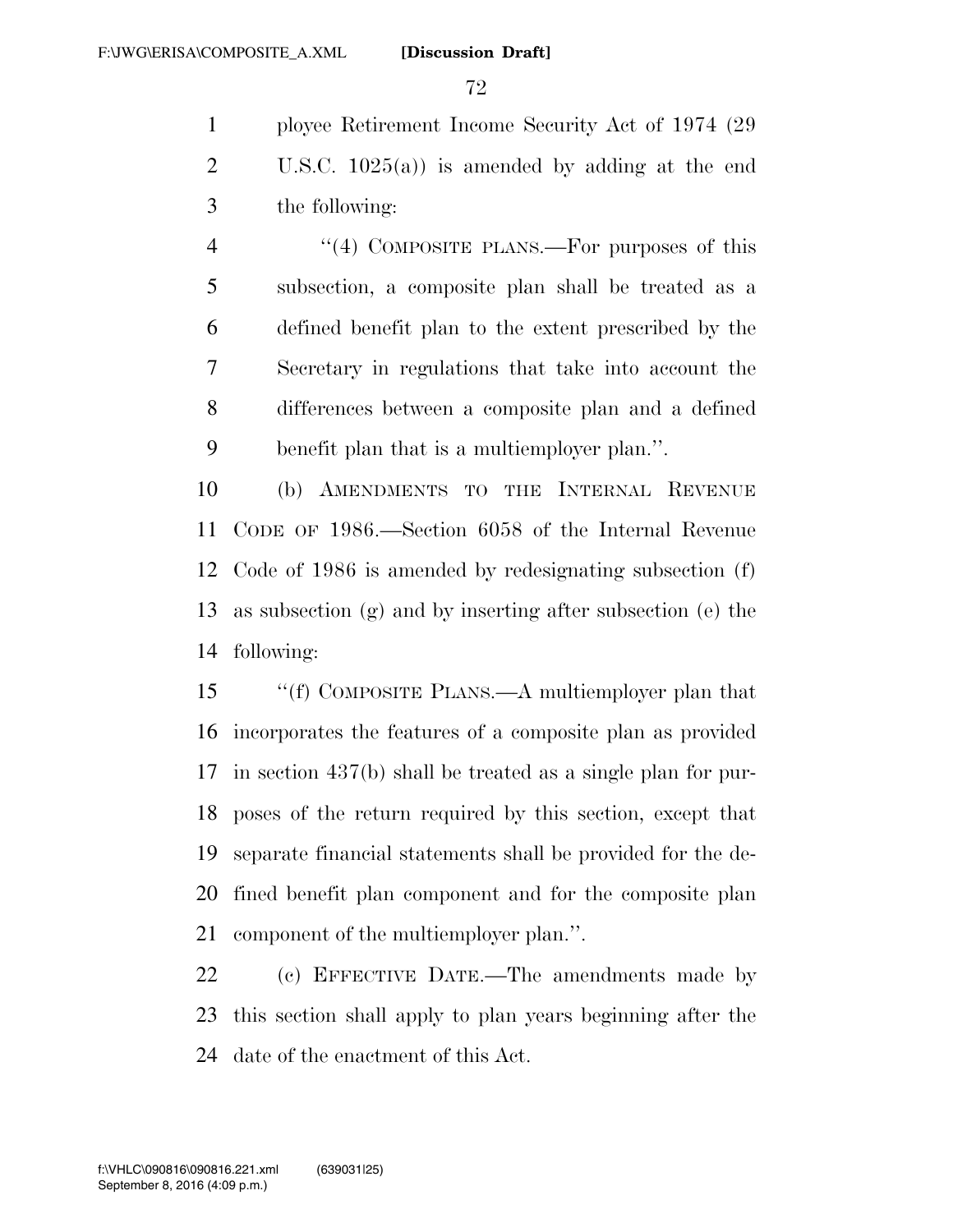# **SEC. 4. TREATMENT OF COMPOSITE PLANS UNDER TITLE IV.**

 (a) DEFINITION.—Section 4001(a) of the Employee Retirement Income Security Act of 1974 (29 U.S.C. 1301(a)) is amended by striking the period at the end of paragraph (21) and inserting a semicolon and by adding at the end the following:

8 "(22) COMPOSITE PLAN.—The term 'composite plan' has the meaning set forth in section 801.''.

 (b) COMPOSITE PLANS DISREGARDED FOR CALCU- LATING PREMIUMS.—Section 4006(a) of such Act (29 U.S.C. 1306(a)) is amended by adding at the end the fol-lowing:

14 ''(9) The composite plan component of a multi- employer plan shall be disregarded in determining the premiums due under this section from the multi-employer plan.''.

 (c) COMPOSITE PLANS NOT COVERED.—Section  $4021(b)(1)$  of such Act  $(29 \text{ U.S.C. } 1321(b)(1))$  is amend- ed by striking ''Act'' and inserting ''Act, or a composite plan, as defined in paragraph (43) of section 3 of this Act''.

23 (d) No WITHDRAWAL LIABILITY.—Section 4201 of such Act (29 U.S.C. 1381) is amended by adding at the end the following: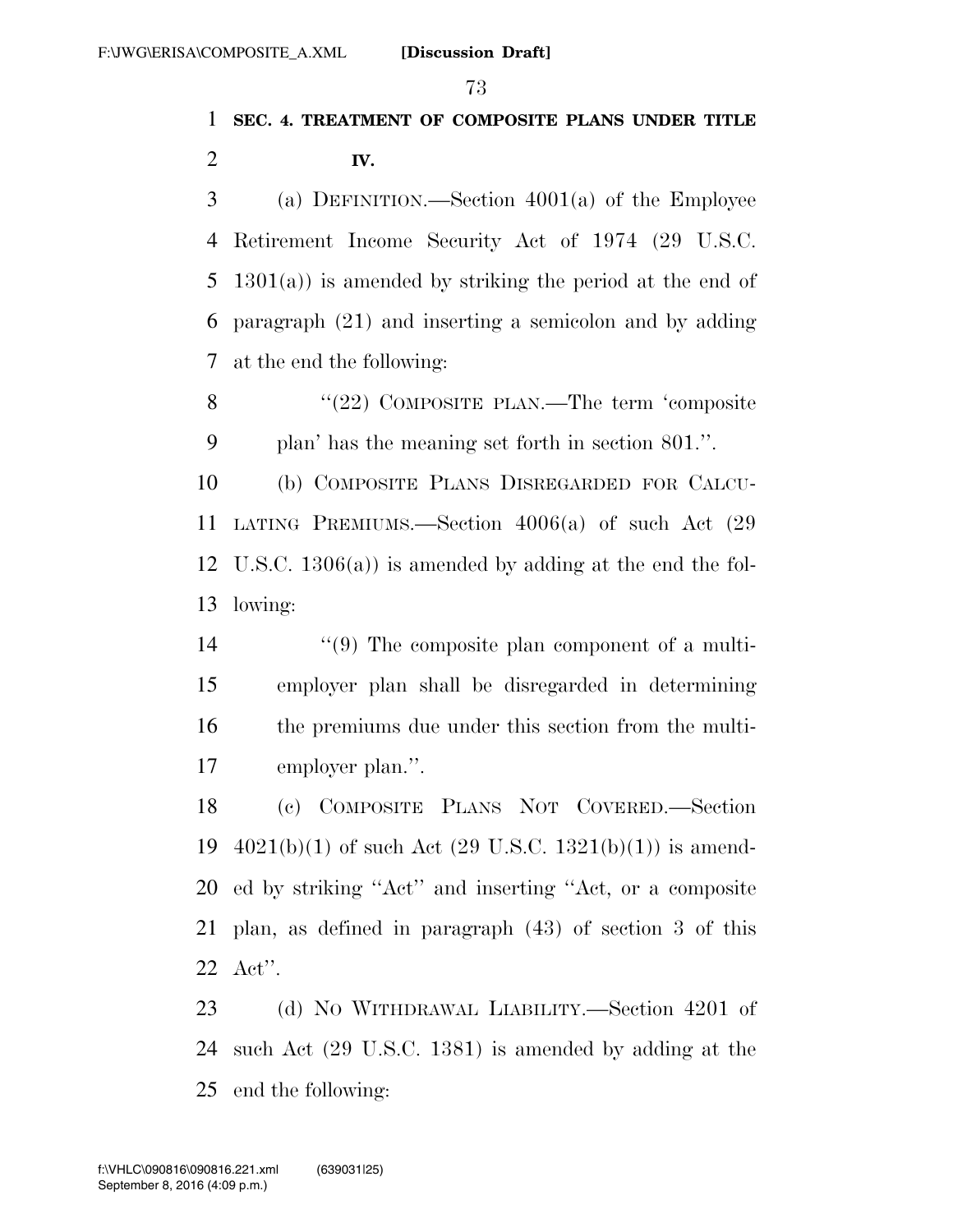''(c) Contributions by an employer to the composite plan component of a multiemployer plan shall not be taken into account for any purpose under this title.''.

 (e) NO WITHDRAWAL LIABILITY FOR CERTAIN PLANS.—Section 4201 of such Act (29 U.S.C. 1381) is further amended by adding at the end the following:

 ''(d) Contributions by an employer to a multiem- ployer plan described in the except clause of section 3(35) of this Act pursuant to a collective bargaining agreement that specifically designates that such contributions shall be allocated to the separate defined contribution accounts of participants under the plan shall not be taken into ac- count with respect to the defined benefit portion of the plan for any purpose under this title (including the deter- mination of the employer's highest contribution rate under section 4219), even if, under the terms of the plan, partici- pants have the option to transfer assets in their separate defined contribution accounts to the defined benefit por- tion of the plan in return for service credit under the de- fined benefit portion, at rates established by the plan sponsor.

22 ''(e) A legacy plan created under section 805 shall be deemed to have no unfunded vested benefits for pur- poses of this part, for all plan years following a period of 5 consecutive plan years for which—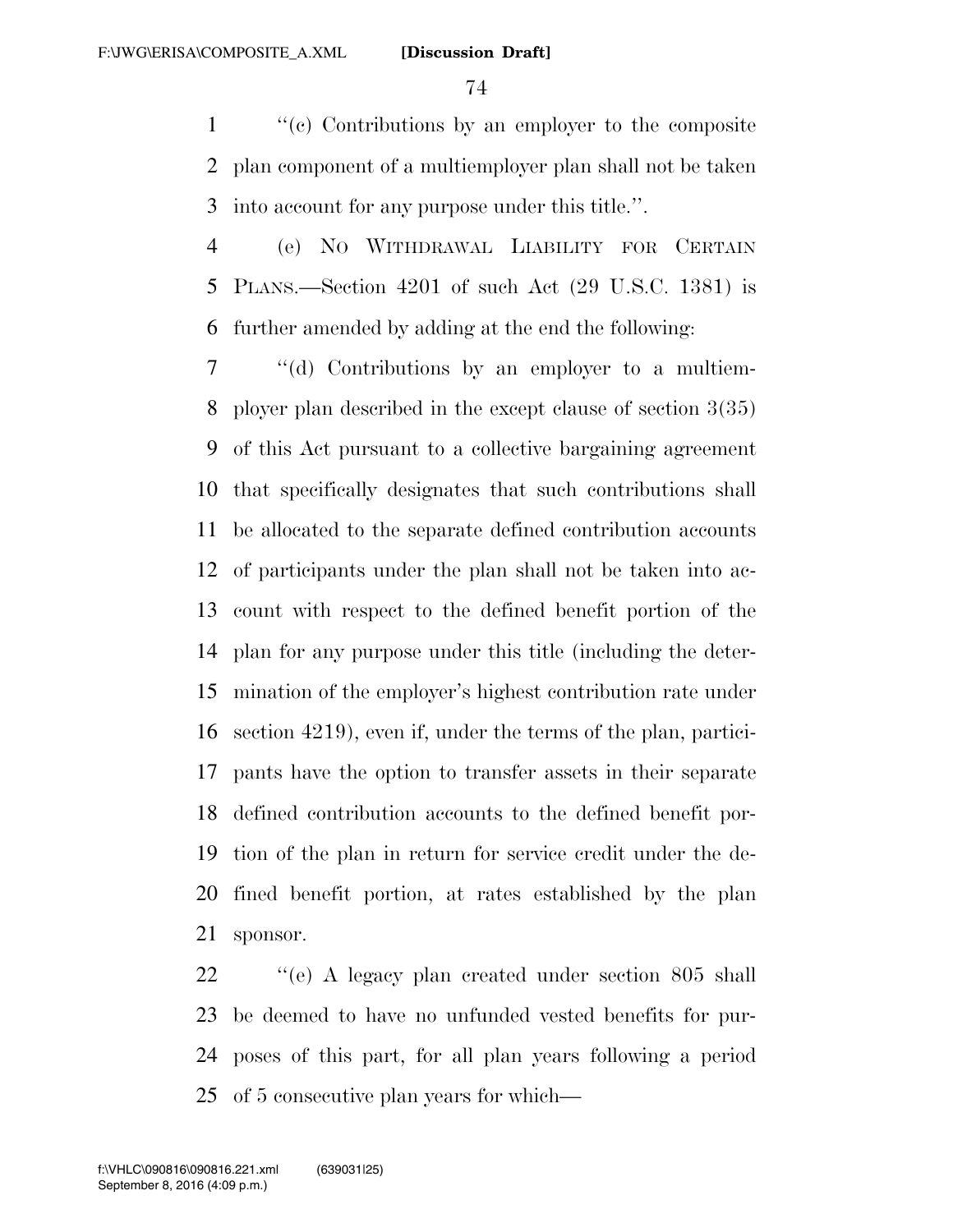1 ''(1) the plan was fully funded within the mean- ing of section 805 for at least 3 of the plan years during that period, ending with a plan year for which the plan is fully funded; ''(2) the plan had no unfunded vested benefits for at least 3 of the plan years during that period, ending with a plan year for which the plan is fully funded; and ''(3) the plan is projected to be fully funded and to have no unfunded vested benefits for the fol- lowing four plan years.''. (f) NO WITHDRAWAL LIABILITY FOR EMPLOYERS CONTRIBUTING TO CERTAIN FULLY FUNDED LEGACY PLANS.—Section 4211 of such Act (29 U.S.C. 1382) is amended by adding at the end the following: ''(g) No amount of unfunded vested benefits shall be allocated to an employer that has an obligation to con-

 tribute to a legacy plan described in subsection (e) of sec-tion 4201.''.

 (g) NO OBLIGATION TO CONTRIBUTE.—Section 4212 of such Act (29 U.S.C. 1392) is amended by adding at the end the following:

 ''(d) NO OBLIGATION TO CONTRIBUTE.—An em-ployer shall not be treated as having an obligation to con-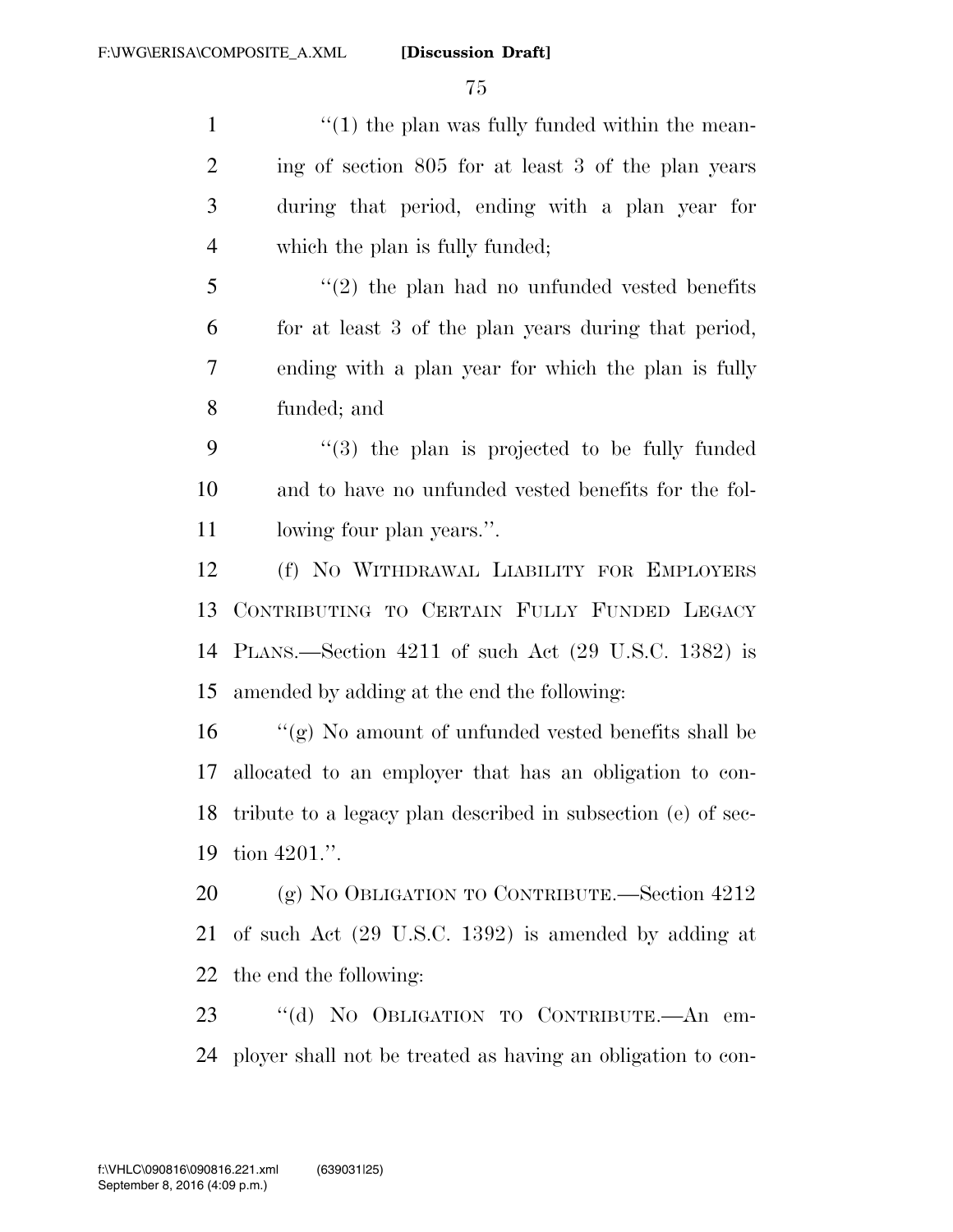tribute to a multiemployer defined benefit plan within the meaning of subsection (a) solely because—

 ''(1) in the case of a multiemployer plan that includes a composite plan component, the employer has an obligation to contribute to the composite plan component of the plan;

 $7 \t$  ''(2) the employer has an obligation to con- tribute to a composite plan that is maintained pur- suant to one or more collective bargaining agree- ments under which the multiemployer defined ben-efit plan is or previously was maintained; or

 $\frac{12}{2}$   $\frac{12}{2}$  the employer contributes or has contrib- uted under section 805(d) to a legacy plan associ- ated with a composite plan pursuant to a collective bargaining agreement but employees of that em- ployer were not eligible to accrue benefits under the legacy plan with respect to service with that em-ployer.''.

 (h) NO INFERENCE.—Nothing in the amendment made by subsection (e) shall be construed to create an in- ference with respect to the treatment under title IV of the Employee Retirement Income Security Act of 1974, as in effect before such amendment, of contributions by an em- ployer to a multiemployer plan described in the except clause of section 3(35) of such Act that are made before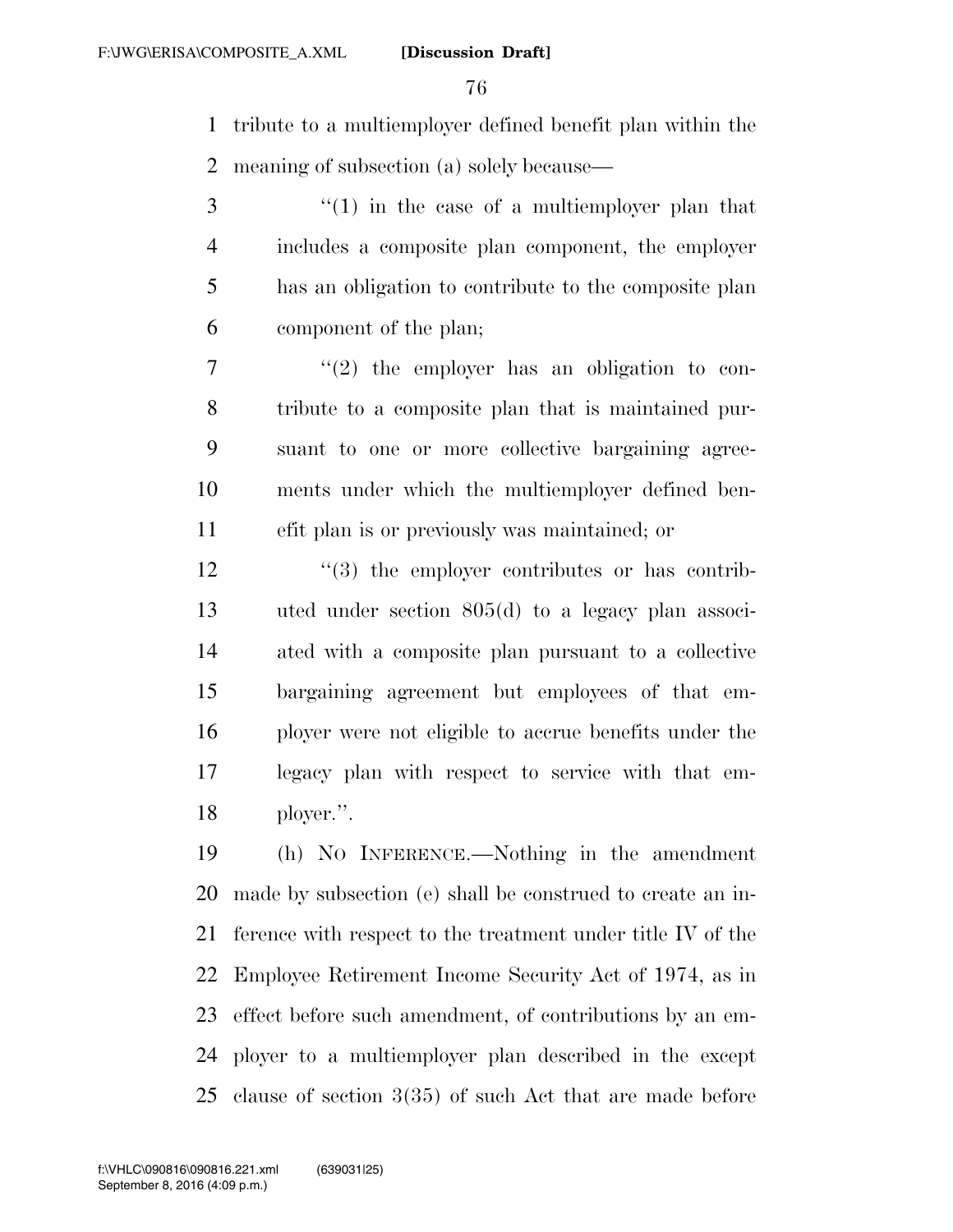the effective date of subsection (e) specified in subsection 2  $(h)(2)$ .

(i) EFFECTIVE DATE.—

 (1) IN GENERAL.—Except as provided in sub- paragraph (2), the amendments made by this section shall apply to plan years beginning after the date of the enactment of this Act.

 (2) SPECIAL RULE FOR SECTION 414(K) MULTI- EMPLOYER PLANS.—The amendment made by sub- section (e) shall apply only to required contributions payable for plan years beginning after the date of the enactment of this Act.

## **SEC. 5. CONFORMING CHANGES.**

 (a) DEFINITIONS.—Section 3 of the Employee Re- tirement Income Security Act of 1974 (29 U.S.C. 1002) is amended—

 (1) in paragraph (35), by inserting ''or a com- posite plan'' after ''other than an individual account plan''; and

(2) by adding at the end the following:

21  $\frac{43}{16}$  The term 'composite plan' has the mean-22 ing given the term in section  $801(a)$ .".

 (b) SPECIAL FUNDING RULE FOR CERTAIN LEGACY PLANS.—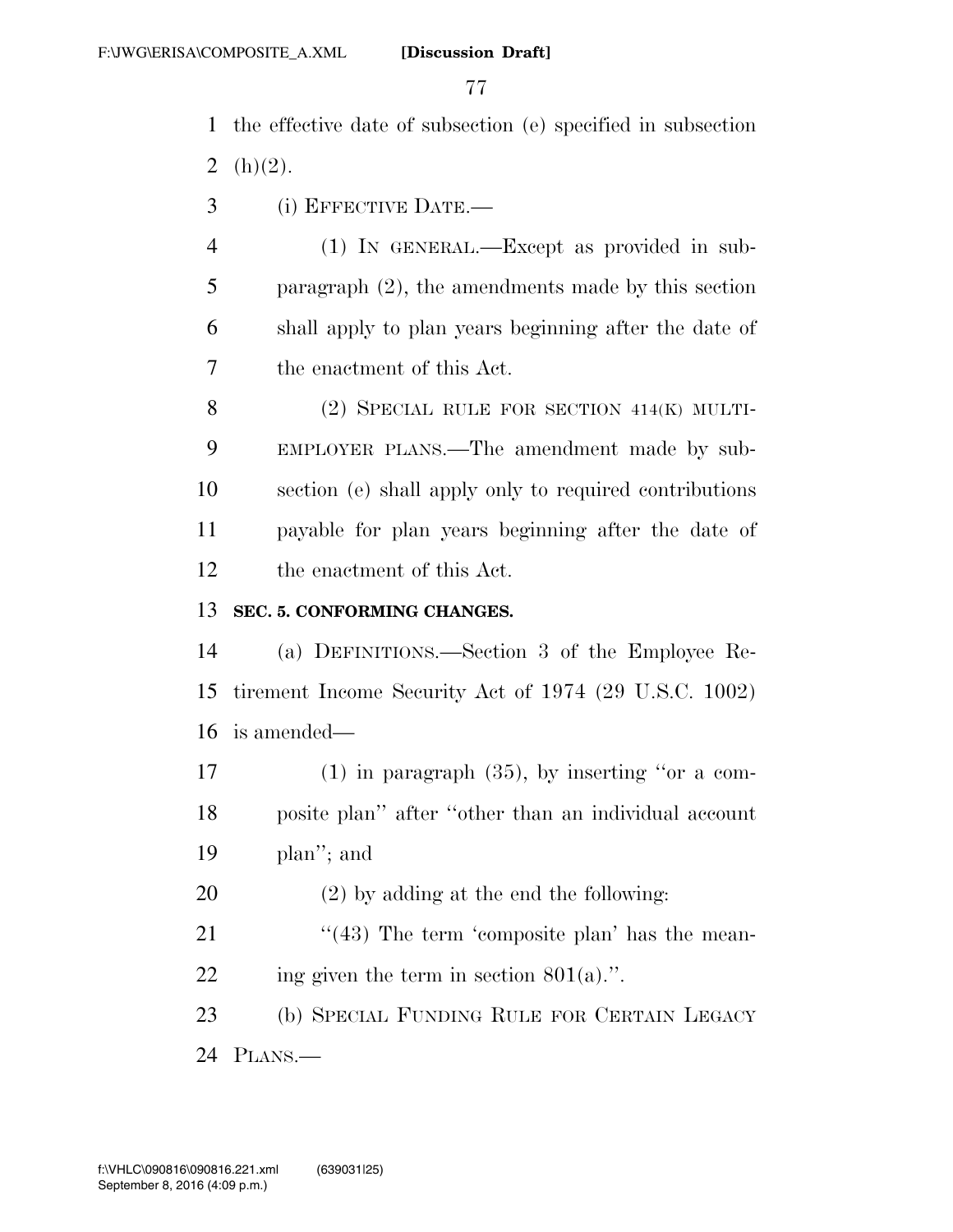(1) AMENDMENT TO EMPLOYEE RETIREMENT INCOME SECURITY ACT OF 1974.—Section 304(b) of the Employee Retirement Income Security Act of 1974 (29 U.S.C. 1084(b)) is amended by adding at the end the following:

 ''(9) SPECIAL FUNDING RULE FOR CERTAIN LEGACY PLANS.—In the case of a multiemployer de- fined benefit plan under which all future benefit ac- cruals to the plan cease within a plan year ending no more than 36 months after the date the plan be- comes a legacy plan under section 805(a), the plan sponsor may combine the outstanding balance of all charge and credit bases and amortize that combined base in level annual installments (until fully amor- tized) over a period of thirty plan years beginning with the plan year following the date all benefit ac-cruals ceased.''.

 (2) AMENDMENT TO INTERNAL REVENUE CODE OF 1986.—Section 431(b) of the Internal Revenue Code of 1986 is amended by adding at the end the following:

22 "(9) SPECIAL FUNDING RULE FOR CERTAIN LEGACY PLANS.—In the case of a multiemployer de- fined benefit plan under which all future benefit ac-cruals to the plan cease within a plan year ending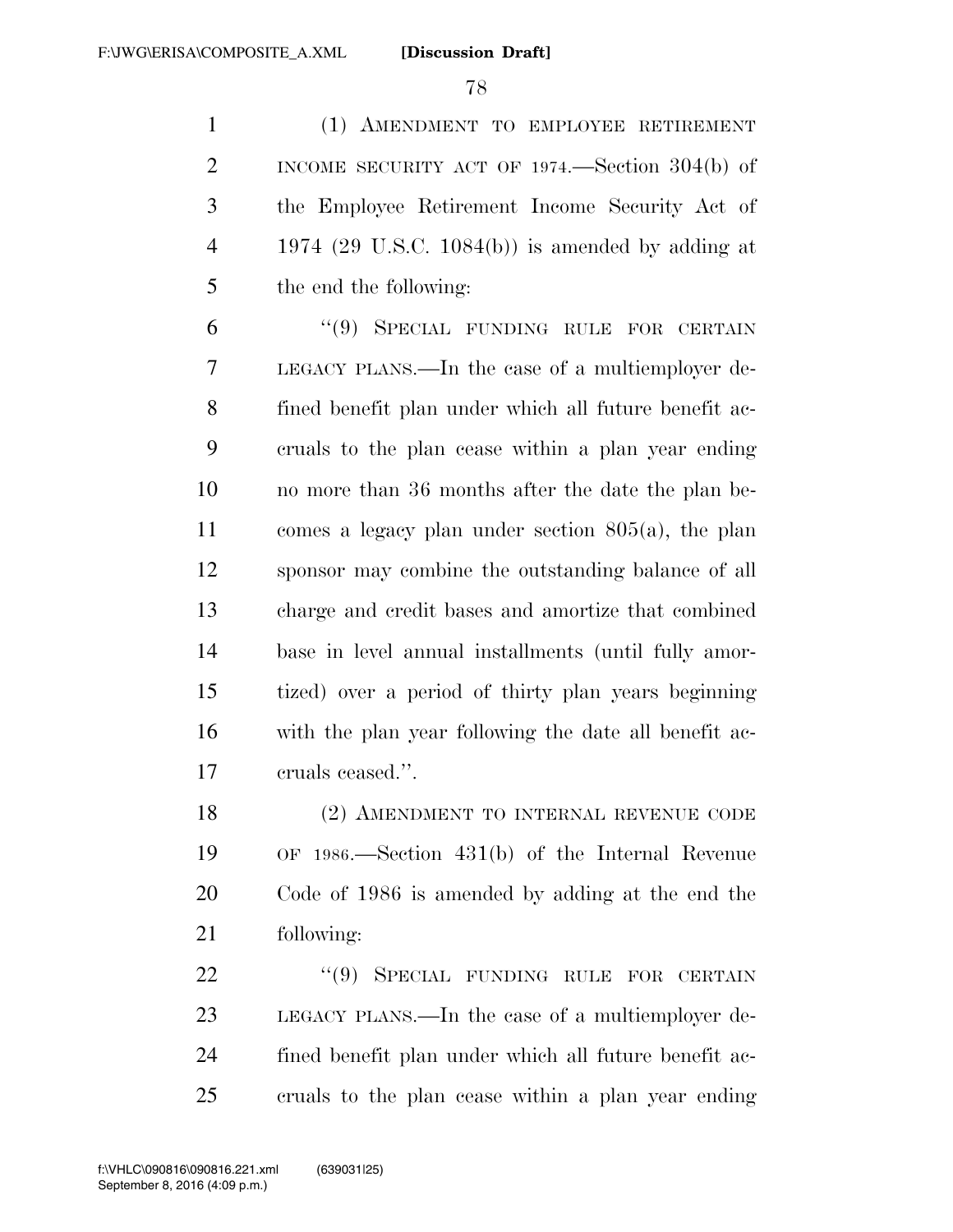| $\mathbf{1}$   | no more than 36 months after the date the plan be-     |
|----------------|--------------------------------------------------------|
| $\overline{2}$ | comes a legacy plan under section $440A(a)$ , the plan |
| 3              | sponsor may combine the outstanding balance of all     |
| $\overline{4}$ | charge and credit bases and amortize that combined     |
| 5              | base in level annual installments (until fully amor-   |
| 6              | tized) over a period of thirty plan years beginning    |
| 7              | with the plan year following the date on which all     |
| 8              | benefit accruals ceased.".                             |
| 9              | (c) BENEFITS AFTER MERGER, CONSOLIDATION, OR           |
| 10             | TRANSFER OF ASSETS.-                                   |
| 11             | (1) AMENDMENT TO EMPLOYEE RETIREMENT                   |
| 12             | INCOME SECURITY ACT OF 1974.—Section 208 of the        |
| 13             | Employee Retirement Income Security Act of 1974        |
| 14             | $(29 \text{ U.S.C. } 1058)$ is amended—                |
| 15             | (A) by striking so much of the first sen-              |
| 16             | tence as precedes "may not merge" and insert-          |
| 17             | ing the following:                                     |
| 18             | "(1) IN GENERAL.—Except as provided in para-           |
| 19             | $graph (2)$ , a pension plan may not merge, and"; and  |
| 20             | (B) by striking the second sentence and                |
| 21             | adding at the end the following:                       |
| 22             | "(2) SPECIAL REQUIREMENTS FOR MULTIEM-                 |
| 23             | PLOYER PLANS.—Paragraph (1) shall not apply to         |
| 24             | any transaction to the extent that participants either |
| 25             | before or after the transaction are covered under a    |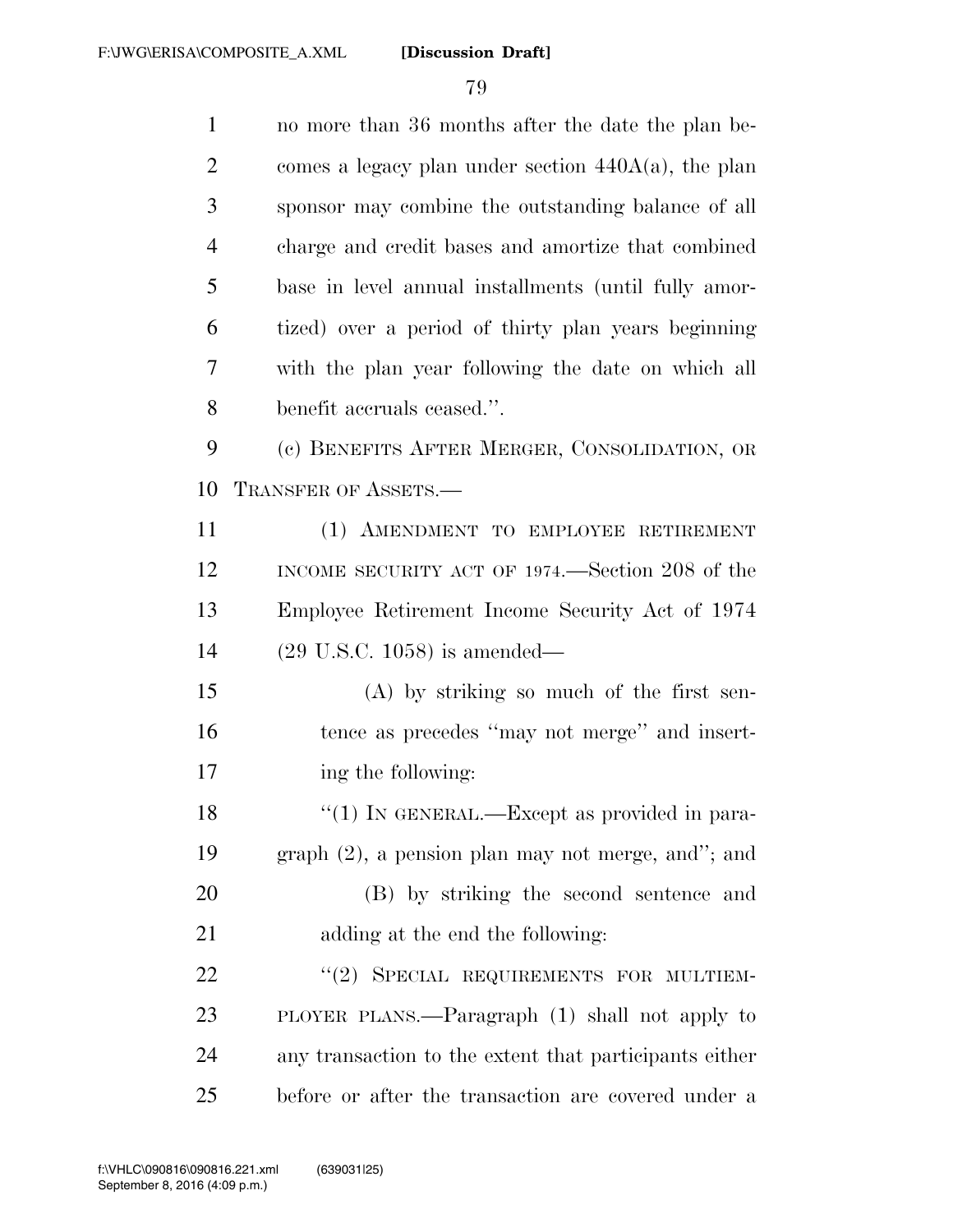| $\mathbf{1}$   | multiemployer plan to which title IV of this Act ap- |
|----------------|------------------------------------------------------|
| $\overline{2}$ | plies or a composite plan.".                         |
| 3              | (2) AMENDMENTS TO INTERNAL REVENUE                   |
| $\overline{4}$ | CODE OF 1986.-                                       |
| 5              | (A) QUALIFICATION REQUIREMENT.-Sec-                  |
| 6              | tion $401(a)(12)$ of the Internal Revenue Code       |
| 7              | of $1986$ is amended—                                |
| 8              | (i) by striking so much of paragraph                 |
| 9              | $(12)$ as precedes "shall not constitute" and        |
| 10             | inserting the following:                             |
| 11             | "(12) BENEFITS AFTER MERGER, CONSOLIDA-              |
| 12             | TION, OR TRANSFER OF ASSETS.-                        |
| 13             | "(A) IN GENERAL.—Except as provided in               |
| 14             | subparagraph $(B)$ , a trust"; and                   |
| 15             | (ii) by striking the second sentence                 |
| 16             | and adding at the end the following:                 |
| 17             | "(B) SPECIAL REQUIREMENTS FOR MULTI-                 |
| 18             | EMPLOYER PLANS.—Subparagraph (A) shall               |
| 19             | not apply to any multiemployer plan with re-         |
| 20             | spect to any transaction to the extent that par-     |
| 21             | ticipants either before or after the transaction     |
| 22             | are covered under a multiemployer plan to            |
| 23             | which title IV of the Employee Retirement In-        |
| 24             | come Security Act of 1974 applies or a com-          |
| 25             | posite plan.".                                       |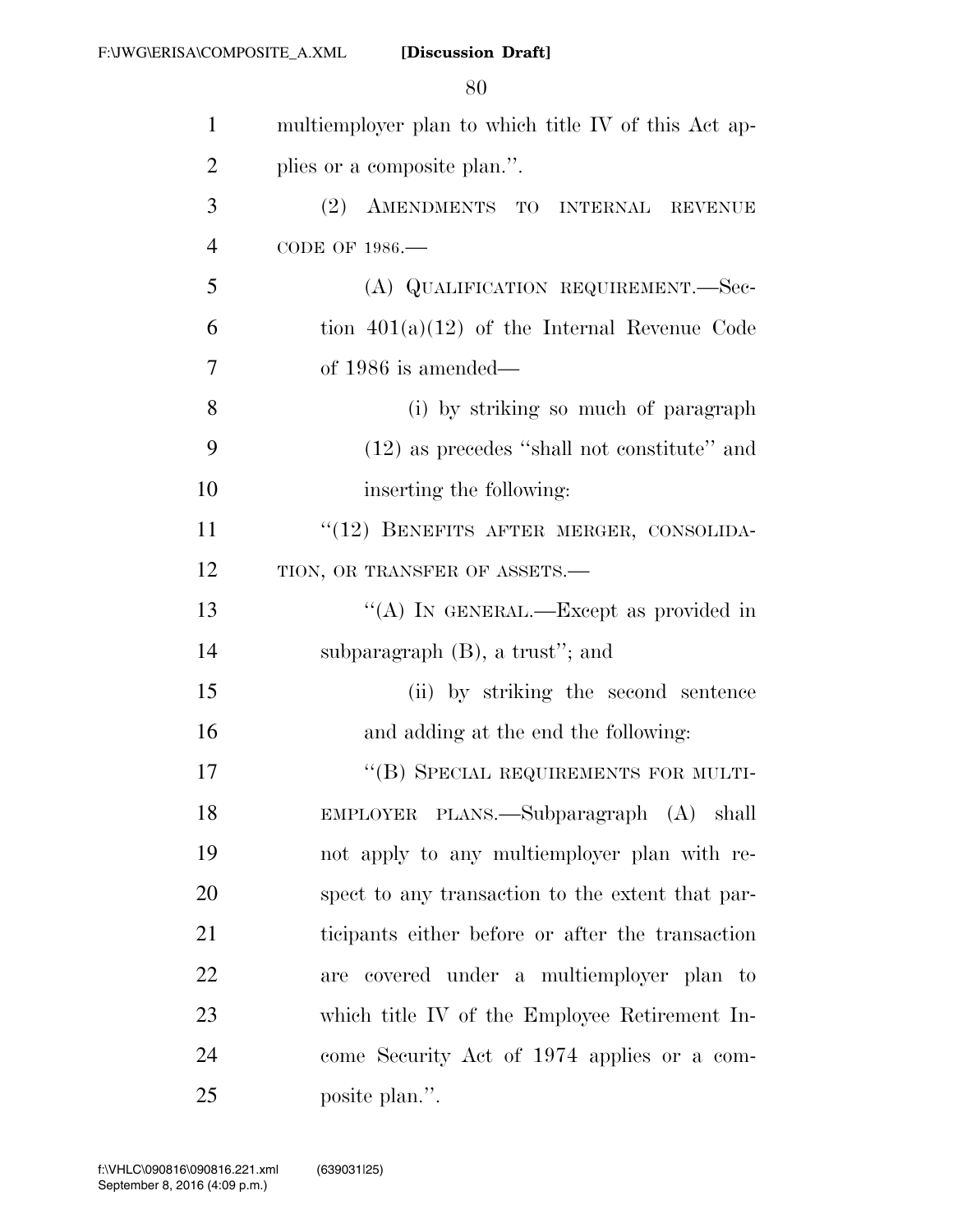| $\mathbf{1}$   | (B) ADDITIONAL QUALIFICATION REQUIRE-               |
|----------------|-----------------------------------------------------|
| $\overline{2}$ | MENT.—Section $414(l)$ of such Code is amend-       |
| 3              | $ed$ —                                              |
| $\overline{4}$ | (i) by striking so much of paragraph                |
| 5              | (1) as precedes "shall not constitute" and          |
| 6              | inserting the following:                            |
| 7              | "(1) BENEFIT PROTECTIONS: MERGER, CON-              |
| 8              | SOLIDATION, TRANSFER.-                              |
| 9              | "(A) IN GENERAL.—Except as provided in              |
| 10             | subparagraph (B), a trust which forms a part        |
| 11             | of a plan"; and                                     |
| 12             | (ii) by striking the second sentence                |
| 13             | and adding at the end the following:                |
| 14             | "(B) SPECIAL REQUIREMENTS FOR MULTI-                |
| 15             | EMPLOYER PLANS.—Subparagraph $(A)$ does not         |
| 16             | apply to any multiemployer plan with respect to     |
| 17             | any transaction to the extent that participants     |
| 18             | either before or after the transaction are cov-     |
| 19             | ered under a multiemployer plan to which title      |
| 20             | IV of the Employee Retirement Income Secu-          |
| 21             | rity Act of 1974 applies or a composite plan.".     |
| 22             | (d) REQUIREMENTS FOR STATUS AS A QUALIFIED          |
| 23             | $PLAN$ .                                            |
| 24             | (1) REQUIREMENT THAT ACTUARIAL ASSUMP-              |
| 25             | TIONS BE SPECIFIED.—Section $401(a)(25)$ of the In- |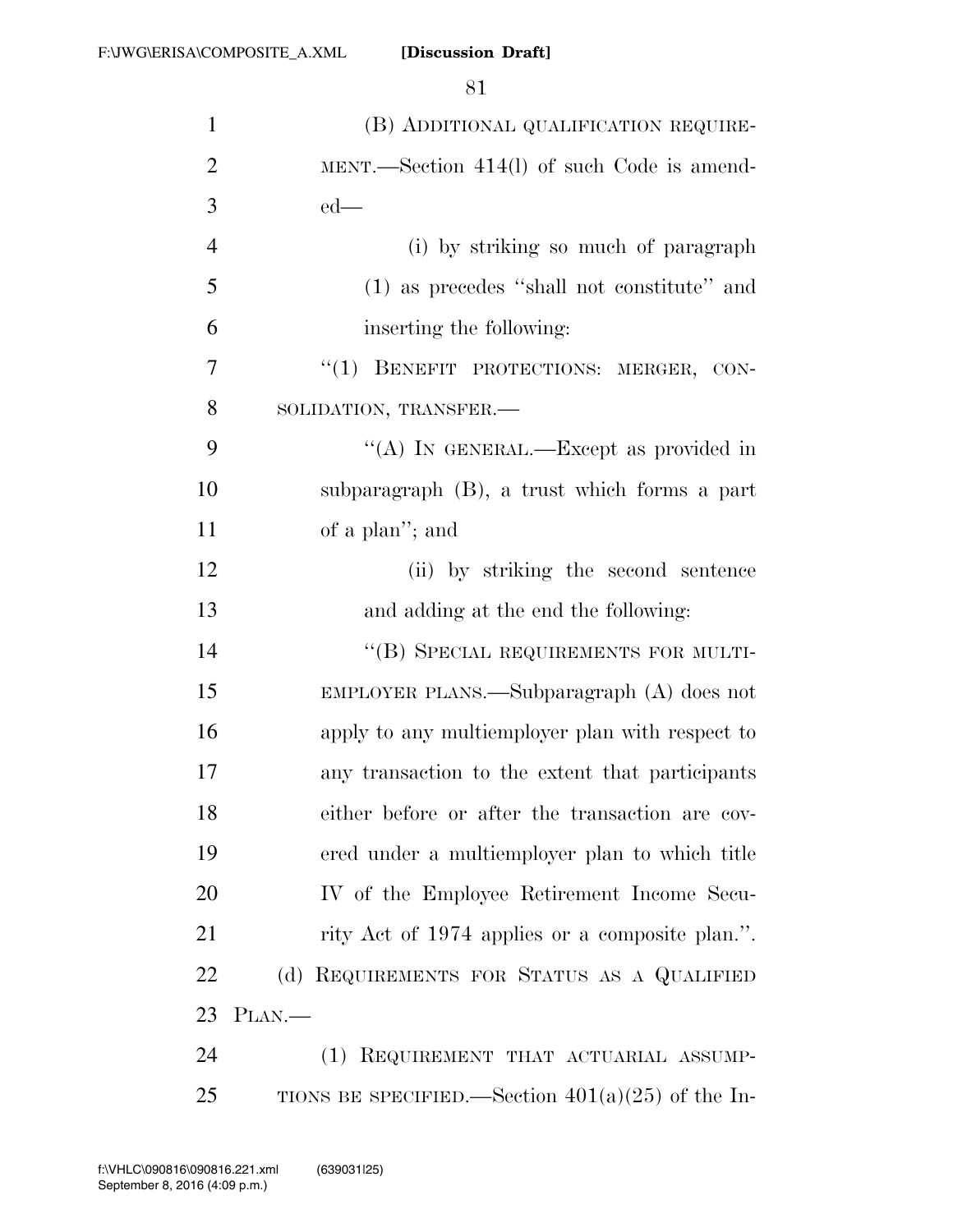ternal Revenue Code of 1986 is amended by insert-2 ing "(in the case of a composite plan, benefits objec- tively calculated pursuant to a formula)'' after ''defi-nitely determinable benefits''.

 (2) MISSING PARTICIPANTS IN TERMINATING 6 COMPOSITE PLAN.—Section  $401(a)(34)$  of the Inter- nal Revenue Code of 1986 is amended by striking '', a trust'' and inserting ''or a composite plan, a trust''.

 (e) DEDUCTION FOR CONTRIBUTIONS TO A QUALI- FIED PLAN.—Section 404(a)(1) of the Internal Revenue Code of 1986 is amended by redesignating subparagraph (E) as subparagraph (F) and by inserting after subpara-graph (D) the following:

- ''(E) COMPOSITE PLANS.—
- 16 ''(i) In GENERAL.—In the case of a composite plan, subparagraph (D) shall not apply and the maximum amount de- ductible for a plan year shall be the excess (if any) of —

21 ''(I) 160 percent of the greater of—

23 ''(aa) the current liability of the plan determined in accord-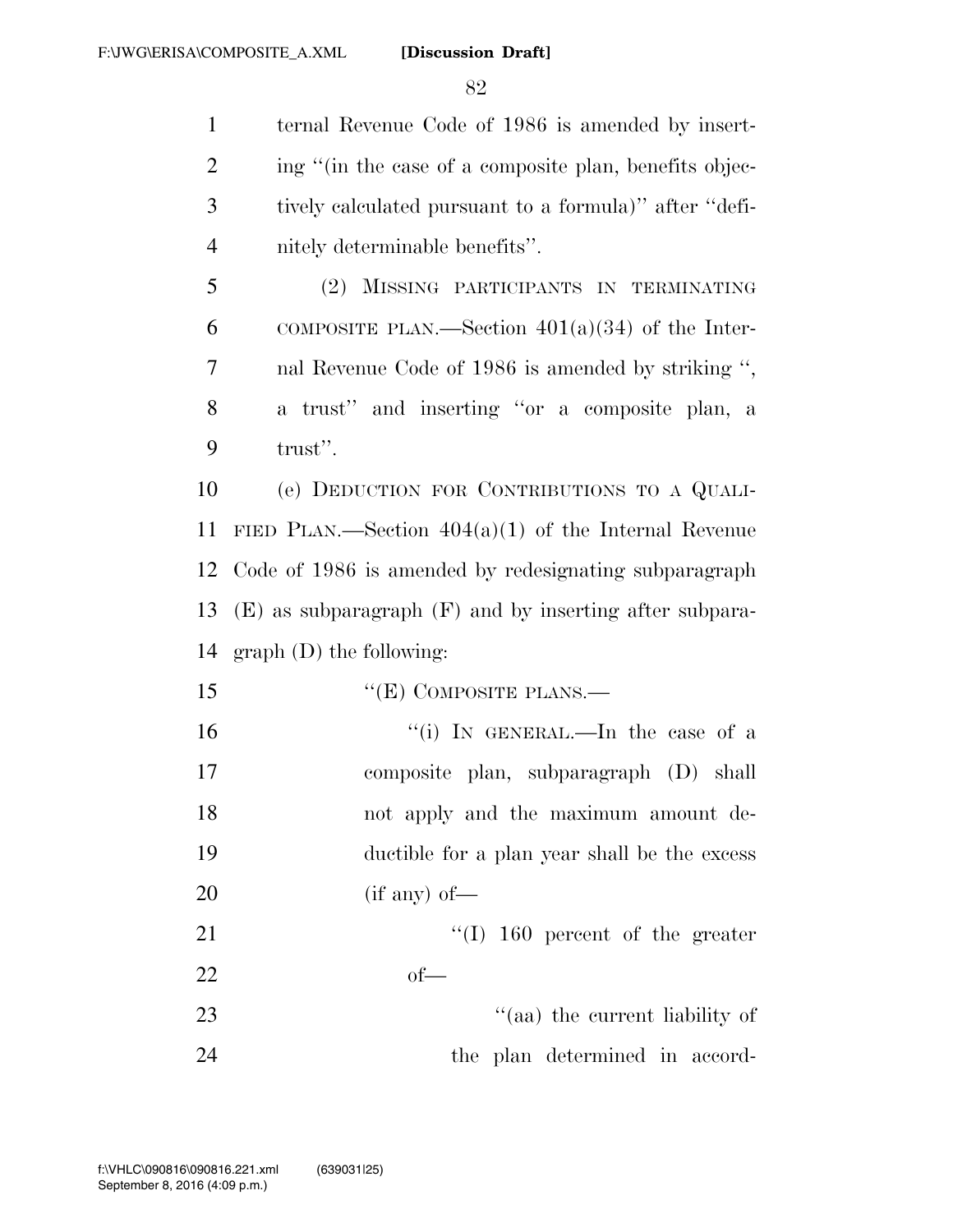|                | 83                                      |
|----------------|-----------------------------------------|
| $\mathbf{1}$   | ance with the principles of sec-        |
| $\overline{2}$ | tion 431(c)(6)(D); or                   |
| 3              | "(bb) the present value of              |
| $\overline{4}$ | plan liabilities as determined          |
| 5              | under section 438; over                 |
| 6              | $\lq$ (II) the fair market value of the |
| $\overline{7}$ | plan's assets, projected to the end of  |
| 8              | the plan year.                          |
| 9              | ``(ii)<br>SPECIAL RULES FOR PREDE-      |
| 10             | CESSOR MULTIEMPLOYER PLAN TO COM-       |
| 11             | POSITE PLAN.                            |
| 12             | "(I) IN GENERAL.—Except as              |
| 13             | provided in subclause (II), if an em-   |
| 14             | ployer contributes to a composite plan  |
| 15             | with respect to its employees, con-     |
| 16             | tributions by that employer to a mul-   |
| 17             | tiemployer defined benefit plan with    |
| 18             | respect to some or all of the same      |
| 19             | group of employees shall be deductible  |
| 20             | under sections 162 and this section,    |
| 21             | subject to the limits in subparagraph   |
| 22             | (D).                                    |
| 23             | ``(II)<br>TRANSITION CONTRIBU-          |
| 24             | TION.—The full amount of a contribu-    |

tion to satisfy the transition contribu-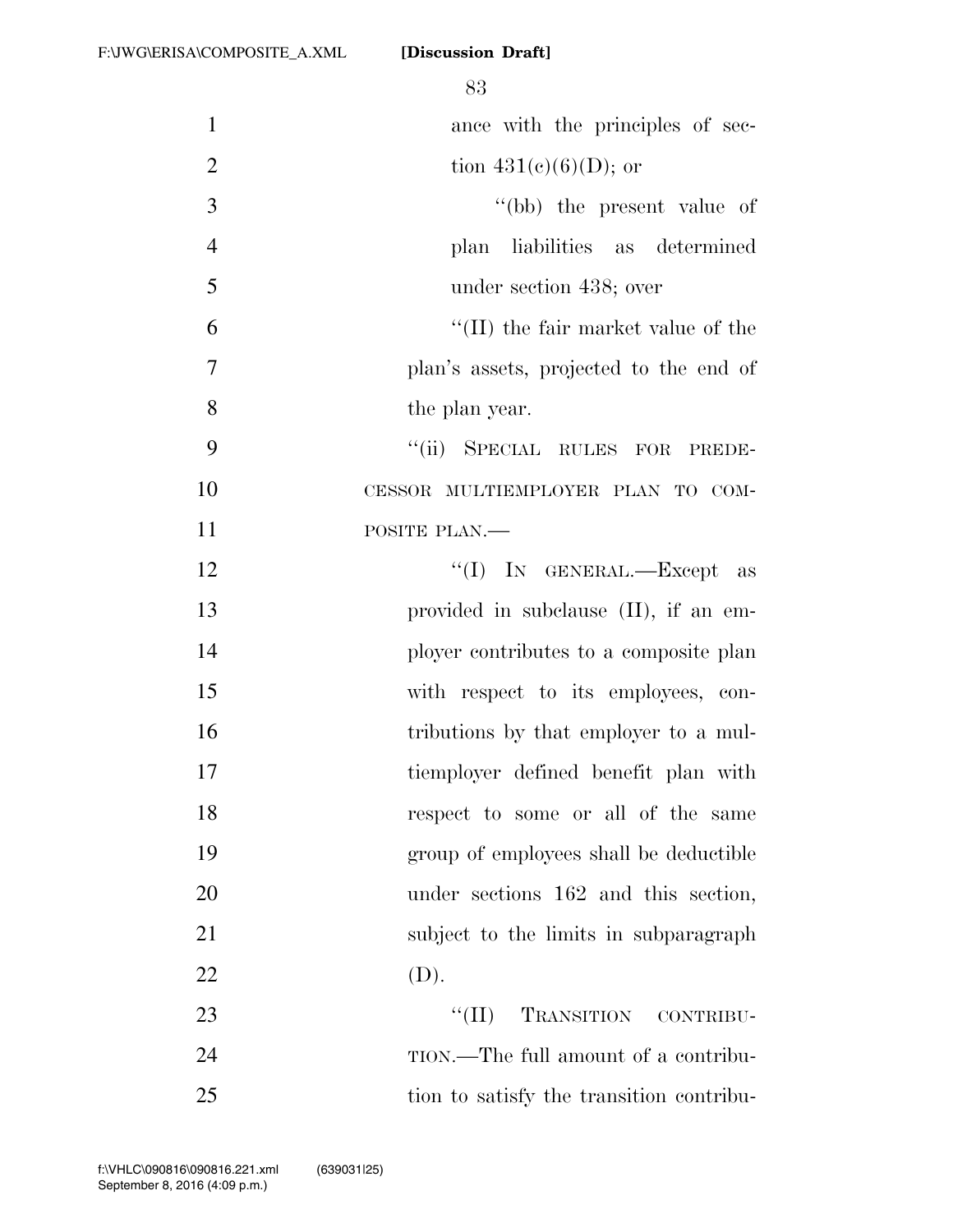| tion requirement (as defined in sec-                      |
|-----------------------------------------------------------|
| tion $440A(d)$ and allocated to the                       |
| legacy defined benefit plan for the                       |
| plan year shall be deductible for the                     |
| employer's taxable year ending with or                    |
| within the plan year.".                                   |
| (f) MINIMUM VESTING STANDARDS.—                           |
| (1) YEARS OF SERVICE UNDER COMPOSITE                      |
| PLANS.                                                    |
| (A) EMPLOYEE RETIREMENT INCOME SE-                        |
| CURITY ACT OF 1974.—Section 203 of the Em-                |
| ployee Retirement Income Security Act of 1974             |
| $(29 \text{ U.S.C. } 1053)$ is amended by inserting after |
| subsection (f) the following:                             |
| "(g) SPECIAL RULES FOR COMPUTING YEARS OF                 |
| <b>SERVICE UNDER COMPOSITE PLANS.—</b>                    |
| "(1) IN GENERAL.—In determining a qualified               |
| employee's years of service under a composite plan        |
| for purposes of this section, the employee's years of     |
| service under a legacy plan shall be treated as years     |
| of service earned under the composite plan. For pur-      |
| poses of such determination, a composite plan shall       |
| not be treated as a defined benefit plan pursuant to      |
| section $801(d)$ .                                        |
|                                                           |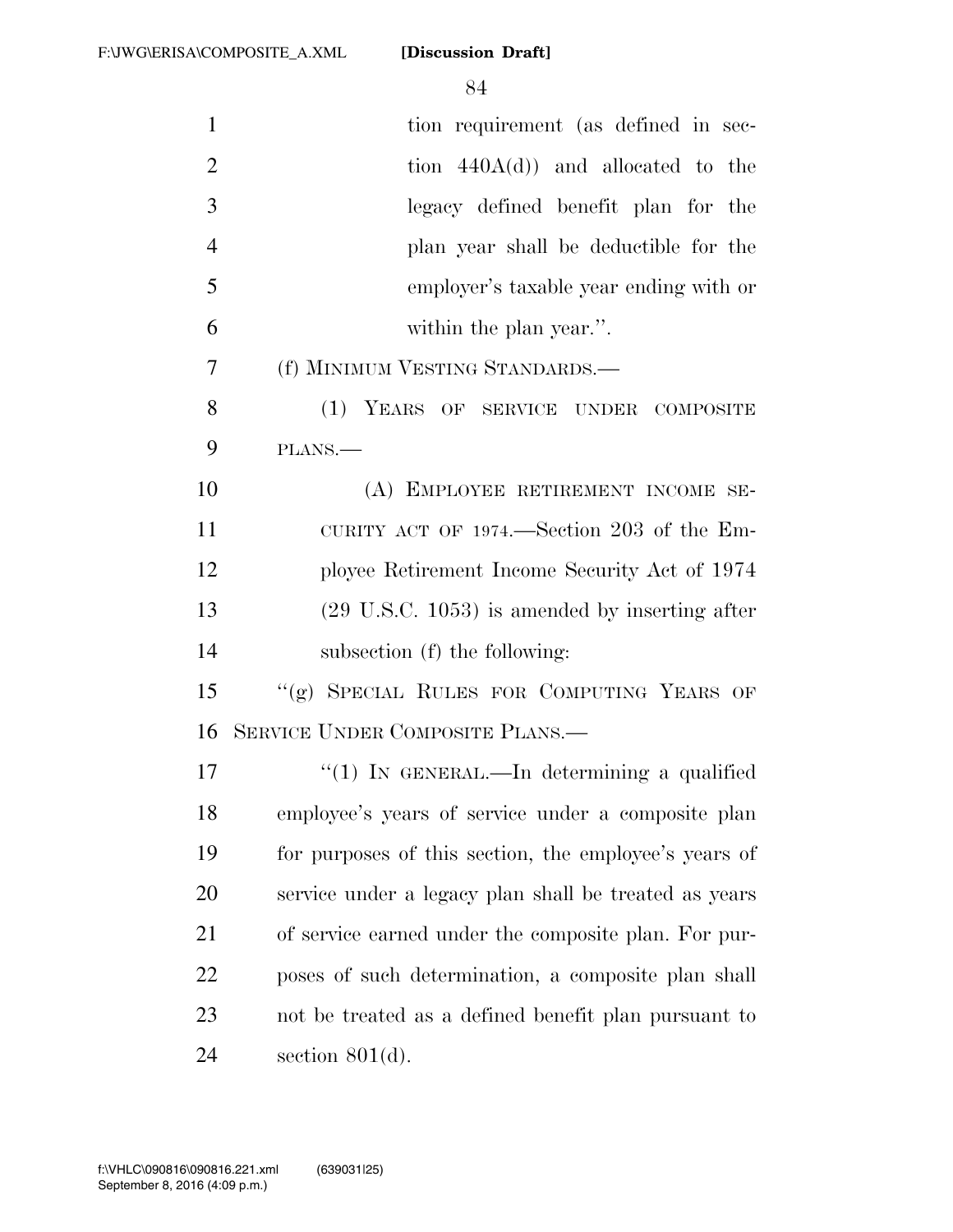1 "(2) QUALIFIED EMPLOYEE.—For purposes of this subsection, an employee is a qualified employee if the employee first completes an hour of service under the composite plan (determined without re- gard to the provisions of this subsection) within the 12-month period immediately preceding or the 24- month period immediately following the date the em- ployee ceased to accrue benefits under the legacy plan.

10 "(3) CERTIFICATION OF YEARS OF SERVICE.— For purposes of paragraph (1), the plan sponsor of the composite plan shall rely on a written certifi- cation by the plan sponsor of the multiemployer de- fined benefit plan of the years of service the quali- fied employee completed under the defined benefit plan as of the date the employee satisfies the re- quirements of paragraph (2), disregarding any years of service that had been forfeited under the rules of the defined benefit plan before that date.

20 "(h) SPECIAL RULES FOR COMPUTING YEARS OF SERVICE UNDER LEGACY PLANS.—

 $\frac{1}{2}$  (1) In GENERAL.—In determining a qualified employee's years of service under a legacy plan for purposes of this section, and in addition to any serv-ice under applicable regulations, the employee's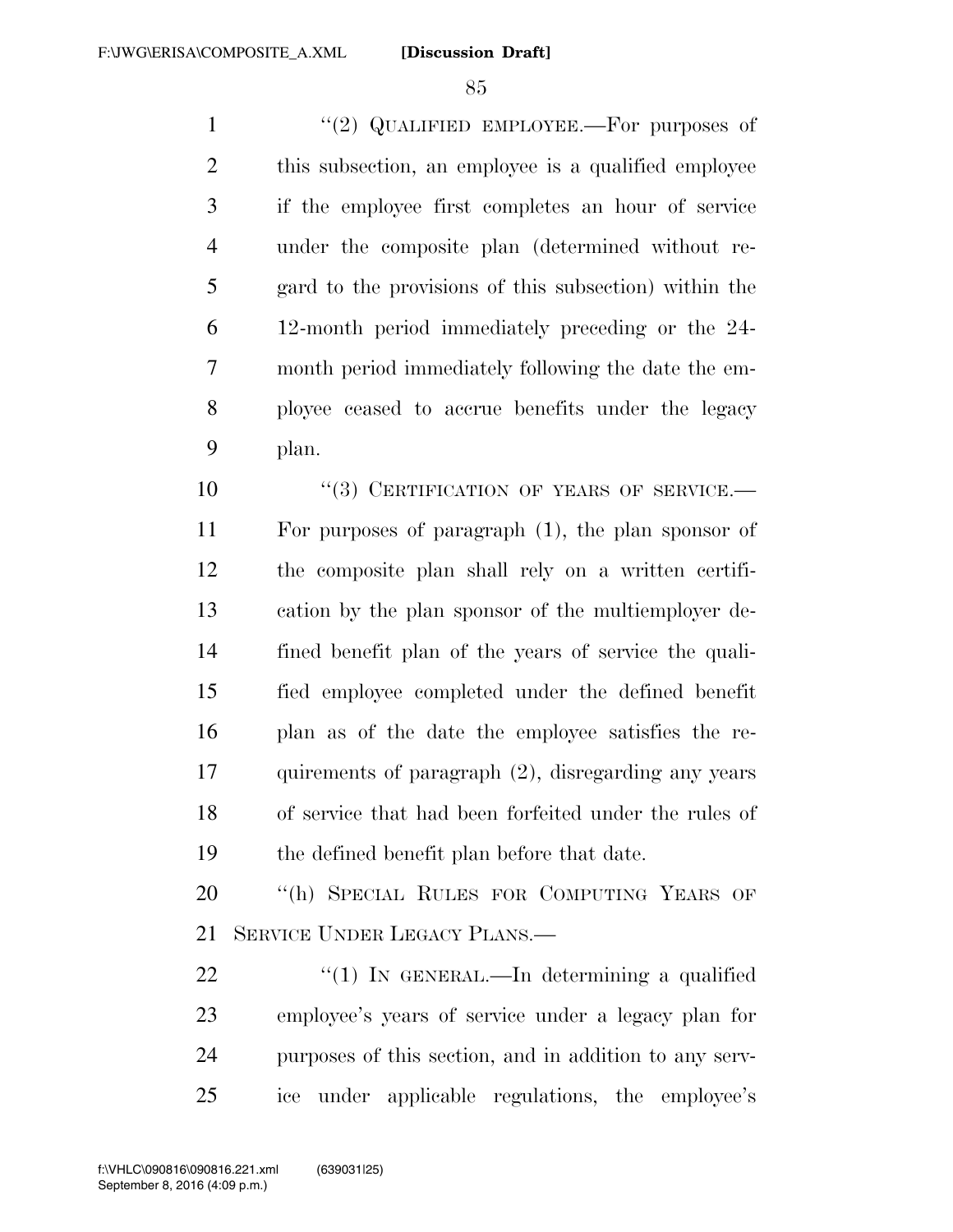years of service under a composite plan shall be treated as years of service earned under the legacy plan. For purposes of such determination, a com- posite plan shall not be treated as a defined benefit plan pursuant to section 801(d).

 $(2)$  QUALIFIED EMPLOYEE.—For purposes of this subsection, an employee is a qualified employee if the employee first completes an hour of service under the composite plan (determined without re- gard to the provisions of this subsection) within the 12-month period immediately preceding or the 24- month period immediately following the date the em- ployee ceased to accrue benefits under the legacy plan.

15 "(3) CERTIFICATION OF YEARS OF SERVICE.— For purposes of paragraph (1), the plan sponsor of the legacy plan shall rely on a written certification by the plan sponsor of the composite plan of the years of service the qualified employee completed under the composite plan after the employee satisfies the requirements of paragraph (2), disregarding any years of service that has been forfeited under the rules of the composite plan.''.

24 (B) INTERNAL REVENUE CODE OF 1986.— Section 411(a) of the Internal Revenue Code of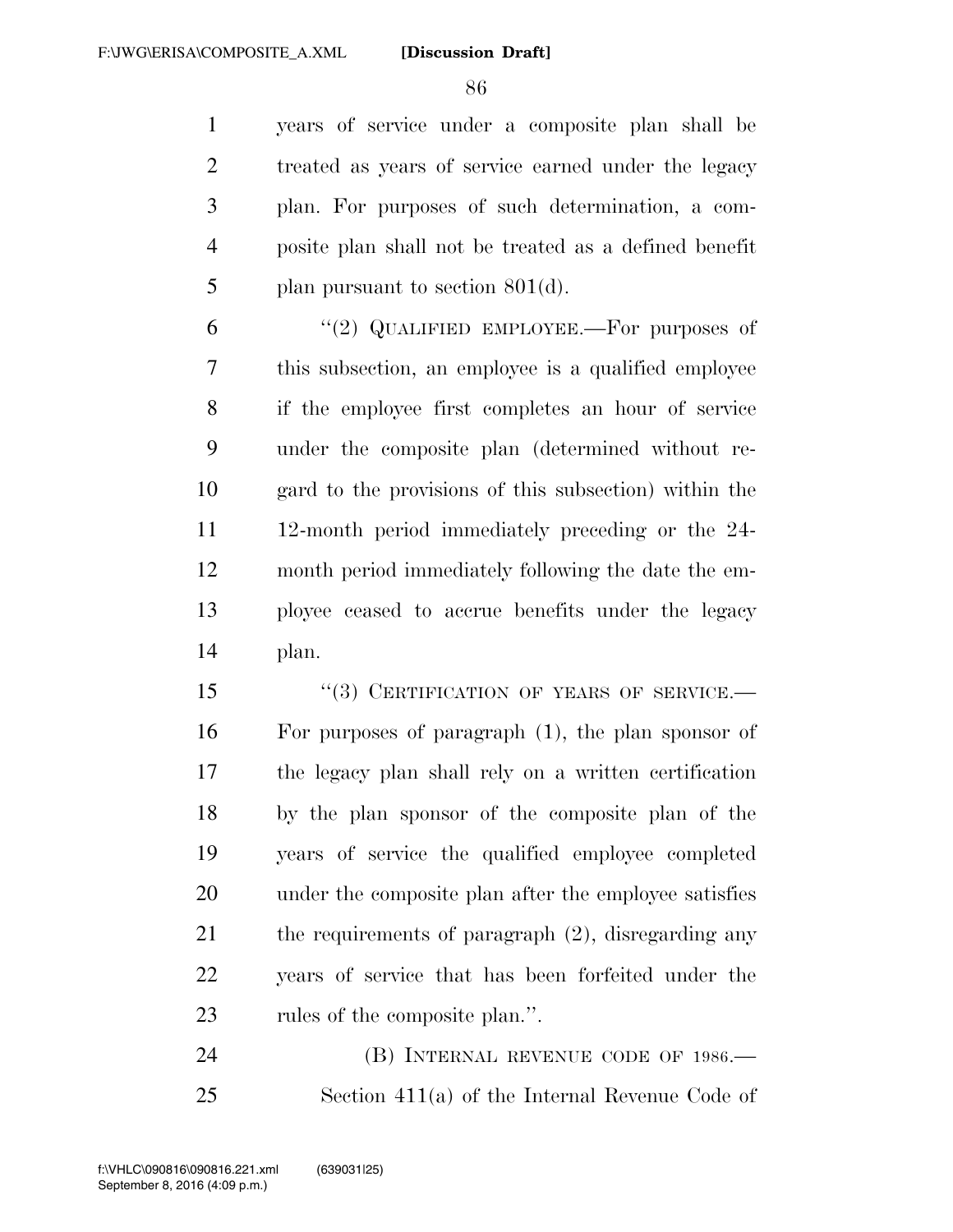1986 is amended by adding at the end the fol-lowing:

3 "(14) SPECIAL RULES FOR DETERMINING YEARS OF SERVICE UNDER COMPOSITE PLANS.—

 ''(A) IN GENERAL.—In determining a qualified employee's years of service under a composite plan for purposes of this subsection, the employee's years of service under a multi- employer defined benefit plan shall be treated as years of service earned under the composite plan. For purposes of such determination, a composite plan shall not be treated as a defined benefit plan pursuant to section 437(d).

14 "(B) QUALIFIED EMPLOYEE.—For pur- poses of this paragraph, an employee is a quali- fied employee if the employee first completes an hour of service under the composite plan (deter- mined without regard to the provisions of this paragraph) within the 12-month period imme-20 diately preceding or the 24-month period imme- diately following the date the employee ceased to accrue benefits under the multiemployer de-fined benefit plan.

24 "(C) CERTIFICATION OF YEARS OF SERV-ICE.—For purposes of subparagraph (A), the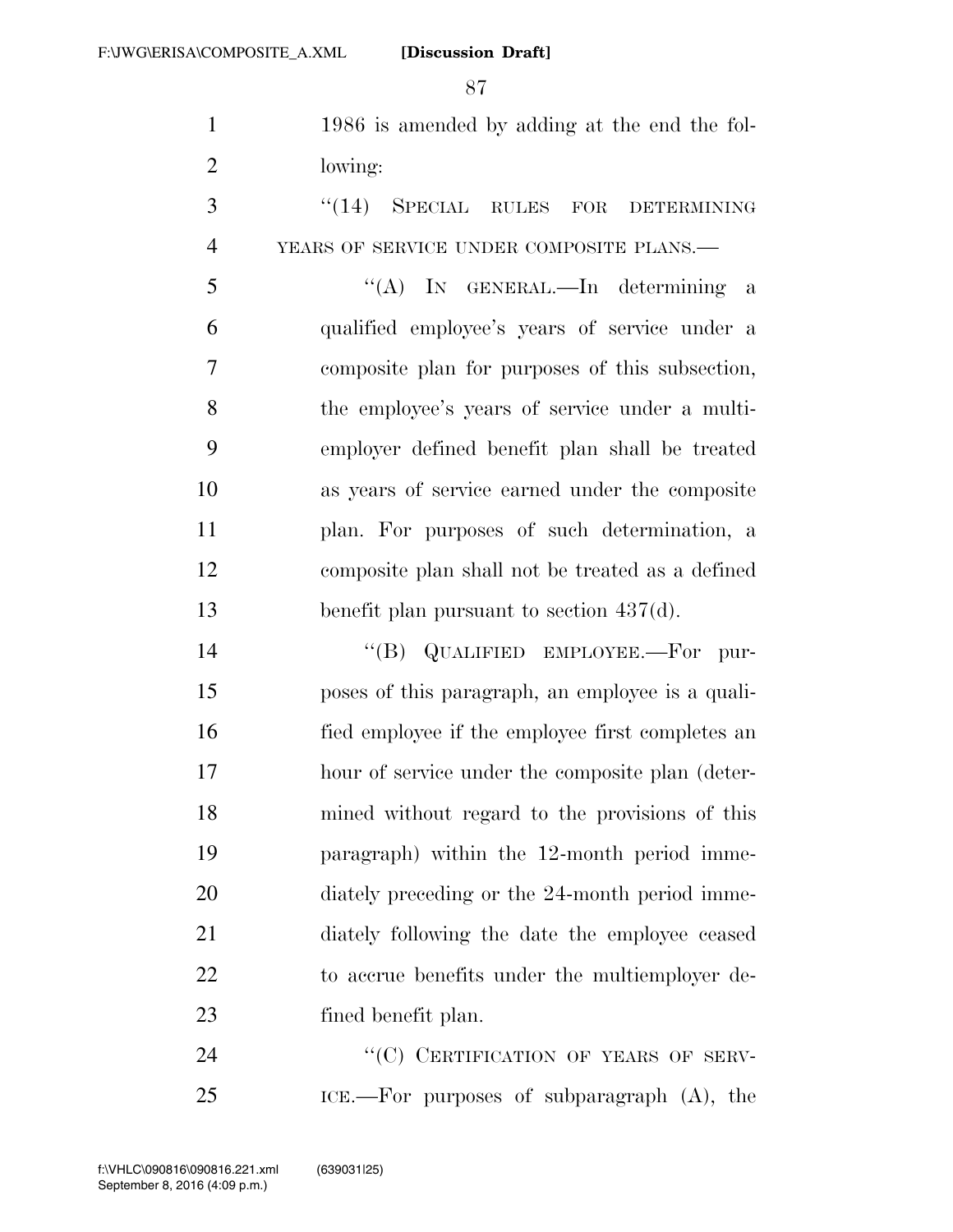plan sponsor of the composite plan shall rely on a written certification by the plan sponsor of the legacy plan of the years of service the quali- fied employee completed under the legacy plan as of the date the employee satisfies the re- quirements of subparagraph (B), disregarding any years of service that had been forfeited under the rules of the defined benefit plan be- fore that date. 10 "(15) SPECIAL RULES FOR COMPUTING YEARS 11 OF SERVICE UNDER LEGACY PLANS.—

12 "(A) In GENERAL.—In determining a qualified employee's years of service under a legacy plan for purposes of this section, and in addition to any service under applicable regula- tions, the employee's years of service under a composite plan shall be treated as years of serv- ice earned under the legacy plan. For purposes of such determination, a composite plan shall not be treated as a defined benefit plan pursu-21 ant to section 437(d).

22 "(B) QUALIFIED EMPLOYEE.—For pur- poses of this paragraph, an employee is a quali- fied employee if the employee first completes an hour of service under the composite plan (deter-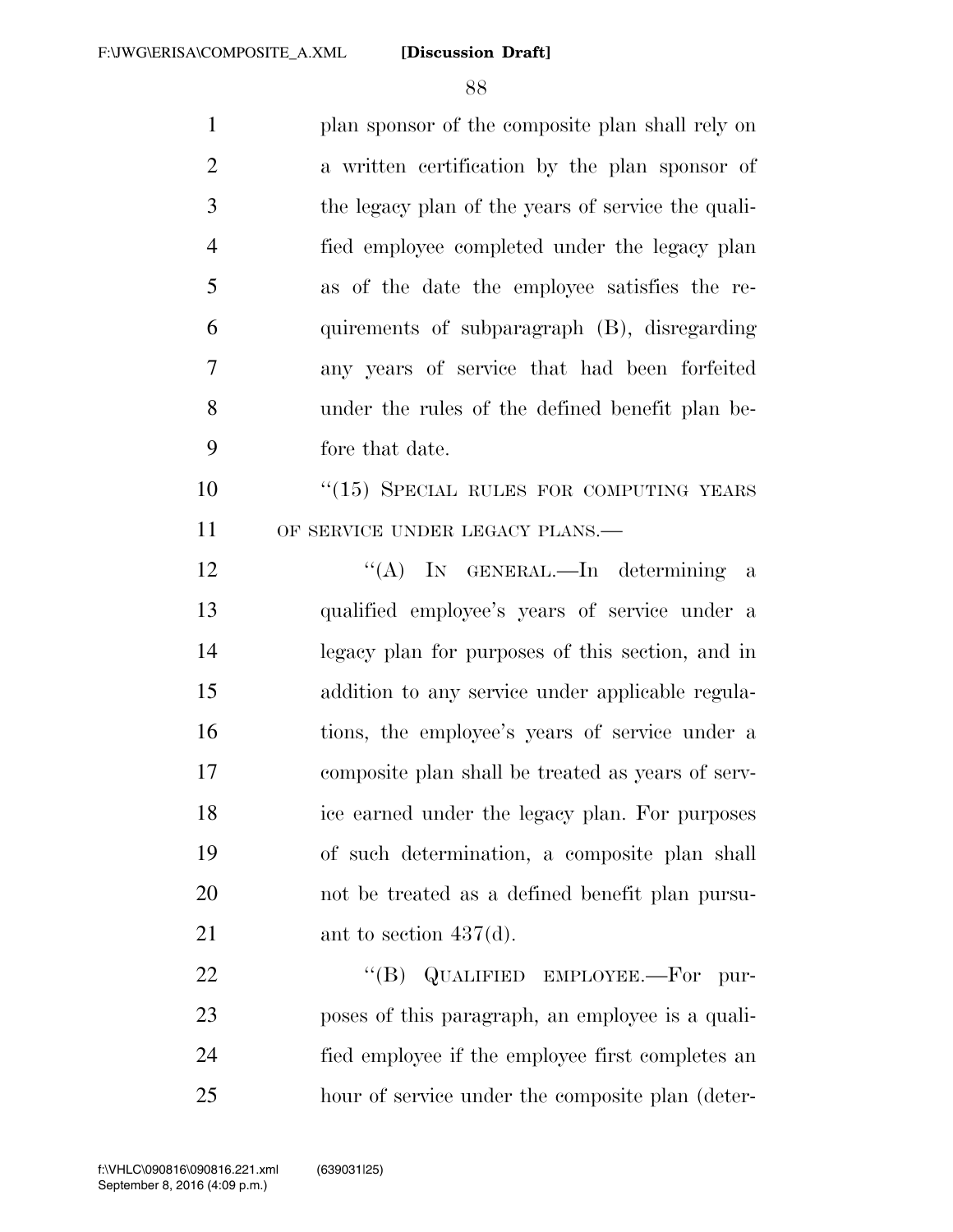mined without regard to the provisions of this paragraph) within the 12-month period imme- diately preceding or the 24-month period imme- diately following the date the employee ceased to accrue benefits under the legacy plan.

6 "(C) CERTIFICATION OF YEARS OF SERV- ICE.—For purposes of subparagraph (A), the plan sponsor of the legacy plan shall rely on a written certification by the plan sponsor of the composite plan of the years of service the quali- fied employee completed under the composite plan after the employee satisfies the require- ments of subparagraph (B), disregarding any years of service that has been forfeited under 15 the rules of the composite plan.".

16 (2) REDUCTION OF BENEFITS.—

 (A) EMPLOYEE RETIREMENT INCOME SE-18 CURITY ACT OF 1974.—Section  $203(a)(3)(E)(ii)$  of the Employee Retirement Income Security Act of 1974 (29 U.S.C. 1053(a)(3)(E)(ii)) is amended—

22 (i) in subclause (I) by striking 23 ''4244A'' and inserting ''305(e), 803,"; and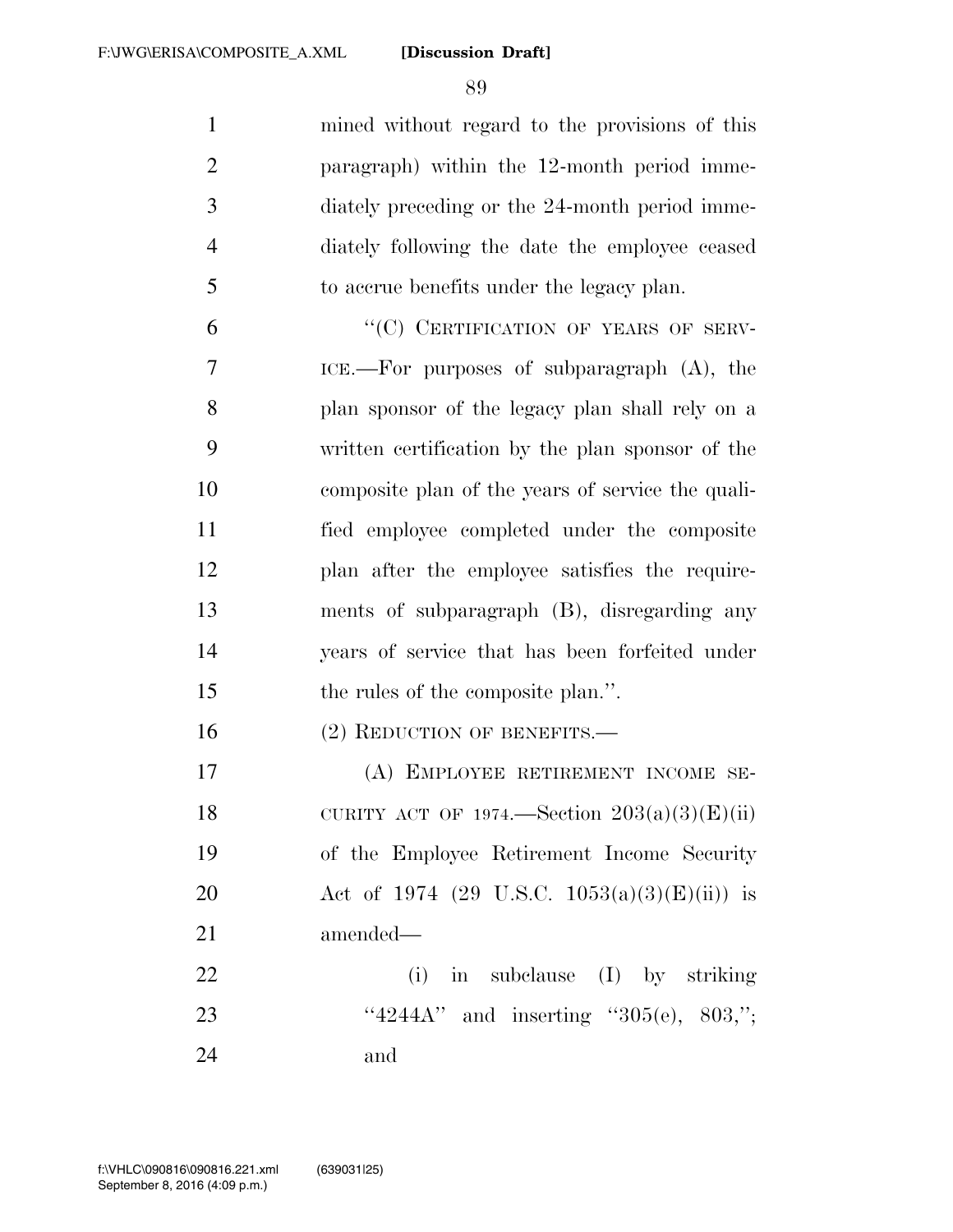| $\mathbf{1}$   | (ii) in subclause (II) by striking                |
|----------------|---------------------------------------------------|
| $\overline{2}$ | "4245" and inserting "305(e), 4245,".             |
| 3              | (B) INTERNAL REVENUE CODE OF 1986.                |
| $\overline{4}$ | Section $411(a)(3)(F)$ of the Internal Revenue    |
| 5              | Code of 1986 is amended—                          |
| 6              | (i) in clause (i) by striking "section            |
| 7              | $418D"$ and inserting "section $432(e)$ , or      |
| 8              | $438$ , or under section $803$ or $4281$ of the   |
| 9              | Employee Retirement Income Security Act           |
| 10             | of $1974$ "; and                                  |
| 11             | (ii) in clause (ii) by inserting "or"             |
| 12             | $432(e)$ " after "section $418E$ ".               |
| 13             | (3) ACCRUED BENEFIT REQUIREMENTS.                 |
| 14             | (A) EMPLOYEE RETIREMENT INCOME SE-                |
| 15             | CURITY ACT OF 1974.—Section $204(b)(1)(B)(i)$     |
| 16             | of the Employee Retirement Income Security        |
| 17             | Act of 1974 (29 U.S.C. 1054(b)(1)(B)(i)) is       |
| 18             | amended by inserting ", including an amend-       |
| 19             | ment reducing or suspending benefits under        |
| 20             | section 305(e), 803, 4245 or 4281," after "any    |
| 21             | amendment to the plan".                           |
| 22             | (B) INTERNAL REVENUE CODE OF 1986.                |
| 23             | Section $411(b)(1)(B)(i)$ of the Internal Revenue |
| 24             | Code of 1986 is amended by inserting ", includ-   |
| 25             | ing an amendment reducing or suspending ben-      |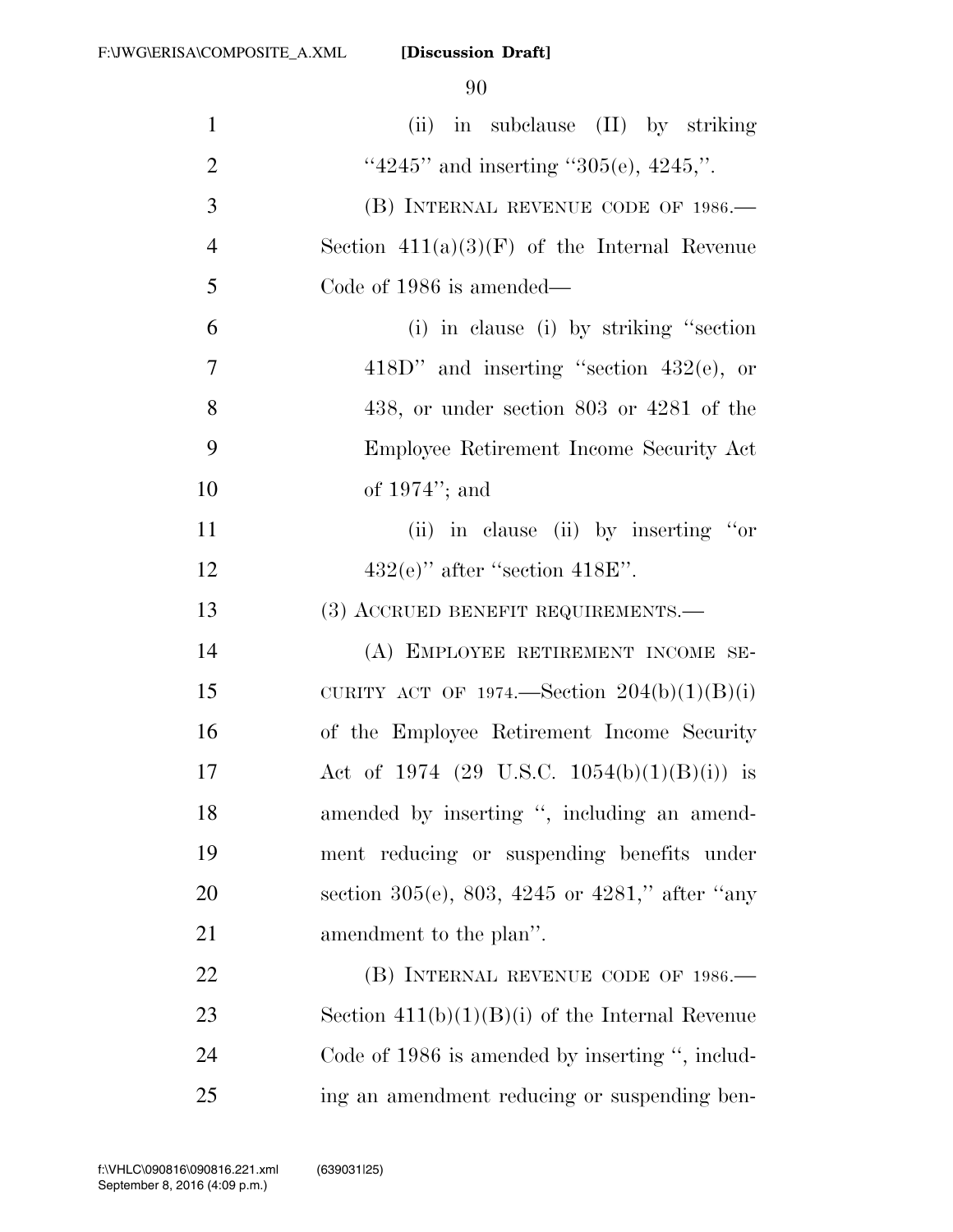| $\mathbf{1}$   | efits under section 418E, 432(e) or 438, or            |
|----------------|--------------------------------------------------------|
| $\overline{2}$ | under section 803 or 4281 of the Employee Re-          |
| 3              | tirement Income Security Act of 1974," after           |
| $\overline{4}$ | "any amendment to the plan".                           |
| 5              | (4) ADDITIONAL ACCRUED BENEFIT REQUIRE-                |
| 6              | MENTS.-                                                |
| 7              | (A) EMPLOYEE RETIREMENT INCOME SE-                     |
| 8              | CURITY ACT OF 1974.—Section $204(b)(1)(H)(v)$          |
| 9              | of the Employee Retirement Income Security             |
| 10             | Act of 1974 (29 U.S.C. 1053(b)(1)(H)(v)) is            |
| 11             | amended by inserting before the period at the          |
| 12             | end the following: ", or benefits are reduced or       |
| 13             | suspended under section $305(e)$ , $803$ , $4245$ , or |
| 14             | $4281"$ .                                              |
| 15             | (B) INTERNAL REVENUE CODE OF 1986.—                    |
| 16             | Section $411(b)(1)(H)(iv)$ of the Internal Rev-        |
| 17             | enue Code of 1986 is amended—                          |
| 18             | (i) in the heading by striking "BEN-                   |
| 19             | EFIT" and inserting "BENEFIT AND THE                   |
| 20             | SUSPENSION AND REDUCTION OF CERTAIN                    |
| 21             | BENEFITS"; and                                         |
| 22             | (ii) in the text by inserting before the               |
| 23             | period at the end the following: ", or bene-           |
| 24             | fits are reduced or suspended under sec-               |
| 25             | tion 418E, 432 $(e)$ , or 438, or under sec-           |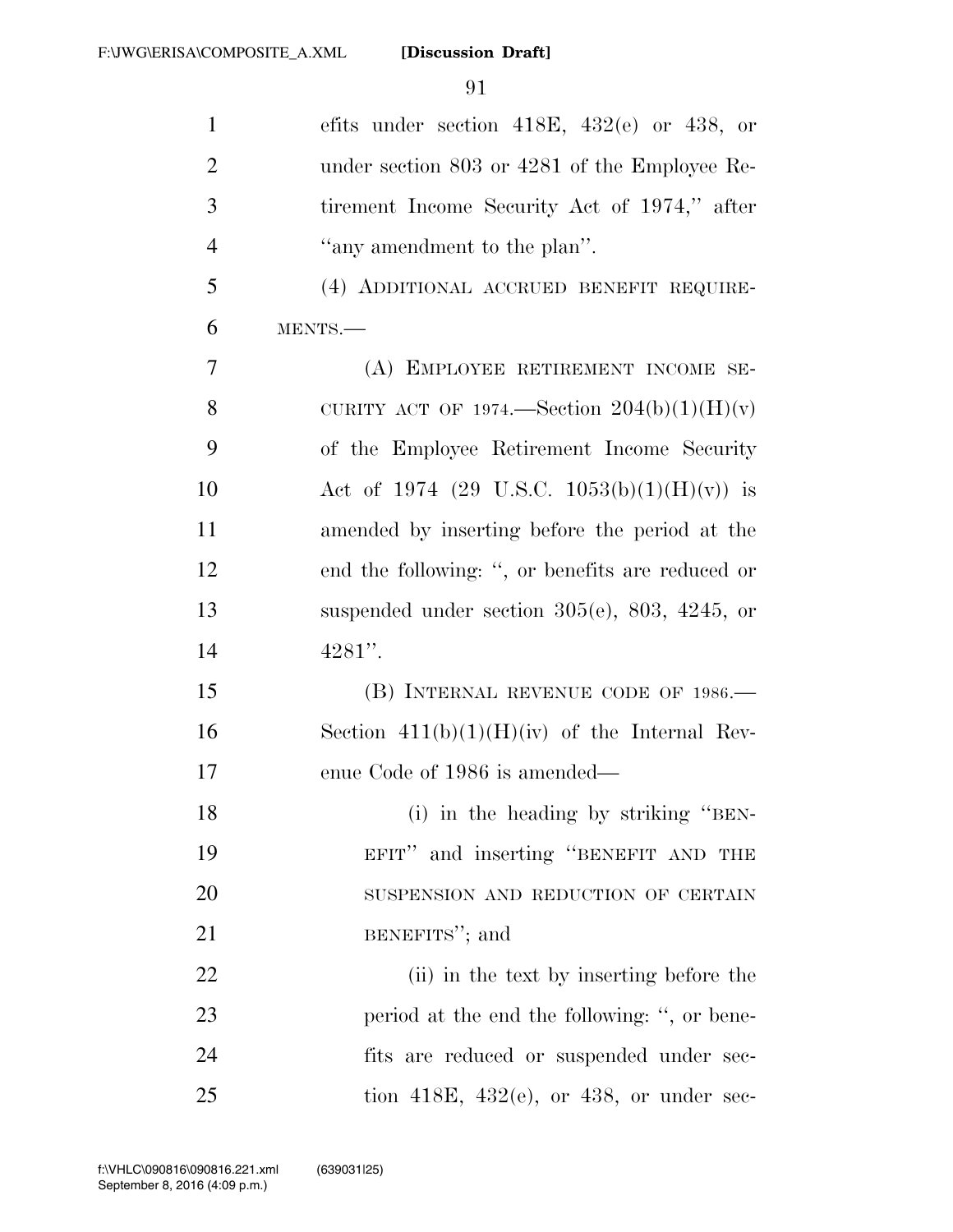| $\mathbf{1}$   | tion 803 or 4281 of the Employee Retire-                 |
|----------------|----------------------------------------------------------|
| $\overline{2}$ | ment Income Security Act of 1974".                       |
| 3              | (5) ACCRUED BENEFIT NOT TO BE DECREASED                  |
| $\overline{4}$ | BY AMENDMENT.-                                           |
| 5              | (A) EMPLOYEE RETIREMENT INCOME SE-                       |
| 6              | CURITY ACT OF 1974.—Section $204(g)(1)$ of the           |
| $\overline{7}$ | Employee Retirement Income Security Act of               |
| 8              | 1974 (29 U.S.C. 1053(g)(1)) is amended by in-            |
| 9              | serting after " $302(d)(2)$ " the following: ",          |
| 10             | $305(e)$ , 803, 4245,".                                  |
| 11             | (B) INTERNAL REVENUE CODE OF 1986.—                      |
| 12             | Section $411(d)(6)(A)$ of the Internal Revenue           |
| 13             | Code of 1986 is amended by inserting after               |
| 14             | " $412(d)(2)$ ," the following: " $418E$ , $432(e)$ , or |
| 15             | $438,$ ".                                                |
| 16             | (g) CERTAIN FUNDING RULES NOT APPLICABLE.                |
| 17             | (1) EMPLOYEE RETIREMENT INCOME SECURITY                  |
| 18             | $ACT OF 1974. - Section 302(d) of the Employee Re-$      |
| 19             | tirement Income Security Act of 1974 (29 U.S.C.          |
| 20             | $1082(d)$ ) is amended by adding at the end the fol-     |
| 21             | lowing:                                                  |
| 22             | "(4) CERTAIN EMPLOYERS CONTRIBUTION<br>TО                |
| 23             | LEGACY PLANS.—This section shall not apply to an         |
| 24             | employer that is obligated to contribute both to a       |
| 25             | plan that is a legacy plan within the meaning of sec-    |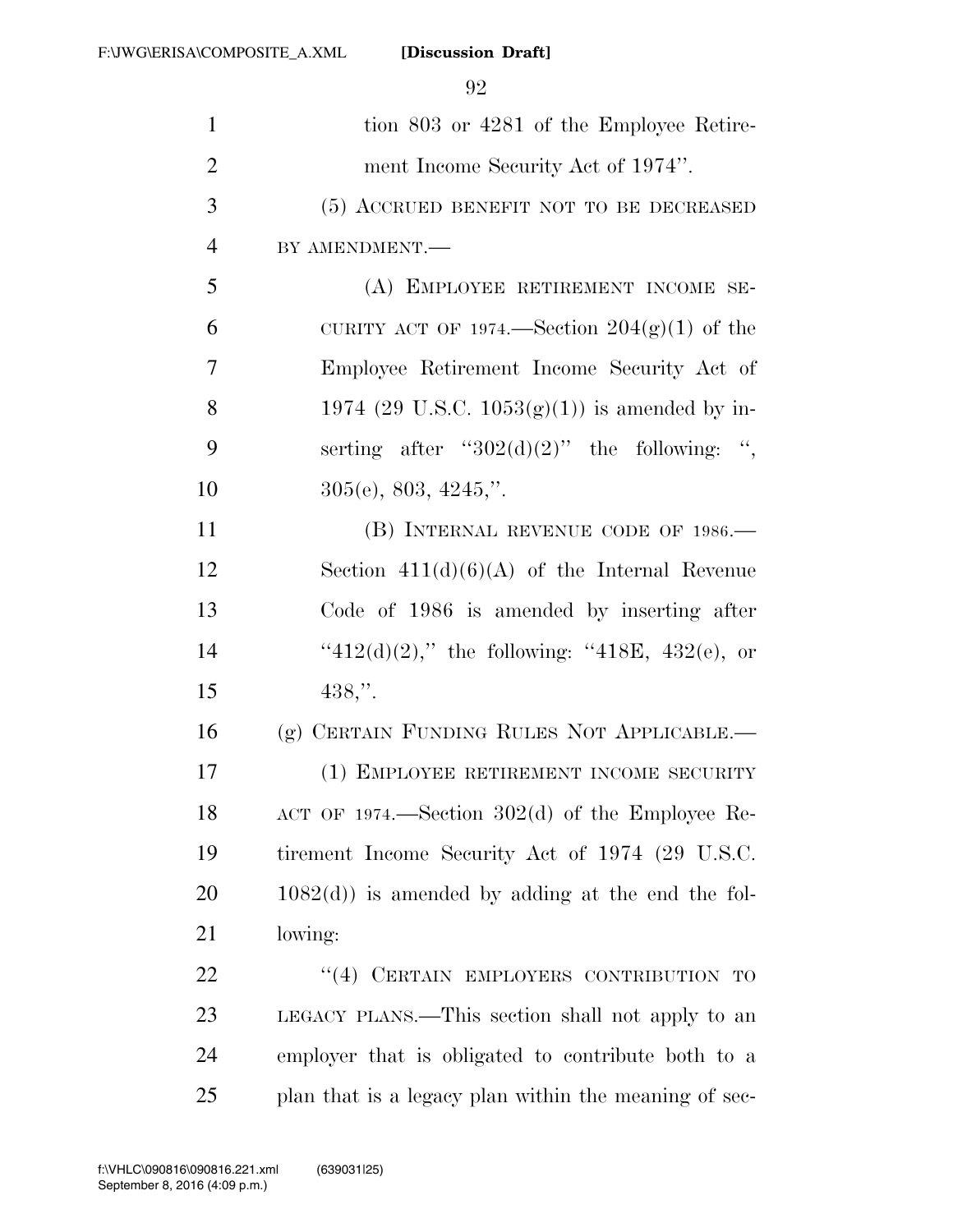tion 805(a) solely because it is obligated to con- tribute and to a composite plan within the meaning of section 801 that is associated with that legacy plan.''.

 (2) EMPLOYEE RETIREMENT INCOME SECURITY ACT OF 1974.—Section 305 of the Employee Retire- ment Income Security Act of 1974 (29 U.S.C. 1085) is amended by adding at the end the following:

 ''(j) LEGACY PLANS.—Sections 304 and 305 shall not apply to an employer that has an obligation to con- tribute to a plan that is a legacy plan within the meaning of section 805(a) solely because the employer has an obli- gation to contribute to a composite plan described in sec-tion 801 that is associated with that legacy plan.''.

 (3) INTERNAL REVENUE CODE OF 1986.—Sec- tion 432 of the Internal Revenue Code of 1986 is amended by adding at the end the following:

 ''(j) LEGACY PLANS.—Sections 431 and 432 shall not apply to an employer that has an obligation to con- tribute to a plan that is a legacy plan within the meaning of section 440A solely because the employer has an obliga- tion to contribute to a composite plan described in section 437 that is associated with that legacy plan.''.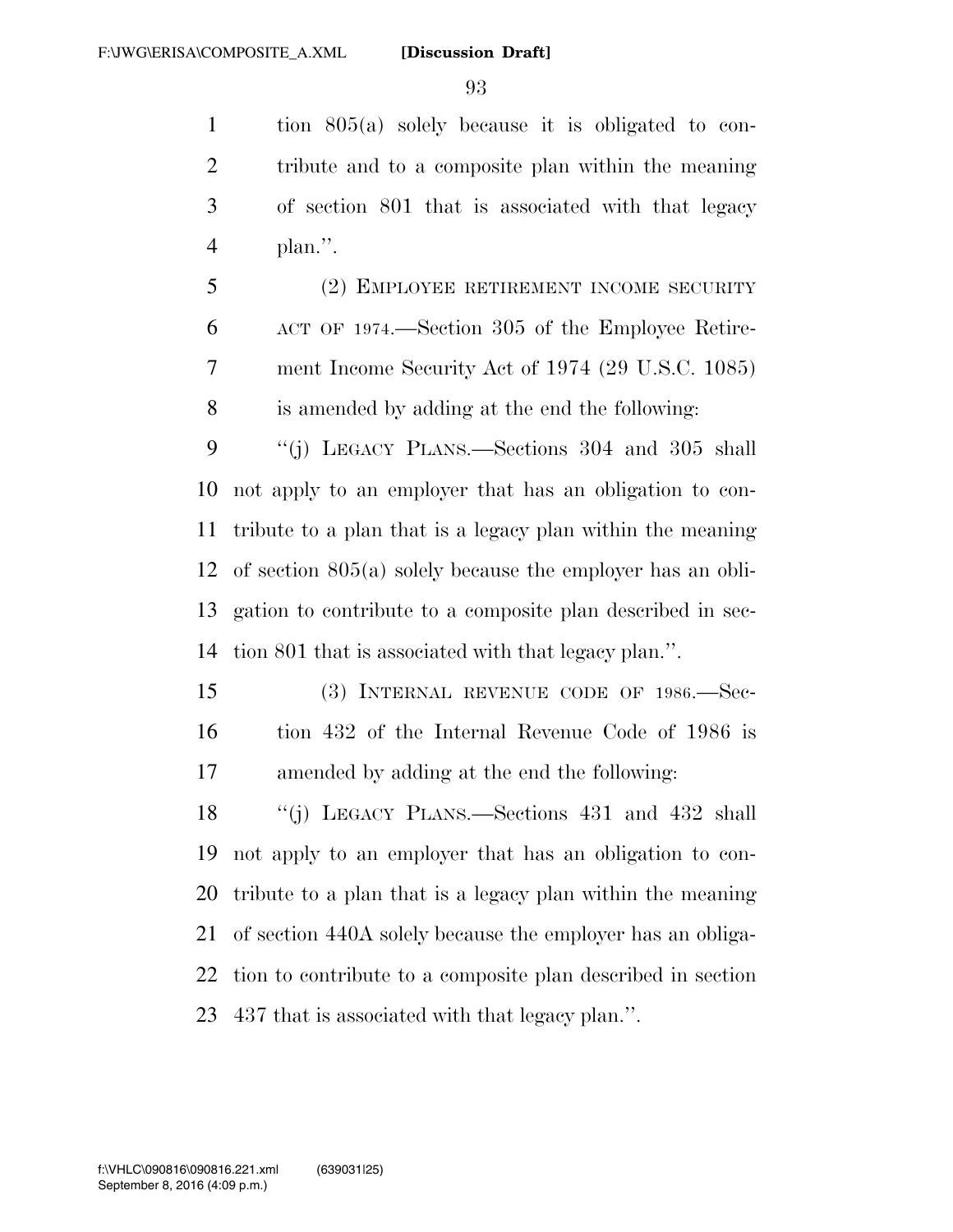| $\mathbf{1}$   | (h) TERMINATION OF COMPOSITE PLAN.—Section                 |
|----------------|------------------------------------------------------------|
| $\overline{2}$ | 403(d) of the Employee Retirement Income Security Act      |
| 3              | of 1974 (29 U.S.C. 1103(d) is amended—                     |
| $\overline{4}$ | $(1)$ in paragraph $(1)$ , by striking "regulations"       |
| 5              | of the Secretary." and inserting "regulations of the       |
| 6              | Secretary, or as provided in paragraph (3)."; and          |
| 7              | $(2)$ by adding at the end the following:                  |
| 8              | "(3) Section $4044(a)$ of this Act shall be ap-            |
| 9              | plied in the case of the termination of a composite        |
| 10             | plan by—                                                   |
| 11             | $\lq\lq$ . Imiting the benefits subject to para-           |
| 12             | $graph(3)$ thereof to benefits as defined in sec-          |
| 13             | tion $802(b)(3)(B)$ ; and                                  |
| 14             | $\lq\lq$ . Including in the benefits subject to            |
| 15             | paragraph (4) all other benefits (if any) of indi-         |
| 16             | viduals under the plan that would be guaran-               |
| 17             | teed under section 4022A if the plan were sub-             |
| 18             | ject to title $\mathbb{N}$ .".                             |
| 19             | GOOD FAITH COMPLIANCE PRIOR TO GUID-<br>(i)                |
| 20             | ANCE.—Where the implementation of any provision of law     |
| 21             | added or amended by this Act is subject to issuance of     |
| 22             | regulations by the Secretary of Labor, the Secretary of    |
| 23             | the Treasury, or the Pension Benefit Guaranty Corpora-     |
| 24             | tion, a multiemployer plan shall not be treated as failing |
| 25             | to meet the requirements of any such provision prior to    |